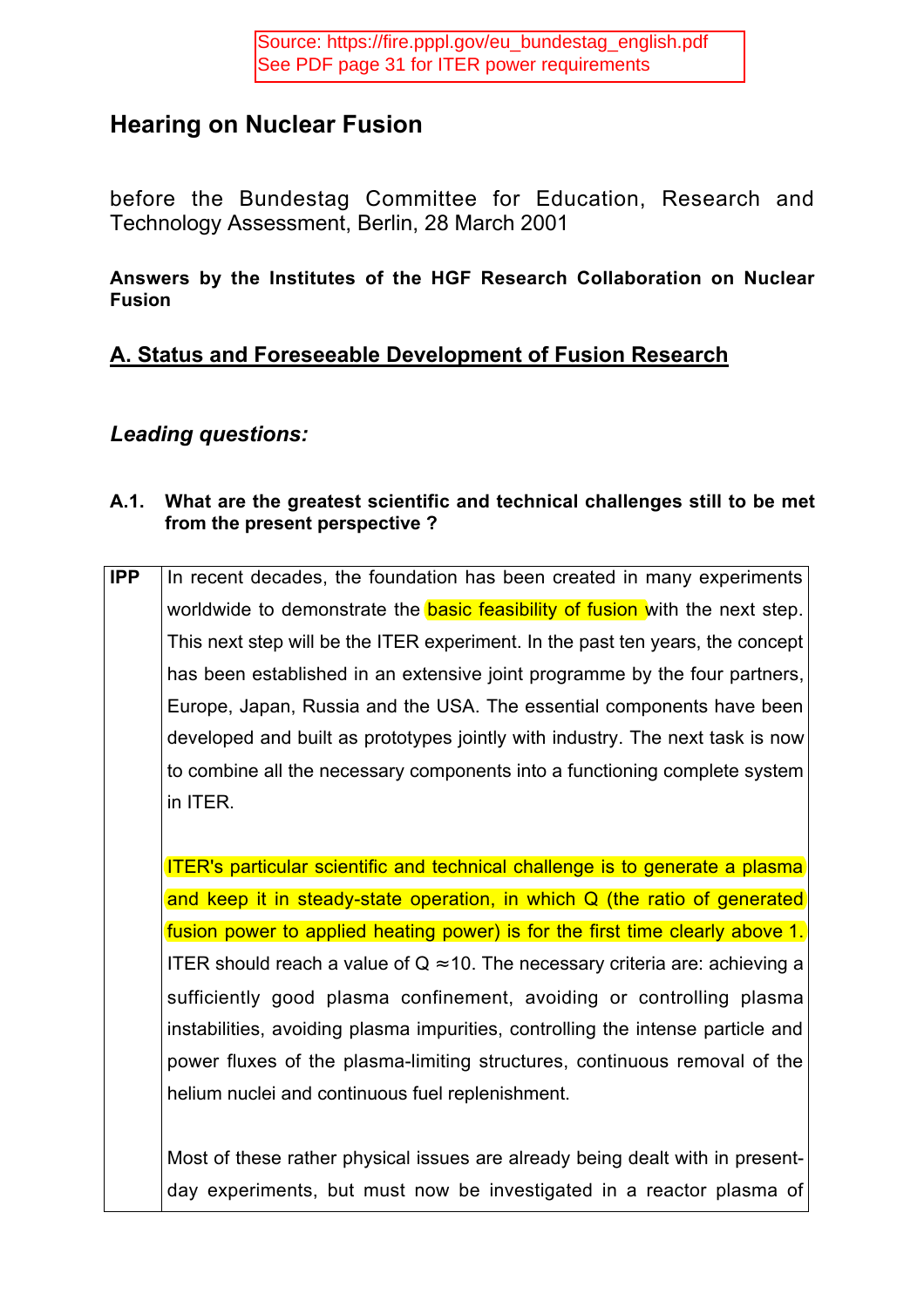|            | adequate size. In particular, scaling of the energy confinement time $\tau^{\dagger}$ to a                                                                                                |
|------------|-------------------------------------------------------------------------------------------------------------------------------------------------------------------------------------------|
|            | plasma having nearly power plant dimensions must be verified. On the other                                                                                                                |
|            | hand, central plasma heating by high-energy alpha particles from the fusion                                                                                                               |
|            | reaction and the collective effects possibly produced by these alpha particles                                                                                                            |
|            | are two important issues which can only be investigated with ITER since they                                                                                                              |
|            | are coupled to the condition of $Q \gg 1$ .                                                                                                                                               |
|            |                                                                                                                                                                                           |
|            | The technological challenges of the future are, in particular, the development                                                                                                            |
|            | of materials for the fusion components: development of neutron-resistant                                                                                                                  |
|            | structural materials with low activation potential as well as heat- and erosion-                                                                                                          |
|            | resistant materials for the First Wall. Moreover, the necessary remote                                                                                                                    |
|            | handling technology as well as the components for the breeding cycle must                                                                                                                 |
|            | be further developed.                                                                                                                                                                     |
|            |                                                                                                                                                                                           |
|            | 1<br>The energy confinement time is a measure of the isolation quality of the plasma.<br>It is calculated as the ratio of energy contained in the plasma to the heating<br>power applied. |
| <b>FZK</b> | 1. The integration of the physical and technological developments in an                                                                                                                   |
|            | experimental facility and the demonstration of safe operation ("Next"                                                                                                                     |
|            | Step/ITER").                                                                                                                                                                              |
|            | 2. Achieving continuous operation with high availability and the qualification                                                                                                            |
|            | of materials with long service life while minimizing radioactive waste with                                                                                                               |
|            | prolonged decay times ("DEMO").                                                                                                                                                           |
|            | 3. Extending the use of fusion energy to other applications, optimizing the                                                                                                               |
|            | facilities for the demand situation.                                                                                                                                                      |
|            |                                                                                                                                                                                           |
| <b>FZJ</b> | Starting point: The generation of hot (100 million degrees) and dense                                                                                                                     |
|            | plasmas for the controlled generation of fusion processes is possible today.                                                                                                              |
|            | The physical conditions under which also energy production takes place are                                                                                                                |
|            | reliably known. On this basis, the design parameters of an experimental                                                                                                                   |
|            | reactor working in short-time operation have been defined (ITER-FEAT,                                                                                                                     |
|            | energy gain factor 10).                                                                                                                                                                   |
|            |                                                                                                                                                                                           |
|            | The greatest challenges: Continuous operation with sufficiently high                                                                                                                      |
|            |                                                                                                                                                                                           |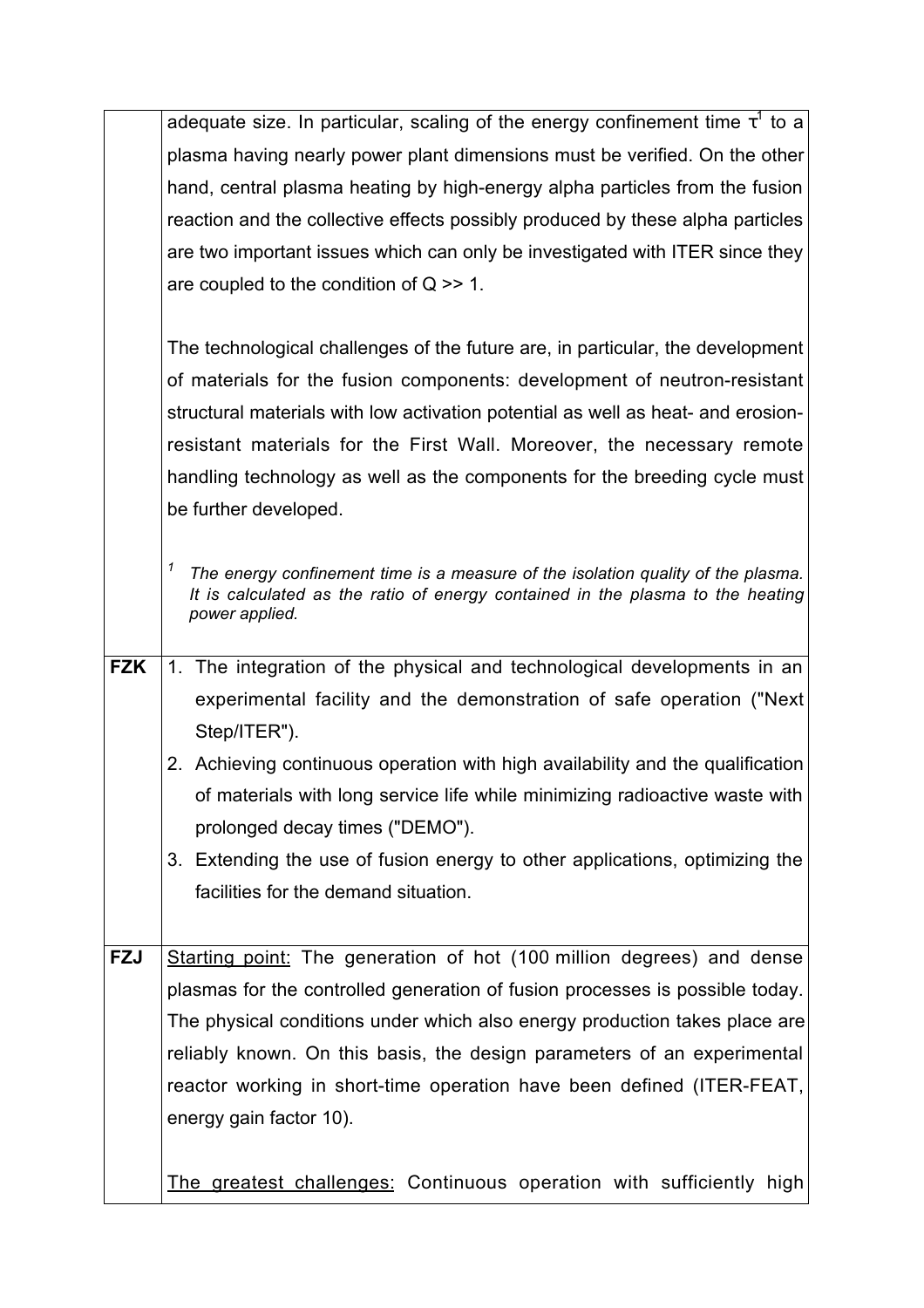availability as required for economic operation still has to be demonstrated. This concerns above all the technology-oriented topics of thermomechanical load on the wall, erosion of wall material, neutron stability and – for the tokamak – efficient continuous plasma current drive. This further development will take place in ITER-FEAT and other specialized devices and will lead to the definition of a first electricity-producing reactor (DEMO).

Further desirable goals: A further development of the present "conservative" plasma parameters for the design of ITER-FEAT towards advanced plasma scenarios (e.g. "optimized tokamak") could in the long term lead to smaller (possibly reduction by half) and less expensive plants (this is still speculative).

#### **A.2. When is the first commercial fusion reactor expected to go into operation?**

**IPP** The time of commissioning a first commercial fusion power plant depends decisively on the implementation of the next two steps regarded as necessary prior to the construction of a power plant: ITER and DEMO. DEMO (the abbreviation for the not yet precisely specified DEMOnstration power plant) will already produce electric current. Before this, a sufficiently large experiment such as ITER is required to demonstrate the physical and technological feasibility of nuclear fusion.

Assuming a start of ITER construction in 2006 and the beginning of experiments in 2014, in the case of positive results, the design of DEMO could already take place in 2021 and its construction in 2029 and would already have the dimensions of a commercial fusion power plant. With an estimated construction time of approx. nine years DEMO could go into operation in about 2037. On condition that five years of operation will be sufficient to begin with the design of a first commercial fusion power plant, the construction of this fusion power plant could start in 2047 and the plant could supply electricity to the grid for the first time after another five to ten years around 2055.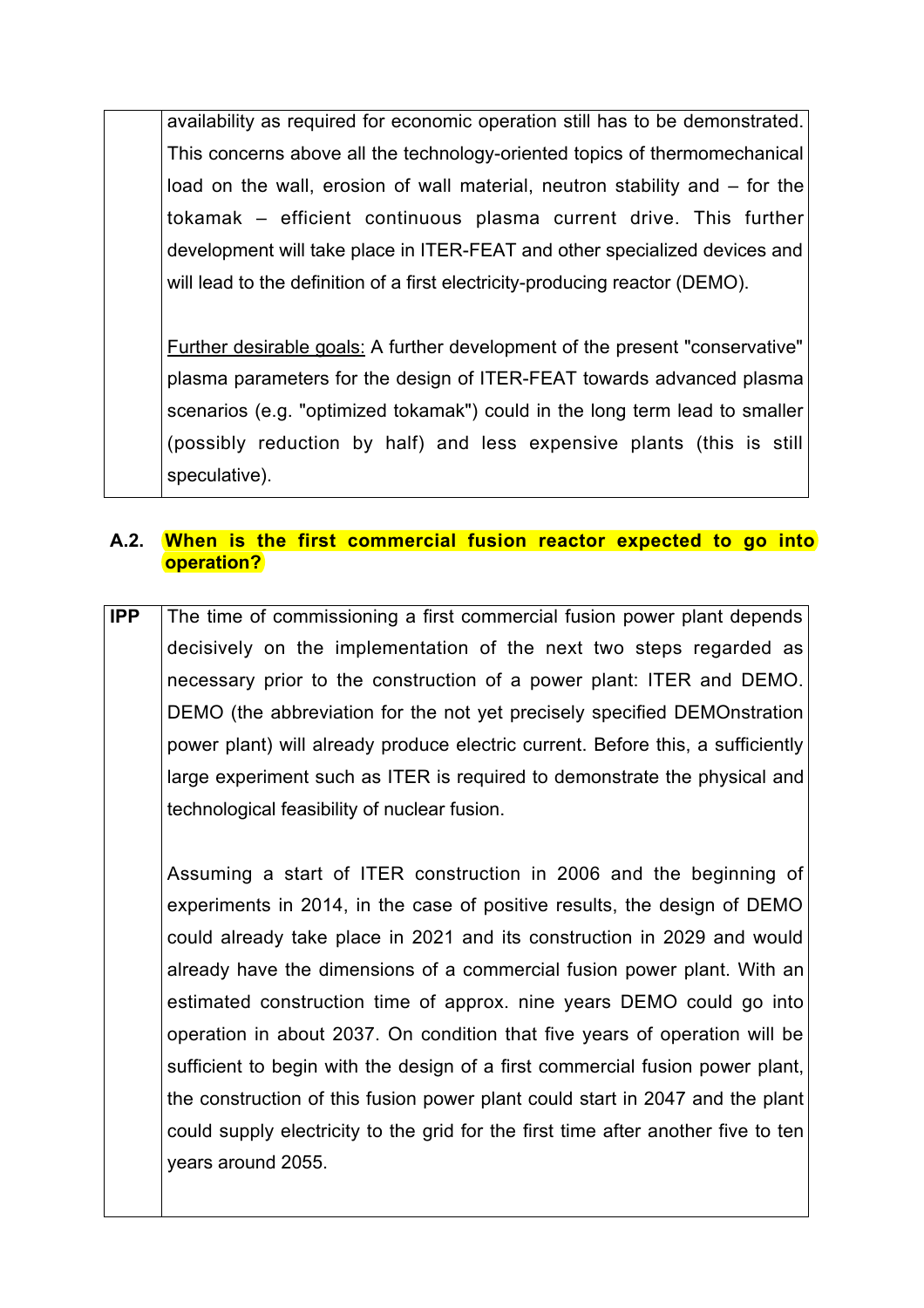|                   | However, this time schedule presupposes a smooth sequence of the various           |
|-------------------|------------------------------------------------------------------------------------|
|                   | steps. In particular, there must be a political will to immediately implement      |
|                   | the scientific and technical findings from ITER and decide on the construction     |
|                   | of DEMO without delay. This will has not always been perceivable in the            |
|                   | past, for example. in connection with the ITER decisions: even a decision to       |
|                   | construct ITER in 2001/02 already means a considerable $-$ politically             |
|                   | induced – delay of several years compared to earlier planning. Such delayed        |
|                   | decisions will directly affect the period up to a first fusion power plant and     |
|                   | cannot be attributed to fusion research.                                           |
| $\overline{F}$ ZK | This will depend on technical and political factors. One development step          |
|                   | requires approximately 20 years of construction and operation. Hence it            |
|                   | follows that a commercial reactor would be available in about 2050. The            |
|                   | timescale could be shortened by stronger overlapping of the project flows. In      |
|                   | order to limit the increased technical risk involved in such a procedure,          |
|                   | additional programmes on component development and further test facilities         |
|                   | would be required.                                                                 |
| <b>FZJ</b>        | Three steps are planned:                                                           |
|                   |                                                                                    |
|                   | 1. <b>ITER-FEAT, first experimental reactor with 10-fold energy gain in short-</b> |
|                   | time operation (approx. 8 minutes pulse duration).                                 |
|                   | 2. DEMO, first electricity-producing reactor in continuous operation               |
|                   | commercial reactor.<br>3.                                                          |
|                   |                                                                                    |
|                   | The speed will be essentially determined by the construction and utilization       |
|                   | times (approx. 10 years of construction, 5-10 years of utilization up to the       |
|                   | definition of the next step) and by political decision-making processes. A first   |
|                   | commercial fusion power plant could thus be available towards the middle of        |
|                   | the century.                                                                       |
|                   |                                                                                    |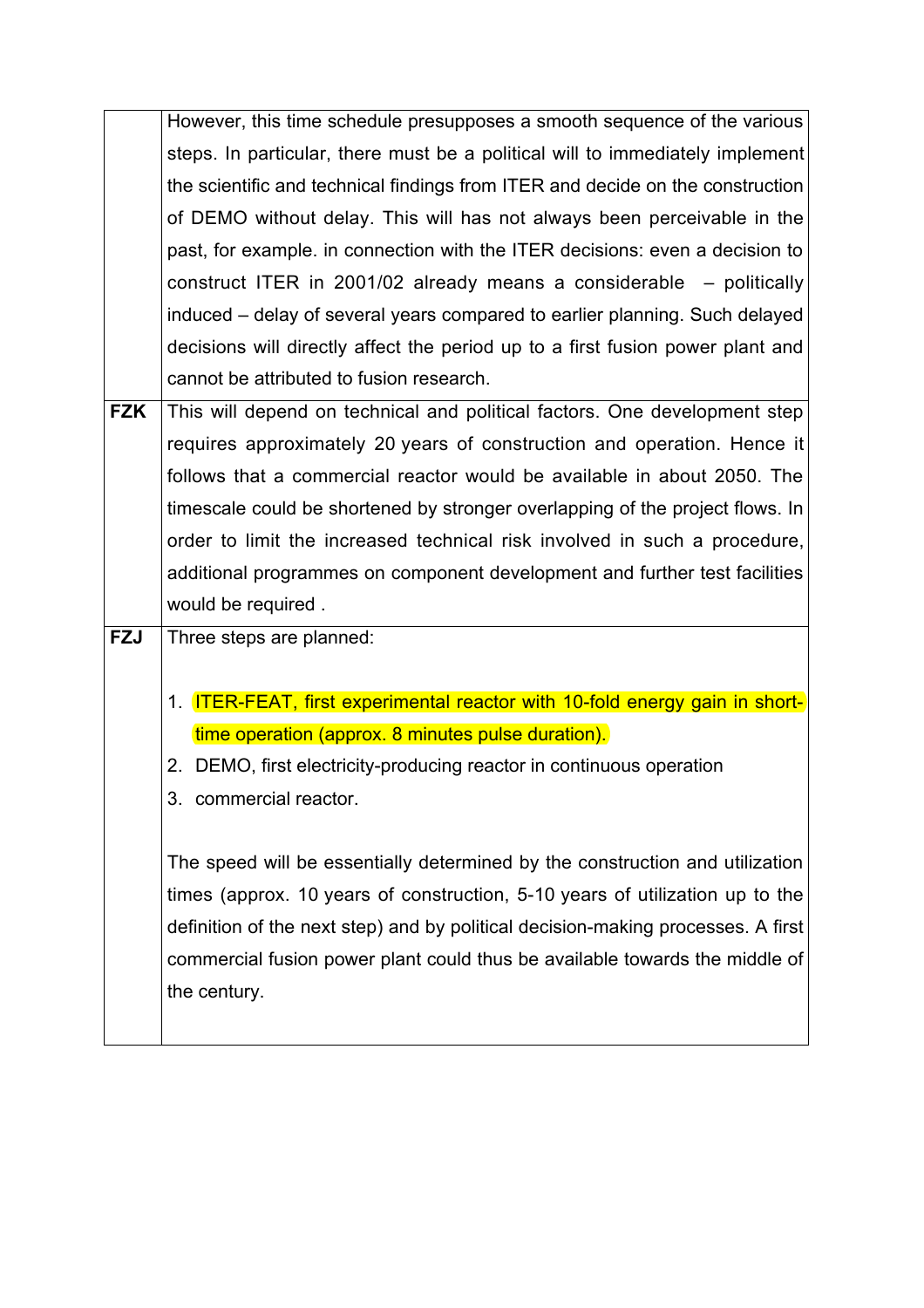### *Further questions:*

### *Physical Fundamentals*

#### **A.3. What is the status of fusion research and what goals are pursued with a further large-scale experiment (ITER) ?**

**IPP** In the past 50 years, fusion research has achieved considerable progress with respect to plasma theory and experiments, which can be recognized most clearly in the values obtained for the so-called fusion product (the product of the three plasma parameters of density, temperature and energy confinement time). The value of this fusion product, which in a power plant must be greater than  $3.10^{22}$  million degrees Celsius times second per cubic metre, has been continuously increased by a factor of approx. 5,000,000 from the first experiments up to the present largest tokamak facilities. In the JET joint European experiment, it is only a factor of 5 below the target value for a power plant.

In experiments with plasmas containing equal amounts of deuterium and tritium (the optimum mixture for energy production) JET was able to achieve a fusion power of 12 megawatt for about one second in 1997 including a short-term peak power of 16 megawatt. 65 percent of the heating power applied was recovered by fusion (i.e.  $Q \approx 0.65$ ).

These results show that fusion research has come very close to its physical goal. For the remaining path to a power plant, however, the existing experimental facilities are not yet sufficient. Although the optimum values of plasma density and plasma temperature for a power plant are achieved today as a standard, the energy confinement time  $\tau$ , i.e. plasma isolation, must be improved to further enhance the fusion product. Since  $\tau$  greatly depends on the plasma dimensions, a power-plant-relevant plasma with Q >> 1 can only be generated in a new larger experiment.

The mission of ITER, as the next step conceived in international cooperation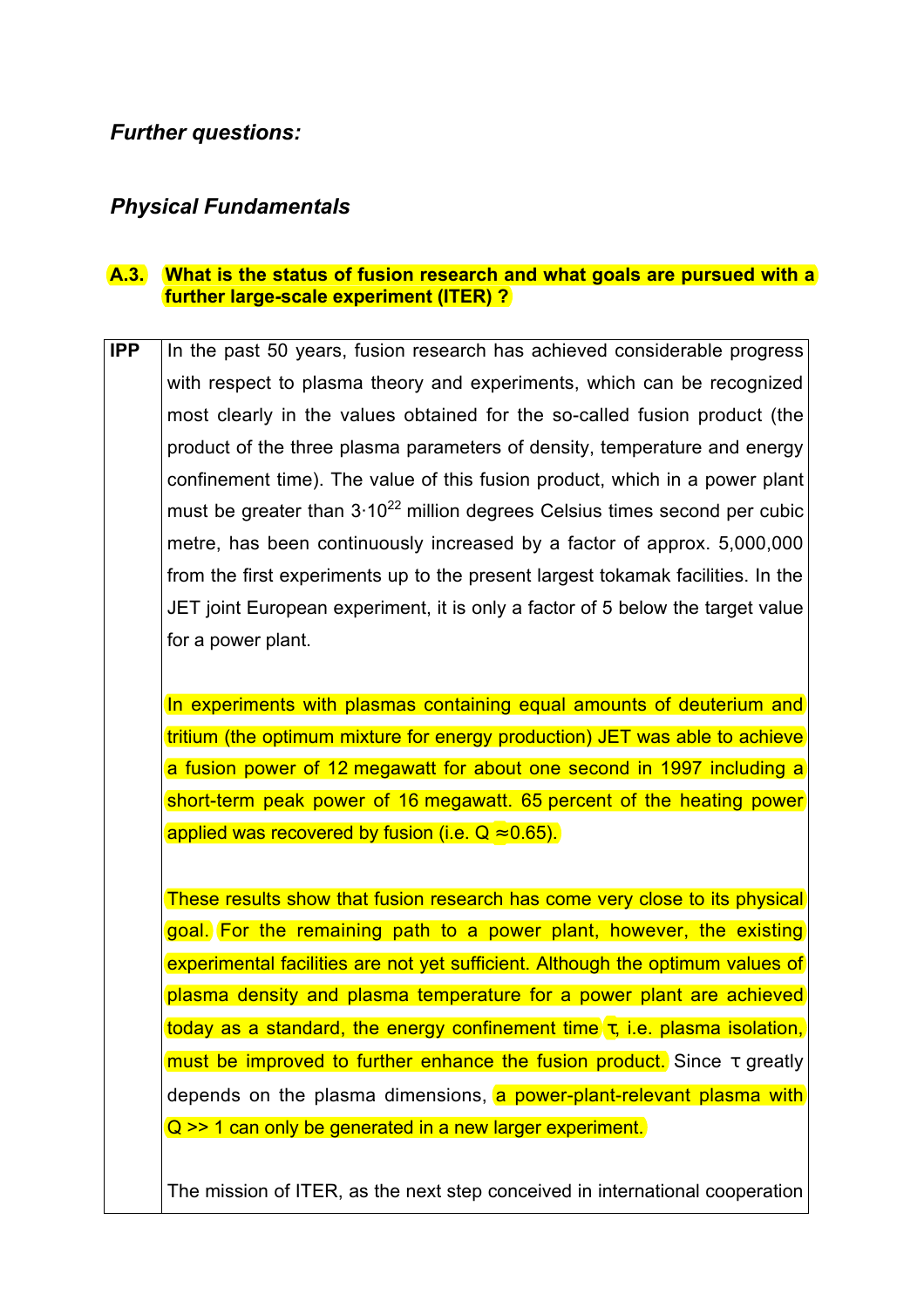is called, will be to demonstrate the scientific and technological feasibility of fusion and, at the same time, provide the necessary scientific and technological information for the development of a demonstration power plant. To this end, the experiment must be sufficiently large in order to create a plasma for a prolonged time (several 100 seconds) in which the helium particles from the fusion reactions constitute the dominant heating source and a fusion power of several 100 megawatt is generated (see also the answer to A.1.).

Furthermore, ITER should contain all the essential technological components of a fusion power plant to demonstrate their compatibility with thermonuclear plasma operation (superconducting coils, remote handling techniques, steady-state plasma heating, tritium technology and other components of the fuel cycle).

**FZJ** The magnetic confinement experiments have shown that the generation of hot (100 million degrees) and dense plasmas for the controlled generation of fusion processes is possible today without any major problems. For energy production, however, energy confinement (= thermal isolation of the plasma) must also be adequate. This condition is best fulfilled today by the tokamak; however, a minimum size is required necessitating large-scale equipment not only when constructing a reactor but also for the experimental facilities. The stellarator line has recently been catching up in comparison to the tokamak with new optimized concepts in the field of energy confinement.

The physical conditions (empirical data base) which enable energy production (positive energy balance) in a tokamak are known today with great certainty. On this basis, the design parameters of a tokamak with 10-fold energy gain have been defined (ITER-FEAT). In this tokamak, for the first time, the fusion energy released in the form of alpha particles would dominantly heat the plasma (up to now it has been externally heated). Alternatively, there was a precursor design for a larger machine (ITER) which could have done completely without external heating but was abandoned due to the construction costs being twice as high.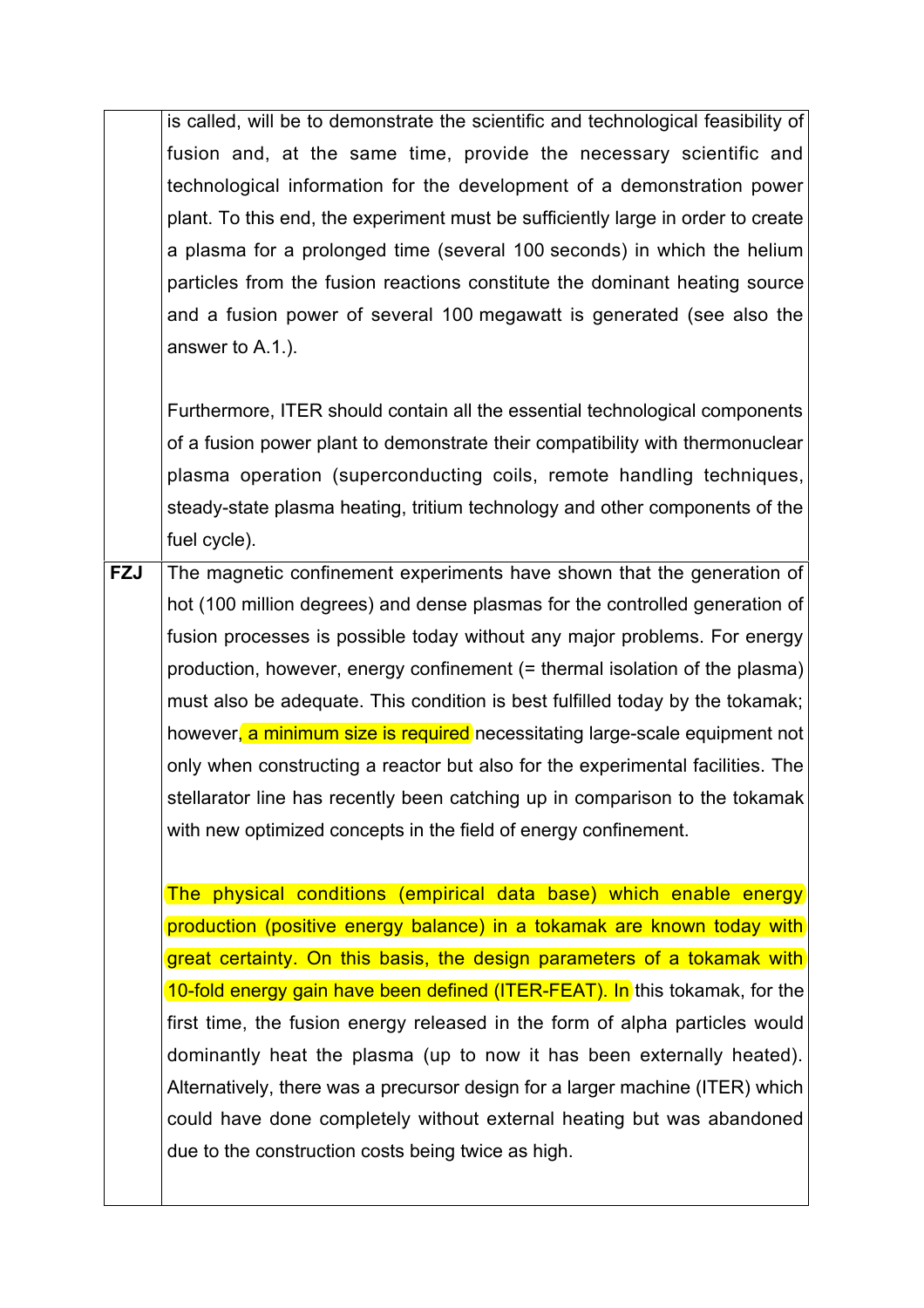Because ITER-FEAT largely heats itself internally by the fusion processes, although only in short-time operation (8 minutes pulse duration), nearly all prerequisites in terms of physics are given which would make up a fusion reactor. It therefore makes sense to now also integrate and test all technological reactor-relevant components in ITER-FEAT. However, this does not make ITER-FEAT a reactor, because there is a lack of space for a complete breeding blanket for a self-sustaining tritium inventory and especially because it is not yet clear whether this tokamak can also be run in continuous operation. With external current drive it is intended to demonstrate the basic possibility of continuous operation in ITER-FEAT, but then only under the conditions of an energy gain half as high  $(Q = 5)$ .

If this demonstration of continuous operation is successful and if, moreover, the problems of wall loading by heat and erosion will get under control, then there would be almost no obstacle to the definition of a reactor which from the very beginning will be designed for continuous operation and is therefore also suitable for electricity production (DEMO). In ITER-FEAT neutron damage due to short-time operation does not yet play a major role, but for DEMO the materials that are compatible with very intense neutron radiation still have to be developed and qualified. This requires a relevant research programme in parallel with ITER-FEAT.

The availability and thus the economic efficiency of a fusion power plant will probably be essentially determined by the lifetime of the most strongly exposed wall components (divertor, breeding blanket). The frequency and duration of the replacement of wearing parts will then determine the availability.

Conclusion: Plasma physics and fusion research in the last 50 years have ultimately reached their most important goal today, passing through many different confinement concepts: the plasma-physical conditions and thus also the minimum size of a tokamak for the generation of reactor-relevant fusion plasmas are known. We are now entering a physico-technological era, above all in the form of ITER-FEAT, dominating the next decades, in which it will be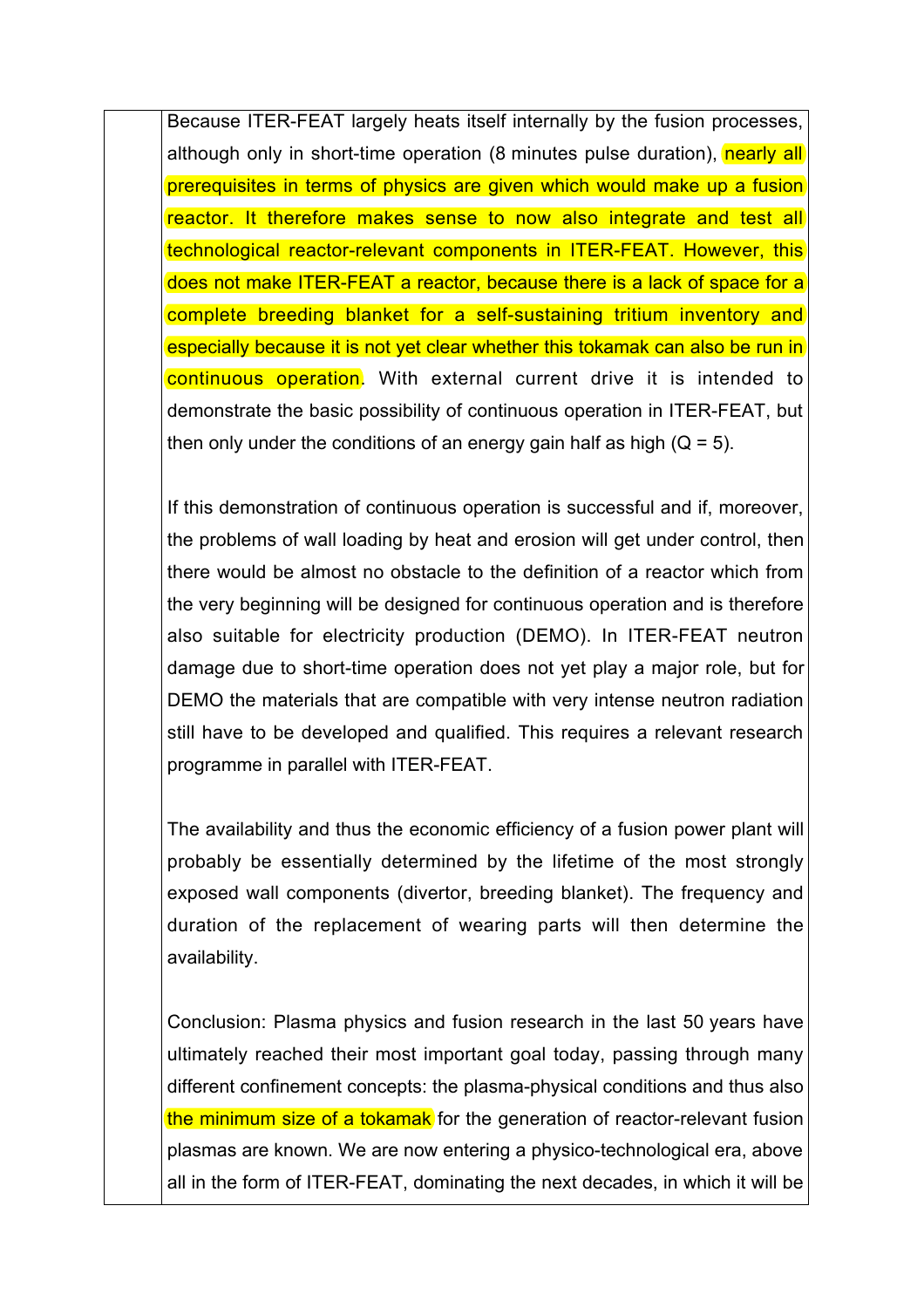- **A.4. How long has a plasma burned in the past, how much energy has it generated and how much energy had to be supplied for heating? Is it really possible to draw conclusions from these short-time experiments with respect to a longer-lasting plasma confinement (continuous operation)? What burning time and delivered energy amount do you expect of ITER ?**
- **IPP** The longest discharge phase with significant D-T fusion energy production was achieved in JET, where a fusion power of approx. 5 MW – with a total energy production of 22 MJ – was maintained over 5 seconds. The externally supplied heating power was 24 MW, the heating energy supplied during this time 120 MJ. (The energy previously needed for heating up to burning temperature was small compared to the energy supplied during this phase.) The highest fusion peak power – 16.1 MW – was also achieved in JET. For this purpose, 25.7 MW was supplied to the plasma from outside, i.e. 65 percent of the power applied was recovered by fusion.

The aim of these special experiments was to demonstrate and study plasma heating by fast, fusion-produced helium atoms. The results were in agreement with expectations, but are not informative enough for a fusion power plant, for which the fusion power must be significantly higher than the heating power supplied from outside  $(Q \gg 1)$ , see A.1.), a condition which will only be achievable in an experiment of ITER size. These investigations are thus the physical main goal of ITER.

Sustaining a tokamak plasma by energy supplied from outside has been adequately demonstrated. In a small Japanese plant, for example, discharge times of two hours have already been achieved. Informative for continuous operation are discharges in which the temperature and plasma current profiles have adjusted to a state of equilibrium. Adjustment times depend on the size of the plant and amount to a few seconds (temperature adjustment) and more than 100 seconds (current adjustment) in ITER. In its burning time, ITER has been designed so that it can be demonstrated that equilibrium is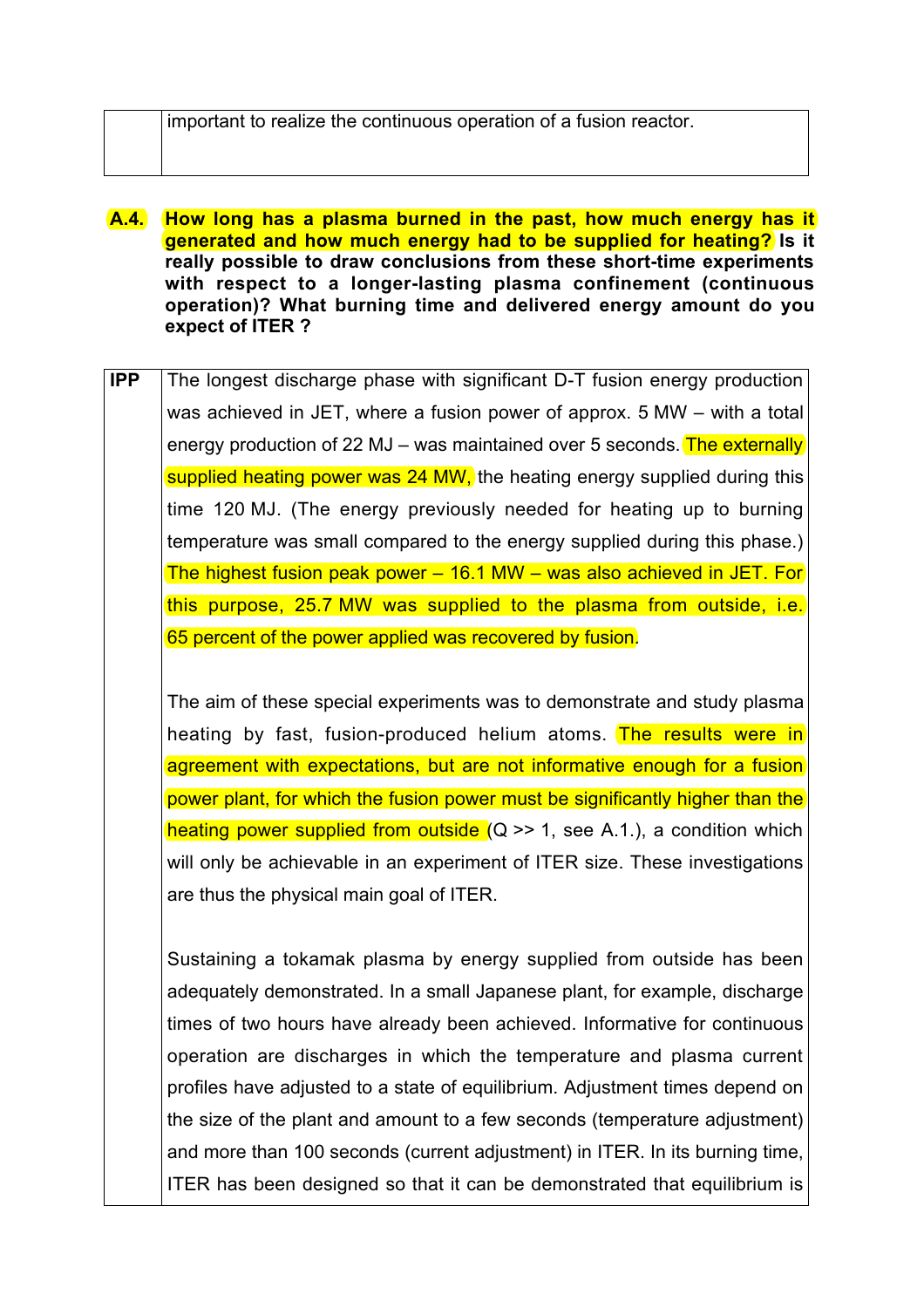achieved. In a mode of operation in which the current is driven by a transformer ITER will supply 500 MW fusion power over approx. 400 seconds, i.e. an energy of 200,000 MJ per pulse. Energy supply from outside will only be 1/10 of this value. In other forms of operation – involving lower power multiplication – pulse lengths of 2000 seconds and probably even genuine continuous operation can be achieved in ITER.

**FZJ** The data

In JET, a peak value of 16 MW fusion power was achieved for a short time with 26 MW external heating and an ion temperature of 300 million degrees. JET is thus within 10 % of the so-called break-even  $(Q = 1)$ , where as much energy is produced as must be supplied from outside for plasma heating. In comparison to the first fusion experiments in the fifties this is an improvement by 12 orders of magnitude (1000 billions) *[Wesson in "The science of JET"]*.

Of particular importance is also the quasi-continuous operation reached in JET with a constant fusion power of 4 MW for 5 seconds with 26 MW plasma heating and a plasma temperature of 80 million degrees. This equals a power gain factor of  $Q = 0.15$ . The totally released fusion energy was 20 MJ.

### Significance of the DT experiments

When a 50:50 mixture of deuterium and tritium was filled into JET, the physicists had no doubt that fusion energy of the order of MW could be produced. The preliminary experiments with deuterium alone had already provided sufficient evidence for this result. It was not known whether the energy confinement changed with these amounts of tritium in the plasma and how the heating by alpha particles exactly acted. The new findings obtained in DT operation now provide important data complementing the empirical data base underlying the extrapolation to ITER-FEAT. Furthermore, the aim was to learn to control the tritium cycle – an important technological milestone on the road to ITER-FEAT.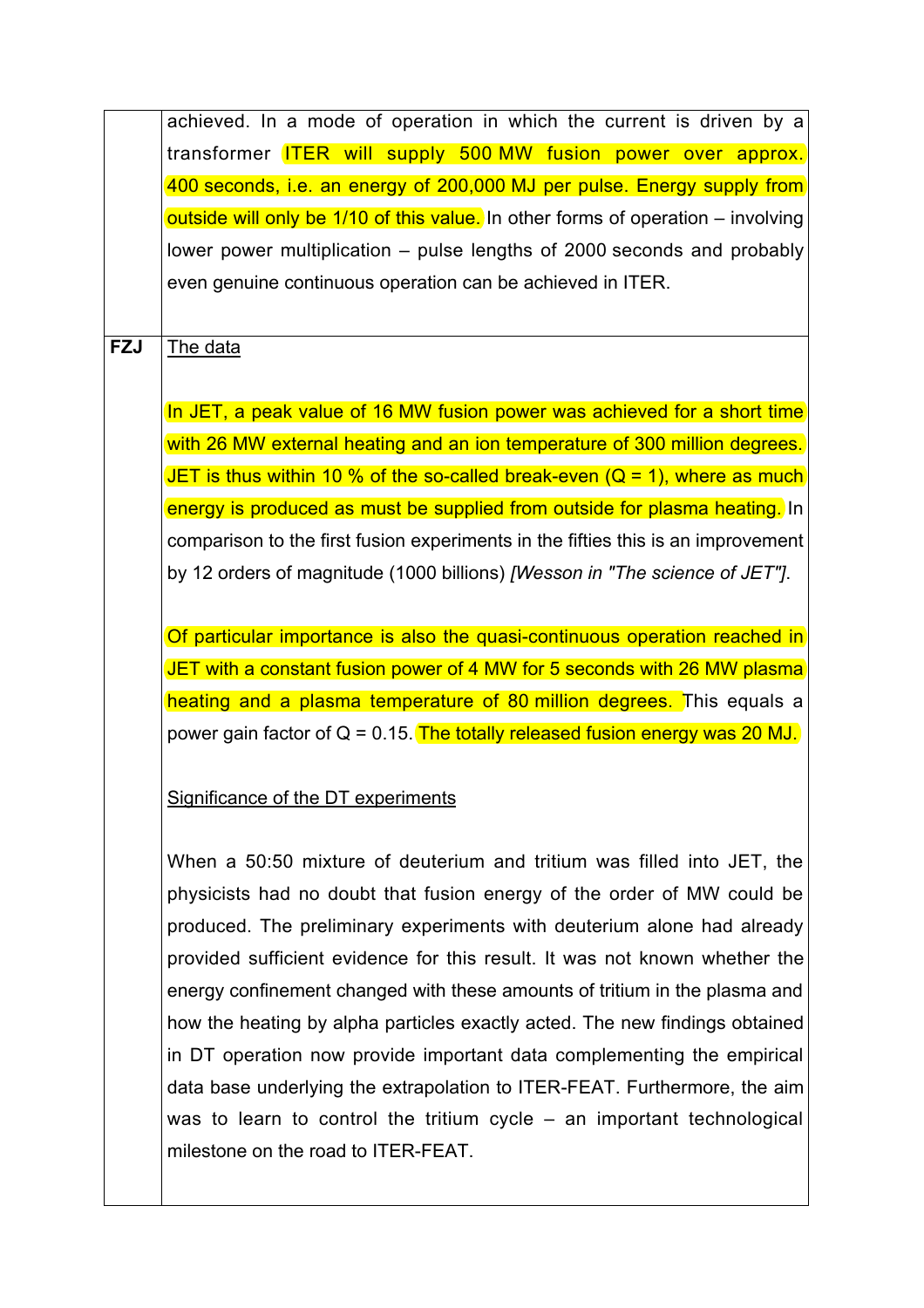#### Significance of the pulse length

The constant production of 4 MW fusion power over 5 seconds actually represents a more important result than the record value in energy gain. The duration of 5 seconds may be regarded as quasi-continuous in terms of plasma physics. On the other hand, no equilibrium is established as yet with respect to heat exposure of the wall or even the erosion processes for these pulse lengths. Even more difficult is the investigation of damage to the wall material due to neutron radiation, which even in a fusion power plant only becomes gradually evident after many months. In this respect, only special experimental facilities still to be built for neutron irradiation with reactorrelevant energies can be helpful. The longer pulses in ITER-FEAT (8 minutes) will be useful to answer many questions (heat removal by active cooling), but can only help to solve the neutron problem to a limited extent due to the low neutron fluence.

#### **A.5. Are the behaviour of a deuterium-tritium plasma (in contrast to a pure deuterium plasma as used e.g. in Greifswald), the impacts of the high neutron fluxes and the breeding process sufficiently explored, especially for a large-scale plant ?**

**IPP** The investigations with deuterium-tritium plasmas in JET, and also in TFTR, Princeton, have shown that these plasmas basically do not behave differently than the normally used pure deuterium plasmas. The improvement in energy confinement expected by replacing hydrogen by deuterium and finally tritium also occurred. However, the specific aspects of a deuterium-tritium plasma (above all the self-heating at  $Q \gg 1$ ) – as already discussed above – are the physical main investigation goal for ITER.

The summed-up neutron flux in ITER is limited to a level which can be handled without problems with established and tested materials. The breeding process (for generating the tritium fuel from lithium) will only be tested in replaceable modules. Fuel breeding is not a prerequisite for successful ITER operation because the fuel for ITER-FEAT is available in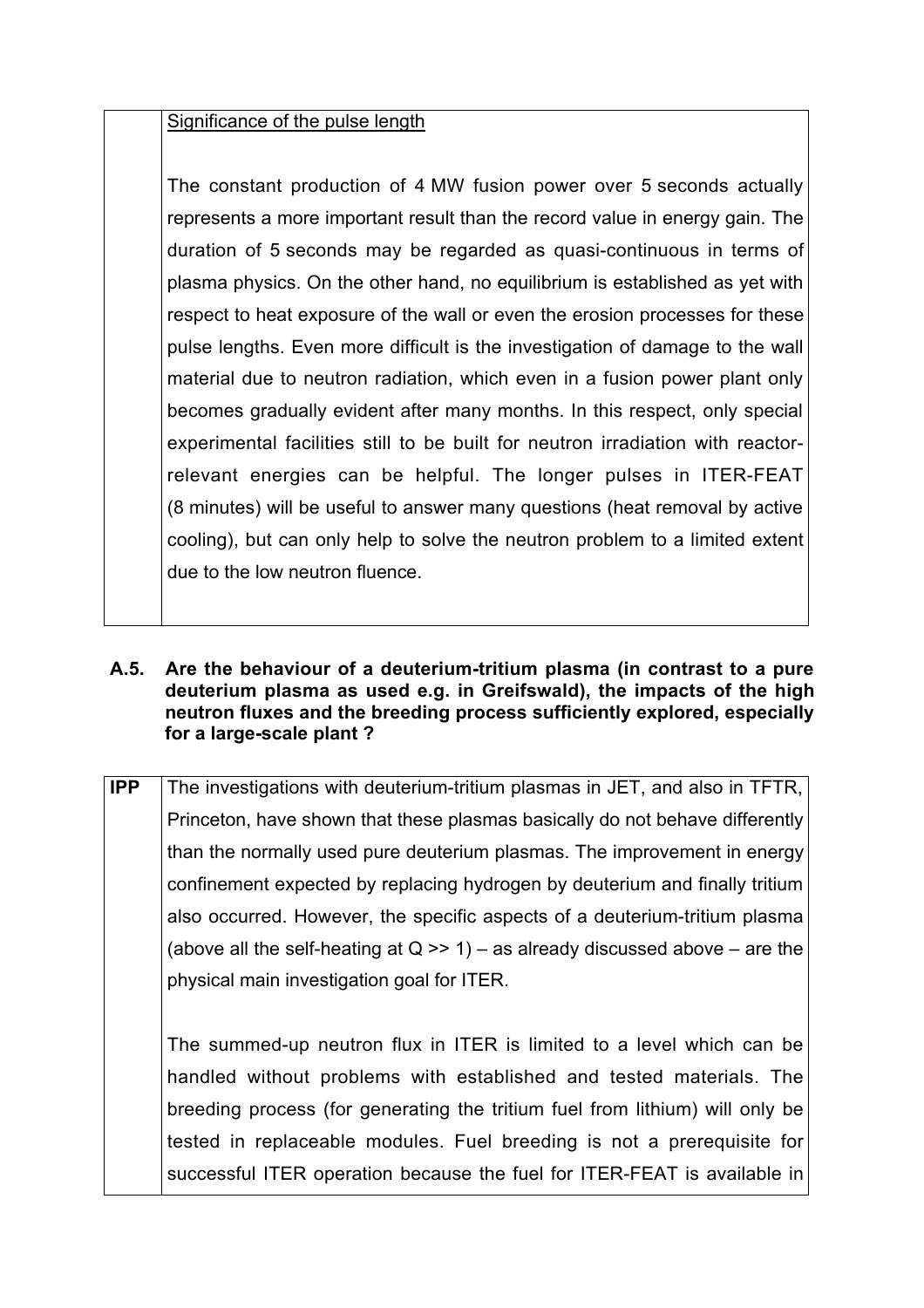|            | sufficient quantities even today – produced e.g. as waste product by the    |
|------------|-----------------------------------------------------------------------------|
|            | Canadian fission power plants of the CANDU type.                            |
|            |                                                                             |
|            |                                                                             |
| <b>FZJ</b> | Concerning this question, the requirements for ITER-FEAT and DEMO must      |
|            | be differentiated.                                                          |
|            |                                                                             |
|            |                                                                             |
|            | In ITER-FEAT the neutrons will cause much less damage due to short-time     |
|            | operation. Specific neutron processes, for example, in the breeding blanket |
|            | modules, however, can be examined. Conventional materials are still used    |
|            | without exception.                                                          |
|            |                                                                             |
|            |                                                                             |
|            | For the continuous operation of DEMO, sufficiently neutron-resistant        |
|            | materials with low activation should already be used for the highly exposed |
|            | components. This means that the necessary material developments and         |
|            | material tests must be largely advanced up to the start of DEMO             |
|            |                                                                             |
|            | construction.                                                               |
|            |                                                                             |

#### **A.6. Is deuterium/tritium fusion the most promising approach to a power reactor? Are alternative fuel concepts ("advanced fuels") conceivable? What advantages and disadvantages would be involved ?**

| <b>IPP</b> | The deuterium-tritium reaction is the only one with which a power plant                     |
|------------|---------------------------------------------------------------------------------------------|
|            | based on proven physical solutions could be built. All other reactions (D-He <sup>3</sup> , |
|            | D-D, p-B) require a quality of energy confinement which, from the present                   |
|            | perspective (physical experience, known technologies of superconducting                     |
|            | magnets) is not achievable in plants of an acceptable size.                                 |
|            |                                                                                             |
|            | D-He <sup>3</sup> and D-D would make tritium breeding superfluous. D-He <sup>3</sup> would, |
|            | moreover, more than halve the neutron flux. Only the p-B reaction would be                  |
|            | feasible without any neutron production.                                                    |
|            |                                                                                             |
|            | However, the demands made on confinement quality by these three                             |
|            | alternative concepts are exorbitant. The confinement triple product, $n\tau_{\tau}$ ,       |
|            | which is the best measure of the physical requirements, would have to be                    |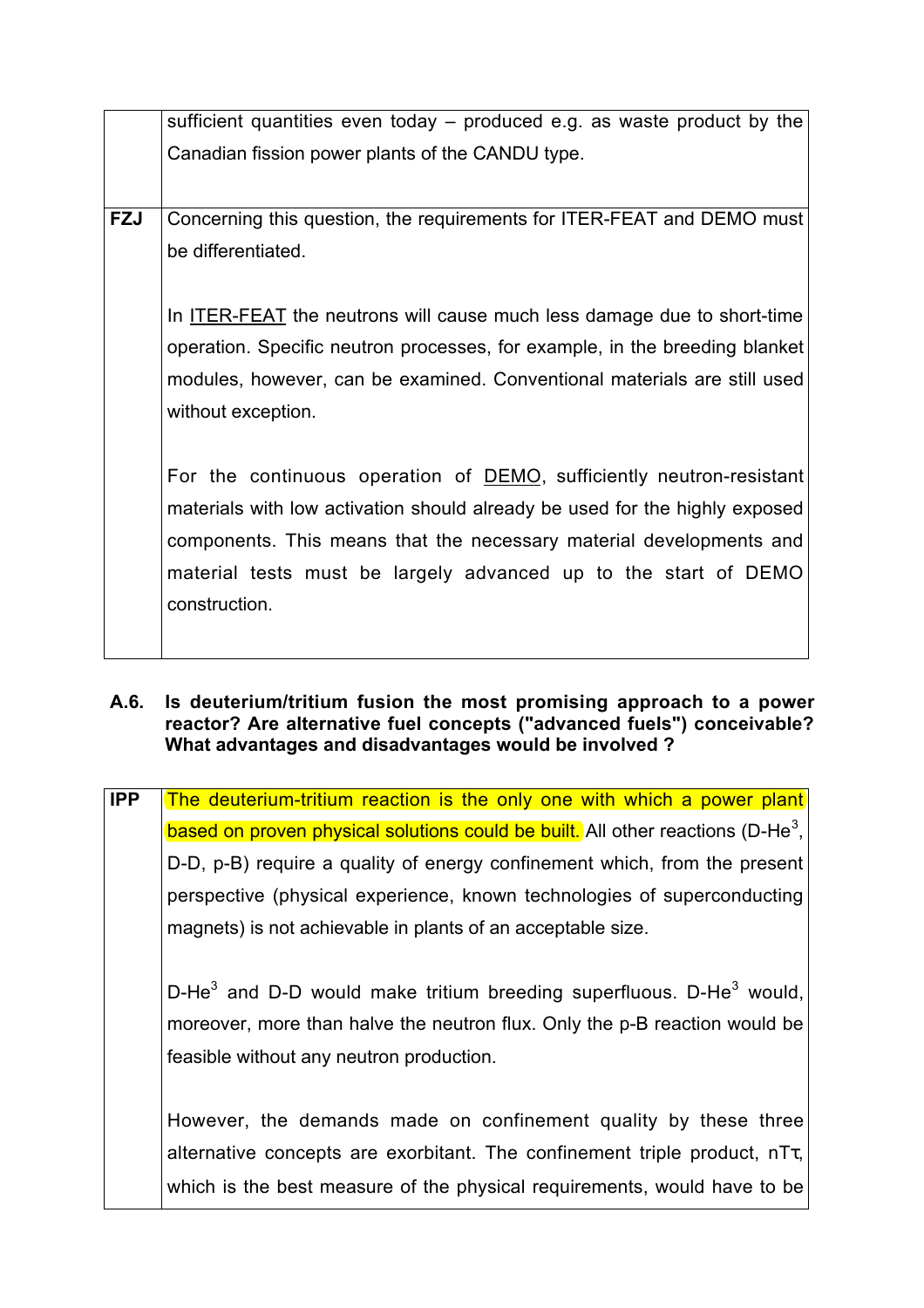|            | increased by a factor of 50 for a D-He <sup>3</sup> power plant (which, moreover, would |
|------------|-----------------------------------------------------------------------------------------|
|            | have to rely on He <sup>3</sup> fuel supply from the moon), by a factor of 100 for D-D  |
|            | and a factor of 1000 for p-B compared to a deuterium-tritium power plant.               |
|            |                                                                                         |
| <b>FZJ</b> | Apart from the envisaged fusion of deuterium and tritium, whose reaction                |
|            | products are one neutron and one helium nucleus, there are still other fusion           |
|            | reactions which do not emit neutrons. For various reasons, this neutron-free            |
|            | or low-neutron fusion is considered unattainable as yet today:                          |
|            |                                                                                         |
|            | 1. The fusion of hydrogen and boron-11 requires almost ten times higher                 |
|            | temperatures and significantly higher plasma densities than are                         |
|            | achievable today.                                                                       |
|            |                                                                                         |
|            | 2. The fusion of deuterium and helium-3 fails due to the lack of helium-3,              |
|            | which is found in large quantities on the moon and could only be brought                |
|            | to earth at huge efforts.                                                               |
|            |                                                                                         |
|            | 3. Neutron-free fusion would dramatically increase the heat removal                     |
|            | problem. The neutrons from normal DT fusion are very suitable for                       |
|            | distributing the major fraction of the fusion energy over relatively deep               |
|            | regions of the entire wall. Without neutrons, the total fusion power                    |
|            | concentrates on relatively small regions of the first wall, which would lead            |
|            | to heat loads that are uncontrollable today.                                            |
|            |                                                                                         |
|            | Neutron-free fusion is still science fiction.                                           |
|            |                                                                                         |

#### **A.7. ITER will be a tokamak. What ranking does the simultaneous development of the stellarator concept have? Is the plasma physics for both concepts sufficiently understood ?**

**IPP** In physical terms, the two plant variants differ in that the tokamak needs an internal plasma current in addition to external magnet coils for stabilizing its plasma, whereas in the stellarator the plasma is stabilized by the magnetic fields of external, specifically shaped coils alone. The plasma current in the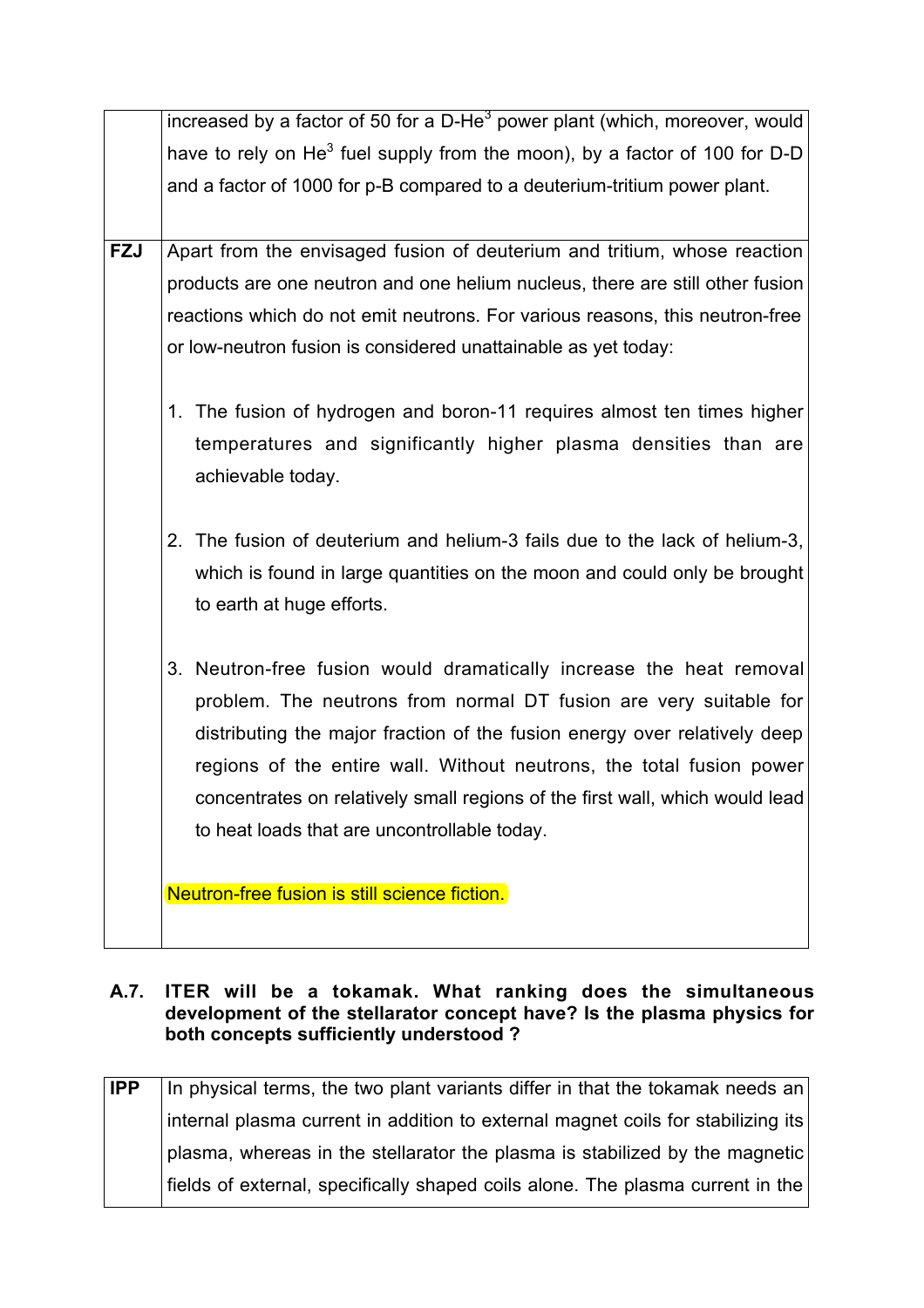tokamak has advantages – it serves for initial plasma heating – but also disadvantages: It is a source of plasma instabilities. Moreover, the plasma current limits the discharge duration if it is generated conventionally, i.e. inductively. A tokamak operated in this way can only work in a pulsed mode, which would be unfavourable for a power plant. It is therefore intensively investigated how the plasma current in a tokamak can be generated in a different way, e.g. by intrinsic currents (bootstrap current) or by current drive with radiated particles or radiofrequency waves. The investigation of such concepts is also planned for ITER.

In its conceptional design, the stellarator is basically suited for steady-state operation. It therefore represents a promising alternative to the tokamak and will be thoroughly explored in the WENDELSTEIN 7-X experiment in Greifswald. Due to the steady-state feature and because the above instabilities cannot occur, the stellarator concept could well lead to a more efficient system, but the theory-based, optimized confinement concept must first be verified experimentally with W7-X.

For historical reasons, however, the tokamak is already further advanced than the stellarator and reaches plasma values even today which come close to the values expected for a power plant. Therefore, only the tokamak was a candidate principle for ITER. However, the European fusion strategy provides for a further development of the stellarator line (in Europe essentially with Wendelstein 7-X) in parallel with ITER. For DEMO, therefore, the question is still open whether the plant will be a stellarator or a tokamak. This is also based on the fact that all technological developments still necessary are independent of the confinement concept so that the developments tested in ITER can later be directly used for the stellarator.

With respect to plasma physics it must be borne in mind that – apart from the mechanism for the generation of the confining magnetic fields – the two confinement concepts are based on the same physical principles, so that a great deal of plasma-physical knowledge can be transferred from one confinement concept to the other. Incidentally, it is a strength of IPP as the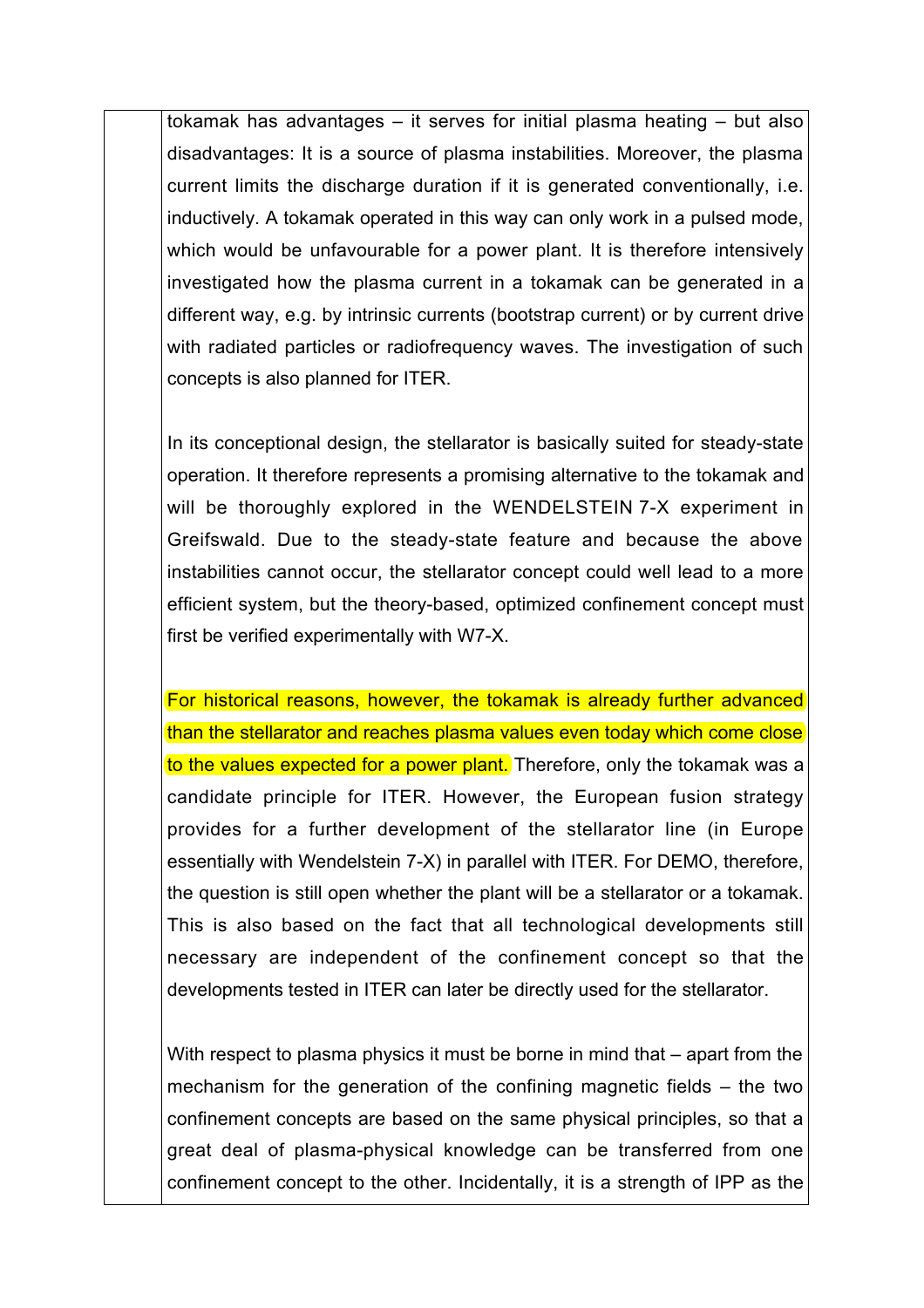only fusion institute worldwide to investigate both tokamaks and stellarators. From a comparison of the results with the two magnetic configurations synergetic effects are obtained which lead to an in-depth understanding of the properties of magnetic configurations.

**FZJ** Both concepts, tokamak and stellarator, are based on the principle of magnetic confinement with toroidal magnetic fields.

### Differences:

The magnetic field configuration in the tokamak is predefined, among other things, by a plasma current. The drive of this plasma current is generally pulsed in present-day experiments. A tokamak can only be run in steadystate operation with additional expenditure (external current drive). Relevant techniques working with sufficiently high efficiency are under development. A completely external current drive has already been demonstrated in several smaller tokamaks. In contrast, a stellarator runs continuously without additional expenditure.

The tokamak concept has shown a better energy confinement in the past and is thus much further developed than the stellarator. However, recent findings which have led to an optimized stellarator concept (Wendelstein 7-X) give new impetus to this line so that it is hoped that the stellarator could displace the tokamak due to the attractiveness of natural continuous operation.

### Common features:

Many issues relating to fusion reactor technologies do not differentiate between tokamak and stellarator; e.g. plasma-wall interaction, diagnostics, heating method, breeding blanket, wall materials, superconducting coils, tritium cycle or control of steady-state operation.

In view of the scope of these topics it becomes apparent that the common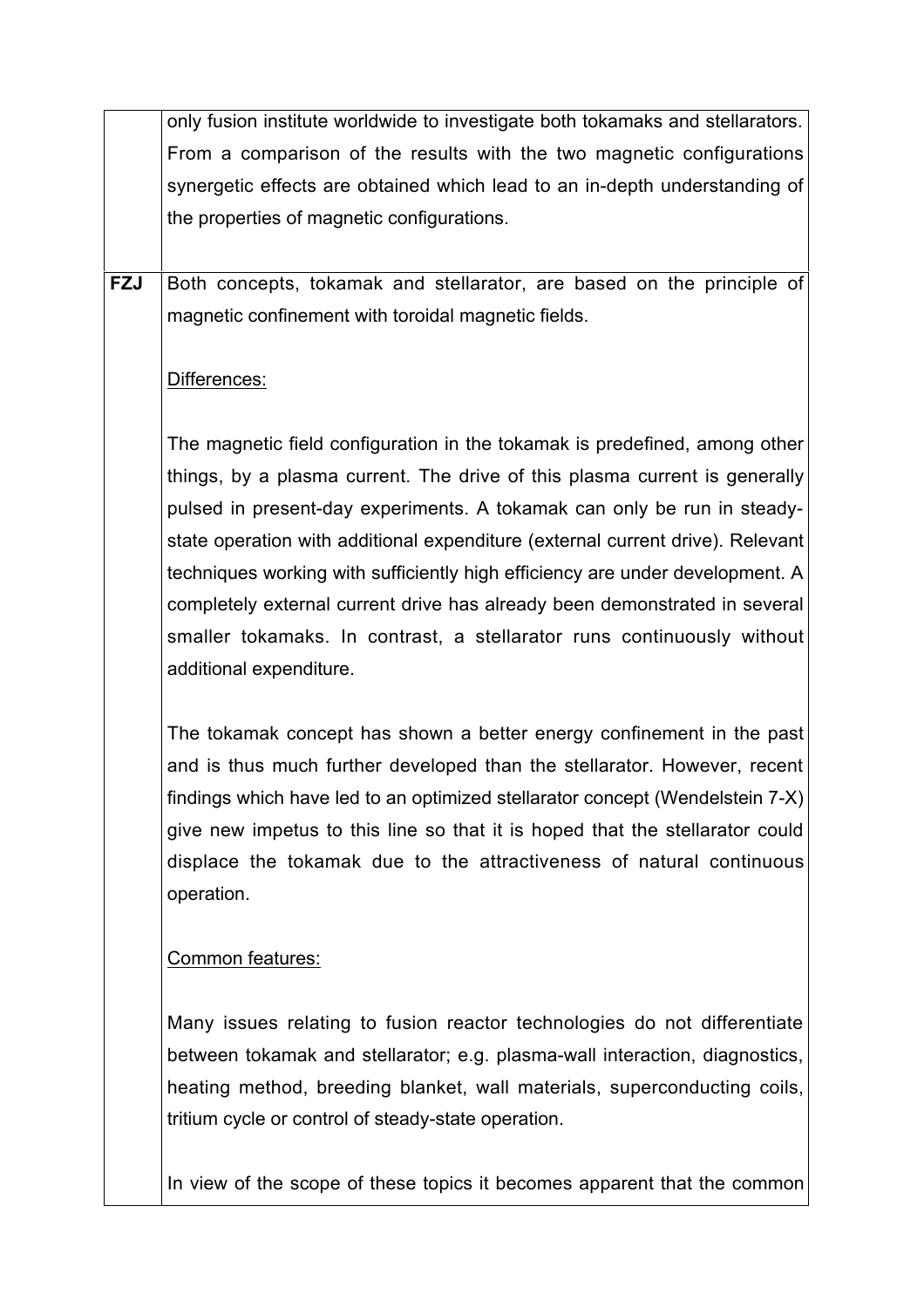features predominate. Findings obtained in ITER-FEAT will therefore also be transferable to a stellarator. The decision whether DEMO will be a tokamak or a stellarator is in no way anticipated by the construction of ITER-FEAT.

#### **A.8. Can the characteristic parameters of the plasma near the expected operating point of a fusion reactor and the physical aspects of thermonuclear plasma heating be adequately tested in ITER-FEAT ?**

**IPP** ITER-FEAT has been designed so that it can provide conclusive physical information for a power plant in a very cost-efficient manner.

The physical similarity or variability of different plants can be described by dimensionless parameters (analogously e.g. to the Mach number known from aeronautics). Pure plasma physics is dominated by three characteristic parameters, two of which can be widely varied in any experiment. The third parameter (called ρ∗) is that by which previous experiments differ most strongly from ITER-FEAT and a power plant. JET, the largest existing experiment, typically operates at a value which is greater by a factor of three than that of a power plant. ITER-FEAT, however, will also be able to achieve the power plant values with respect to this parameter.

For the specific aspects of thermonuclear burning, however, above all Q is also important, which is the ratio between the power produced in the plasma by fusion reactions and the power supplied from outside. One fifth of the fusion power produced in the form of fast helium ions simultaneously serves for plasma self-heating. In order to successfully investigate this aspect, selfheating must be greater than the heating power supplied from outside. At Q equalling 10 – the selected working point of ITER-FEAT – self-heating is twice as high as the heating power supplied from outside, which is considered to be sufficient.

Other physical key questions of a power plant, which must also be answered by ITER, are continuous operation as well as removal of the power and the helium arising as "ash". In this respect, ITER-FEAT is equipped with systems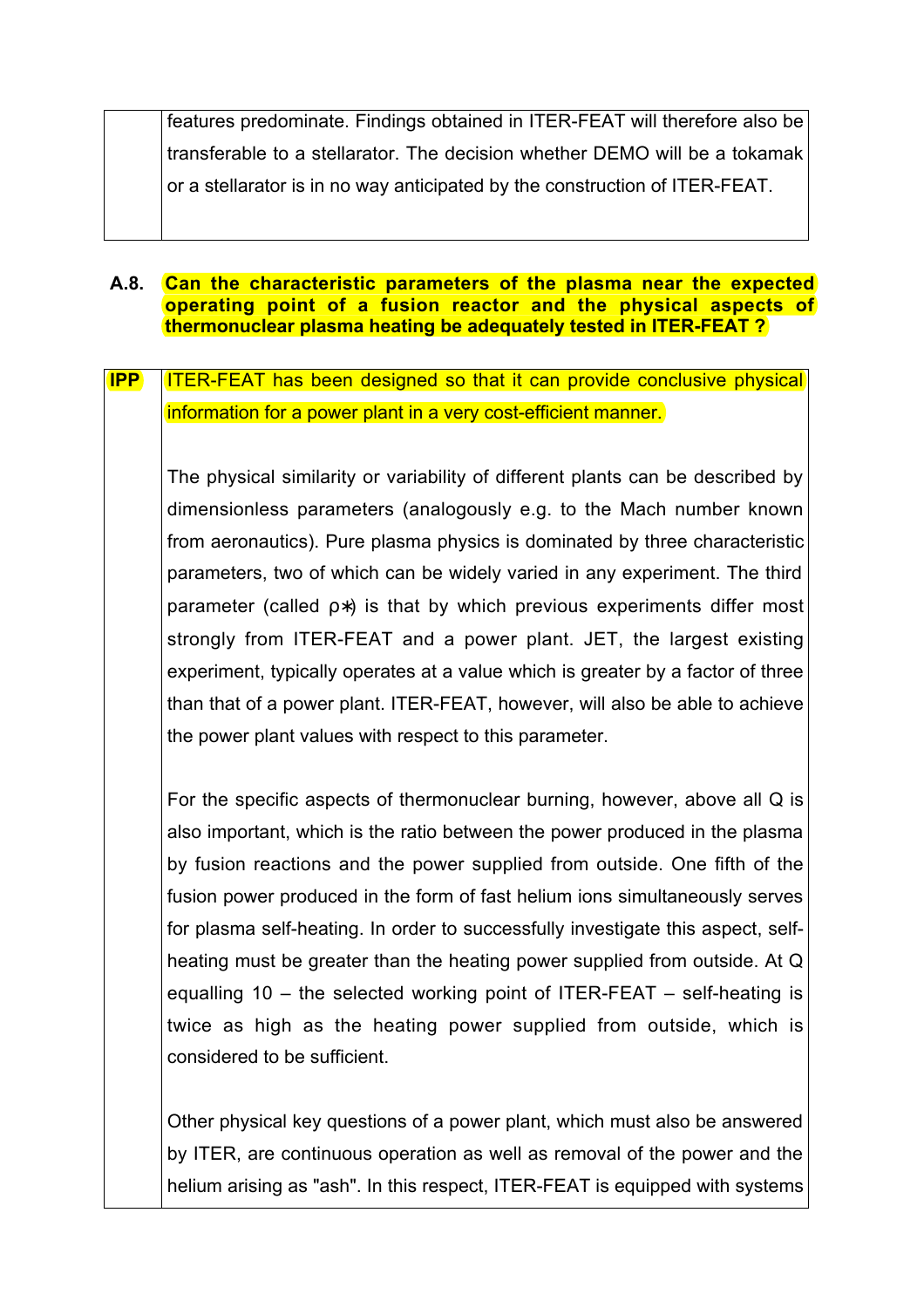which should be regarded as prototypical of a power plant.

**FZJ** The plasma-physical conditions and thus also the minimum size of a tokamak for the generation of reactor-relevant fusion plasmas are known today. To immediately construct a fusion reactor, however, would be too great a step because never in a tokamak have all reactor-relevant technologies ever been integrated and because the development and qualification of wall materials compatible with the high neutron radiation to be expected are still outstanding. An interim step is therefore planned: an experimental device with enough leeway for testing different plasma scenarios, which does not yet have to fulfil all the requirements of a reactor (e.g. continuous operation, tritium breeding).

The first design of such an ITER experimental device was intended to make the next jump ahead in development as great as possible according to the present state of the art (1500 MW power). Due to cost pressure, a second design has been evolved (ITER-FEAT, 500 MW), which is now oriented to the minimum necessary development step size. Accordingly, ITER-FEAT fulfils the following requirements:

- generation of a fusion plasma burning over a longer time (300 500 seconds,)
- 10-fold energy gain, i.e. the plasma heating by alpha particles is twice as high as external heating
- continuous operation with external current drive at lower power (five-fold energy gain)
- higher energy gain not excluded
- wall components for steady-state heat and particle removal
- sufficient flexibility with respect to different plasma scenarios; extension and improvement of the physical data base in the reactor-relevant region; sufficient diagnostic equipment
- remote-handling tools e.g. for the replacement of wall materials and components
- superconducting coils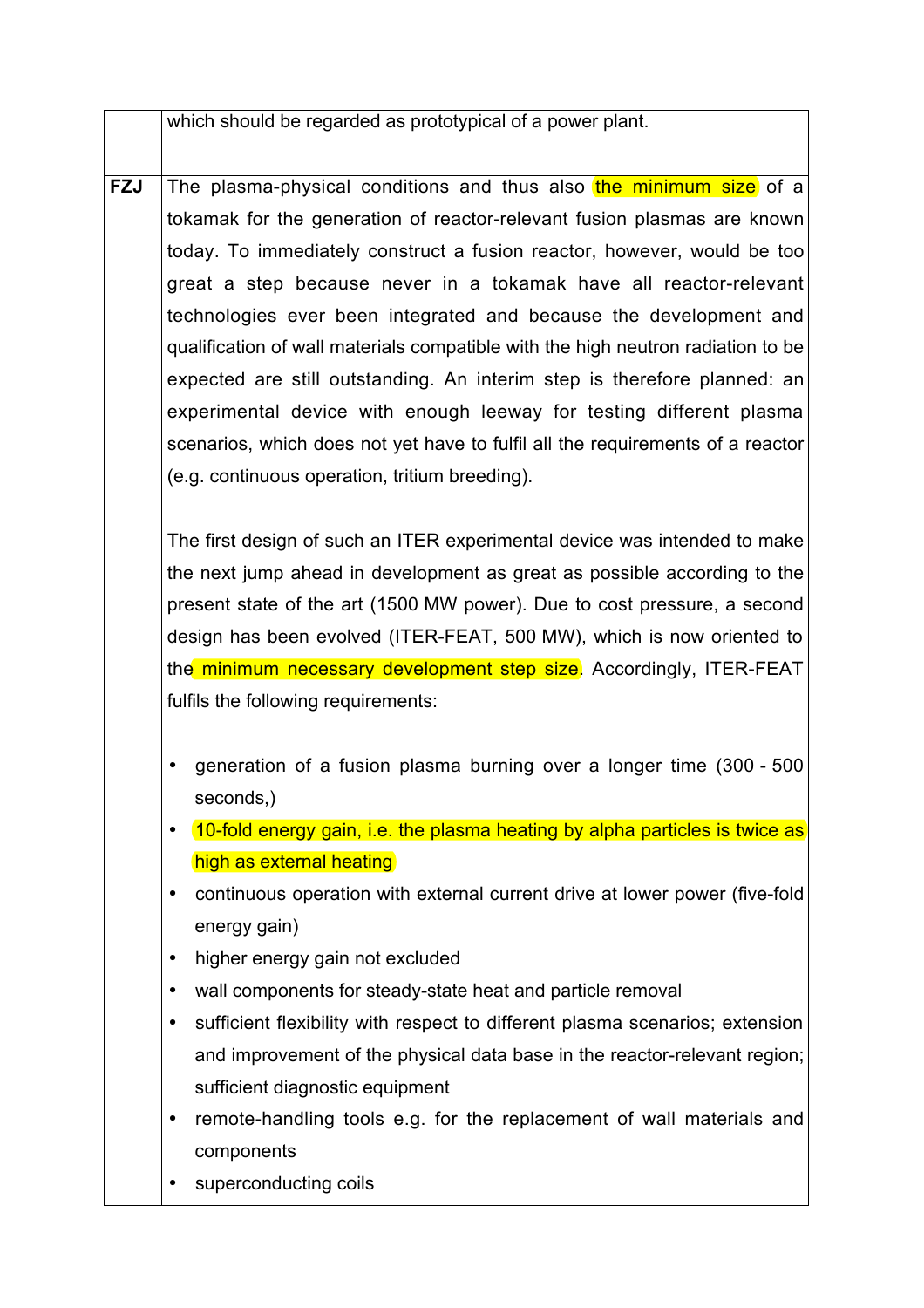### *Technology and Reactor Operation:*

- **A.9. Is it ensured that fusion technically functions as an energy source? Are the necessary technologies and materials available? What technologies and materials still have to be developed? How long will these developments take? What technological milestones will probably be achieved at what times ?**
- **IPP** As explained above, it is precisely the task of ITER to demonstrate the physical feasibility of an energy-producing plasma and test part of the technically necessary components. DEMO must then demonstrate the technical feasibility of a fusion power plant. This question can therefore not be answered today. In none of the previous fusion experiments, however, has a basic problem appeared which excludes the technical realization of nuclear fusion as an energy source.

As described in A.1. - A.8., a key demand for a fusion power plant is the availability of materials withstanding the loads due to the plasma and the high-energy neutrons. Over the past twenty years, an important aim of the global fusion programme has been to develop these materials and components – in cooperation with industry and other research institutions – in parallel with plasma physics. Many technologies have already been evolved and tested in JET. These activities in critical fields of fusion technology show that most technological problems can be solved on the basis of the experience and findings gained. Among the technologies still to be developed are: the plasma-facing materials of the first wall, the structural materials for regions of high neutron exposure, the breeding blankets (for producing the tritium fuel from lithium), methods for plasma diagnostics and for the inspection and maintenance of the plasma vessel. The materials and components must ultimately withstand the high neutron exposure as well as the high temperatures and coolant pressures needed for the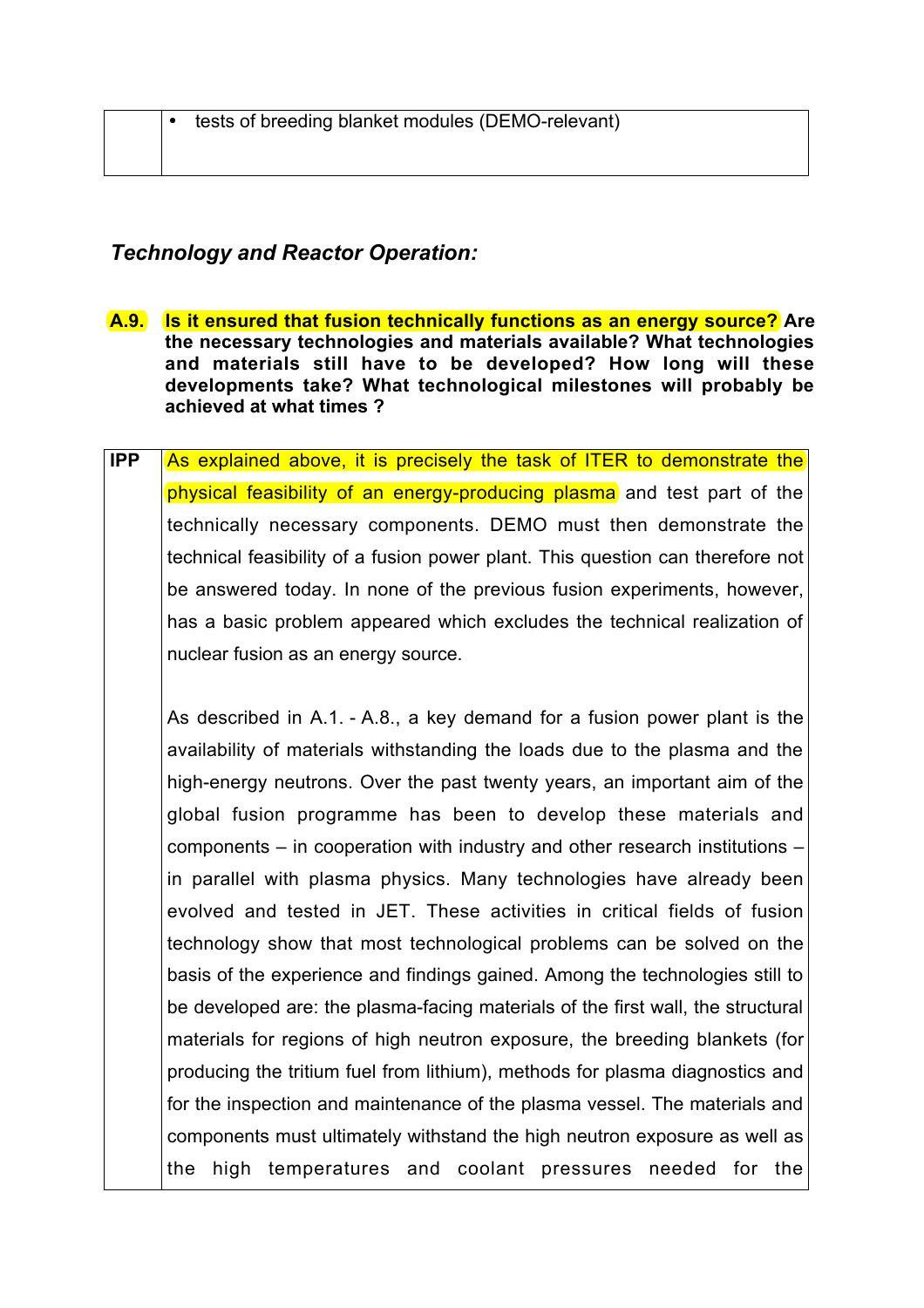thermodynamically efficient operation of a power plant. The service life of the components must be long enough to limit necessary replacements to an economically reasonable extent.

In addition to these requirements, the materials used in a fusion power plant should be optimized towards low activation in order to fully exploit the ecological attractiveness of a fusion power plant. Based on previous work there is agreement that only a limited number of combinations for structural material with breeding and coolant fluid and neutron multiplier exist for the envisaged breeding blanket concept integrated into the first wall. These can be divided into two categories: rigid ceramic and liquid metal blankets. Three different structural materials, ferritic-martensitic steels, vanadium alloys and SiC/SiC ceramics (silicon carbide fibre reinforced silicon carbide) are under consideration which fulfil the condition of low activation. Strategies for the further development of these materials and their qualification for use in a fusion power plant were drawn up so that the timescale fits the development of fusion power plants. The development programme for these materials and other technologies will require the construction of a special high-intensity fusion neutron source complementing existing irradiation possibilities, i.e. mainly in nuclear fission reactors. Such a source, the accelerator-driven D-Li neutron source IFMIF (International Fusion Materials Irradiation Facility), was conceived and proposed in a worldwide cooperation within the framework of the International Energy Agency (IEA).

The irradiation tests of the materials for DEMO in an IFMIF-like plant up to an irradiation dose of at least 80 dpa (displacements per atom) must be successfully completed in good time during the design phase of DEMO so that these materials may then also be used.

**FZK** The demonstration that a fusion device can be technically realized is the main goal of present research and development.

The next milestone is ITER where the essential technologies are brought to functioning in one arrangement. The results of extensive R&D work for ITER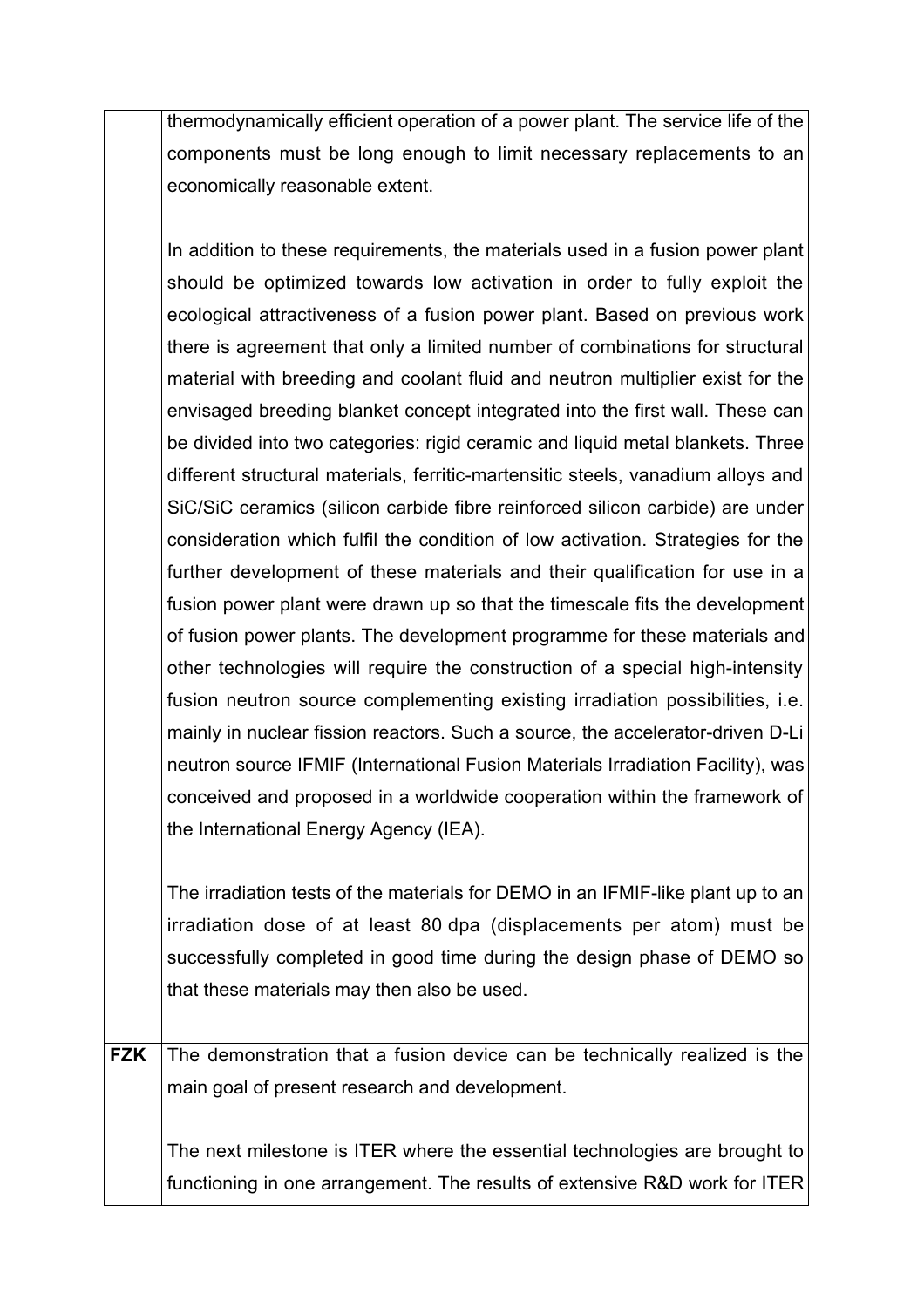|            | confirm that the technical basis for the construction and operation of ITER is   |
|------------|----------------------------------------------------------------------------------|
|            | given.                                                                           |
|            |                                                                                  |
|            | Due to the short integral plasma operating time and the low accumulated          |
|            | neutron fluence (0.1 MWa/m <sup>2</sup> in ten years of operation) the material  |
|            | exposure for the structural materials cannot be simulated in ITER.               |
|            |                                                                                  |
|            | Material development must therefore be advanced in parallel with ITER. This      |
|            | requires extensive irradiations in material test reactors and in an accelerator- |
|            |                                                                                  |
|            | based fusion neutron source to be realized in the future. The finally qualified  |
|            | material must not only satisfy high requirements with respect to service life,   |
|            | but should also exhibit low long-term activation so that a recycling of the      |
|            | waste materials becomes possible.                                                |
|            |                                                                                  |
|            | The results from ITER operation and from the simultaneous material               |
|            | development form the basis for the demonstration reactor (DEMO). In DEMO         |
|            | it will be possible to test materials and components in long-term experiments.   |
|            |                                                                                  |
|            | If the decision for ITER construction will be made in 2003, the information      |
|            | required for DEMO will be available in about 2020.                               |
|            |                                                                                  |
| <b>FZJ</b> | Plasma physics defines the machine size, magnetic field configuration and        |
|            | other plasma-relevant parameters required for the fusion process. Besides        |
|            | many variants, in 20 years of fusion research on tokamaks of different size, a   |
|            | reliable data set has been developed for a specific plasma scenario which        |
|            |                                                                                  |
|            | now forms the basis for the design of ITER-FEAT. It may thus be safely           |
|            | assumed that the plasma conditions for significant energy production will be     |
|            | achieved. However, these plasma-physical conditions alone are not yet            |
|            | sufficient to ensure continuous operation.                                       |
|            |                                                                                  |
|            | Continuous operation depends on the solution of a number of technological        |
|            | problems; e.g. wall materials for highly stressed components, methods for        |
|            | external heating and for current drive, technology of the breeding blanket,      |
|            | superconducting coils and the tritium cycle. For the construction of ITER-       |
|            |                                                                                  |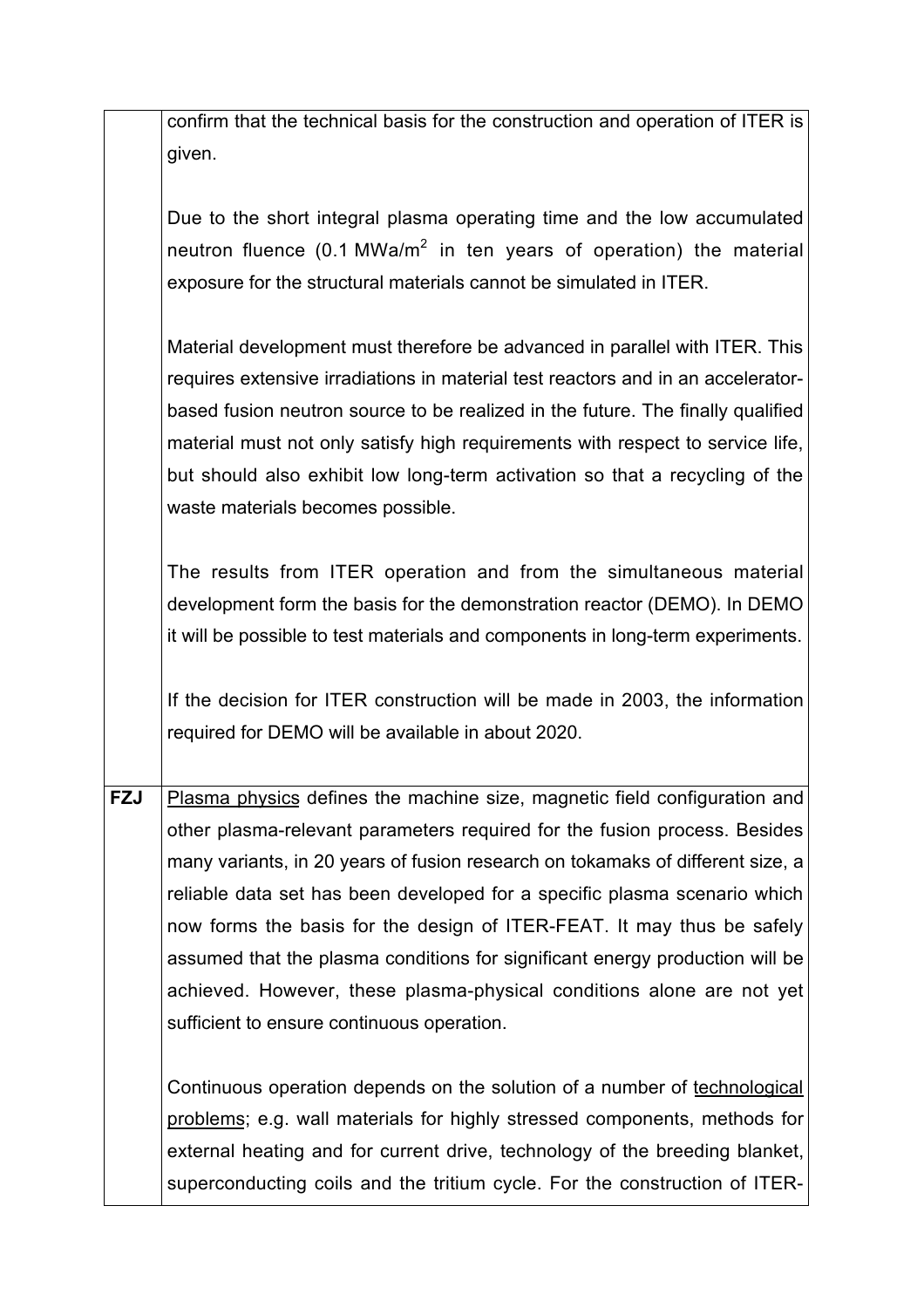FEAT it is not at all necessary to adequately answer all questions. ITER-FEAT itself is the test bed for the various technologies and will, in particular, make an essential contribution to matching physics and technology by the integration of all relevant techniques.

Special problems which cannot be studied in ITER-FEAT must be dealt with in suitable test facilities and smaller fusion experiments (tokamak, stellarator). This applies e.g. to the development and testing of wall materials under reactor-relevant irradiation with neutrons or to the further development of optimized tokamak scenarios.

For the construction of DEMO, reliable knowledge must then be available ensuring continuous operation. The technical feasibility of nuclear fusion depends on this know-how. Some highly stressed wall components will probably belong to the "wearing parts" of a fusion reactor and require regular replacement. This will essentially govern the availability and thus the economic efficiency of a fusion power plant. The technological challenge is to ensure an availability as high as possible. The frequently asked question of whether fusion will function at all is thus not so important today as the question of whether fusion technology will ensure sufficient availability.

*See also A.1., A.2. and A.12.*

#### **A.10 Can all the technologies and components relevant for a fusion reactor be integrated in the ITER-FEAT project and be examined with a view to their compatibility with a thermonuclear plasma operation ?**

**IPP** ITER-FEAT was designed in accordance with the specifications of the ITER Council. This includes, in particular, a cost reduction compared to the first ITER design with a corresponding reduction of the technical aims. In spite of the thus reduced plasma target values and the smaller scope for the scalings used for the plasma parameters (especially for the energy confinement time), the initial programmatic goal of ITER should be maintained: the demonstration of the physical and technical feasibility of fusion as an energy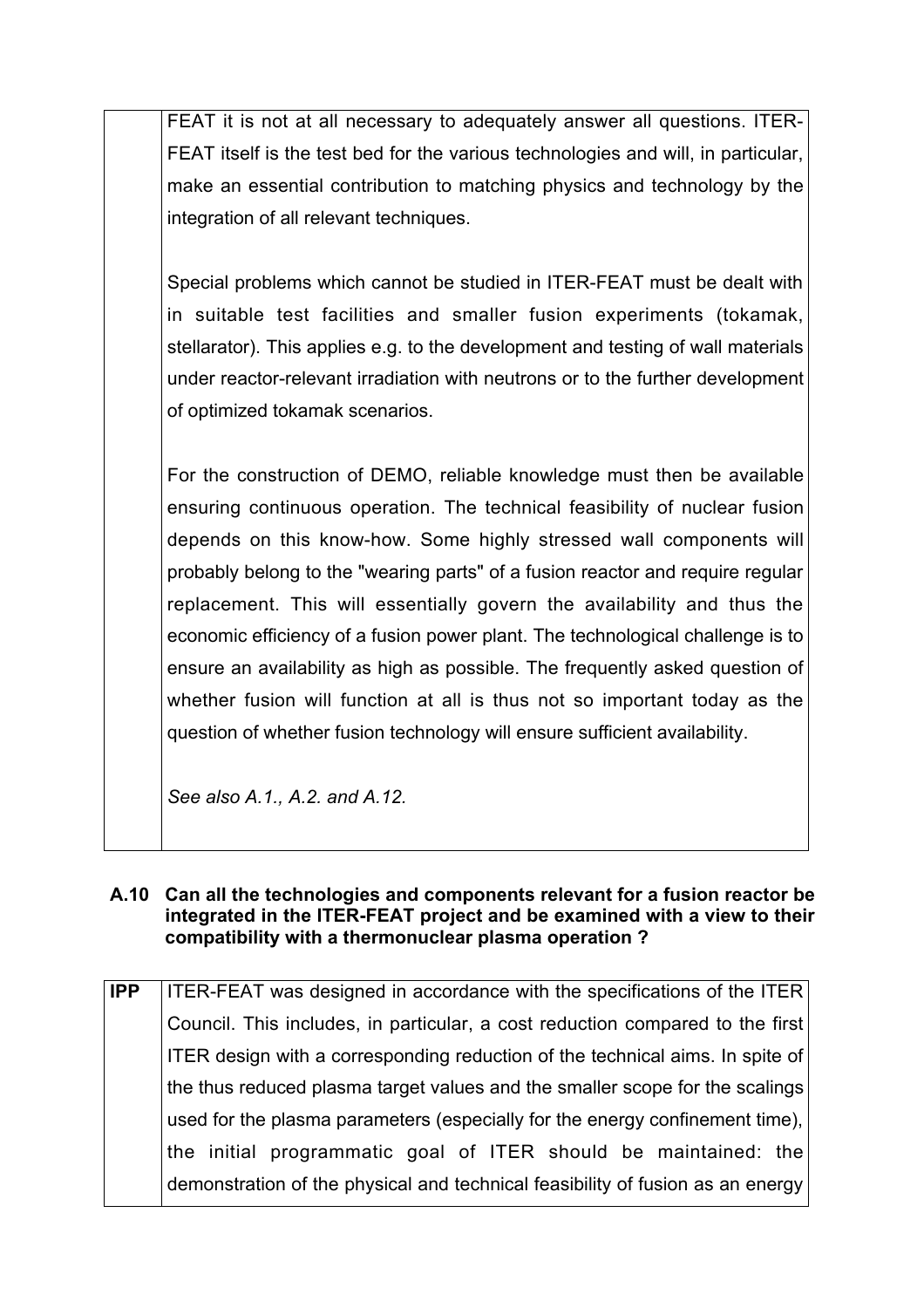|            | source. Some aspects, above all in connection with the operation at $Q \rightarrow \infty$ |
|------------|--------------------------------------------------------------------------------------------|
|            | and with the technological demands on a fusion power plant, are not                        |
|            | contained in the requirements for ITER-FEAT.                                               |
|            |                                                                                            |
|            | The ITER design team succeeded in integrating all the technologies and                     |
|            | components necessary for achieving these goals. The additional critical                    |
|            | aspects in a fusion power plant compared to ITER-FEAT concern higher                       |
|            | power production (i.e. operation at higher Q) and the continuous operation                 |
|            | needed for a power plant over long times. Moreover, ITER-FEAT will not yet                 |
|            | have a complete tritium breeding blanket, but the relevant solutions proposed              |
|            | will be examined in test modules. The optimized materials (see A.9.) will not              |
|            | yet be available for ITER-FEAT either. Both technologies are currently still               |
|            | under development and will only be applied in DEMO.                                        |
|            |                                                                                            |
| <b>FZK</b> | Important technologies indispensable for the design of fusion reactors will be             |
|            | integrated in ITER. These are, in particular, superconducting magnets, tritium             |
|            | process technology, remote handling technology, plasma heating techniques                  |
|            | and fuel injection.                                                                        |
|            |                                                                                            |
|            | For the further development of the plasma-facing components the operating                  |
|            | experience in ITER is to be utilized. ITER is also a test bed for breeding                 |
|            | blanket modules                                                                            |
|            |                                                                                            |
|            | Due to the limited integral burning time of ITER, however, no data can be                  |
|            | obtained on radiation damage to structural materials.                                      |
|            |                                                                                            |
|            | These can only be obtained by irradiations in material test reactors and in a              |
|            | future special fusion neutron source (see also A.9.).                                      |
|            |                                                                                            |
|            | All relevant technologies for a fusion reactor producing energy will be                    |
|            | integrated in ITER-FEAT: heat and particle removal, heating techniques,                    |
|            | current drive, breeding blanket modules, materials, superconducting coils,                 |
|            | tritium cycle, fuel injection, remote handling techniques, control of steady-              |
|            | state operation, diagnostics. The techniques required for energy conversion                |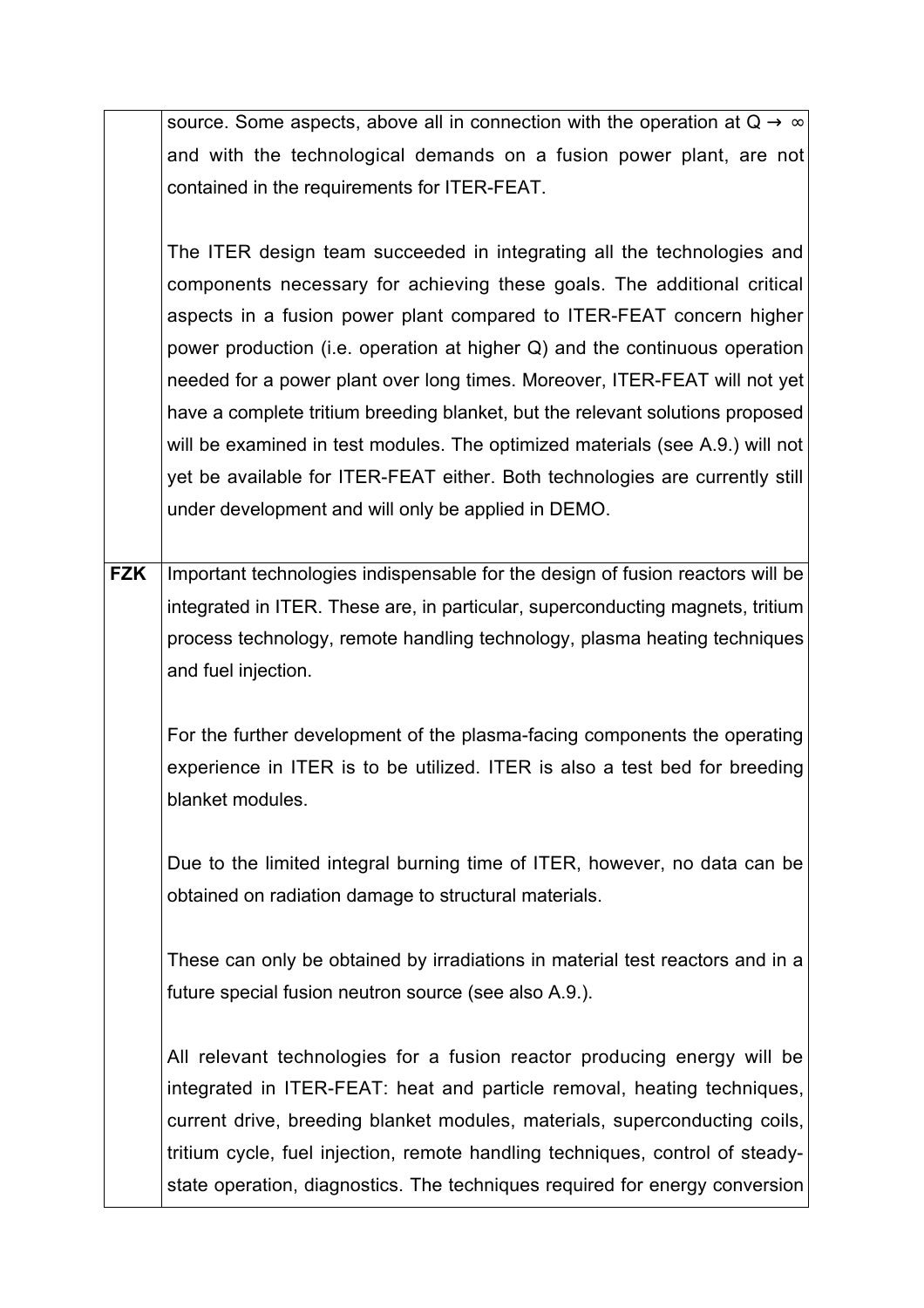(such as steam extraction for electric energy production) are not considered in ITER-FEAT.

The effect of neutrons in the breeding blanket can be basically studied, but the short-time operation of ITER-FEAT is not sufficient to test the complete damage of wall components by reactor-relevant neutron radiation.

#### **A.11. By how many years will time planning be prolonged after the year 2050 if ITER-FEAT is built instead of the originally planned full version and thus part of the development risk is shifted to the DEMO reactor ?**

**IPP** Essential for timing up to power plant level is the number of plant generations needed. The target planning of ITER-FEAT also proceeds on the assumption that the facility can provide all prerequisites for the construction of a DEMO so that initially no time delay will be involved. ITER was and is intended as the only intermediate step towards DEMO with a certain degree of freedom in segmenting the overall interval. In the design presented by the ITER team in 1998 it was envisaged to already penetrate with ITER into the dimension of a genuine power plant (approx. 1500 MW thermal power). The segmenting chosen now in fact shifts a certain development risk concerning the technology towards the step from ITER to DEMO, but this is considered tolerable.

From the physical aspect, it is to be expected that the possibilities of computer simulation will make great progress in the period under consideration up to the start of planning and/or constructing DEMO (see answer C.14.). Although simulations cannot replace experiments, if new problems must be investigated *qualitatively*, as is the case of the dominating self-heating in ITER, they will provide much higher reliability in extrapolation and can thus also bridge the quantitative difference between ITER-FEAT and DEMO.

From the technological aspect, ITER will basically test the integration of all necessary technologies – with each other and concerning their compatibility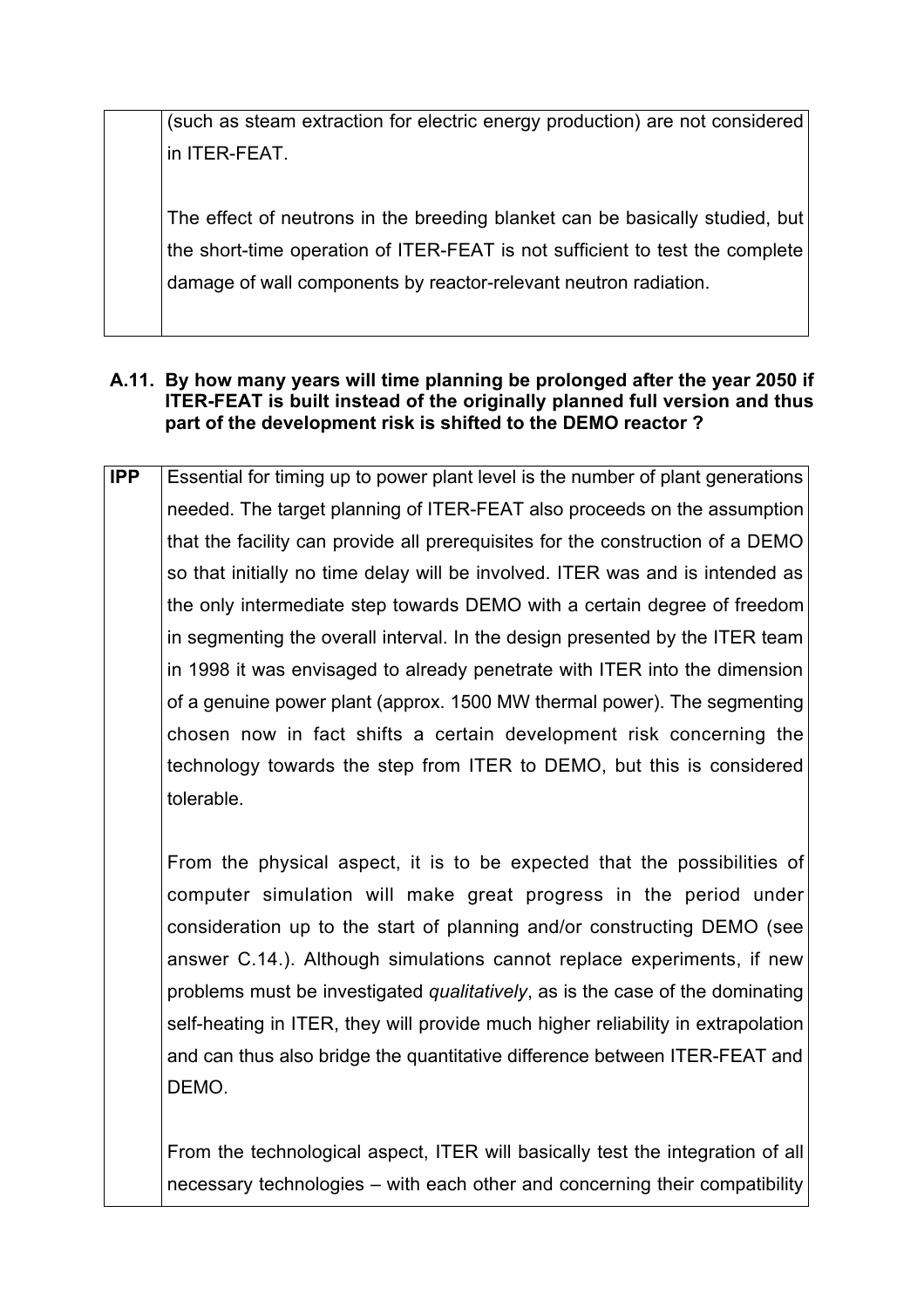|            | with a burning plasma. It was not envisaged either for the "large" or for the  |
|------------|--------------------------------------------------------------------------------|
|            | present "small" ITER that the individual technologies (superconducting         |
|            | magnets, high-heat-resistant wall materials, fuel cycle including breeding the |
|            | tritium fuel from lithium, operation, service and modifications by remote-     |
|            | controlled robots) will already be optimally refined in detail for DEMO or a   |
|            | series power plant. Above all, this will also require further material         |
|            | developments and tests, as described in the answer to question A.9.            |
|            |                                                                                |
| <b>FZK</b> | The change in the structural design of ITER will have no influence on a future |
|            | introduction of nuclear fusion as an energy carrier. The essential goals will  |
|            | also be achieved in the compact ITER version.                                  |
|            |                                                                                |
|            | The necessity of an accompanying materials development programme has           |
|            | already been pointed out (A.9., A.10.).                                        |
|            |                                                                                |
|            | From the ITER results and from materials development sufficient data will be   |
|            | obtained for the construction of a demonstration reactor. This development     |
|            | step will be the basis for planning a first commercial reactor generation.     |
|            |                                                                                |
| <b>FZJ</b> | There should be no shift in time. However, the jump ahead from ITER-FEAT       |
|            | to DEMO is greater than with the originally planned more powerful ITER         |
|            | (1500 MW, 17 minutes burning time). The risk involved is not quantifiable in   |
|            | terms of time.                                                                 |
|            |                                                                                |

### **A.12. Is the "first wall" controlled in terms of technology and material ?**

**IPP** Research Centre Karlsruhe is intensively concerned with the development of materials for the First Wall and blanket of fusion reactors and significant progress has been achieved in recent years. As part of these activities, (ferritic-martensitic) steels (designated EUROFER) are being developed with tailor-made element composition and structure. According to the data available on irradiation behaviour, a stability of these steels up to a neutron exposure of at least 150 dpa (displacements per atom) is expected. In a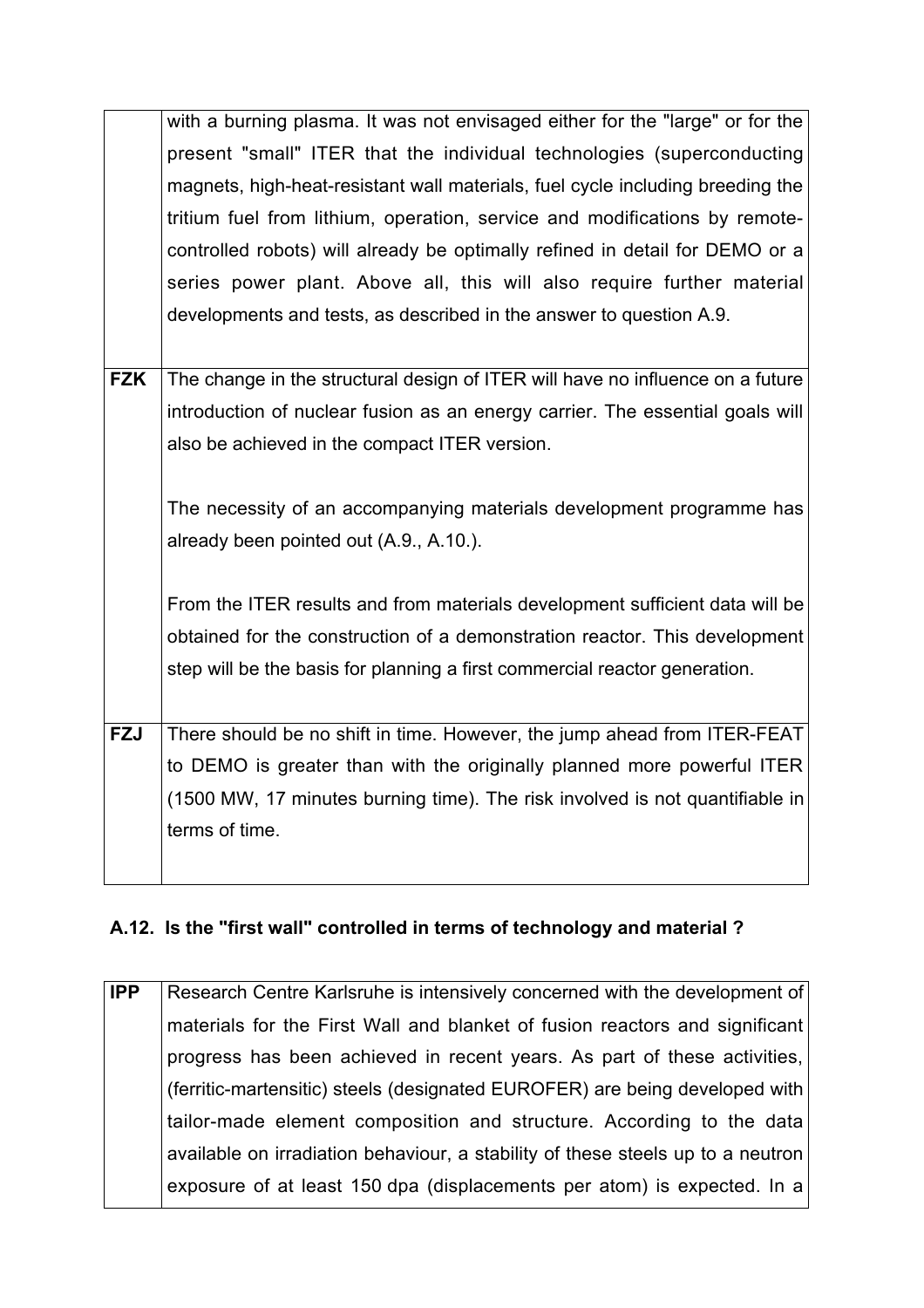|            | fusion reactor, the annual exposure will be 30 dpa per year. Since these         |
|------------|----------------------------------------------------------------------------------|
|            | steels can be manufactured even today with high purity and tailor-made           |
|            | element composition, they already exhibit favourable deactivation behaviour      |
|            | after operation at the present stage. The envisaged steels can be processed      |
|            | by "conventional" methods such as welding techniques or hot isostatic            |
|            | pressing into structural units and components.                                   |
|            |                                                                                  |
| <b>FZK</b> | The First Wall is stressed both by various plasma impacts and by neutrons        |
|            | carrying energy.                                                                 |
|            |                                                                                  |
|            | The effects directly caused by the plasma only affect a relatively thin layer of |
|            | the First Wall, whereas the effect of the neutrons extends to the region of the  |
|            | entire blanket (approx. 0.5 to 0.7 m depth).                                     |
|            |                                                                                  |
|            | The interaction of plasma and wall is already intensively studied today          |
|            | (ASDEX-U, TEXTOR, JET experiments). In ITER, these investigations can            |
|            | be continued under reactor-relevant plasma conditions and suitable technical     |
|            | solutions can be derived.                                                        |
|            |                                                                                  |
|            | On the other hand, the investigation of bulk damage due to neutrons requires     |
|            | separate studies in special neutron sources (material test reactors, future      |
|            | accelerator-based fusion neutron source).                                        |
|            |                                                                                  |
| <b>FZJ</b> | The First Wall, i.e. the area directly exposed to the plasma, is subjected to a  |
|            | particular load whose control is decisive for continuous operation with high     |
|            | availability. The following types of load are distinguished:                     |
|            | Thermomechanical load: High heat flux densities (10 MW/m <sup>2</sup> ) on       |
|            | relatively small areas in the divertor and moderate heat flux densities          |
|            | $(0.2 \text{ MW/m}^2)$ on the remaining wall must be removed via cooling systems |
|            | in normal operation. Deviating from normal operation, very high local            |
|            | loads (e.g. during disruptions) can also occur for short times                   |
|            | (milliseconds). Irrespective of the choice of wall materials, these events       |
|            | lead to irreversible material damage (sublimation, melting, formation of         |
|            |                                                                                  |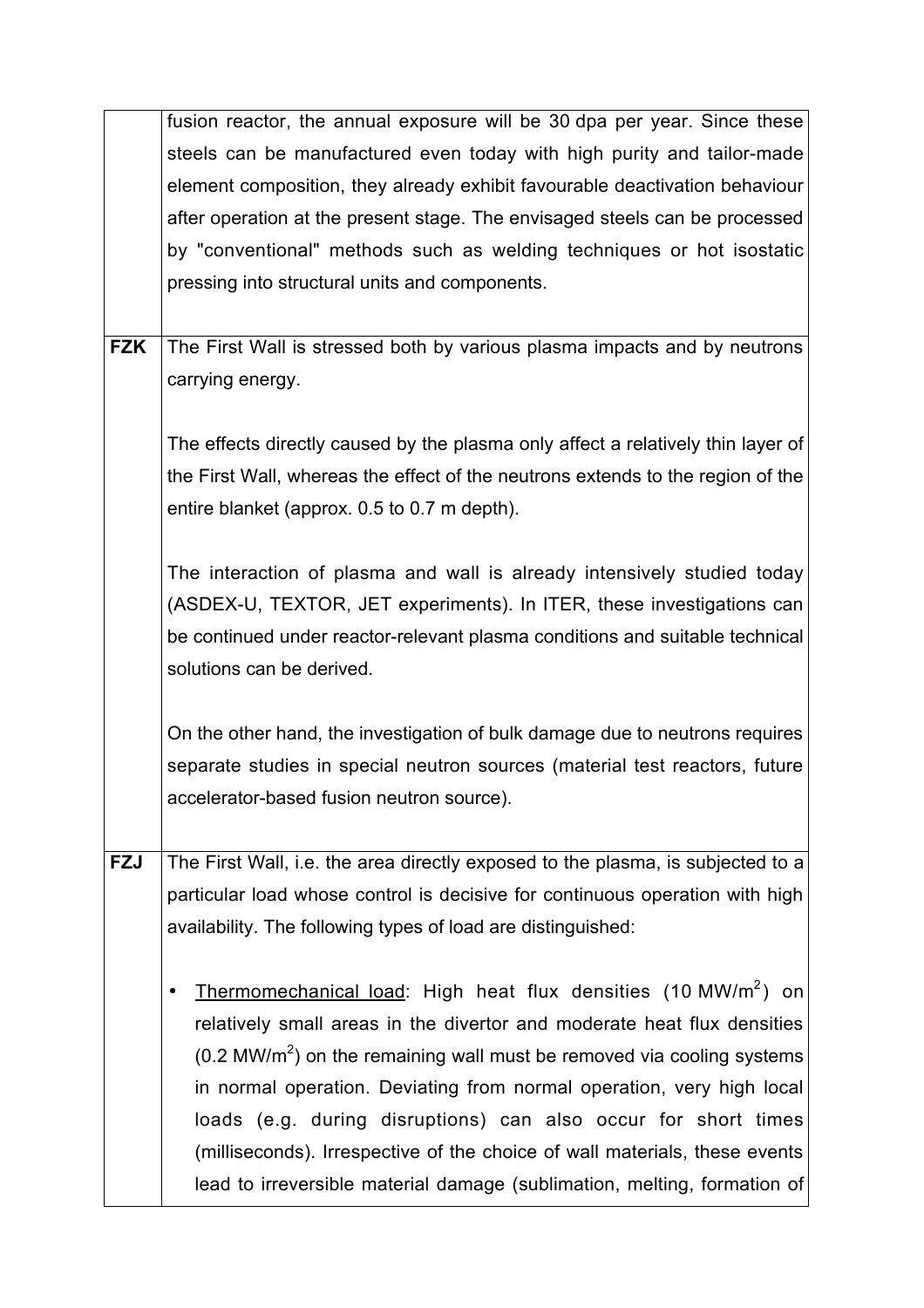cracks) and, if occurring too often, also determine the lifetime of the first wall and the divertor).

- Erosion of wall material: Wall material is eroded due to the influence of the plasma. This can lead to damage of wall components, on the one hand, and, on the other hand, the eroded materials contaminate the plasma, which, in the most unfavourable case, can even quench the plasma. Since a fusion plant represents an almost closed system, most of the eroded material is redeposited on the First Wall. In these deposited layers, tritium can also be stored, which would undesirably increase the total tritium inventory (see also B.1. and B.12.).
- Neutron radiation leads to activation of the materials; fast decay is an important aspect for the selection of First Wall materials. Material damage due to neutrons distributes over a larger depth of the wall components (0.5 metres) and affects above all the mechanical and thermal properties of the structural material (e.g. embrittlement, thermal conductivity).

In the fusion experiments existing today (e.g. JET, ASDEX-Upgrade, TEXTOR) these problems are selectively being dealt with. Neutron damage cannot be investigated in these facilities. There are realistic solution approaches for all issues.

- Actively cooled components capable of continuously removing peak values of 20 MW/m<sup>2</sup> and even withstanding extreme thermomechanical loads due to cycling have already been successfully tested.
- Methods of radiative cooling with selectively injected impurities have been developed to relieve the most strongly exposed areas in the divertor.
- The erosion properties of different materials as well as their influence as impurities on the plasma properties are systematically examined. The specific properties of impurity transport play a key role because in many cases more than 99 % of the eroded material is found to be redeposited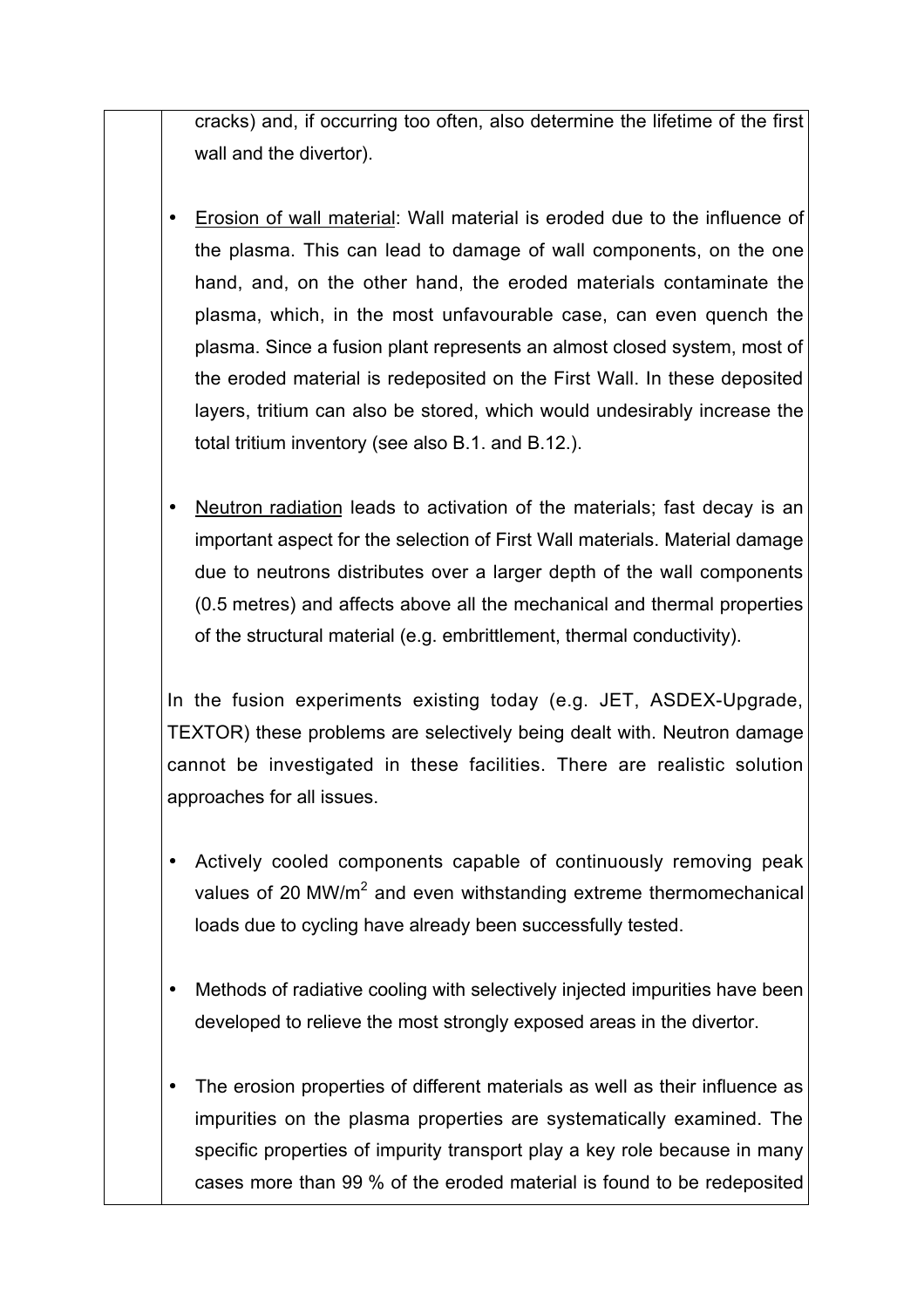at its location of origin – the effective erosion rate thus becomes 100 times lower.

- Methods for the removal of thick deposited layers are under development and strategies for reducing this effect are currently being evolved.
- The neutron damage to be expected is simulated in accelerator facilities and fission reactors, and various materials, especially also the new European EUROFER alloy with particularly low impurities, are examined with respect to their thermomechanical properties. For a final qualification of these materials, however, irradiation with neutrons in the reactorrelevant energy range is necessary. The construction of a corresponding neutron source is an essential element on the road to a fusion power plant.

The right choice of materials with their specific erosion properties, their different effects on the plasma and the suitable development of the plasma properties in the boundary region represent a typical optimization problem dealt with at present in a comprehensive research programme in Europe.

### **A.13. How long do the wall components last before they must be replaced ?**

| <b>IPP</b> | According to the data available on the irradiation behaviour of steels         |
|------------|--------------------------------------------------------------------------------|
|            | developed specifically for fusion, the materials already available today can   |
|            | withstand a neutron exposure of at least 150 dpa (displacements per atom).     |
|            | In a fusion reactor the annual exposure will be 30 dpa per year. This means    |
|            | that an operating time of five years can be envisaged even today for the First |
|            | Wall. Investigations under way at Research Centre Karlsruhe are to reveal      |
|            | whether these materials can also be used for longer operating times.           |
|            |                                                                                |
| <b>FZK</b> | The answer to this question is only to be found as the result of a long-term   |
|            | materials development programme.                                               |
|            |                                                                                |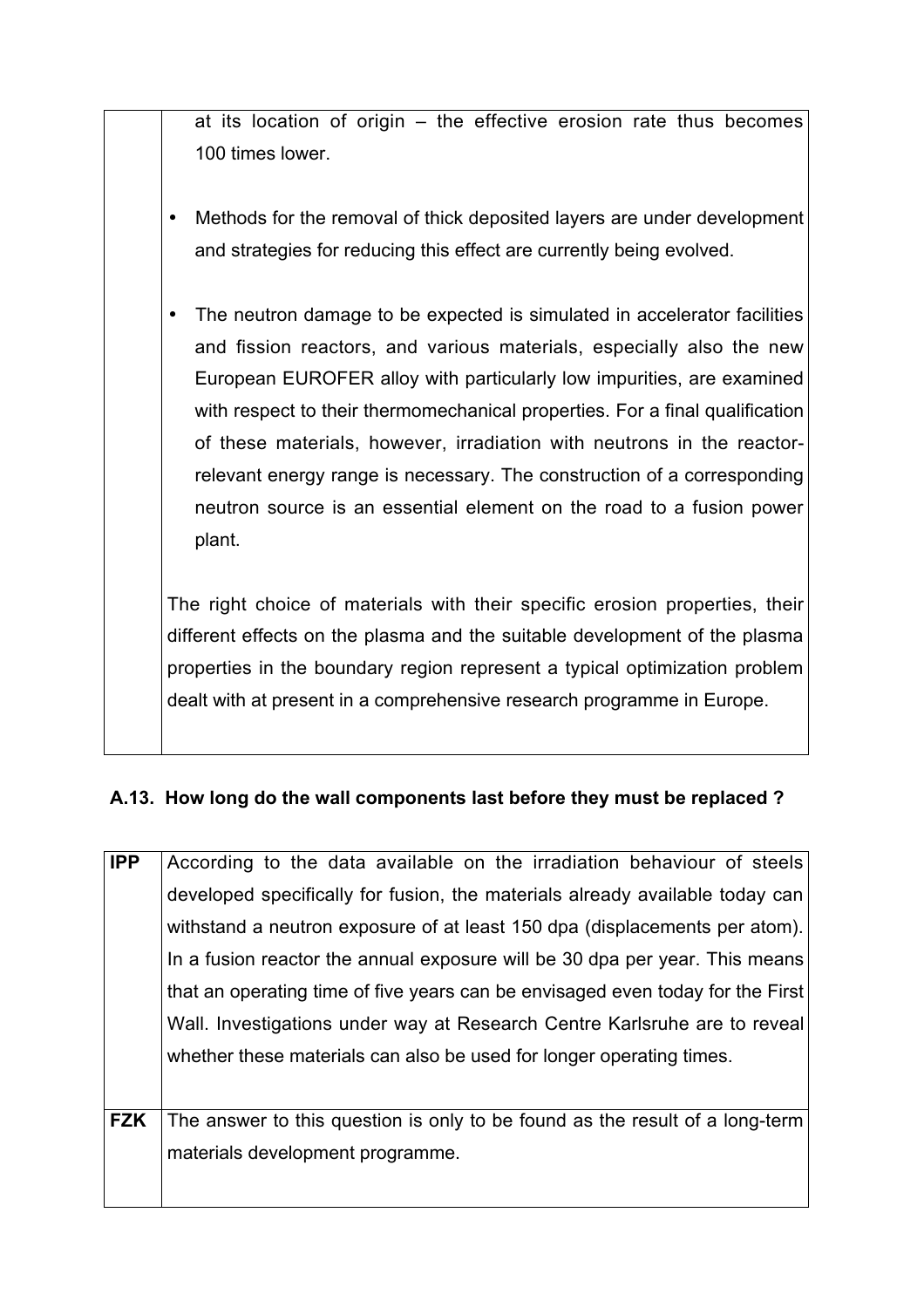For a first reactor generation, a service life of about 3 to 5 years is assumed for the First Wall (corresponding to a damage rate of 150 dpa). These values apply to the plasma-facing inner shell. Less damaged regions at greater depth have correspondingly longer service lives. Individual components such as limiter or divertor elements can have shorter lifetimes due to direct plasma effects. Experience in ITER will provide more detailed information.

- **FZJ** The control of erosion or thermomechanical load should be sufficiently good so that the service life is only determined by the neutrons. A replacement of the most strongly stressed components is expected after approx. 3-5 years. These figures are based on estimates and can only be specified more precisely with the results of ongoing research activities.
- **A.14. How long is the downtime to be expected for replacing the first wall and how often will this be necessary? What problems can occur at the manmachine interface when replacing the divertor cassettes ? What will be the standby capacities required during downtime ?**
- **IPP** Precise data on downtimes presuppose detailed knowledge concerning the design of a fusion power plant, which is not yet available. It is clear, however, that this replacement will be carried out by remote handling and in a largely automated manner.

Experience with such technologies is already available from JET, where the entire divertor was replaced by remote handling techniques, and from the research and development work for ITER, where a detailed concept was drawn up on replacing the divertor cassettes, which was also experimentally tested in a demonstration plant (in Brasimone/Italy).

Initial estimates for a fusion power plant provide downtimes of approx. three months which, however, are only considered necessary every 3 to 5 years. These downtimes are taken into consideration in current power plant studies (see answer to C.2.) and included in the availability of a fusion power plant of about 75 % cited there.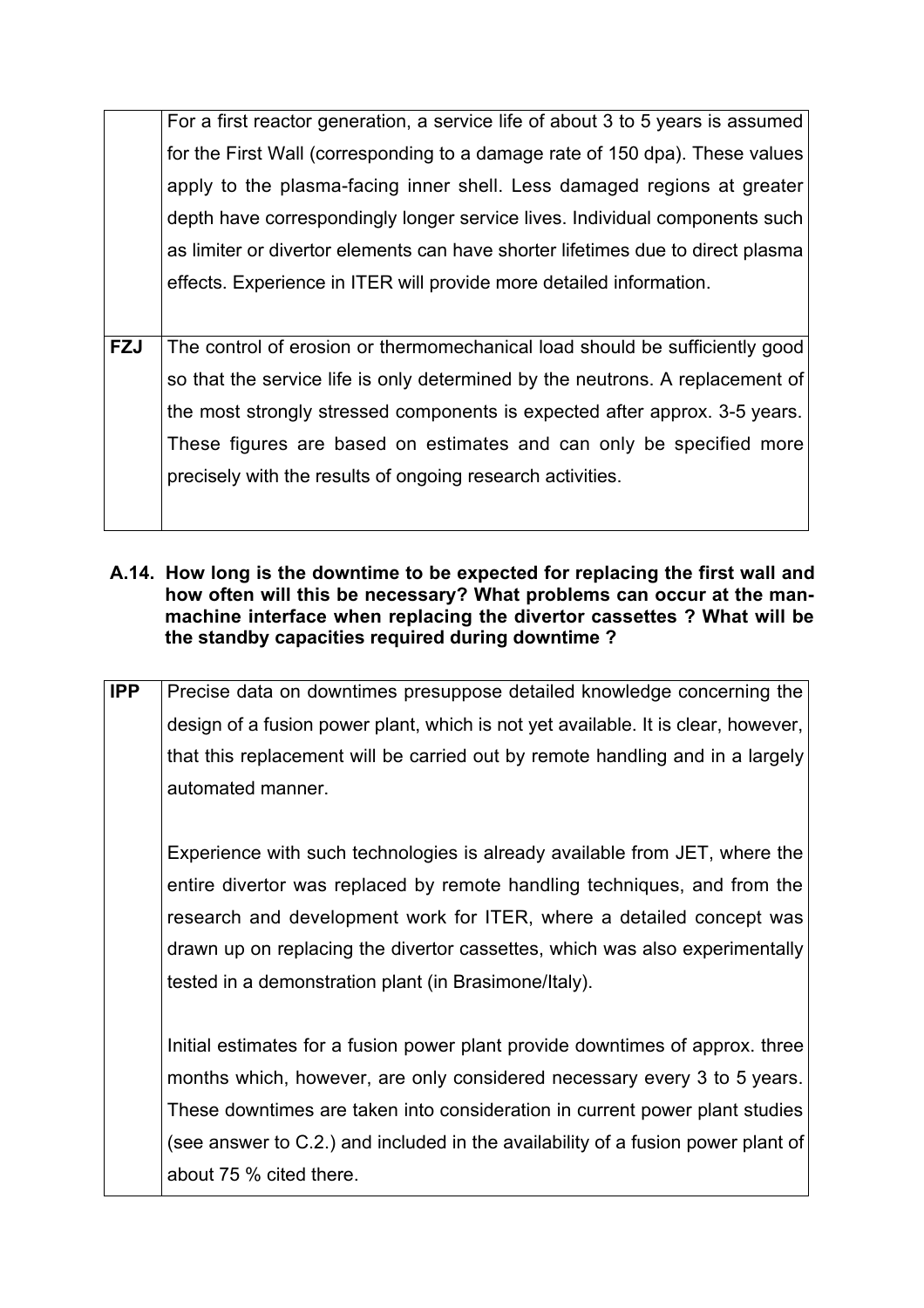| <b>FZK</b> | The calculation of the downtimes requires experimental experience and a          |
|------------|----------------------------------------------------------------------------------|
|            | detailed knowledge of the plant. The first positive experience was gathered in   |
|            | replacing the entire divertor in JET. Testing suitable techniques is a           |
|            | technological main goal for ITER.                                                |
|            |                                                                                  |
|            | In the design of ITER-FEAT a particularly detailed process is planned for        |
|            | replacing the divertor components. Replacement is largely automated. Initial     |
|            | estimates for a reactor have shown downtimes of 3 months. Since this would       |
|            | only be required every 3 to 5 years, the overall availability would be similarly |
|            | high as in conventional power plants.                                            |
|            |                                                                                  |
|            | The downtimes are normally scheduled for periods of low demand so that no        |
|            | standby capacities are required. Moreover, the interconnected supply             |
|            | systems are flexible enough to compensate the shutdown of individual units.      |
|            |                                                                                  |
| <b>FZJ</b> | The aim is a replacement of components in the form of large modules as           |
|            | rapidly as possible to minimize removal time. With a replacement rhythm of       |
|            | 3-5 years an availability could be achieved similar to that of conventional      |
|            | large power plants.                                                              |
|            |                                                                                  |
|            |                                                                                  |

### **A.15. Is a tokamak on account of its physical properties suitable for continuous operation for energy supply ?**

| <b>IPP</b> | A tokamak power plant could work either in pulsed (with a pulse duration of    |
|------------|--------------------------------------------------------------------------------|
|            |                                                                                |
|            | three to four hours interrupted by an intermission of 100 - 200 seconds) or in |
|            | genuine continuous operation.                                                  |
|            |                                                                                |
|            | Even in the pulsed mode, the power plant would be capable of continuously      |
|            | discharging energy since the heat capacity of the plant or an interconnected   |
|            | heat accumulator could bridge the discharge breaks.                            |
|            |                                                                                |
|            | Genuine continuous operation of a tokamak discharge can be achieved if the     |
|            | necessary plasma current is partially driven by radiated wave fields or by     |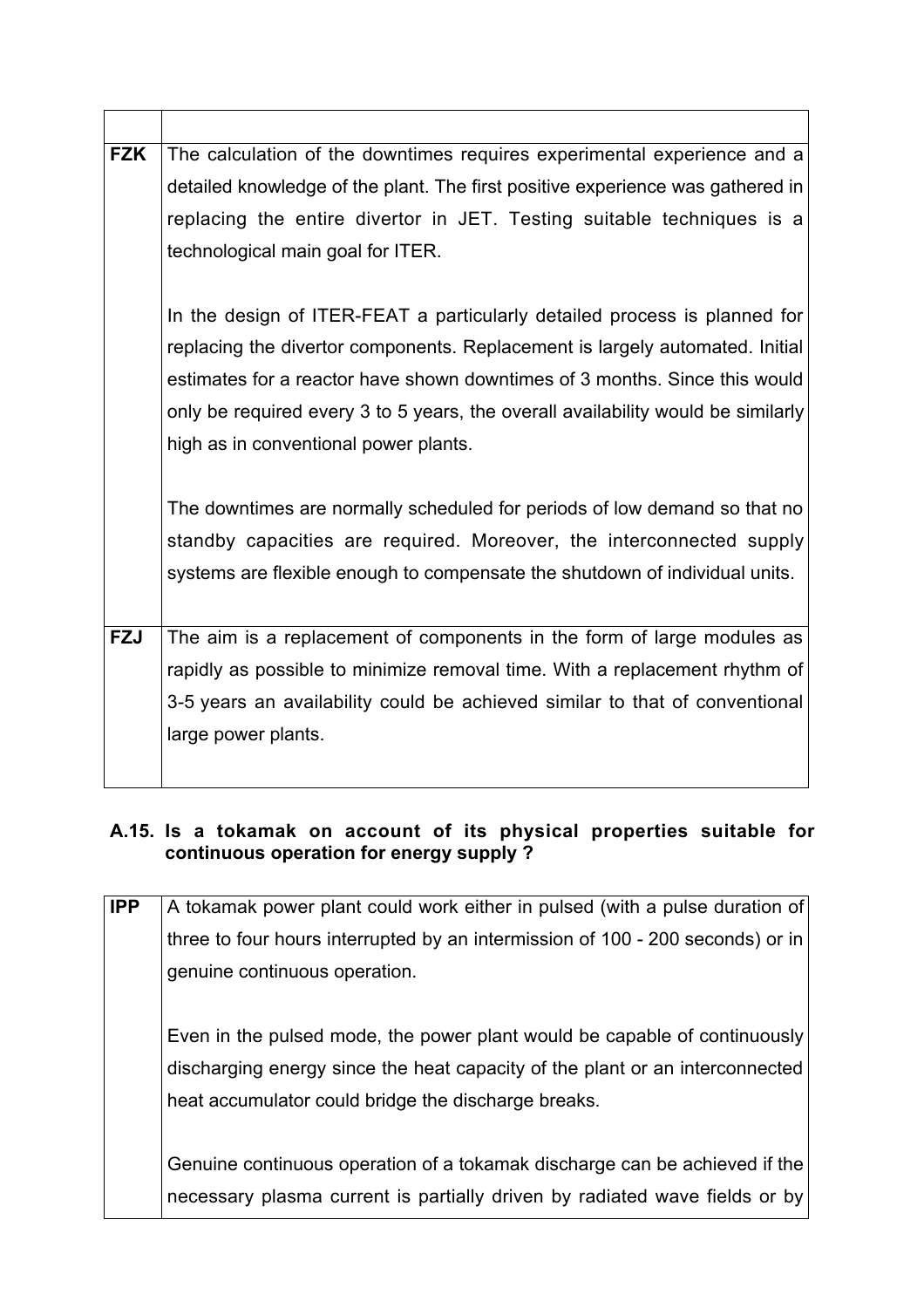| particle beams. This second operational regime has meanwhile been              |
|--------------------------------------------------------------------------------|
| demonstrated by experiments in all tokamaks equipped with relevant             |
| auxiliary devices. This is also the form of operation underlying most power    |
| plant designs (see also A.4.).                                                 |
|                                                                                |
| Resetting the magnetic field, which drives the plasma current, periodically    |
| interrupts the operation of a tokamak reactor. Interruption takes place        |
| typically once per hour for a few minutes.                                     |
|                                                                                |
| By means of a buffer tank provided in the steam cycle it is basically possible |
| to achieve continuous power discharge.                                         |
|                                                                                |
| Cyclic operation can lead to material fatigue. Efforts therefore aim at        |
| prolonging the cycle duration.                                                 |
|                                                                                |
| By external energy supply and additionally by generating a bootstrap current   |
| it is basically also possible in a tokamak to generate a continuously burning  |
| plasma. This mode of operation is envisaged for ITER. A stellarator            |
| confinement would allow continuous operation. The principle is to be           |
| demonstrated in Wendelstein 7-X.                                               |
|                                                                                |
| In principle, yes. However, the plasma current necessary for the tokamak       |
| must be maintained by external non-inductive current drive after an induction  |
| phase which, at present, generally determines the pulse length of a tokamak.   |
| Such a 100 % current drive has already been basically demonstrated in          |
| several experiments.                                                           |
|                                                                                |
| Energy could also be continuously produced by a tokamak without external       |
| current drive, but the short breaks for recharging the transformer would then  |
| have to be bridged by suitable heat buffers. A disadvantage of this solution   |
| would be the much higher load on the tokamak due to many thermal cycles.       |
|                                                                                |
| In this respect, a stellarator is simpler because continuous operation is      |
| naturally given and no additional energy would be required for current drive.  |
|                                                                                |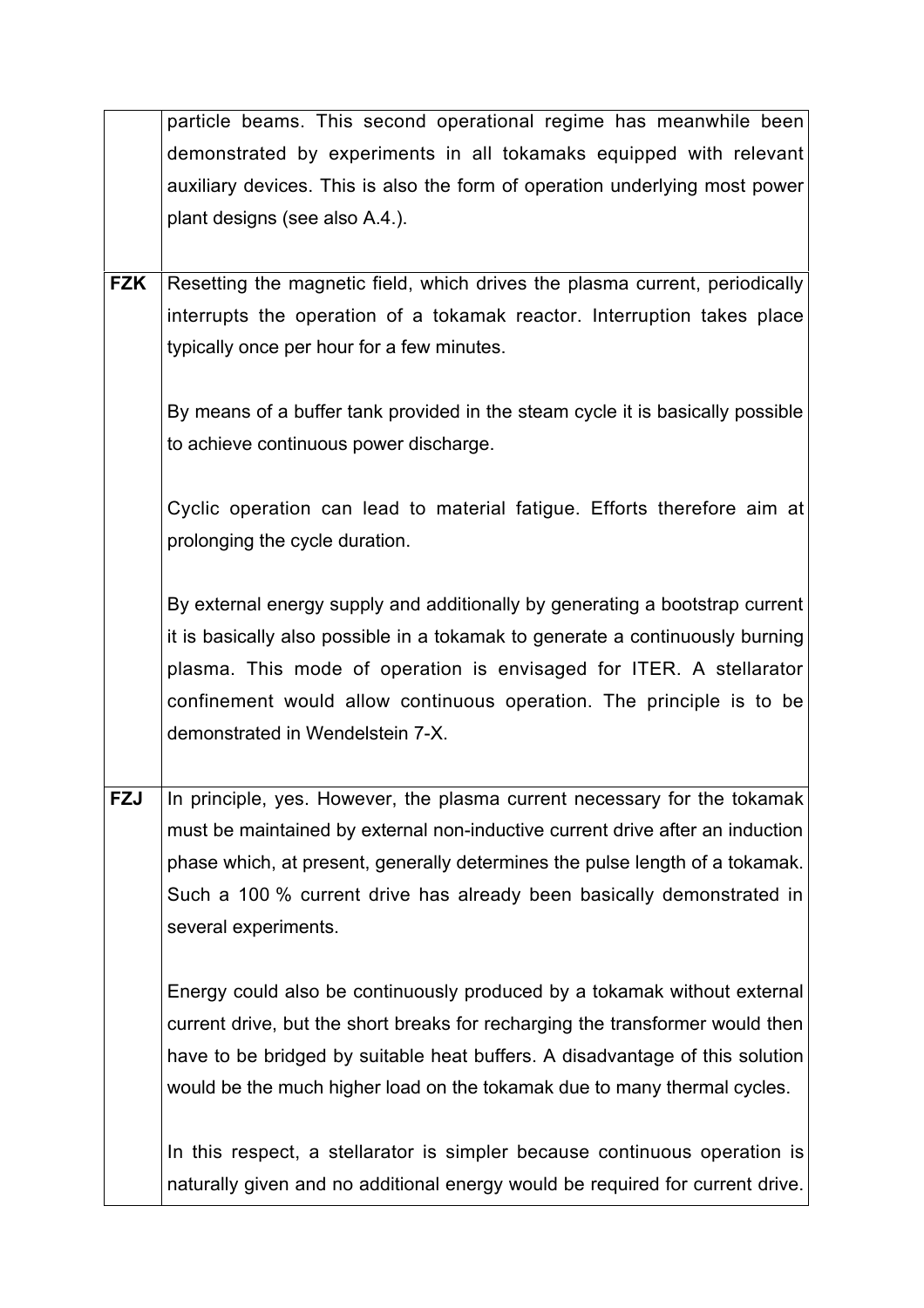However, it remains to be demonstrated for the stellarator whether it has the same good plasma confinement as a tokamak.

#### **A.16. What will be the energy demand of ITER during operation for heating and magnets ?**

**IPP** At its nominal working point, ITER will produce a fusion power of 500 MW – with a power gain factor of  $Q \approx 10 - i.e.$  a heating power of about 50 MW (in the form of radiofrequency radiation and particle beams) will be required in the plasma. An electric power of 60 to 100 MW will be needed for the magnet system, about 150 MW for total plasma heating. In addition, an electric power of 100 MW will be provided for other purposes (among other things, to enable the control system to respond to changes of the plasma parameters via the magnetic coils). Since ITER is only operated in the pulsed mode, this total power of approx. 350 MW will not be continuously required from the grid but also partially provided from storage systems (e.g. flywheel generators) for short-time operation. The grid connection power of the ITER project will be approx. 120 MW. **FZK** A differentiation must be made between the grid connection power of the plant and internal power fluxes. These values differ for the individual systems due to the pulsation of the plant. The grid connection power of ITER-FEAT is 120 MW. The superconducting magnets (main field) are continuously supplied. The connection power of the refrigeration systems is in the range of 34 MW. The power required for the superconducting coils for vertical stabilization and plasma heating is provided by pulsed power supplies. Their contribution to the overall connection power is relatively low due to the short total operating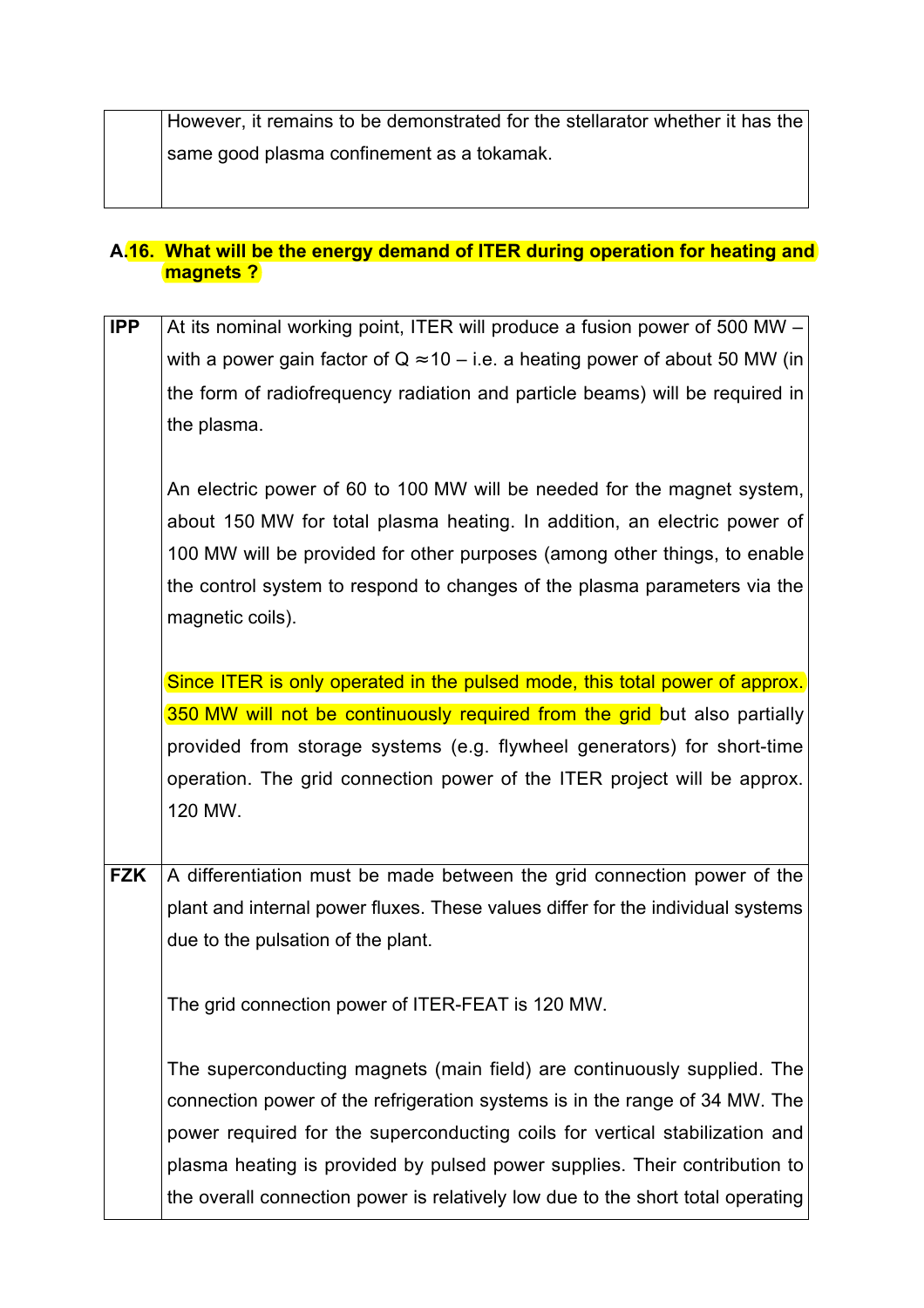|            | time of these systems.                                                                                                                                                                                                                                                                                    |
|------------|-----------------------------------------------------------------------------------------------------------------------------------------------------------------------------------------------------------------------------------------------------------------------------------------------------------|
|            | Source: ITER EDA Doc No. 19, IAEA, Vienna 2000                                                                                                                                                                                                                                                            |
| <b>FZJ</b> | The electric power required for operating the tokamak is composed of:                                                                                                                                                                                                                                     |
|            | 60 - 100 MW for the magnet systems<br>(100 - 150 MW for plasma heating and current drive)<br>(100 MW for other purposes)<br><b>260 - 350 MW in total.</b><br>The grid connection power will be approx. 120 MW. The lacking grid power<br>will be provided by storage systems during short-time operation. |

#### **A. 17. To what extent is the ITER Final Design Report (1998) and complete information on the slimmed-down design of ITER-FEAT available to the public? Was the ITER-FEAT design examined by independent experts ?**

**IPP** In principle, all reports and studies on fusion research are available to the public either in peer-reviewed scientific journals or in publication series of international or national organizations. Informative internal reports can also be requested from the respective research institution.

Both the ITER Final Design Report [1] and the ITER-FEAT Outline Design Report [2] are published by the International Atomic Energy Agency, IAEA, in its ITER documentation series and available. The ITER-FEAT Final Design Report is currently in preparation and will also be published in this series after handing over to the ITER partners. In addition, the physical basis underlying the ITER design has been published in one of the most important scientific journals on fusion research [3]. This very detailed publication (a special number with over 500 pages) was reviewed – as is common practice – by a group of independent scientists prior to publication.

All ITER design reports – by each of the ITER parties – were evaluated in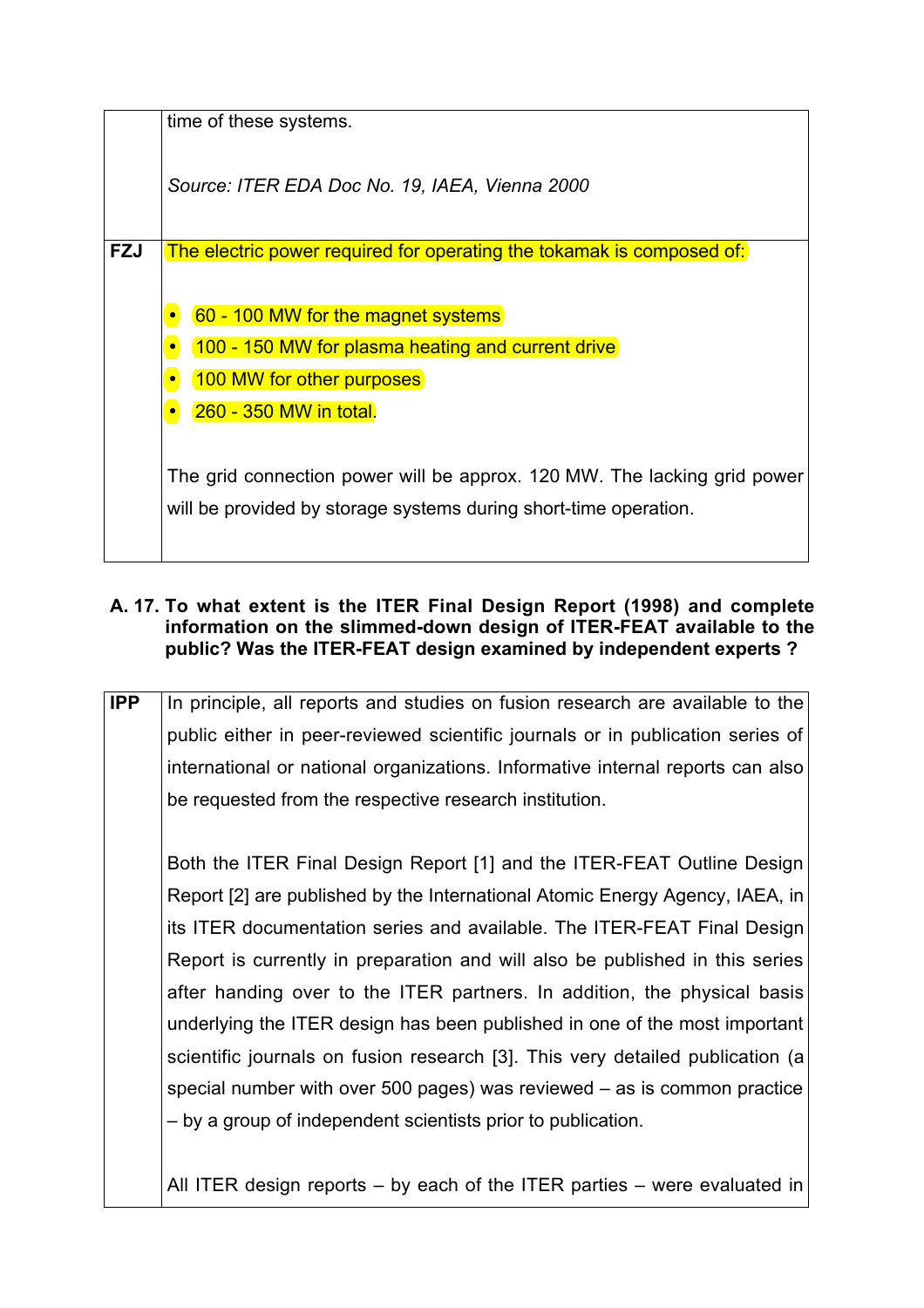|            | detail by groups of independent experts from fusion research and industry.       |
|------------|----------------------------------------------------------------------------------|
|            | These panels confirmed that each design completely fulfilled the scientific      |
|            | and technological requirements of the respective design phase. The reports       |
|            | by these panels have also been published by the IAEA in the ITER                 |
|            | documentations series.                                                           |
|            |                                                                                  |
| <b>FZJ</b> | All information is available to the public. The ITER design as well as the       |
|            | <b>ITER-FEAT design was reviewed in all phases several times and in parallel</b> |
|            | by independent experts from science and industry in the respective partner       |
|            | countries.                                                                       |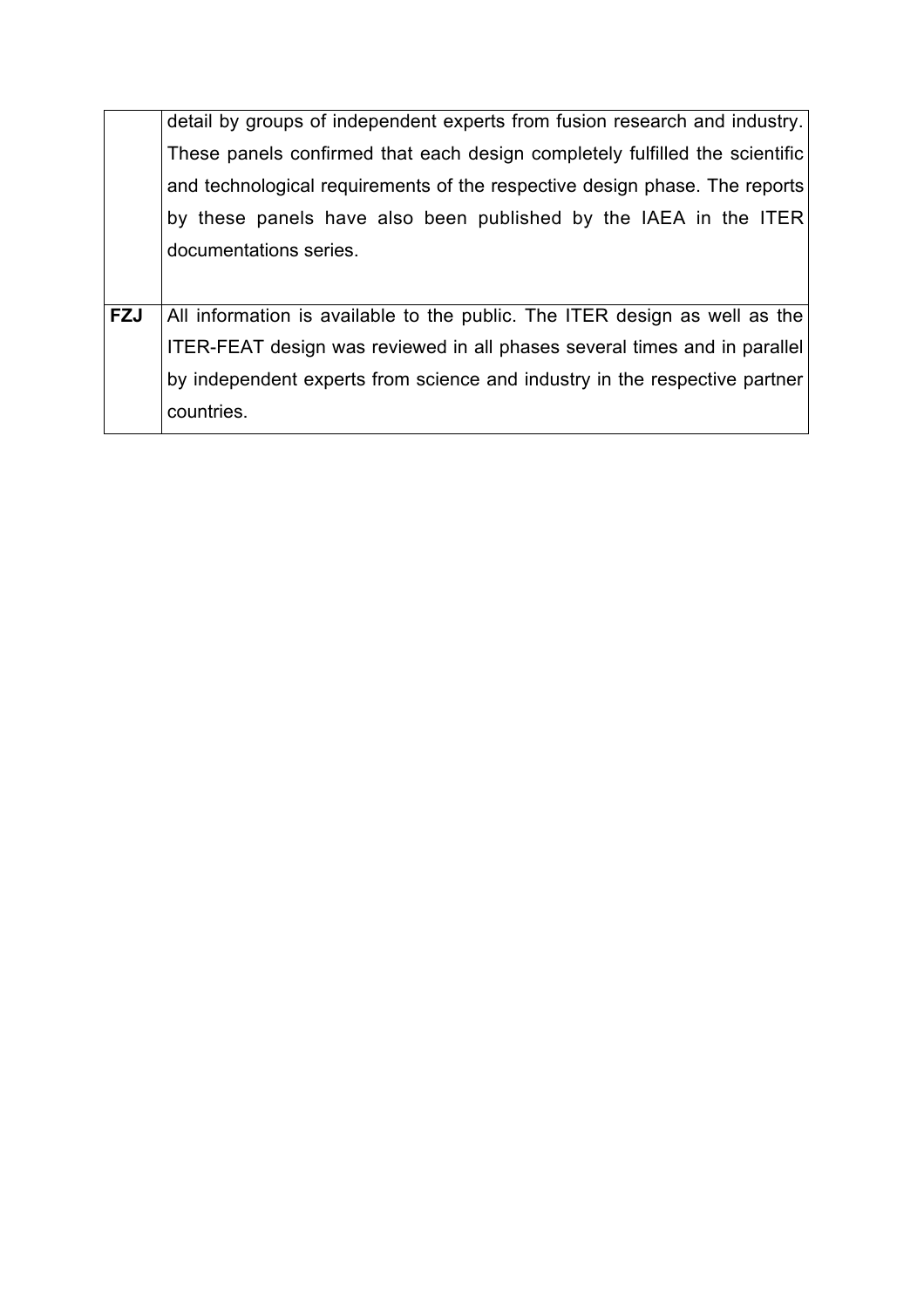# **B. Opportunities and Risks of Nuclear Fusion for Humans and the Environment**

### *Leading questions:*

#### **B.1. What are the important radiological and non-radiological risks in operating a fusion reactor and how are they to be classified in comparison to other forms of energy production ?**

**IPP** Fusion power plants will not contain any high radioactive inventory (such as fuel rods) and there is no risk of uncontrolled energy release. Since the energy content of the plasma is very low, a destruction from inside is to be excluded; only external destructions of the power plant (e.g. due to an aircraft crash) are conceivable. This could lead to a release of emissions, which will be discussed further below.

In fusion power plants, the emission of tritium<sup>2</sup> and activation products<sup>3</sup> involves a radiological risk. The term 'risk' is generally understood to contain two elements: the consequences of an event and the frequency with which this event can occur:

- The most important risk for persons inside or outside the power plant is radioactive radiation. However, possible doses are comparatively low both in normal operation and during accidents (s. further below).
- The frequency of accidents with major consequences is also very low for fusion power plants (s. further below).
- The combination of small consequences and low frequency leads to the conclusion that the radiological risks in operating fusion power plants are also low.

For the normal operation of a fusion power plant the answer to question B.10. contains numerical values expected for emissions and doses.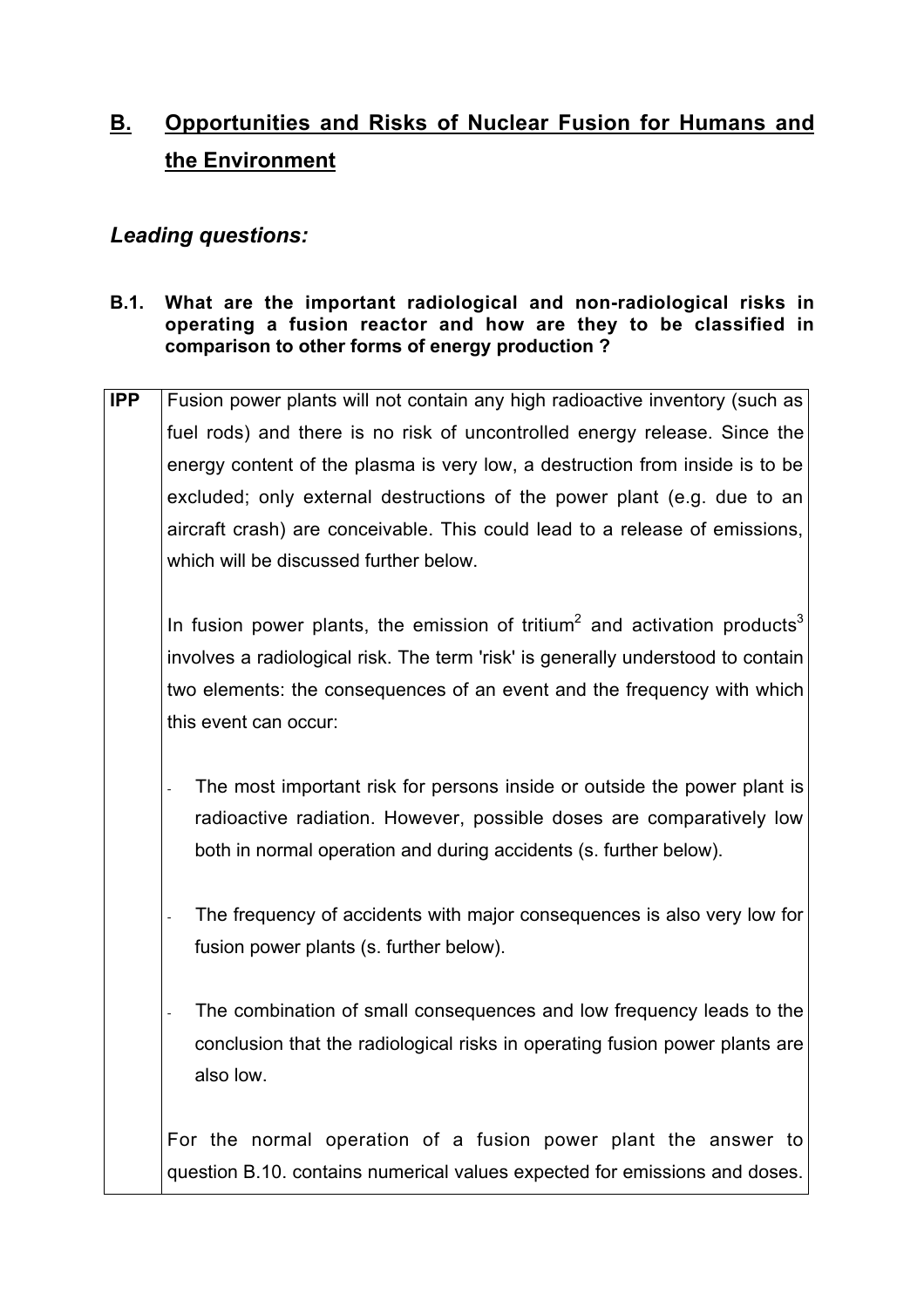These values are low and of the order of the doses caused by coal-fired power plants. The latter also emit radioactive substances since potassium-40, thorium-232, uranium-235 and uranium-238 are contained as natural radioisotopes in coal. Added to this is the fact that these isotopes accumulate in coal ash and, depending on its use, can cause further dose commitments.

The above doses caused by fusion and coal power plants are, moreover, also in the range of values for best-developed fission power plants.

Details on accidents with fusion power plants will be given in the answers to questions B.16. through B.20. On the whole, the risk is low since only comparatively low energy inventories are stored in a fusion power plant. Even on very pessimistic assumptions, they are not sufficient to heat significant material quantities to high temperatures or to even melt them. The energies are not sufficient either to break all confinement barriers.

The consequences of accidents with fission power plants can  $-$  on the pessimistic assumptions usually made in the analysis of fusion accidents – reach values higher by several orders of magnitude than in fusion. For fission power plants, therefore, 'active' safety systems are extremely important and 'passive' safety can only be approximately achieved at very great effort.

This is due to the energy inventory in a fission power plant. It is higher by several orders of magnitude than in a fusion power plant and can be rapidly released under unfavourable circumstances. The countermeasures in the event of an accident must therefore take effect much more quickly in a fission power plant, for some events within seconds. For fusion, these times are in the range of hours.

Non-radiological risks of nuclear fusion are basically similar to those in other technical systems of the same order of magnitude. Details will be naturally different; in nuclear fusion, for example, risks could arise due to the use of beryllium.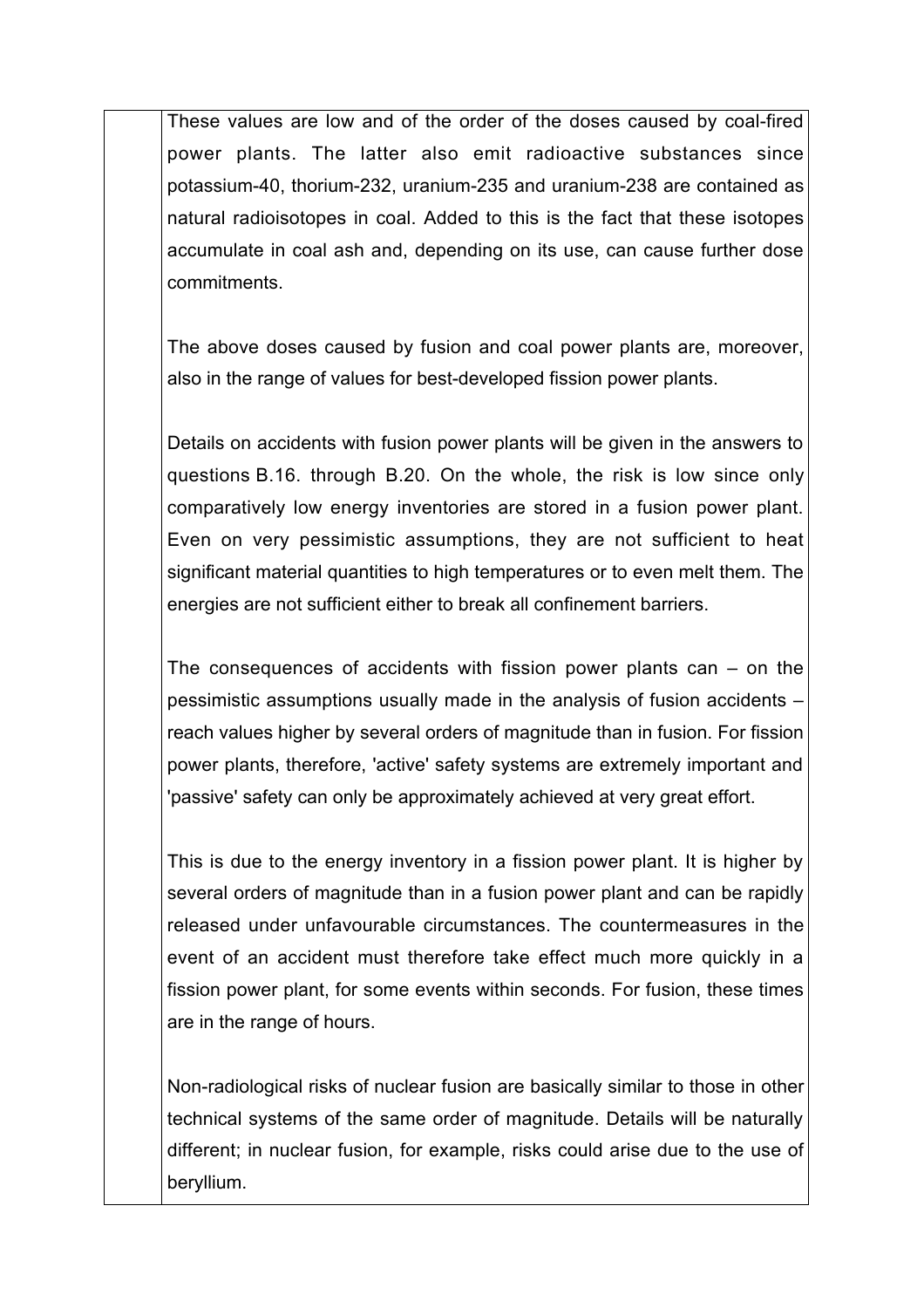|            | 2<br>Tritium (a radioactive hydrogen isotope with two neutrons in the atomic nucleus)<br>is one of the two fuels in a fusion power plant.<br>3<br>The neutrons produced during the fusion reaction of deuterium and tritium can<br>activate the atoms of the metallic structures around the plasma, i.e. transform<br>them into - then radioactive - nuclei. |
|------------|--------------------------------------------------------------------------------------------------------------------------------------------------------------------------------------------------------------------------------------------------------------------------------------------------------------------------------------------------------------|
| <b>FZK</b> | Non-radiological risks play a minor role in the safety considerations.<br>Individual studies concern the presence of high magnetic fields and the                                                                                                                                                                                                            |
|            | chemotoxicological risk in handling beryllium in individual reactor designs. A<br>radiological risk arises from                                                                                                                                                                                                                                              |
|            | (1)<br>the presence of tritium,<br>(2)<br>the radiation (spontaneous and remanent) in the core region of the<br>device.                                                                                                                                                                                                                                      |
|            | In both cases, numerous studies are available, deepened especially in the<br>preliminary work for ITER. <sup>1)</sup>                                                                                                                                                                                                                                        |
|            | Relevant experience was gained by the long-term operation of the TFTR<br>(Princeton, USA) and JET large-scale experiments.                                                                                                                                                                                                                                   |
|            | A risk in handling <b>tritium</b> is only given in the event of incorporation. This risk<br>is minimized by effective confinement and retention systems as well as a<br>monitoring system specifically qualified for tritium.                                                                                                                                |
|            | The process development serving this goal is being carried out – first of all<br>for JET and ITER – in the tritium laboratory of Research Centre Karlsruhe.                                                                                                                                                                                                  |
|            | The risks caused by radiation (neutron and gamma radiation) are restricted<br>to the core of the plant inside the biological shield. They are to be delimited<br>by shielding measures and appropriate operating instructions.                                                                                                                               |
|            | The environmental contamination in normal operation cannot be exactly<br>specified for a commercial reactor. This requires a detailed plant design and                                                                                                                                                                                                       |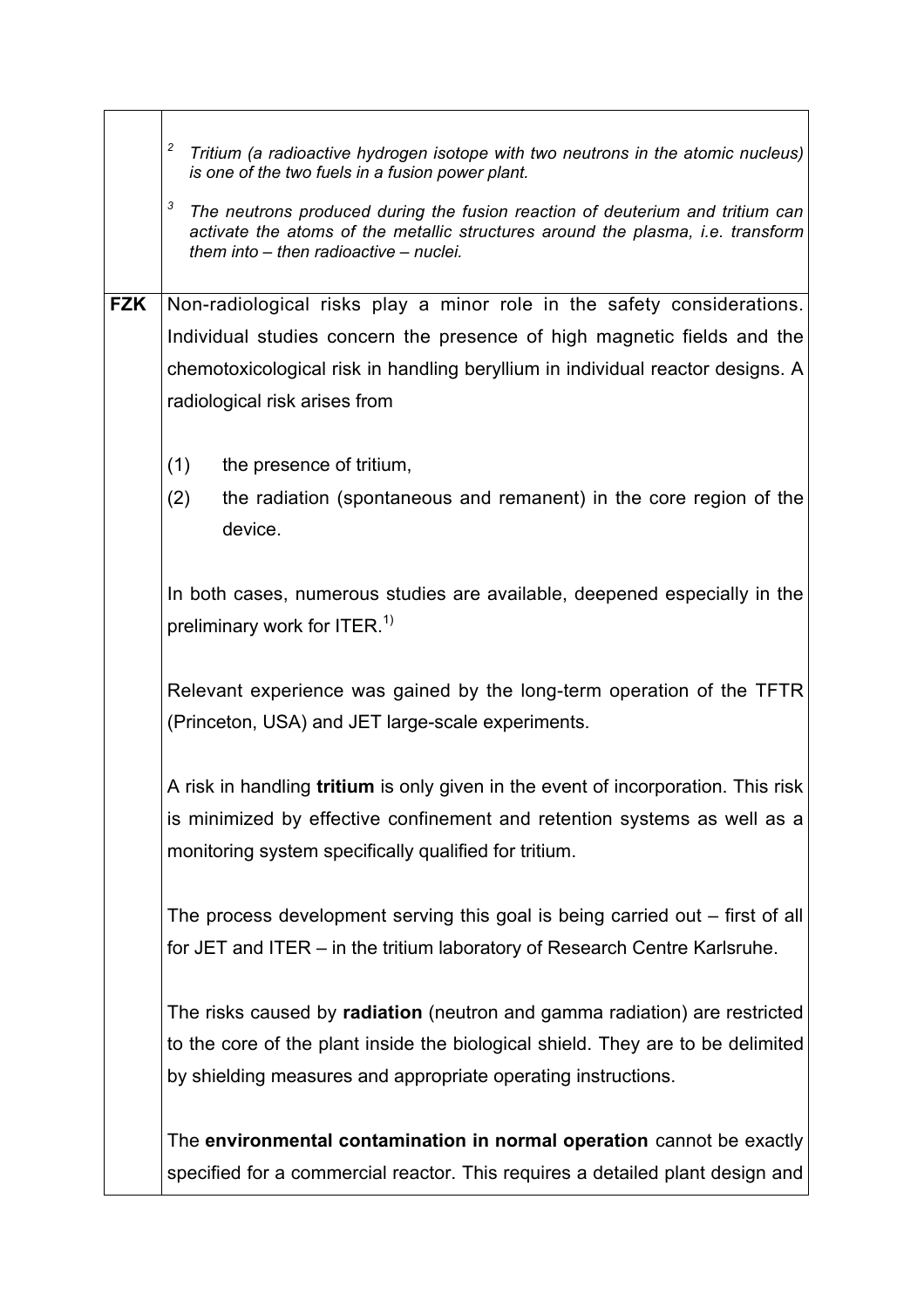| precise knowledge of the flow of operations. As in the case of currently |
|--------------------------------------------------------------------------|
| operated nuclear fission reactors, no significant contribution towards   |
| environmental contamination is to be expected owing to appropriate       |
| construction and operational measures (see question B.10.).              |

The release of radioactive substances during **accidents** is the subject matter of numerous studies $^{2)}$ . None of these studies presents accidents with catastrophic consequences. In this case, too, quantitative statements going beyond present estimates can only be expected in connection with detailed plant layouts. Model studies provide the following picture:

- The fuel quantity contained in the plasma compartment is depleted after less than one minute without further supply.
- The afterheat can be removed without forced-circulation cooling, the structures remain intact.
- The energies that can be released do not suffice to destroy the confinement.

Summary in: *I. Cook et al., The Safety and Environmental Impact of Commercial Fusion Power Stations, UKAEA, t.b.p. [16]*

- *1) Technical Basis for the ITER Final Design Report, Cost Review and Safety Analysis, ITER EDA Doc. Ser. 16, IAEA, Vienna, Dec. 1998 [1]*
- *2) D.A. Petti, H.W. Bartels: The Ultimate Safety Margins of ITER. A Demonstration of the Safety Potential of Fusion, Fusion Eng. and Design 46 (1999), 237-242*

**FZJ** Current safety studies [SEAFP-95] and the SEAFP-2 follow-up study to be published soon deal in detail with all safety and environmental aspects of future fusion power plants. These studies were carried out with the participation of science and industry in Europe. The basic assumptions of the study are oriented to the technical solutions evolved in detail in the ITER design, and the differences between the ITER experimental reactor and a fusion power plant were taken into account by moderate extrapolations. The studies arrive at the following important conclusions: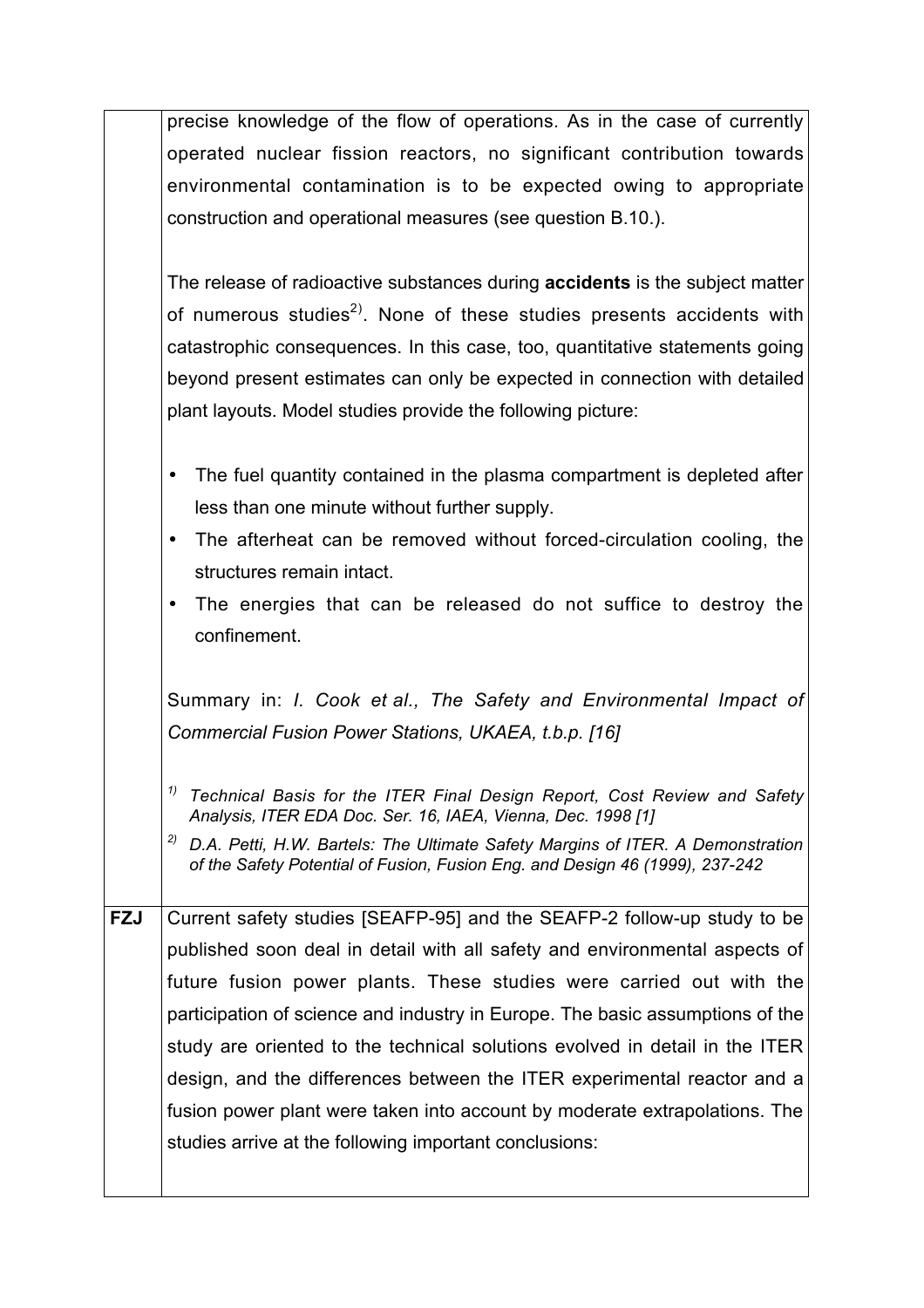- The total tritium inventory will remain moderate  $(< 2 \text{ kg})$ .
- The energy inventory cannot destroy the confinement vessel even in the event of a cooling failure.
- Any uncontrolled burning of the fusion plasma is impossible according to the laws of nature (no chain reaction).
- The dose to the population will be very low: in normal operation the exposure will be less than 2.5 % of natural radiation exposure.
- An evacuation of the population is not necessary even in the event of beyond-design accidents in the frequency range of up to approx.  $10^{-7}/a$ examined.
- Even on the assumption of a complete release of the easily mobilizable tritium fraction, the dose values remain limited to 250 mSv even under unfavourable release conditions, i.e. the intervention level for evacuation is reached but not significantly exceeded.
- The volume of activated materials will be similar to that of fission reactors, but with significantly lower long-term radiotoxicity: i.e. a very large portion of the material can be reused and long-lived waste only arises to a very small extent.
- Non-radiological risks are to be classified as very low.

These conditions are also to be regarded as design requirements for ITER-FEAT. For DEMO or even commercial reactors there are no concrete designs as yet for which a detailed analysis of safety issues could be performed.

With respect to the radiological hazards it must be basically borne in mind that, in contrast to fission reactors, there are always only very small fuel quantities (in the gram range) in the burn chamber, which entails a considerable reduction in potential energy and thus also potential hazard.

## **B.2. Where do you see the ecological advantages of fusion ?**

**IPP** A great ecological advantage of fusion is the fact that definitely no gases are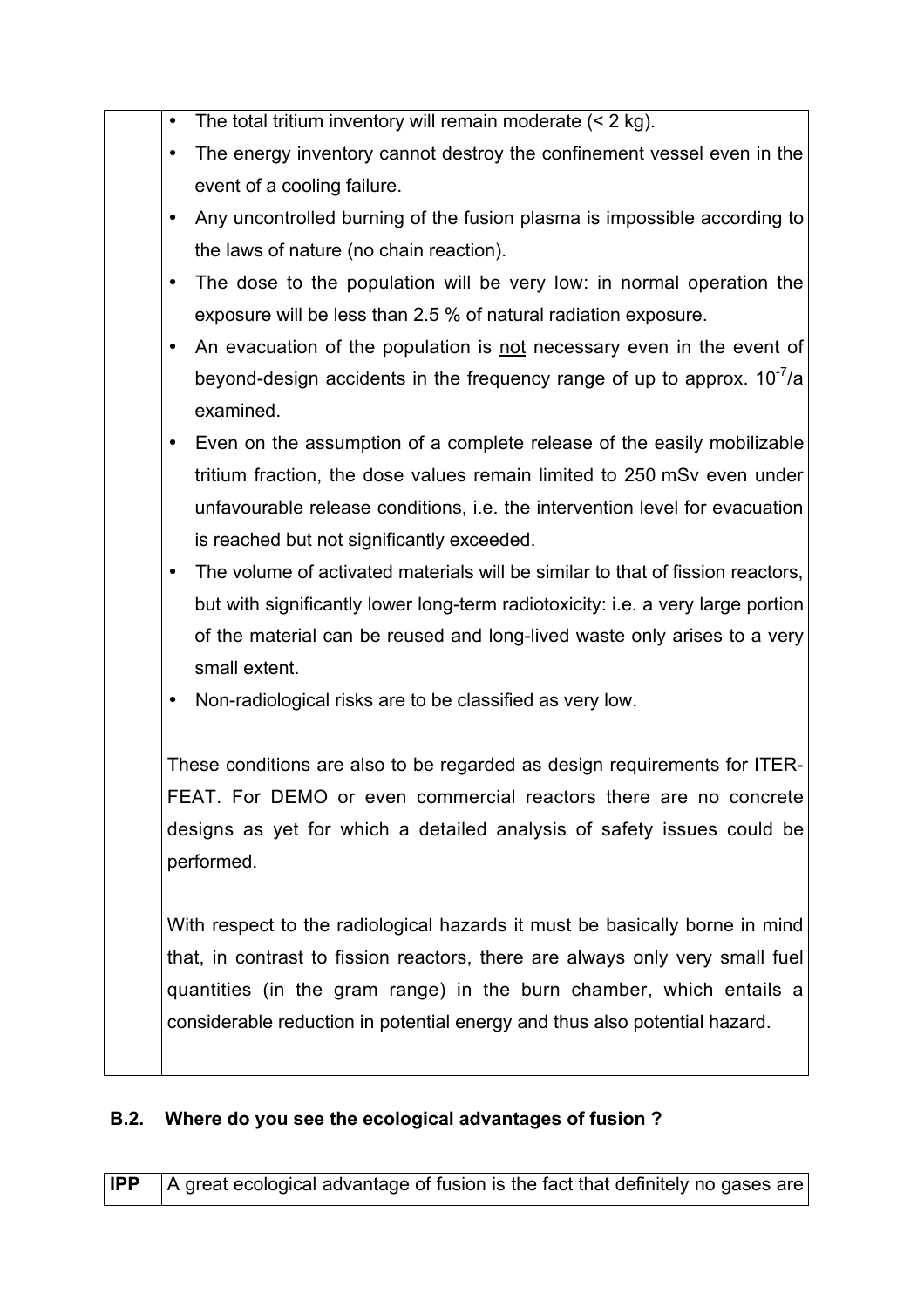produced during operation, which can damage climate or have other toxic effects.

Another great ecological advantage is the high density at which the fusion energy is stored in the fuel of the deuterium-tritium process, so that only small amounts are consumed within the lifetime of a power plant, i.e. only some ten tonnes of deuterium and lithium fuels are required. Their production does not involve any major mining activities or other significant environmental damage. Added to this is the fact that deuterium and lithium quantities that would last extremely long for fusion are contained in water, especially in sea water.

Freedom from catastrophe in the event of accidents is a declared design objective for a fusion power plant, whose attainability is hardly doubted. Quite obviously this also involves a great ecological advantage since damage to the environment associated with catastrophes cannot occur.

The large majority of materials used for the construction of fusion power plants are conventional: steel, possibly vanadium alloys, copper, some other commonly used metals, ceramics, concrete. Other materials used in comparatively small quantities are not particularly unusual either, unless beryllium, lead, niobium and titanium were to be regarded as unusual materials. The total mass used for constructing a fusion power plant may be about twice that used for other energy systems according to the current state of the art with the same power. It is thus of a normal order of magnitude. This therefore also applies to the associated mining and the subsequent processing and logistics. Added to this, the recycling of materials for use in new power plants is a declared aim and field of work in fusion research. On the whole, fusion would not lead to novel or additional environmental burdens within the framework of materials supply, which does not seem to be certain for all the other innovative technologies and has not yet been systematically studied for them.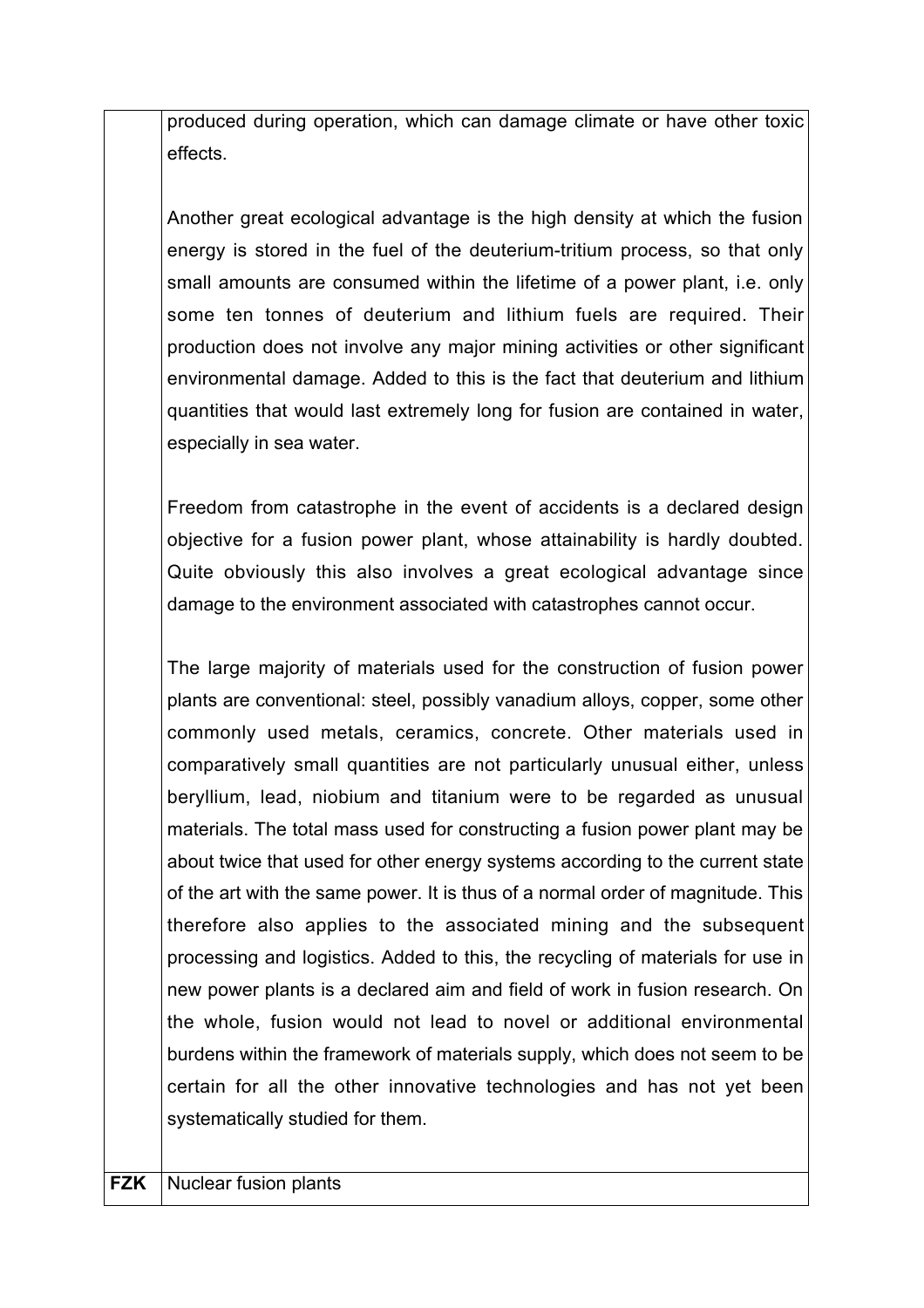- do not release any climatically harmful and ecotoxic gases during operation,
- use fuels with extensive resources,
- do not require transports of large quantities of goods during operation,
- do not produce noise pollution.
- involve a fuel production with low effort and risk,
- leave only small amounts of long-lived radioactive waste,
- involve little landscape consumption and do not required exposed sites.

#### **B.3. How does energy production with nuclear fusion fit into the concept of Sustainable Development ?**

**IPP** Answers to this question are also given in connection with other questions, especially under B.2. The low fuel consumption described there and the freedom from climatically harmful emissions during operation are extremely important contributions towards precaution for future generations of humans, animals and plants.

Extremely important in connection with fuels is the fact that the operation of fusion power plants would reduce the combustion of fossil materials. This is not only important because of the emissions thus avoided. In fact, fossil resources should not be wasted as fuels, but they are important raw materials which must not be irretrievably snatched away from future generations. The range of the fuels for deuterium-tritium fusion is extremely long, of the order of millions of years.

The quantity of construction materials is in the range of that which is normal for energy systems. The large majority of the materials is conventional so that future generations are not deprived of vital raw materials. Added to this is the possibility of recycling important materials for use in new power plants.

The radiotoxicity of the radioactive materials decays quickly with time – except for a percentage fraction – which is very important with respect to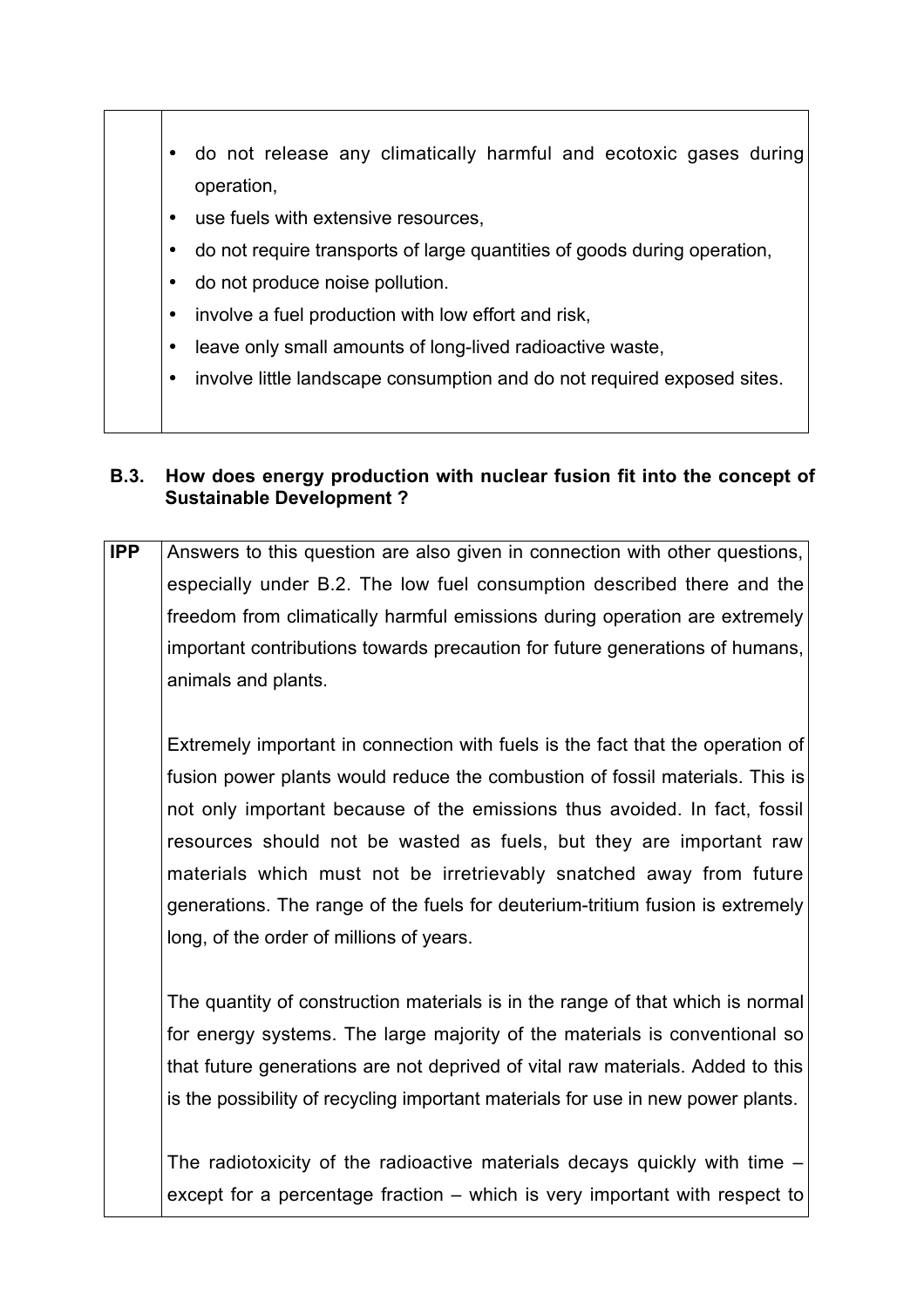|            | sustainability. Future generations will therefore only be exposed to a limited  |
|------------|---------------------------------------------------------------------------------|
|            | extent and especially not for extremely long periods of time.                   |
|            |                                                                                 |
|            | It is quite possible that nuclear fusion is not only equal to other, innovative |
|            | energy supply technologies with respect to sustainability but even superior. It |
|            | would therefore be necessary to evaluate all technologies as                    |
|            | comprehensively and thoroughly as has already been the case for nuclear         |
|            | fusion for a long time. Nuclear fusion is probably rightly regarded as that     |
|            | technology of the future which is investigated best concerning its              |
|            | implications. Thus, a US study designates fusion as "possibly the most          |
|            | reviewed science and technology program in history" (page 41 in Ref. [4]).      |
| <b>FZK</b> | See answer to question B.2. (ecological advantages of nuclear fusion).          |
| <b>FZJ</b> | Nuclear fusion is among the few outstanding examples of sustainable             |
|            | development.                                                                    |
|            |                                                                                 |
|            | In electricity production with nuclear fusion no $CO2$ is emitted; the          |
|            | amount of energy for constructing the plant is recovered in approx.             |
|            | 6 months of fusion power plant operation.                                       |
|            | The operation of a fusion power plant does not entail severe damage to          |
|            | humans and the environment even upon the occurrence of severe                   |
|            | accidents.                                                                      |
|            | In dismantling a fusion power plant, radioactive materials arise which,         |
|            | however, can be reused almost completely after approx. 50 to                    |
|            | 100 years.                                                                      |
|            | The raw materials of fusion (deuterium in water and lithium in rock) last       |
|            | infinitely according to human criteria.                                         |
|            | Potential conflicts about energy resources are avoided due to the               |
|            | globally uniform availability of the fusion raw materials.                      |
|            |                                                                                 |
|            |                                                                                 |

# **B.4. How do you assess public acceptance of fusion technology ?**

**IPP** Fusion is very likely to find broad public acceptance due to good safety properties and acceptable environmental impacts. Fusion will make it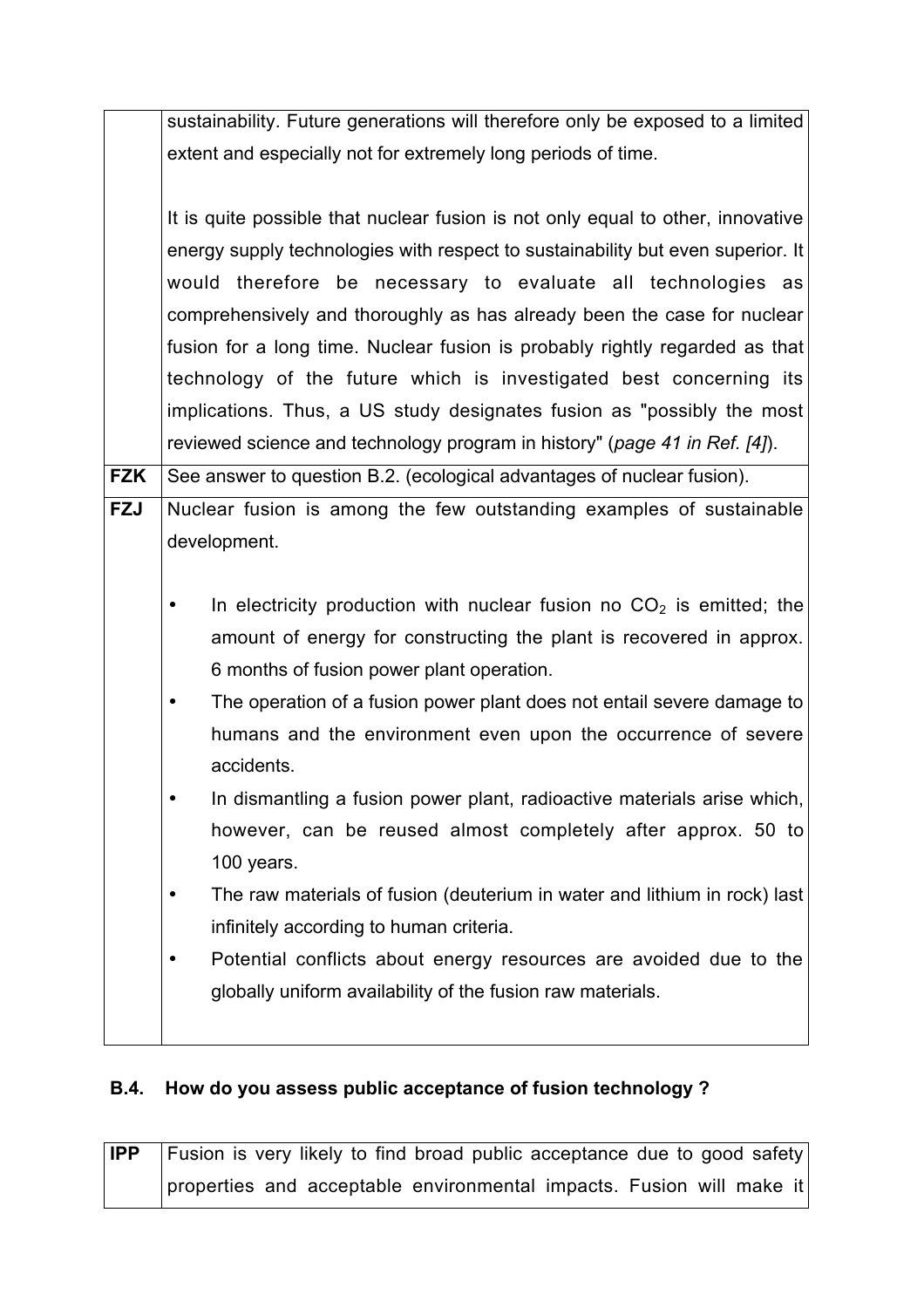|            | possible for currently still less developed parts of the world to achieve a   |
|------------|-------------------------------------------------------------------------------|
|            | lifestyle corresponding to that of the West without industrialized countries  |
|            | having to cut back their development or without unacceptable environmental    |
|            | changes having to be tolerated. Environmental protection, good safety         |
|            | properties and maintenance of the comfort one is used to are guarantors of    |
|            | high acceptance.                                                              |
|            |                                                                               |
|            | However, quantified statements on public acceptance are difficult at present. |
|            | Even methods of empirical social research do not allow any statements to be   |
|            | made on the acceptance of a future technology in the future. We will obtain   |
|            | the first clear insights when ITER is built. The response by the local        |
|            | population will be a first test for the acceptance of fusion.                 |
|            |                                                                               |
|            | In a joint study with the Academy for Technology Assessment in Baden-         |
|            | Württemberg under the leadership of Professor Renn [5] the MPI of Plasma      |
|            | Physics has attempted to explore the opinion of the population on fusion and  |
|            | fusion research. The statements were disaggregated but in all cases the       |
|            | good safety and environmental properties of fusion were appreciated. We       |
|            | were surprised to note that especially young people did not see any solution  |
|            | approach in the possibility of saving energy.                                 |
|            |                                                                               |
| <b>FZK</b> | The level of knowledge about nuclear fusion among the general public is low   |
|            | although the media and research institutes frequently report on this          |
|            | technology.                                                                   |
|            |                                                                               |
|            | If a public opinion is expressed, polarization caused by the nuclear energy   |
|            | debate is pronounced.                                                         |
|            |                                                                               |
|            | Schoolchildren (a large number of pupils visit us during the year, generally  |
|            | from grammar schools with physics courses in the upper classes) display a     |
|            | rational, largely objective attitude to nuclear fusion (not necessarily found |
|            | with the teachers).                                                           |
|            |                                                                               |
|            | An informative study was carried out by the Academy for Technology            |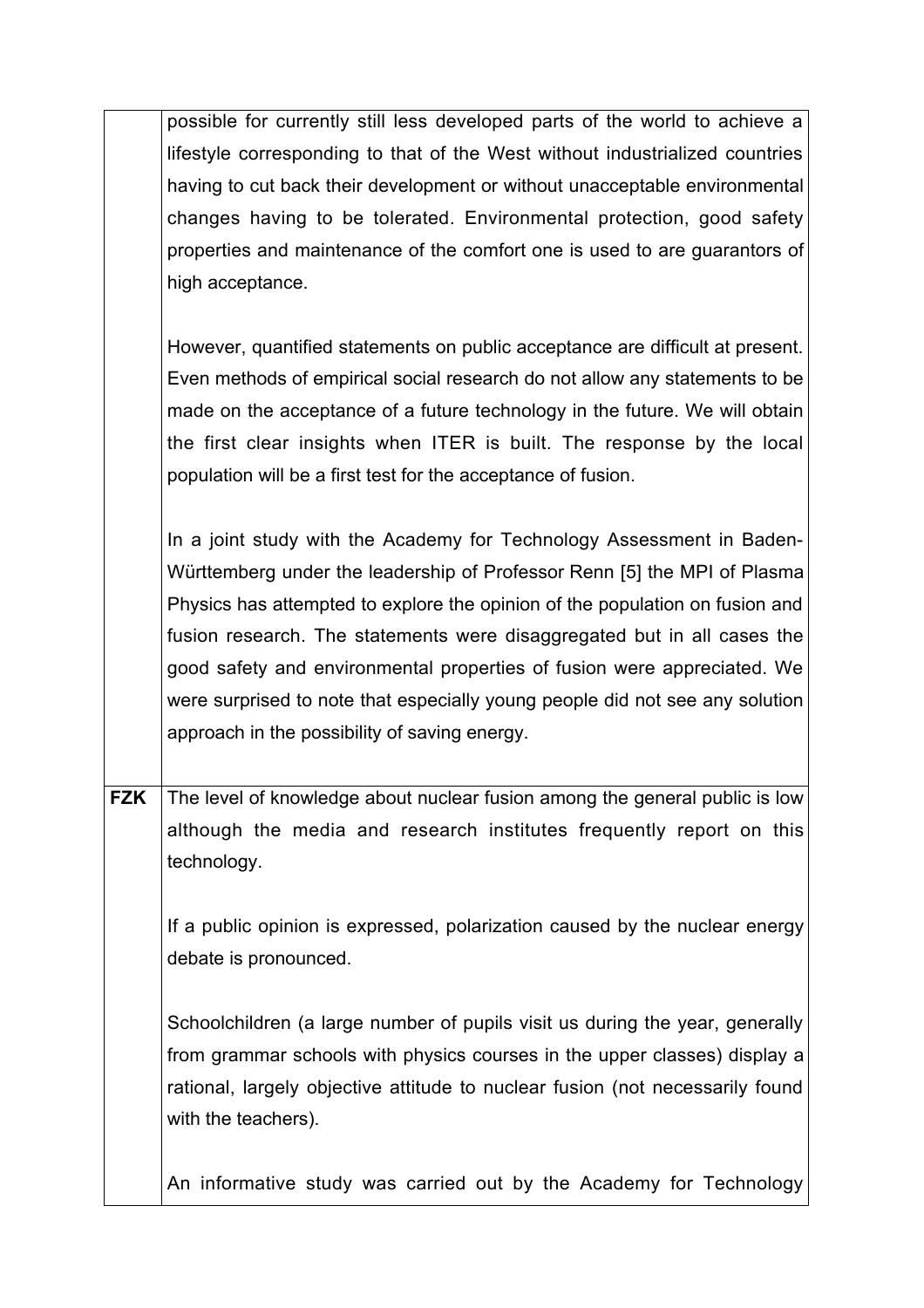|            | Assessment in Baden-Württemberg <sup>1)</sup> , in which clear differences were                                                                                                          |
|------------|------------------------------------------------------------------------------------------------------------------------------------------------------------------------------------------|
|            | observed in the evaluation of nuclear fusion by different groups (teachers,                                                                                                              |
|            | environmental groups, young people, creative artists, science journalists,                                                                                                               |
|            | managers).                                                                                                                                                                               |
|            |                                                                                                                                                                                          |
|            | The institutes involved in fusion research have intensified their information                                                                                                            |
|            | activities and at the EU level new initiatives to inform the public are also in                                                                                                          |
|            | preparation at various levels of access. The Internet will be of particular                                                                                                              |
|            | significance as a dissemination medium.                                                                                                                                                  |
|            |                                                                                                                                                                                          |
|            | $1/10$ G. Hörning, G. Keck, F. Lattewitz, Fusionsenergie – eine akzeptable<br>Energiequelle der Zukunft, Jahrbuch<br>1999, Akademie<br>für<br>Technikfolgenabschätzung Baden-Württemberg |
| <b>FZJ</b> | Today, research into nuclear fusion and its basic technical implementation is                                                                                                            |
|            | of major significance. The experience made at Research Centre Jülich with                                                                                                                |
|            |                                                                                                                                                                                          |
|            | many visitor groups shows that the acceptance of research is very high with                                                                                                              |
|            | respect to such ambitious and fascinating topics as the generation of                                                                                                                    |
|            | 100 million degrees hot plasmas and their potential contributions towards                                                                                                                |
|            | solving the world's energy problem.                                                                                                                                                      |
|            |                                                                                                                                                                                          |
|            | Only future generations faced with the construction of the first commercial                                                                                                              |
|            | fusion power plant will have to decide whether they wish to embark on this                                                                                                               |
|            | new technology. It is hardly foreseeable how public opinion, global policy                                                                                                               |
|            | boundary conditions, ecological and economic constraints as well as the                                                                                                                  |
|            | Zeitgeist illuminating everything will change until then. In view of the                                                                                                                 |
|            | advantageous properties of nuclear fusion with respect to the environment                                                                                                                |
|            | and safety, the chances of high acceptance are good.                                                                                                                                     |
|            |                                                                                                                                                                                          |

# *Further questions:*

**B.5. What conditions (site, jobs, infrastructure, waste management, cooling) must be fulfilled for a possible large power plant ?**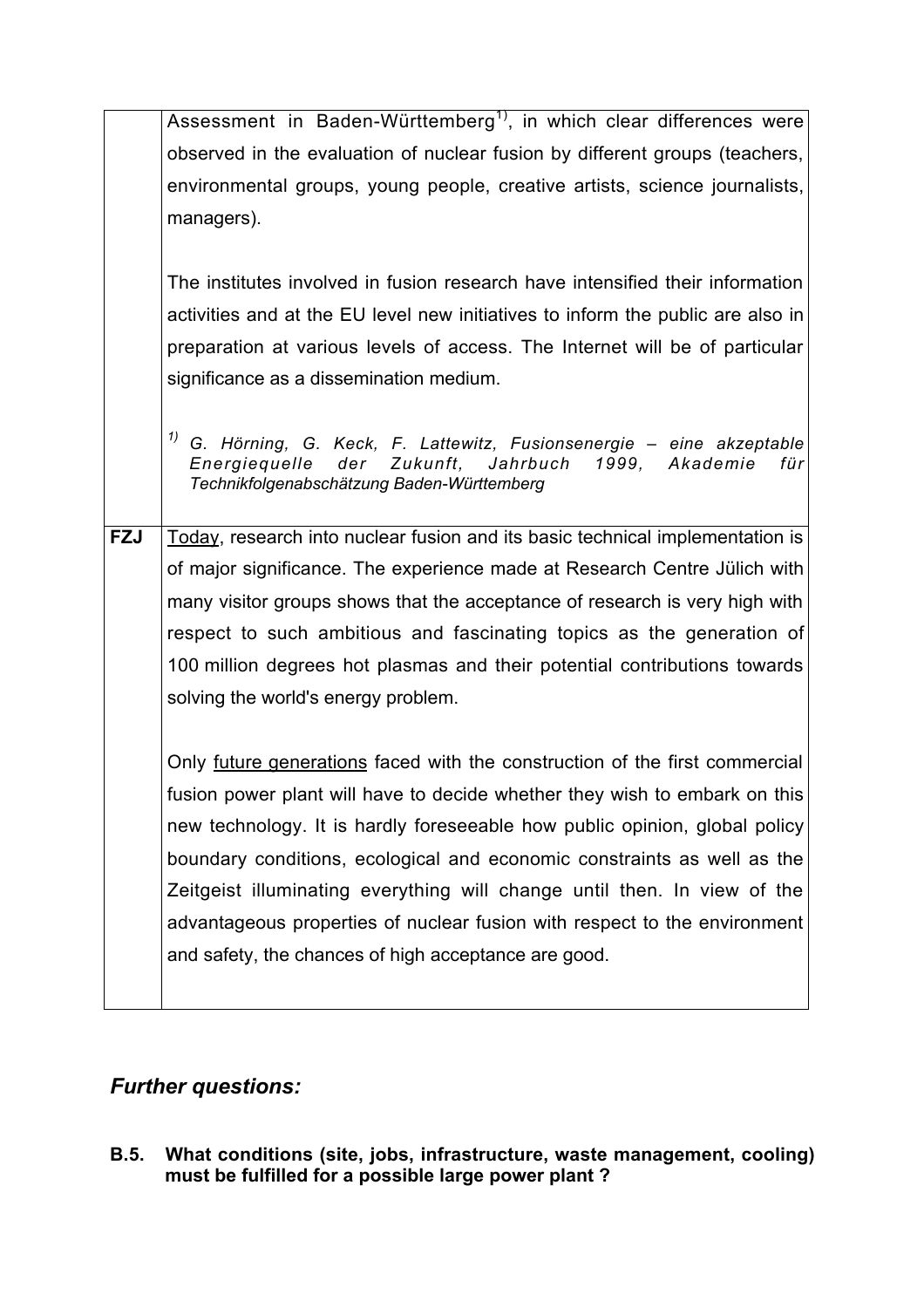**IPP** Where similarities to the requirements of ITER are to be expected, the following data were taken from the corresponding ITER documents: the siting conditions for ITER-FEAT (and earlier for the "large" ITER) are documented in a very detailed manner and can serve as a basis for extrapolation. The preliminary site report for Cadarache [6], which has been noted by the competent European panels, describes the features of Cadarache in the South of France as a possible site of ITER-FEAT and documents the suitability of the proposed site.

For the large ITER (which should come close to the conditions for a power plant enumerated in the question) 70 ha of fenced-in premises was required; during the construction phase, in addition, the availability of an adjacent terrain of 60 ha. During the construction phase up to 3000 people would work on the plant site. For the operating phase, the personnel data for ITER – as a research facility – are no useful reference criteria for a power plant, but the operating crew required for a fusion power plant should be comparable to that of a nuclear power plant of identical electric power (in France these are, for example, about 600 persons per power plant, averaged over 57 power plants).

For ITER  $-$  and correspondingly for a power plant  $-$  an industrial infrastructure must be available in the region, as would appear necessary for the construction of any large and complex industrial plant.

For "conventional" waste management an estimate of 200  $\text{m}^3$ /day was specified for industrial effluents from ITER.

During operation the cooling requirements are governed by the thermal power of the facility and will range between 2000 and 3000 MW per power plant unit.

The question concerning radioactive waste is dealt with in B.11. In connection with the site requirements it is assumed that during operation no transports of activated materials from the site should be made. Activated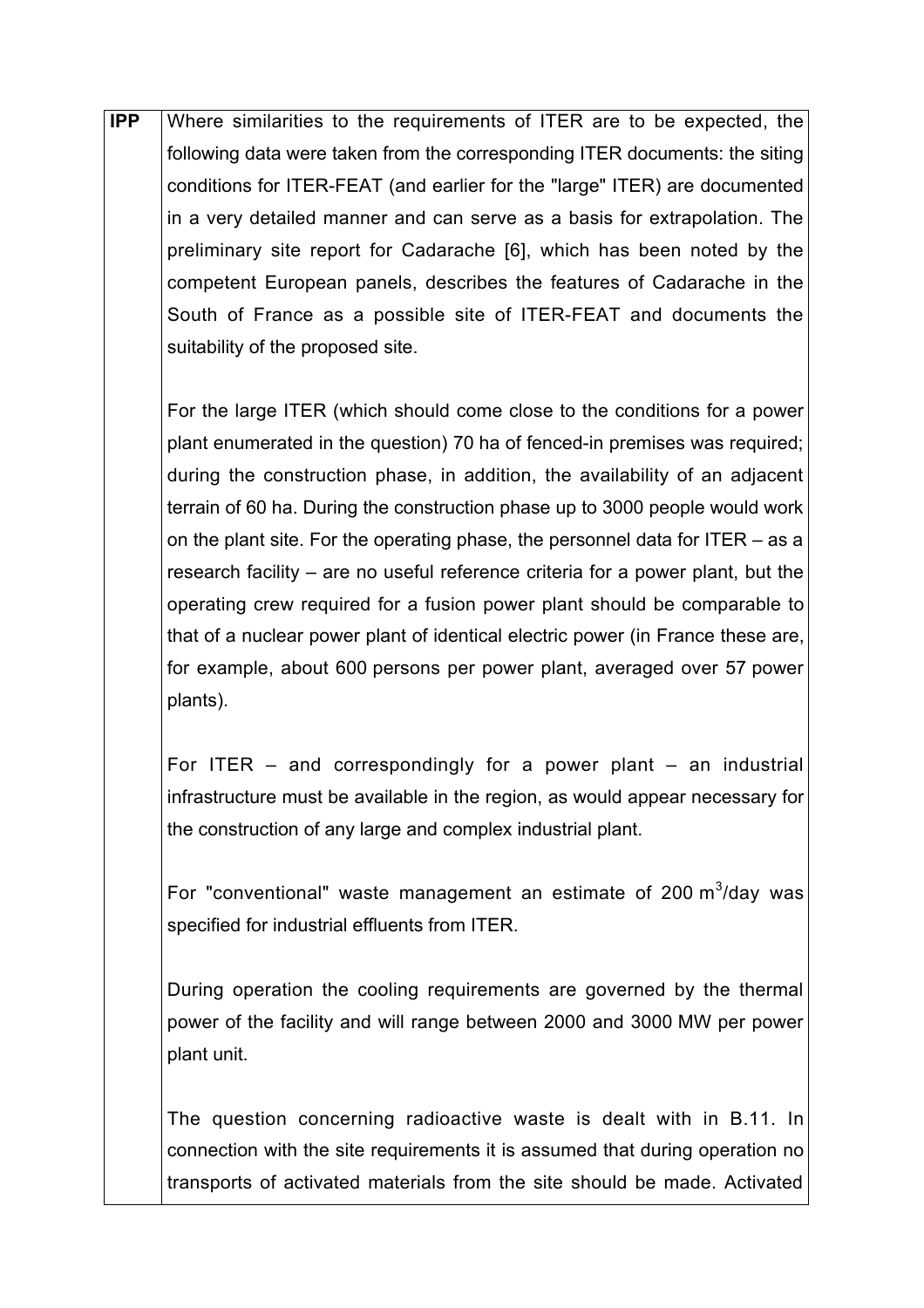waste will arise during operation due to the routine use of some components (divertor; blanket modules). The quantity thus arising over the entire operating time is estimated to be approx. 25,000 tonnes for first-generation fusion power plants. These replaced components would be stored during operation and for a subsequent cooling time at the site of the power plant and then disposed of together with the inner, plasma-facing components according to the principles specified under question B.11. No cooling of the activated waste is necessary during storage at the site.

**FZJ** The power class of future fusion power plants is comparable to present-day conventional large-scale power plants; i.e. most conditions will also be similar. A first positive qualification of boundary conditions for ITER-FEAT was performed in a preliminary assessment of the Cadarache site.

*[EFDA, ITER at Cadarache, Preliminary Site Assessment, Jan. 2001].*

#### **B.6. How does nuclear fusion in a life cycle analysis compare with other forms of energy production ? Are there studies investigating the advantage of fusion reactors over fission reactors with respect to the CO2 balance in the extraction and production of fuels and materials ?**

| <b>IPP</b> | As part of the European SERF-1 study, a life cycle analysis has been                         |
|------------|----------------------------------------------------------------------------------------------|
|            | established for fusion power plants [7], estimating for all materials the energy             |
|            | requirements and emissions for the complete life cycle – production,                         |
|            | transport and waste management.                                                              |
|            |                                                                                              |
|            | This provided an energy return time of 0.5 years for a fusion power plant.                   |
|            | Specific emissions were 5.5 g of $CO2$ , 0.004 g of $SO2$ , and 0.006 g of NO <sub>x</sub> , |
|            | each per kWh.                                                                                |

These values are above those of a fission power plant by about a factor of two due to the higher mass of concrete needed. This assumption valid for ITER, however, is rather conservative for a fusion power plant.

A similar life cycle analysis for fusion power plants has also been established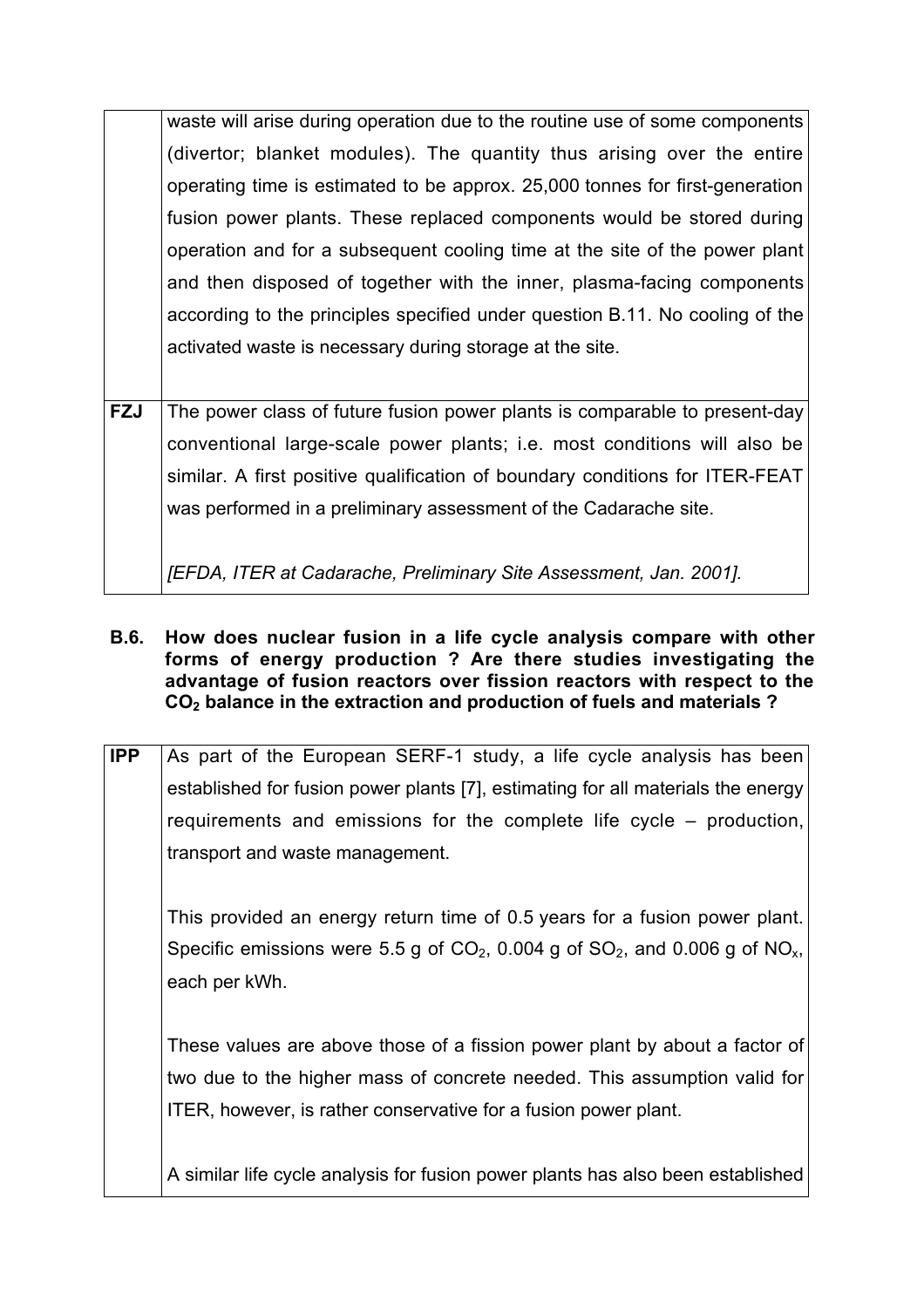|            | by a Japanese group and compared with corresponding analyses of other         |
|------------|-------------------------------------------------------------------------------|
|            | energy sources, including alternative energies. Due to the clearly higher     |
|            | energy requirements, however, all other energy sources except hydropower      |
|            | are clearly inferior to fusion concerning emissions.                          |
|            |                                                                               |
| <b>FZJ</b> | The energy recovery time of a fusion power plant is approx. 6 months. This is |
|            | a very good value in comparison to other conversion technologies. Nuclear     |
|            | fission is slightly more favourable than fusion (approx. by a factor of 2).   |
|            |                                                                               |

### **B.7. Do you consider energy production with nuclear fusion to be compatible with the concept of sustainability ?**

| <b>IPP</b> | In a very general form, the concept of sustainability calls for justice between  |
|------------|----------------------------------------------------------------------------------|
|            | the generations but also within one generation.                                  |
|            |                                                                                  |
|            | The resources for the construction and operation of a fusion power plant are     |
|            | sufficient and available all over the world. Present-day use will not impair use |
|            | by succeeding generations. Especially the lithium and deuterium fuels are        |
|            | sufficient for several million years on the assumption of present electricity    |
|            | consumption.                                                                     |
|            |                                                                                  |
|            | Fusion can be used everywhere in the world. It is neither dependent on           |
|            | climate nor on special deposits. Conflicts such as those over petroleum will     |
|            | not arise. Even today, the rapidly developing countries in Asia, China, India    |
|            | and above all Korea endeavour to take part in the development of fusion          |
|            | research, so that these countries will also acquire the know-how to construct    |
|            | fusion power plants at a later point in time.                                    |
|            |                                                                                  |
|            | The operation of a fusion power plant cannot lead to an accident with            |
|            | catastrophic consequences for basic physical reasons.                            |
|            |                                                                                  |
|            | Subsequent generations will not be significantly burdened by the waste from      |
|            | fusion. The radioactive waste of a fusion power plant, measured via its          |
|            | radiotoxicity (see answer to question B.9.), decays within a few decades by      |
|            |                                                                                  |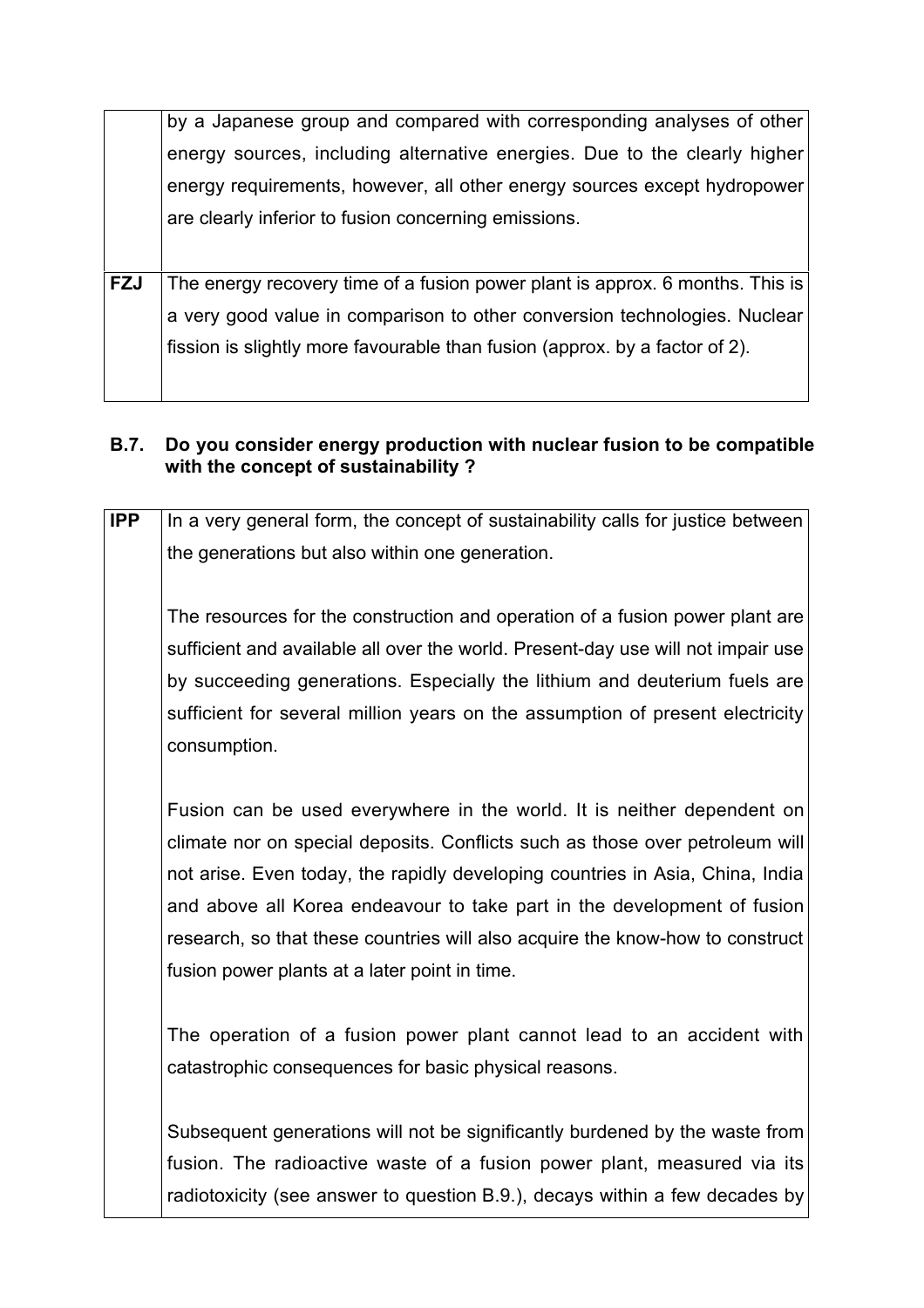many orders of magnitude.

Fusion thus fulfils all criteria of sustainability. Neither are the resources for future generations used up in an irresponsible manner, nor are intolerable polluted sites produced.

**FZJ** *See B.3.*

### **B.8. In your opinion, should the public be involved in the discussion about fusion research ?**

| <b>IPP</b> | An issue of such great significance for society as is the possibility of shaping |
|------------|----------------------------------------------------------------------------------|
|            | future energy supply must be publicly discussed. The Max Planck Institute of     |
|            | Plasma Physics therefore makes every effort to continuously inform the           |
|            | public. This includes, on the one hand, continuous contact with newspapers,      |
|            | radio and television, which led to more than 450 articles on nuclear fusion in   |
|            | the print media last year (corresponding to a circulation of 20 million). On the |
|            | other hand, the Institute offers various brochures on the status and             |
|            | objectives of fusion research, a newsletter on energy research, an               |
|            | information and question service on the Internet, guided tours of the Institute  |
|            | for schoolchildren, students and the general public, papers before the most      |
|            | diversified audiences, open days, exhibitions, trade fair presentations and      |
|            | numerous other events where contact and exchange of opinion with the             |
|            | public is sought.                                                                |
|            |                                                                                  |
| <b>FZK</b> | Fusion research is supported from public funds. The research results are         |
|            | basically published. A participation of the public in the discussion is          |
|            | absolutely necessary. The research institutes intensify their efforts by         |
|            | offering information and opportunities for discussion with the different groups  |
|            | of the general public.                                                           |
|            |                                                                                  |
| <b>FZJ</b> | Yes. It must be made clear what major aims are involved in present-day           |
|            | research and that we do not yet speak of the introduction of a new               |

commercial technology, let alone a short-term contribution to energy supply.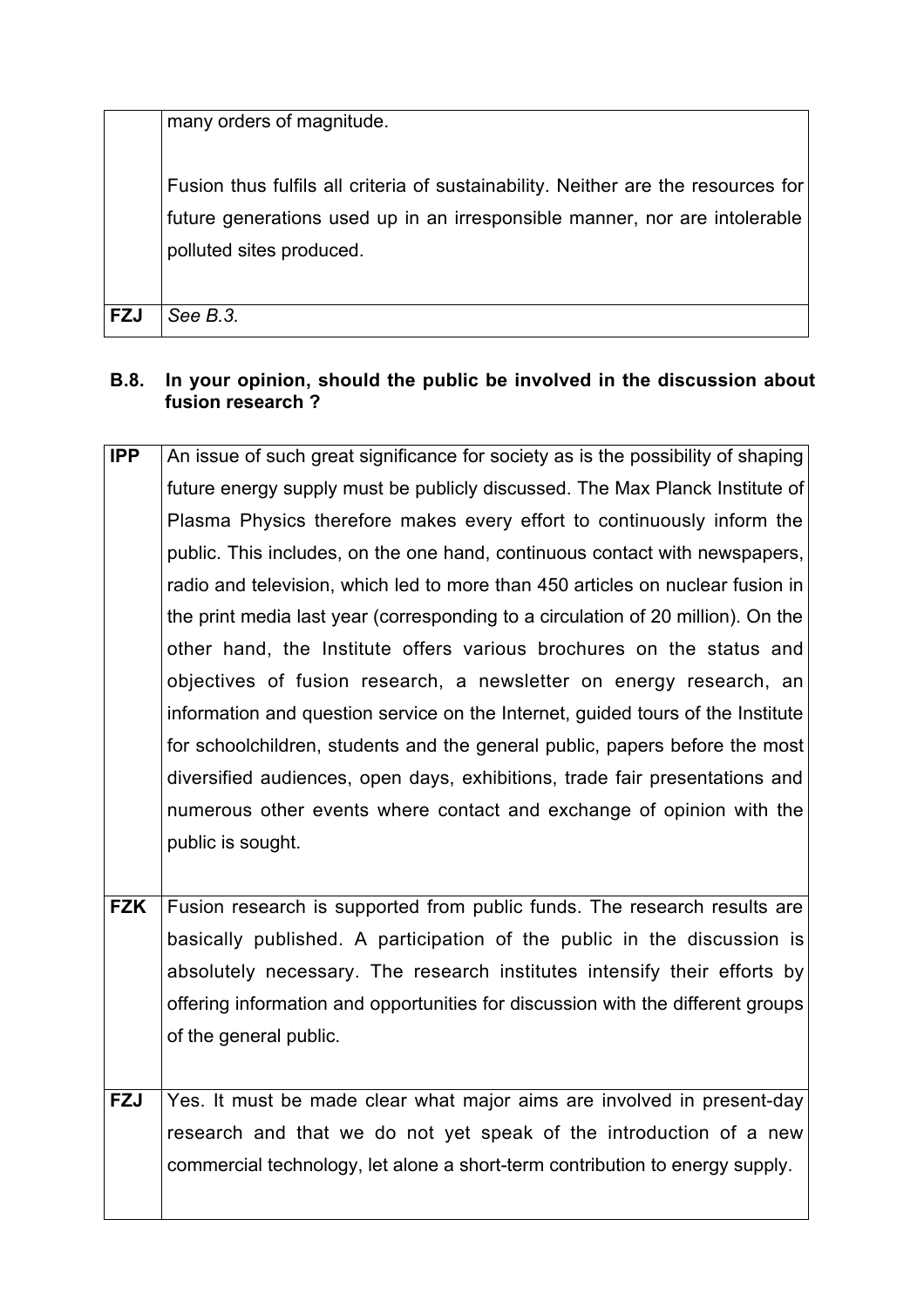The primary aim of fusion research is to make a completely new energy source available as a further option in the energy mix to solve the global energy problem of future generations.

The exploitation of deuterium (water) and lithium (rock) – the actual fuels of nuclear fusion – as a new long-lasting, clean primary energy source available to everybody would represent a quantum leap in the energy supply of mankind, only comparable to the discovery of coal, oil, gas or uranium as primary energies.

## *Radioactive Inventory and Waste*

### **B.9. How high is the radioactive inventory ?**

**IPP** It is important to assess the inventories not according to 'radioactivity' but according to 'radiotoxicity'. Radioactivity just indicates the number of decays per unit of time, irrespective of what isotope decays and what type of radiation is emitted with what biological hazard. Activity therefore tells us very little about radiological effects. It is therefore meaningful and common scientific practice to use radiotoxicity as the measure, whereby the activity is determined for each individual isotope of the material, multiplied by the dose conversion factor and then summed up over all isotopes. The dose conversion factors are stipulated and updated by the international radiation protection bodies. Depending on the issue to be dealt with, the conversion factors are used for inhalation or for ingestion. In the assessment of consequences over long periods of time it is meaningful to determine the radiotoxicity for the uptake of radioactive material with food (i.e. by 'ingestion') into the human body. Radiotoxicity is a hypothetical dose and provides direct information about the hazard potential of a material, which practically cannot be read from the activity of a material.

The radiotoxic inventory upon shutting down a fusion power plant is lower by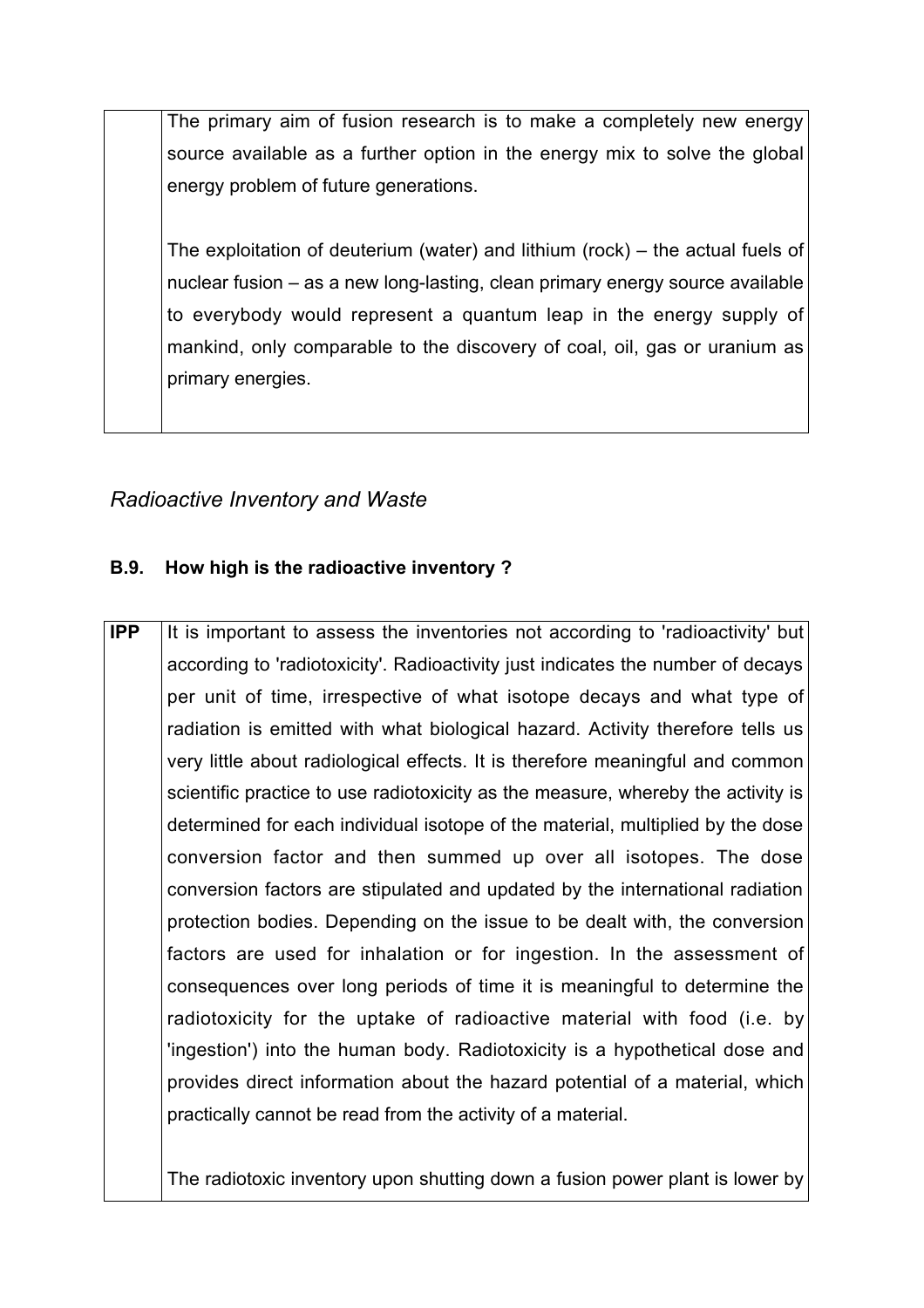about a factor of 10 than the inventory in a fission power plant (if both power plants have released the same amount of electric energy). In the following 100 years the radiotoxicity of the fusion material steeply decreases at least by a factor of 1000. Details chiefly depend on the structural materials.

The toxicity of the material from a fission power plant declines at most by a factor of 2 during the same period and also decreases only little during the centuries thereafter.

These differences are due to the completely different production mechanisms for radioactivity:

- A fission power plant has radioactive materials (with a mass of several tonnes) in its fuel rods from the very beginning, and these materials are partially transformed during operation, basically and inevitably producing long-lived actinides.
- A fusion power plant initially does not contain radioactive materials, except tritium fuel. Tritium has a half-life of 11.3 years. 10 to 100 grams of tritium are contained in the plasma and tritium cycle. The activated material is only produced by neutron bombardment during operation, which has two important consequences:
	- 1) the properties of the activated materials depend on the composition of the plasma vessel (not on physical laws) and are thus – to a certain degree – selectable. The development of low-activation steels is one aim of materials research, for example, at Research Centre Karlsruhe.
	- 2) The half-lives of most steels are in the range of a few years and thus significantly lower than those of the actinides (up to 100,000 years). Therefore, the radiotoxicity of a fusion power plant – as discussed above – also declines by several orders of magnitude within 50 to 100 years.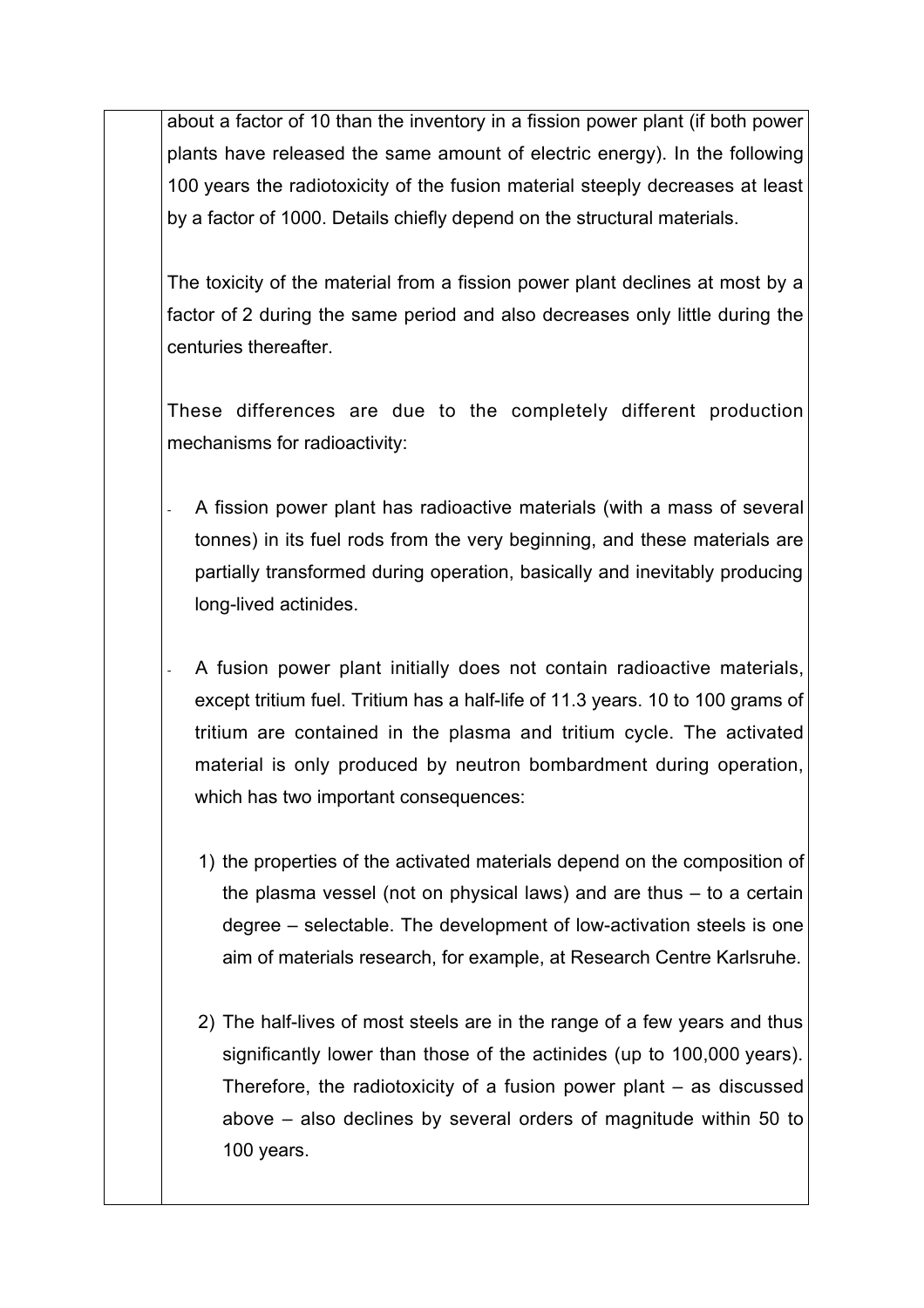A comparison of the radiotoxic inventory in the fusion power plant materials with that in the ash of a coal-fired power plant shows that both inventories have become equal after 50 to 500 years. (The cause of the radiotoxicity of coal ash is, of course, potassium-40, thorium-232, uranium-235 and uranium-238 contained as natural isotopes in coal and accumulating in the ash.) After that time, fusion power plant materials can even drop below the level of coal ash. Details depend again above all on the structural materials. The mass of coal ash significantly exceeds the mass of fusion material by about a factor of 300.

**FZK** It is assumed that this question relates to a commercial reactor. It must be distinguished:

- a. at what time the inventory is determined, especially how it decays after shutting down the plant (waste problem)
- b. what type of activity is involved (tritium, tightly bound activity)

The total **tritium inventory** contained in a fusion power plant is estimated to be a few kilograms, of which 1 to 2.5 kg can be present in the First Wall blanket region.<sup>1)</sup>. The processes leading to tritium retention are not yet sufficiently understood, they are being investigated in the JET facility,

Concerning the issue of waste treatment and material recovery, in particular, the decay behaviour of the **activity induced by neutrons** in the materials and its nature in the first 50 to 100 years after shutting down the plant are of significance. The total amount of radioactive material produced during the operation of a fusion reactor amounts to approx. 50,000 to 100,000  $t^{1}$  and is thus of the same order of magnitude as in fission reactors.

The **radiotoxic activity**, which is decisive for assessing the hazard potential, differs significantly in level and decay behaviour over time from that of a fission reactor: there are no long-lived actinides.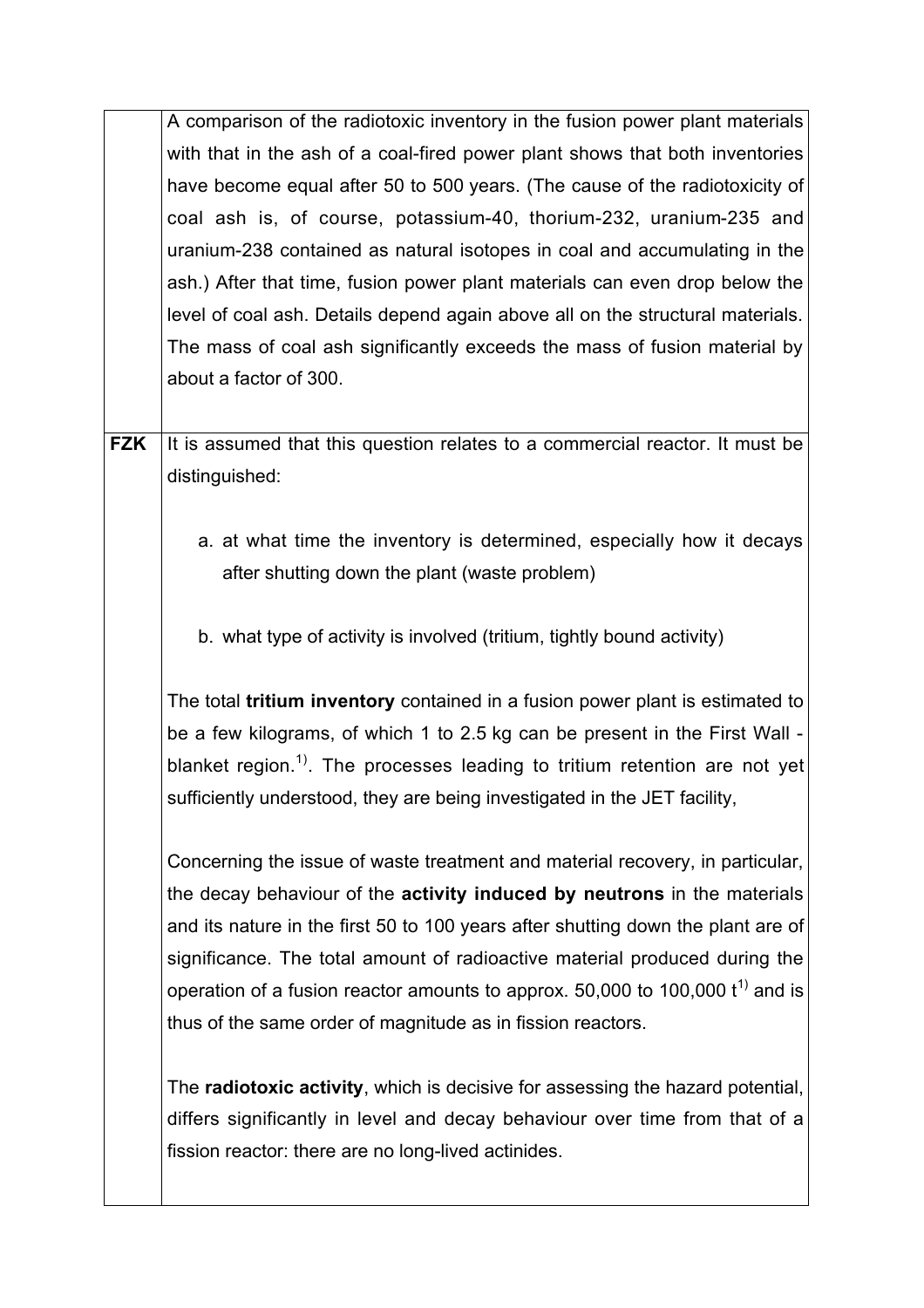Studies on different fusion reactor concepts have shown that with suitable materials choice the radiotoxicity of the fusion waste materials can be lowered by 3 to 4 orders of magnitude within 50 years (Fig. B.9.-1).

The **contact dose**, which is decisive for handling the waste materials, also declines by several orders of magnitude in the same period so that the large majority of waste can be recycled (s. also question B.11.).

Finally, there remains a residue of approx. 1 %, which has to be transferred to a repository. In order to achieve this goal, concentrated long-term materials development is required including the qualification of industrial methods for the production of materials with low impurities and their recycling.

*1) N.P. Taylor, C.B.A. Forty, D.A. Petti, K.A. Mc Carthy: The Impact of Materials Selection on Long-term Activation in Fusion Power Plants, J. of Nucl. Mat. 283- 287 (2000), 28-34*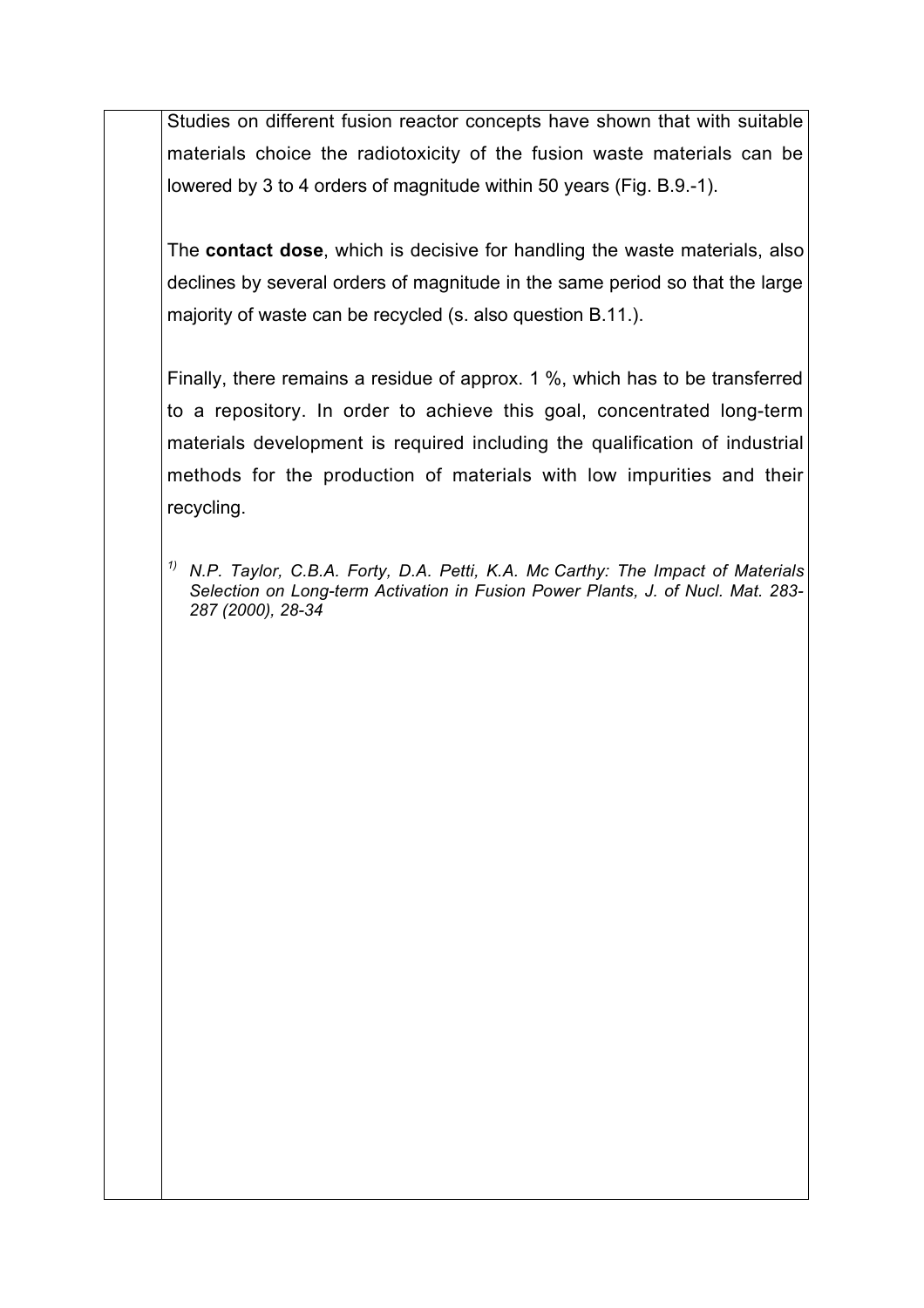|            | Fig. B.9.-1 concerning question B.9.                                                                                                                                                                                                                                                                    |
|------------|---------------------------------------------------------------------------------------------------------------------------------------------------------------------------------------------------------------------------------------------------------------------------------------------------------|
|            | Radiotoxic inventory for various fusion reactor designs in comparison to<br>fission reactors of various design (upper set of curves) and to a coal-fired<br>power plant (horizontal line). The data were normalized to equal energy<br>production and plotted as a function of time after shutdown.     |
|            | Source: I. Cook et al., UKAEA, t.b.p. [16]                                                                                                                                                                                                                                                              |
| <b>FZJ</b> | <b>Tritium</b>                                                                                                                                                                                                                                                                                          |
|            | In ITER-FEAT a total of approx. 2 kg of tritium will be contained, of which<br>only a few grams are present in the plasma. The total inventory in a reactor<br>will amount to a few kg.                                                                                                                 |
|            | <b>Activated materials</b>                                                                                                                                                                                                                                                                              |
|            | Neutron radiation will activate major volumes of the structural material in the<br>region of the First Wall and the breeding blankets. This material only arises<br>upon replacing components or dismantling the plant. In total, about the same<br>volume (mass) is activated as in a fission reactor. |
|            | Radiotoxicity                                                                                                                                                                                                                                                                                           |
|            | In fusion there is the freedom to choose suitable materials with low<br>radiotoxicity. Radiotoxicity is the measure of the hazard potential. There are<br>two decisive advantages over fission:                                                                                                         |
|            | an approx. 10-fold lower radiotoxicity during operation,<br>an approx. 1000-fold lower radiotoxicity 100 years after shutting down the<br>plant.                                                                                                                                                        |
|            |                                                                                                                                                                                                                                                                                                         |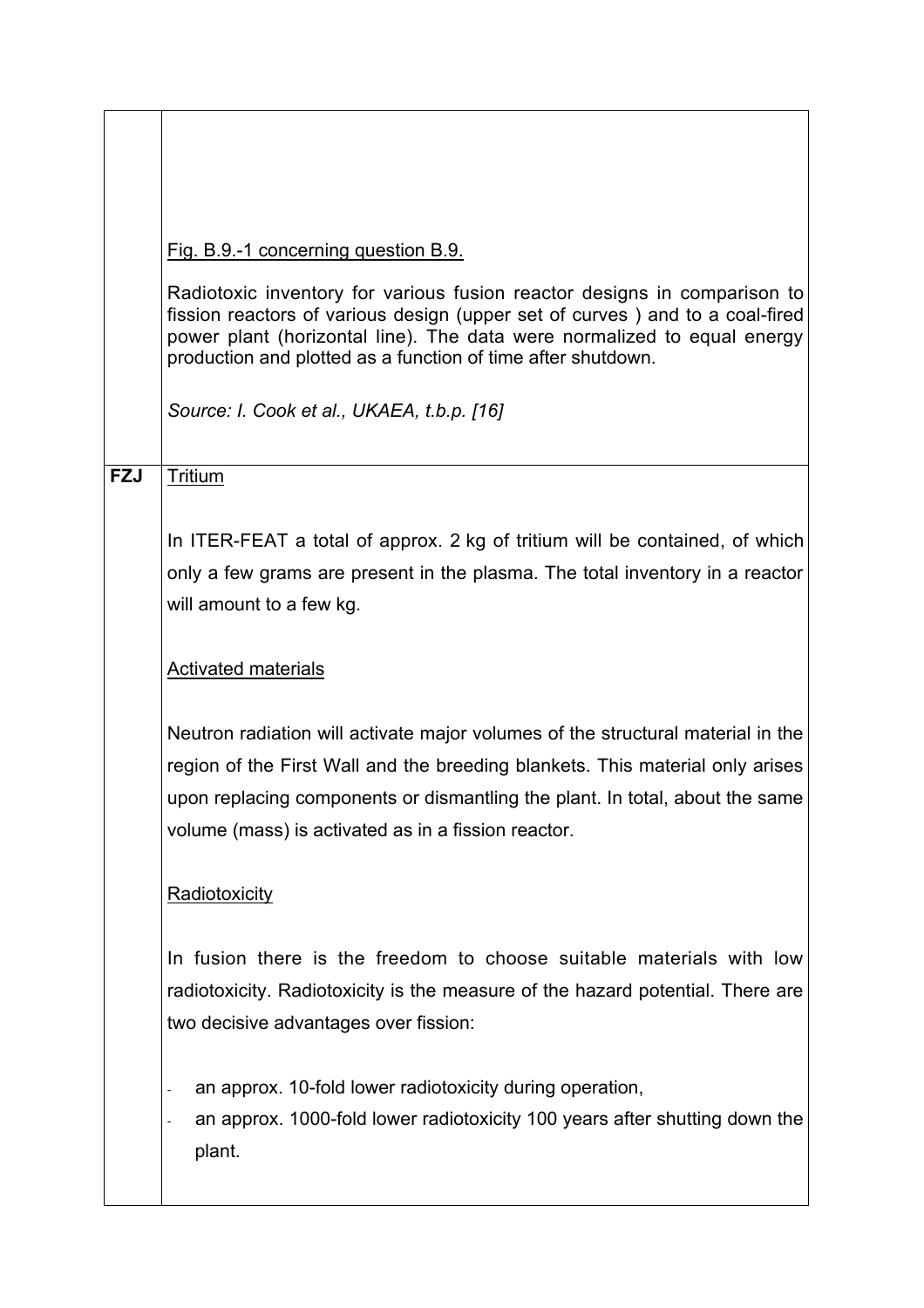- **B.10. Are there any up-to-date studies with clear boundary conditions and basic assumptions available on the radioactive dose in continuous operation for the employees and the environment ? What are the results of these studies ?**
- **IPP** For fusion power plants there are no such studies as yet since the details of a power plant have not yet been investigated with sufficient accuracy. For ITER, however, such studies were drawn up especially within the framework of the Engineering Design Activity (EDA). The investigations on the '1998 ITER Design' are published [1, 9, Volumes 4 and 5], the most recent study is concerned with the latest ITER design and will be officially available in mid-2001. A relevant interim report can be found in [2]. These studies have not only evaluated a finished design but also intervened in the design process and helped to optimize the design from safety aspects.

The ITER studies provide maximum values to be expected according to current judgement since the consequences are assessed very carefully and because the ITER materials (especially conventional steels) and water as the coolant (which corrosively erodes steels and thus activation products to a certain extent) will not be used in future fusion power plants. The materials preferred in future are probably low-activation steels and helium as the coolant. Another conservative element in ITER is the fact that both the emissions into the environment and the exposure of the staff are dominated by maintenance and repair work. The extent of such work is certainly higher in the innovative ITER device than in a developed power plant. The latest ITER study specifies the following values for the emissions into the environment:

0.05 g of tritium as tritiated water (HTO) in air per year, 0.0003 g of tritium in water per year, less than 0.06 µg of radioactive argon-41 per year, 61 µg of radioactive carbon-14 per year, 0.25 g of activated metal dust from the plasma chamber per year, 0.85 g of activated, metallic corrosion products from the cooling loops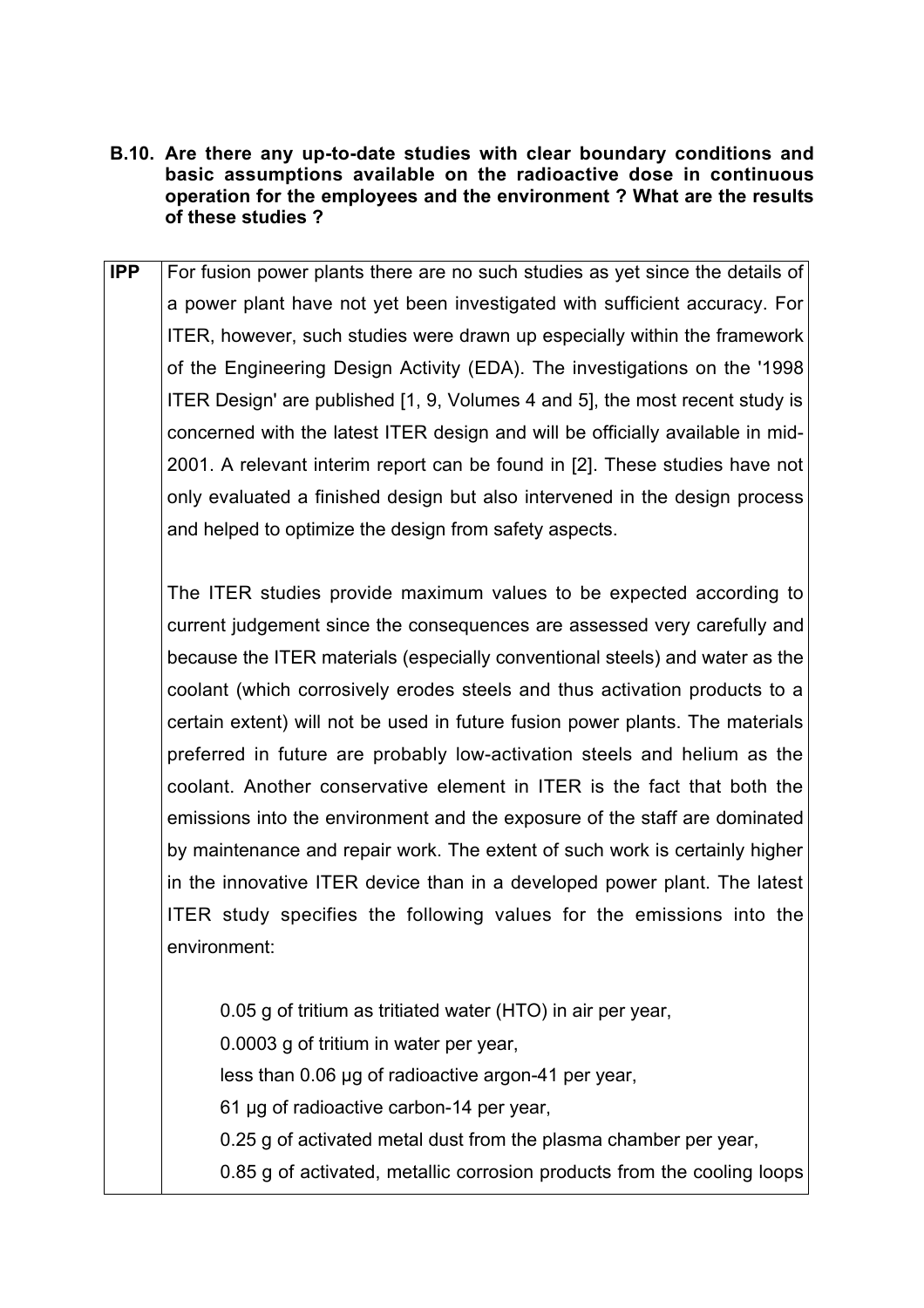per year,

4 µsievert of direct radiation at 250 m distance, about 0.1 g of beryllium (non-activated) per year.

These values are clearly below the targets stipulated for the project. A very conservative extrapolation of these values provides similar (possibly even lower) values for a fusion power plant. This is due to the fact that a power plant can be built up somewhat more simply compared to an experiment and that the procedures for the replacement of components will be standardized.

Detailed dose calculations on radioactive emissions have not been performed in the ITER project to date since they would vary significantly depending on the site and, moreover, depend on national calculation rules. However, it globally follows from the above figures that the annual dose to the public (i.e. persons outside the power plant) due to emissions is of the order of one percent of the average natural effective dose equivalent, which is about 2 millisievert per year in Germany.

The radiation exposure of the staff is also systematically investigated in the ITER project. The values so far available lead to an annual dose of 5 millisievert per year and person and collectively (summed up for all employees) 0.5 person-sievert per year, which is below the target values of the project.

Emissions into the environment and exposure of the staff have already been examined in the EU studies on a power plant (SEAFP) and will continue to be investigated. They also showed low values, but the accuracy of the ITER results is higher due to their level of detail.

**FZK** For a commercial fusion reactor no precise statements can be made at the present state of development. This would require detailed knowledge of the system and the flows of operation.

However, recent studies are available for ITER. They show that the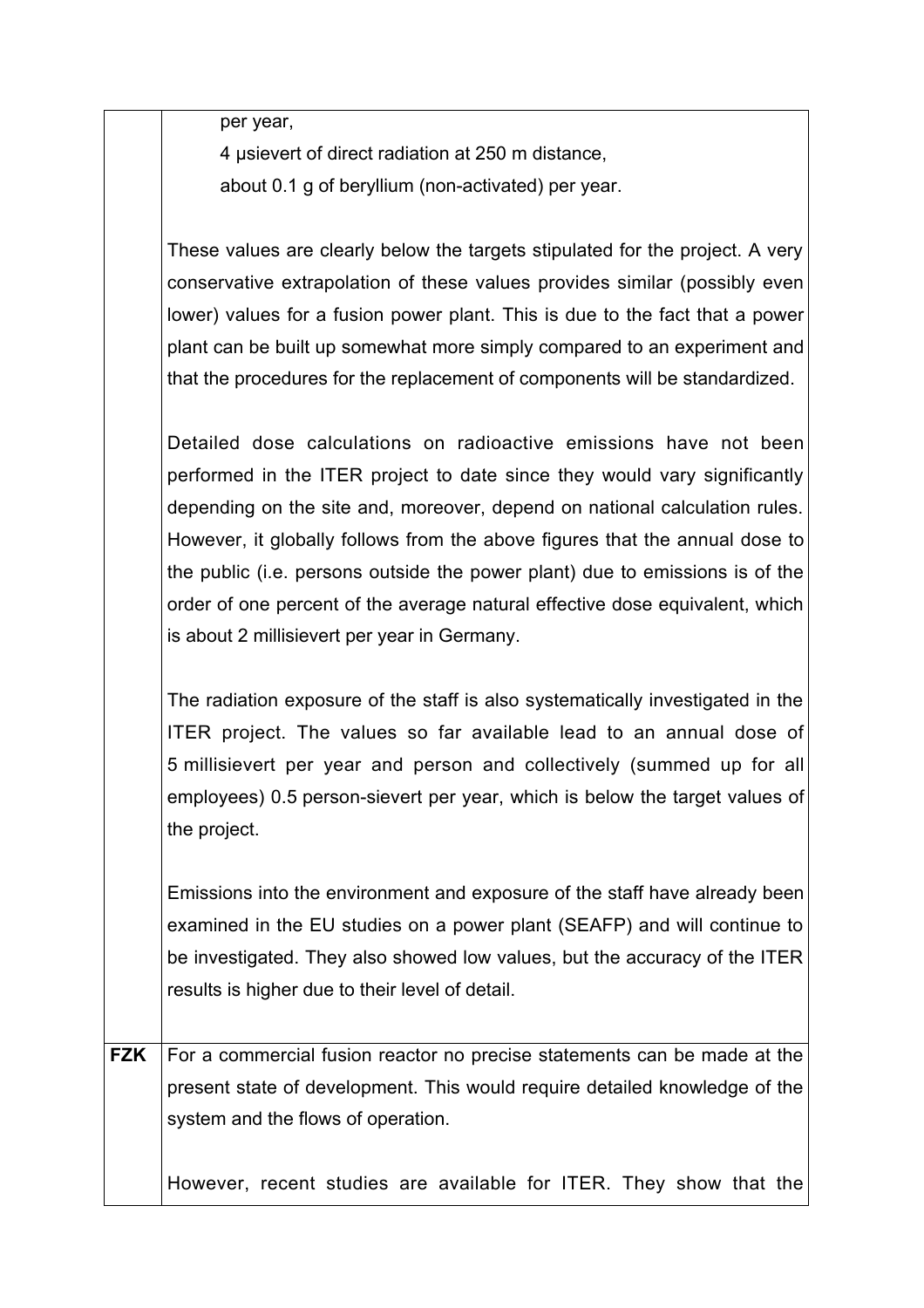|            | radioactive dose in continuous operation to the staff and the environment is                                                                                                                        |
|------------|-----------------------------------------------------------------------------------------------------------------------------------------------------------------------------------------------------|
|            | below the target values of the ITER project. The ITER target values                                                                                                                                 |
|            | themselves correspond to or are below the target values defined e.g. by the                                                                                                                         |
|            | European operators of future nuclear reactors (European Utilities                                                                                                                                   |
|            | Requirements <sup>1</sup> ).                                                                                                                                                                        |
|            |                                                                                                                                                                                                     |
|            | Since both the emissions into the environment and the exposure of the staff                                                                                                                         |
|            | are essentially caused by repair and maintenance work, which is more                                                                                                                                |
|            | extensive in a first-of-its-kind and test facility such as ITER than in a future                                                                                                                    |
|            | reactor, it is to be expected that the radioactive exposure due to a fusion                                                                                                                         |
|            | reactor will not be higher than that caused by ITER.                                                                                                                                                |
|            |                                                                                                                                                                                                     |
|            | 1)<br>P. Berbey: Consolidating the European Utility Requirement Document,<br>7th International Conference on Nuclear Engineering, Tokyo, April 19-23, 1999,<br>ICONE-7009, to be published in JSME. |
|            |                                                                                                                                                                                                     |
| <b>FZJ</b> | See B.1.                                                                                                                                                                                            |
|            |                                                                                                                                                                                                     |

#### **B.11. What volumes of radioactive waste will arise during operation and in dismantling the plants ? How high is the fraction of long-lived nucleotides in the waste ?**

**IPP** The material from a fusion power plant is not automatically radioactive waste in its entirety. In fact, radiotoxicity decreases from the fusion plasma to the outside. Components far away from the plasma are thus practically not activated any more. Moreover, radiotoxicity decreases rapidly with time after shutting down the power plant (s. answer to B.9.). This topic must therefore be considered in a differentiated manner.

The total mass of radioactive materials from a fusion power plant is known from power plant studies and detailed work in the ITER project. It is in the range of 65,000 tonnes for a power plant. Only the use of lithium-lead material in the blanket envisaged for certain concepts would lead to about 95,000 tonnes due to the specifically heavy lead.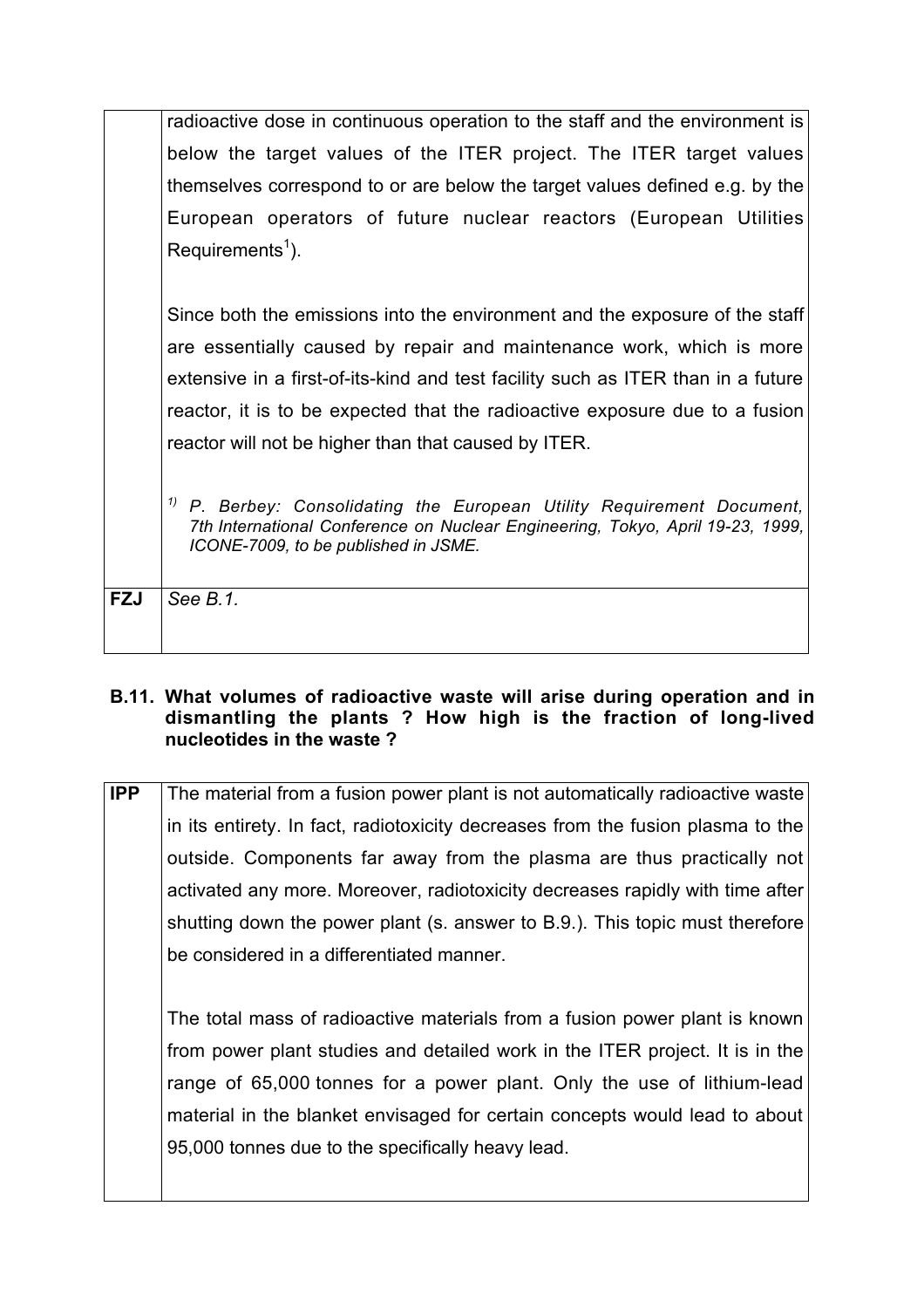30 to 40 percent of the radioactive material can be cleared without limitation after a maximum decay time of 100 years ('clearance' is the official nomenclature for this procedure in Germany), if relevant recommendations by the International Atomic Energy Agency (IAEA) are accepted.

For about another 60 % of the material a whole range of measures can be applied. Depending on the desired effort (activities 'by hand' up to 'complex remote handling'), complete recycling and use in new power plants is possible as well as partial recycling up to final storage of the materials.

The rest of the material (one to a few percent) is 'long-lived'. This fraction is so small because fusion-specific materials have been developed which do not contain alloying elements such as nickel, molybdenum, cobalt, niobium, from which long-lived activation products could be produced. These elements are only contained in minor trace amounts. On the whole, all contaminations that would lead to appreciable long-lived radiotoxicity will be limited to very low concentrations. Practically the entire periodic system of chemical elements was systematically evaluated in this connection by studies under the EU Fusion Programme, especially by the Culham Laboratory. The very small fraction of 'long-lived' radionuclides specified above follows from the permissible and feasible concentrations.

**FZK** Studies on future fusion reactors<sup>1)</sup> proceed on the assumption that radioactive waste in a volume of 50,000 to 100,000 t will arise over the entire lifetime of a fusion reactor.

This volume is comparable to that arising in a fission reactor. However, the quality of the waste is different. In the waste from fusion reactors no actinides are present, which are responsible for the long-term activity of fission reactor waste.

The activation of fusion reactor waste will be governed – after separating the tritium fraction – by neutron reactions with the materials of the plasma-facing components. Long-lived nucleides can be reduced by suitable materials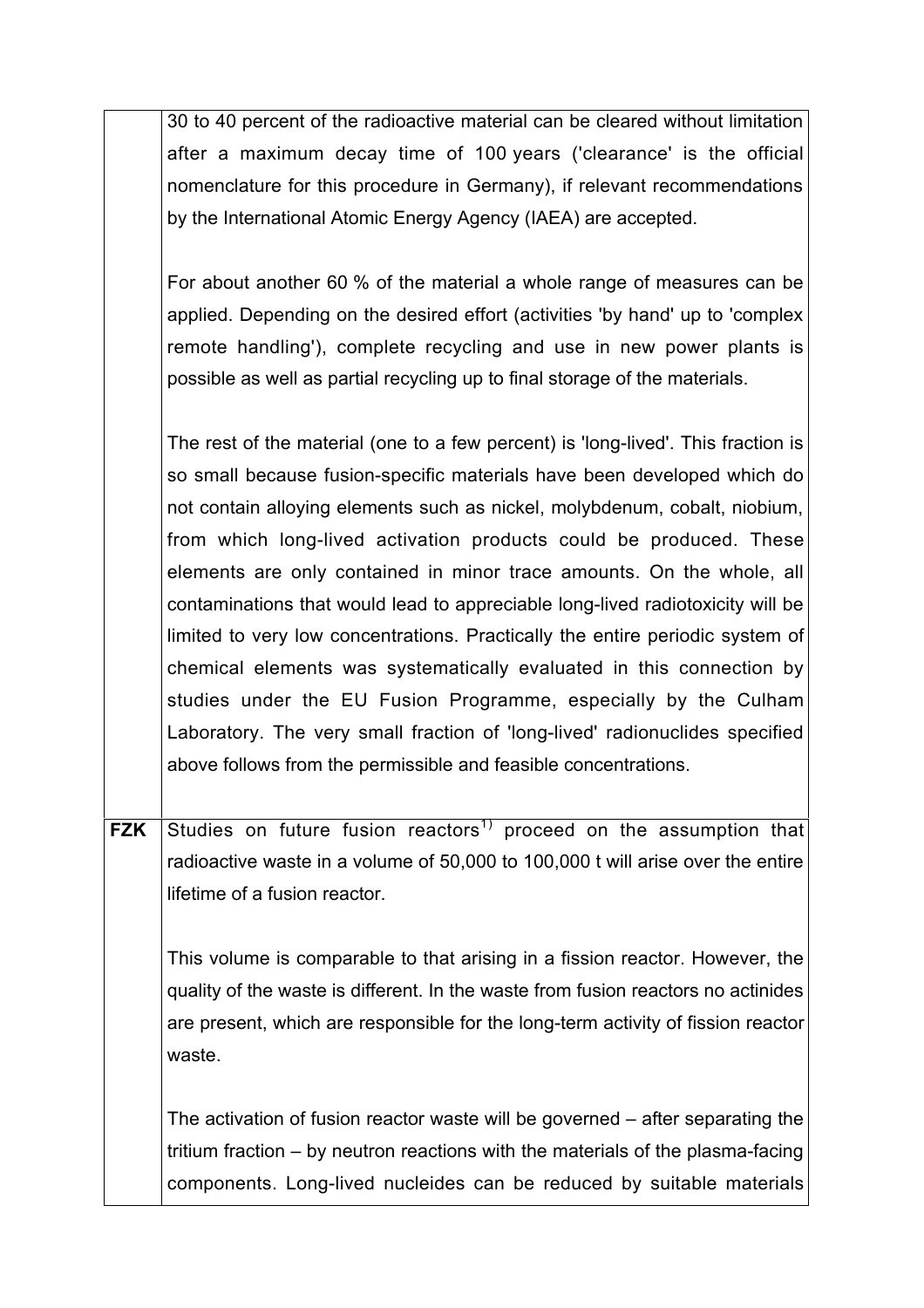|            | choice. The cited reactor studies show the potential for recycling most of the                                                                                                                     |
|------------|----------------------------------------------------------------------------------------------------------------------------------------------------------------------------------------------------|
|            | of waste produced during operation and in decommissioning a fusion plant                                                                                                                           |
|            | after a decay time of a few decades. The activity has then decayed by 3 to 4                                                                                                                       |
|            | orders of magnitude. The fraction of long-lived waste constituents can thus                                                                                                                        |
|            | be reduced to a few tonnes (approx. 1 % of the initial volume) <sup>2)</sup> .                                                                                                                     |
|            | The development of low-activation materials assumed to be used has only                                                                                                                            |
|            | just been started. A qualification of these materials is a main task of future                                                                                                                     |
|            | technological development.                                                                                                                                                                         |
|            |                                                                                                                                                                                                    |
|            | This also includes making suitable material production and recycling                                                                                                                               |
|            | techniques available on an industrial scale.                                                                                                                                                       |
|            | <sup>1)</sup> W. Gulden, I. Cook, G. Marbach, J. Raeder, D. Petti, Y. Seki: An Update of<br>Safety and Environmental Issues for Fusion, Fus. Eng. and Design 51-52 (2000),<br>419-427              |
|            | 2)<br>N.P. Taylor, C.B.A. Forty, D.A. Petti, K.A. McCarthy: The Impact of Materials<br>Selection on Long-term Activation in Fusion Power Plants, J. of Nuclear<br>Materials, 283-287 (2000), 28-34 |
| <b>FZJ</b> | Activated waste that would have to be transferred to a repository is only                                                                                                                          |
|            | produced by admixtures or impurities in the materials, which form long-lived                                                                                                                       |
|            | nuclides when activated. If the fraction of these elements is sufficiently small,                                                                                                                  |
|            | the activated material could be completely reused after a decay time of                                                                                                                            |
|            | 50 - 100 years. Minimizing these undesirable admixtures is a goal in the                                                                                                                           |
|            | development of new materials (e.g. EUROFER). It is realistically assumed                                                                                                                           |
|            | today that almost 99 % of the entire activated material will be reused.                                                                                                                            |
|            |                                                                                                                                                                                                    |

# **B.12. Can a first wall be conceived so that no radioactive waste is produced ?**

| <b>IPP</b> | Concerning this question see also the answer to B.11.                                                                                                     |
|------------|-----------------------------------------------------------------------------------------------------------------------------------------------------------|
|            | The radiotoxicity of the First Wall is determined by the structural material and<br>can therefore be both high and low. A wall which would not entail any |
|            | radioactive waste is not possible according to present knowledge. Power                                                                                   |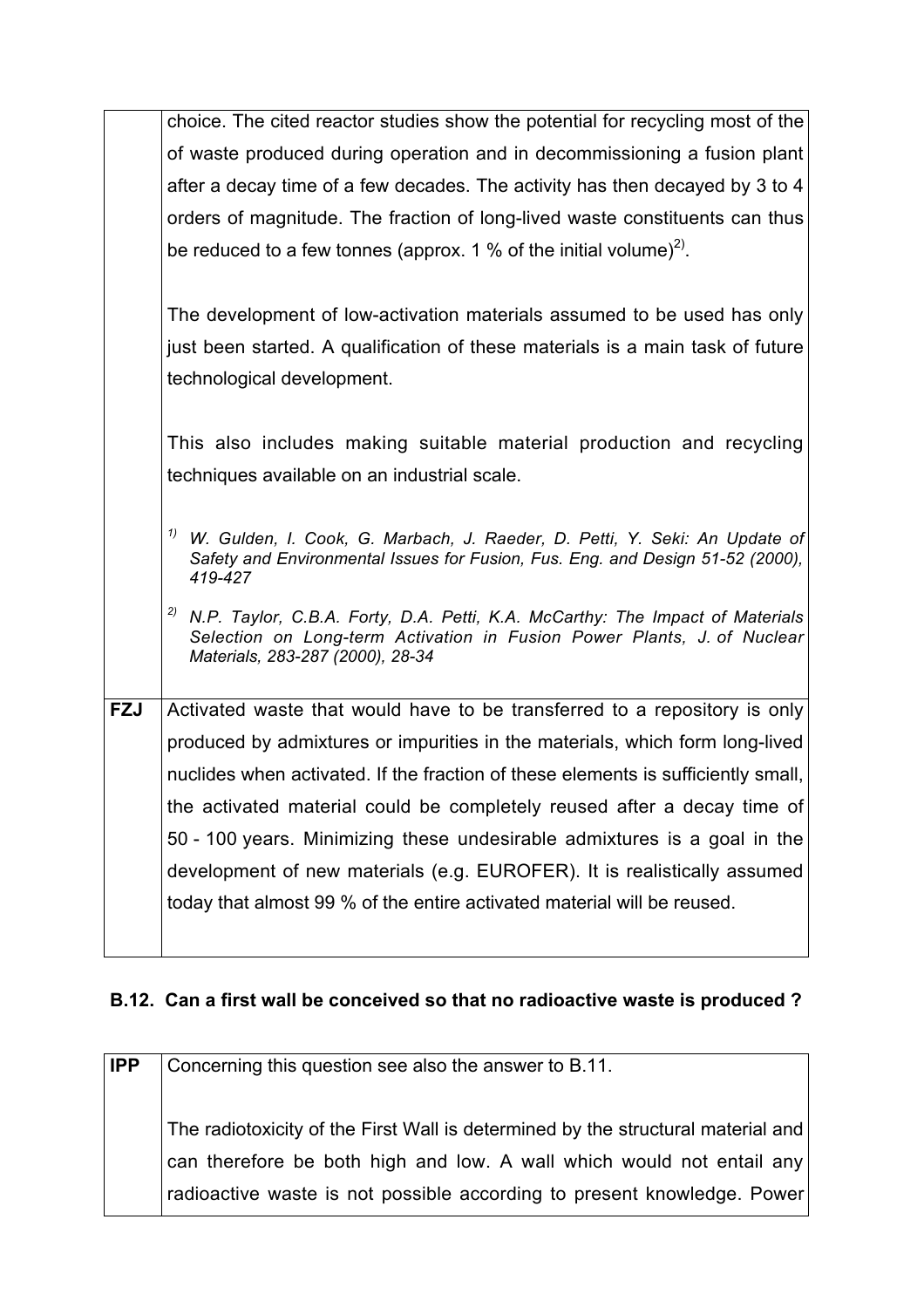plant design takes account of activation by minimizing the amount of wall material to be replaced in the event of a defect.

The First Wall only contributes little to the mass of radioactive materials from a fusion power plant. Including the parts replaced during operation, it accounts for about one to three percent of the total waste.

Materials to be used for the First Wall are steels whose composition minimizes the consequences of neutron irradiation. The essential elements of these steels are iron, chromium, manganese, vanadium, tantalum, tungsten, carbon and silicon. Significant progress has been achieved in recent years in both theoretical understanding (especially EU/Culham) and practical development (especially EU/FZK Karlsruhe and in Japan). For all steels it is important to keep the impurities as low as is technically and economically possible.

In addition to steels vanadium alloys are being investigated since they are particularly little activated by neutrons. Low impurity levels are particularly important for the activation of these alloys, for material stability and also to prevent the favourable activation properties of the base material from being covered up.

Apart from these metal alloys, ceramic materials are also being developed, in particular, silicon carbides which also display low activation.

**FZK** No, the wall materials are activated by the neutrons produced in the deuterium-tritium fusion reaction. By suitable materials selection, however, it is possible to influence the type of activation and thus the quality and volume of arising waste (see question B.11.).

Note: If it is possible to generate fusion reactions whose products are only charged particles, these could be slowed down giving off their energy to an electric field to such an extent that no radioactivity is produced. However, the realization of such a fusion reactor requires plasma-physical parameters out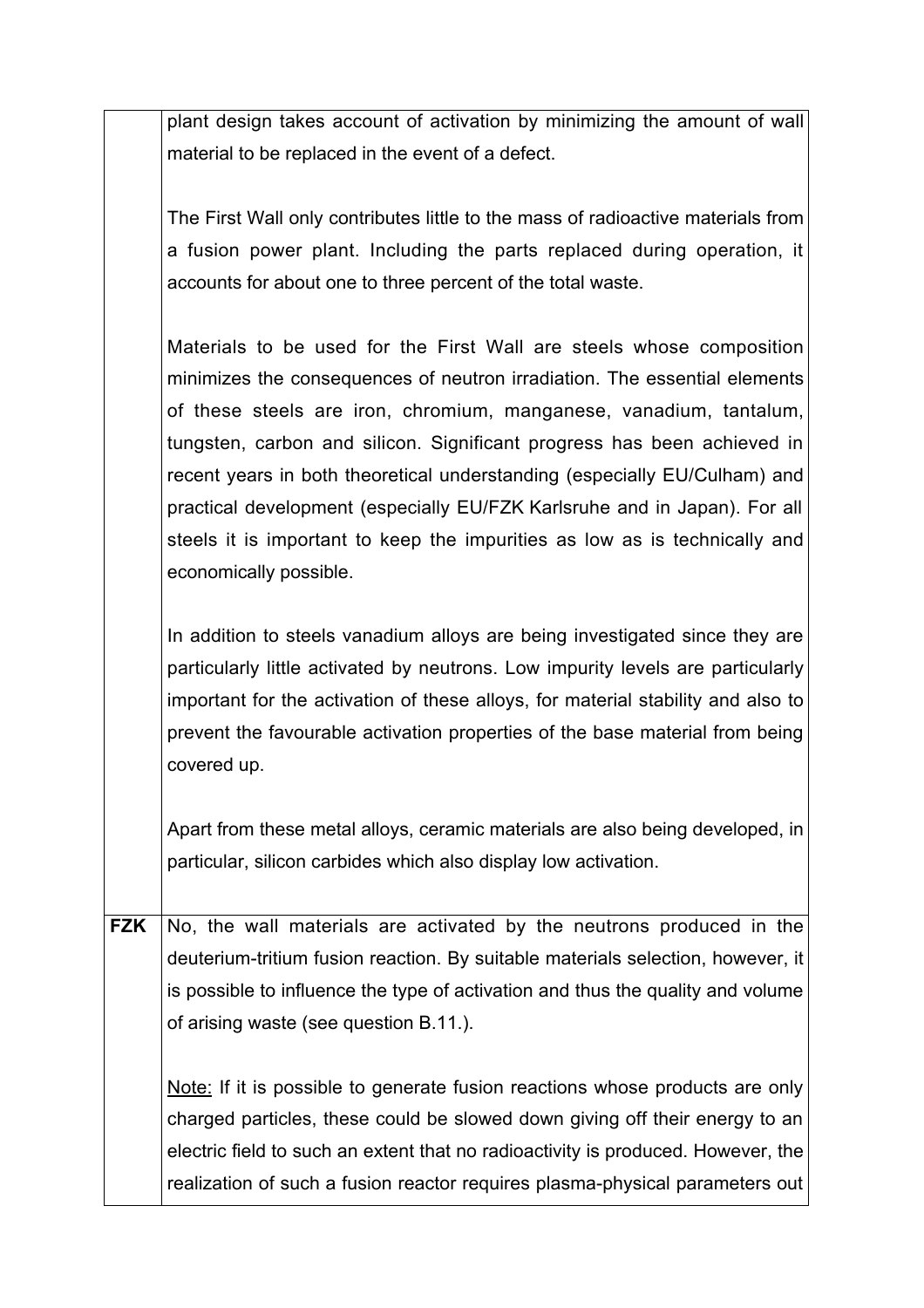|            | of reach today ("aneutronic fusion").                                           |
|------------|---------------------------------------------------------------------------------|
|            |                                                                                 |
| <b>FZJ</b> | Activated materials are inevitably produced. By a restriction to low-activation |
|            | materials or by avoiding critical isotopes as alloying partners or impurity     |
|            | elements, however, the activation of the components used can be minimized;      |
|            | long-lived activation products can thus be suppressed.                          |
|            |                                                                                 |
|            | In dismantling the plant or replacing components these activated materials      |
|            | arise and must be treated separately. Almost everything can be reused:          |
|            |                                                                                 |
|            | a) The tritium stored in the components can be outgassed and further used.      |
|            |                                                                                 |
|            | b) The activation of the wall material by neutrons is unavoidable; the choice   |
|            |                                                                                 |
|            | of suitable materials allows the decay time to be minimized. The                |
|            | candidate alloys will have decayed after approx. 50 - 100 years so that         |
|            | they can be largely reused.                                                     |
|            |                                                                                 |

## **B.13. How and where will the radioactive materials be disposed of ?**

**IPP** Concerning this question see also the answer to B.11.

Among the most important goals of fusion research is the development of materials for the power plant structures, which display low or short-lived activation by neutrons. At present, martensitic steels are leading in practice, whose chemical composition has been selected and optimized according to this goal.

Only a few percent of these materials would be 'long-lived' after use in the reactor (as discussed under question B.11.). According to present concepts within the EU concerning safety and radiation protection, these materials would be transferred into a repository which, due to the comparatively low radiotoxicity, would probably not have to be deeper than about 50 metres. A final strategy cannot be formulated at present, since not only technological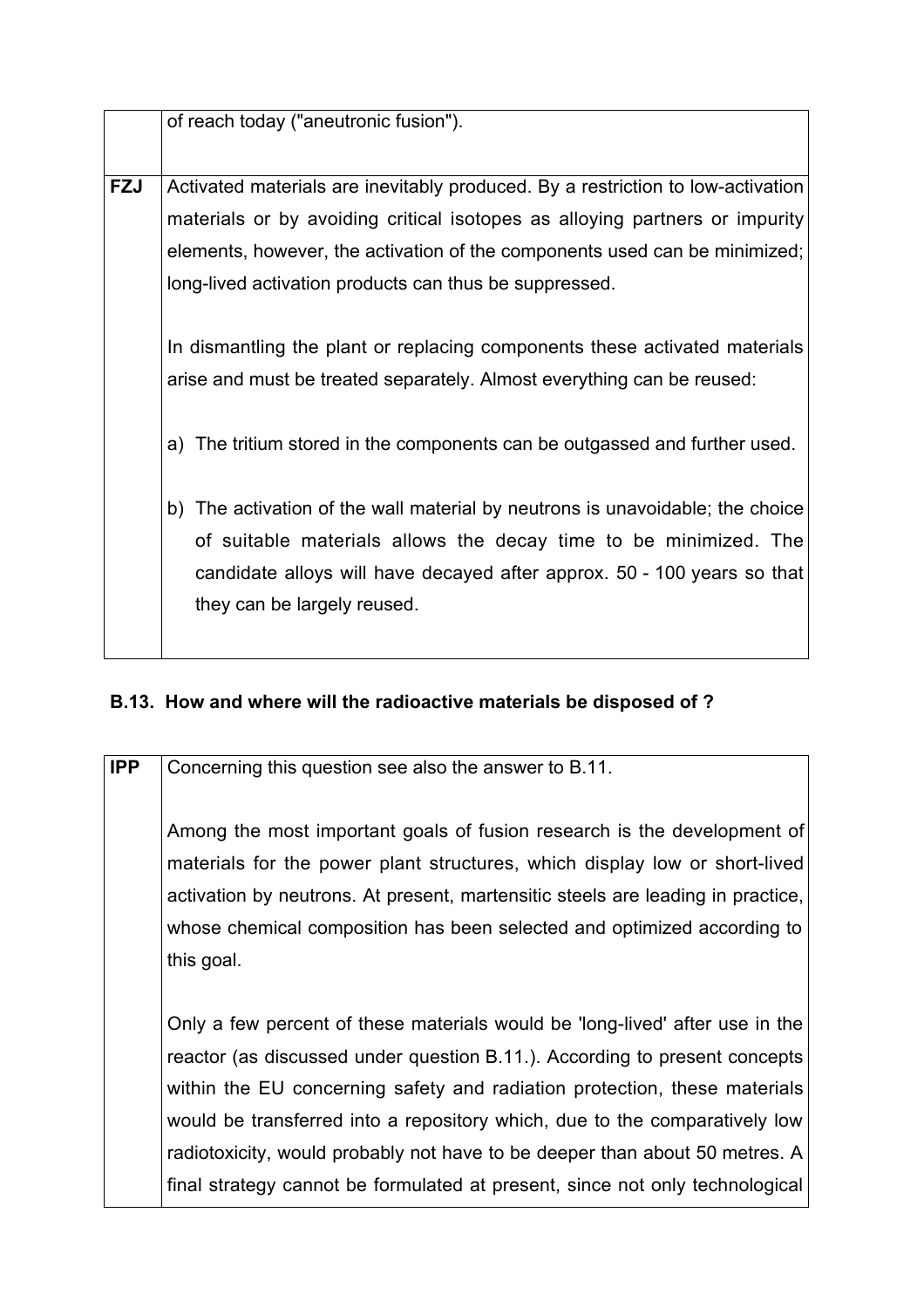|            | but also political, legislative and economic aspects become decisive,          |
|------------|--------------------------------------------------------------------------------|
|            |                                                                                |
|            | probably differing from country to country.                                    |
|            |                                                                                |
|            | Further candidate materials are, in particular, alloys of vanadium with        |
|            |                                                                                |
|            | titanium and chromium, which would make the picture outlined above even        |
|            | much more favourable.                                                          |
|            |                                                                                |
| <b>FZK</b> | See questions B.11., B.12.                                                     |
|            |                                                                                |
|            |                                                                                |
|            | On the assumptions of current reactor studies, the waste to be disposed of     |
|            | after a suitable decay time does not make particular demands on final          |
|            |                                                                                |
|            | disposal either in terms of volume or in terms of activity. It may be assumed  |
|            | that repositories will exist for fission reactor and other radioactive waste,  |
|            | which can accommodate the remaining waste.                                     |
|            |                                                                                |
|            |                                                                                |
| <b>FZJ</b> | The activated materials intended for reuse would have to be stored for decay   |
|            | for several decades.                                                           |
|            |                                                                                |
|            |                                                                                |
|            | The very small quantities of long-lived materials should not represent a major |
|            | problem for long-term storage due to their small volume.                       |
|            |                                                                                |
|            |                                                                                |

# *Tritium*

## **B.14. What hazards are inherent in radioactive tritium ?**

| <b>IPP</b> | Tritium is a gas emitting electrons ('beta radiation') of low energy.                                                                      |
|------------|--------------------------------------------------------------------------------------------------------------------------------------------|
|            | Since tritium is a hydrogen isotope, it takes part in biological processes. In<br>radiological terms, it is characterized by 'half-lives': |
|            | After a 'physical' half-life (12.3 years), in each case half of the tritium                                                                |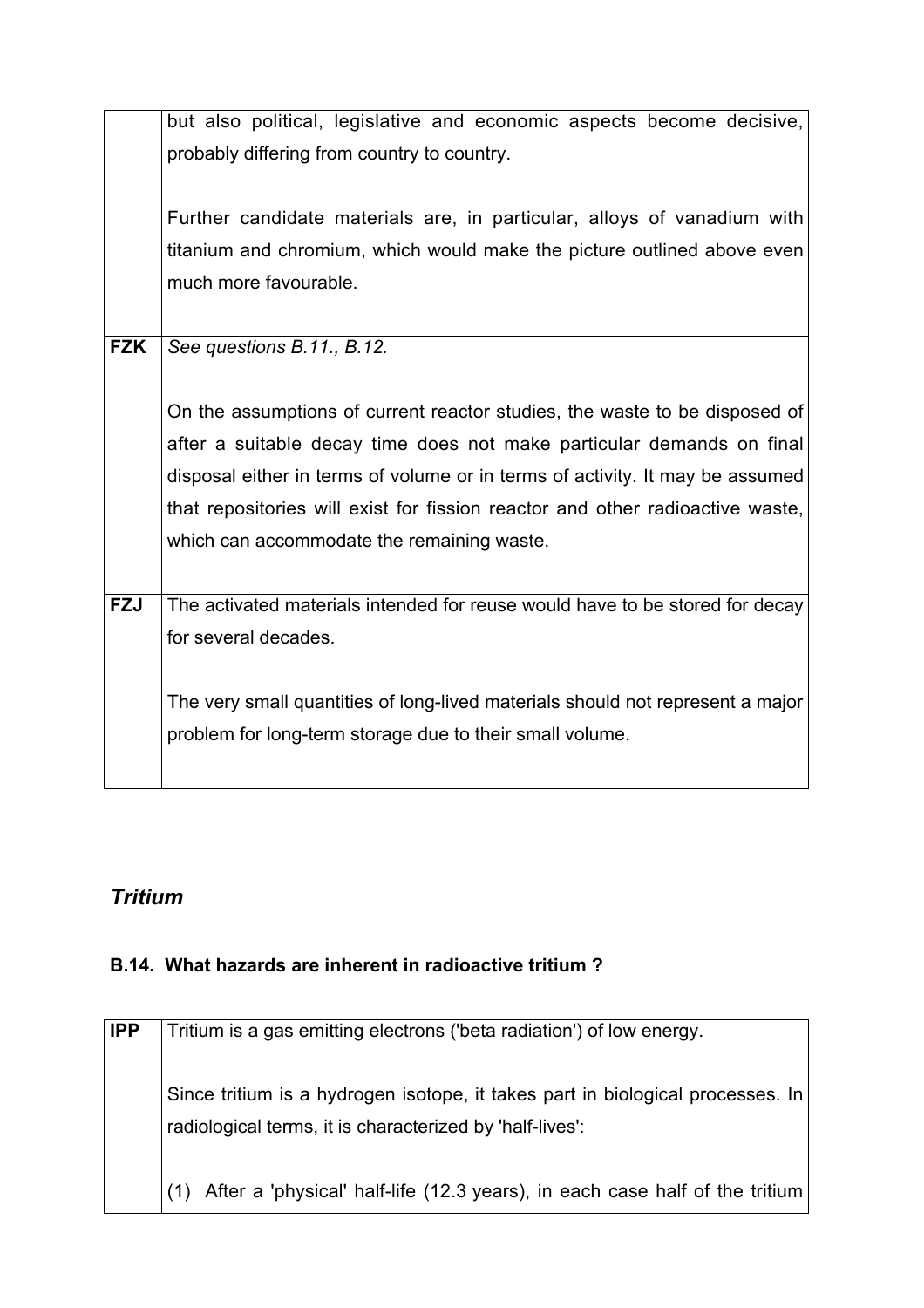starting quantity has decayed, the decay product (helium-3) is not radioactive.

(2) Tritium, which is taken up by the human body, is excreted again by half within a global 'biological' half-life of about 10 days. The global biological half-life is short since tritium chemically behaves like hydrogen and thus participates in the rapid water exchange in the body. There are two other biological half-lives amounting to about 30 and 300 days. They describe the behaviour of tritium bound to organic substances in the body. This tritium contributes about 10 % to the total dose caused by incorporated tritium.

Because of the comparatively short biological half-lives tritium does not accumulate appreciably in the body. Due to the low beta energy, tritium only has a radiological effect in the body in the case of incorporation, and this practically only applies to tritium in the oxidized (HTO) or organically bound form. The radiotoxicity of tritium (expressed by the radiation dose in sievert per unit of incorporated activity in bequerel) is comparatively low. For example, it is approximately one ten thousandth of the radiotoxicity of plutonium-239.

Since a fusion power plant will confine a significant tritium inventory (about one to three kilograms), there is the possibility of release. It is therefore necessary to apply retention technologies, thorough monitoring and safety analyses. The latter have been carried out in great detail above all as part of the work for the ITER fusion project. The calculated releases in normal operation per year are far below the target values of the ITER project, which amount to 1 g of tritium as HT and 0.1 g of tritium as HTO.

Extremely conservative analyses (especially with a view to assumed weather conditions) reveal that only the release of the total mobilizable inventory in the course of an accident can lead to the German intervention levels for evacuation being exceeded, but this only on an area of about one square kilometre.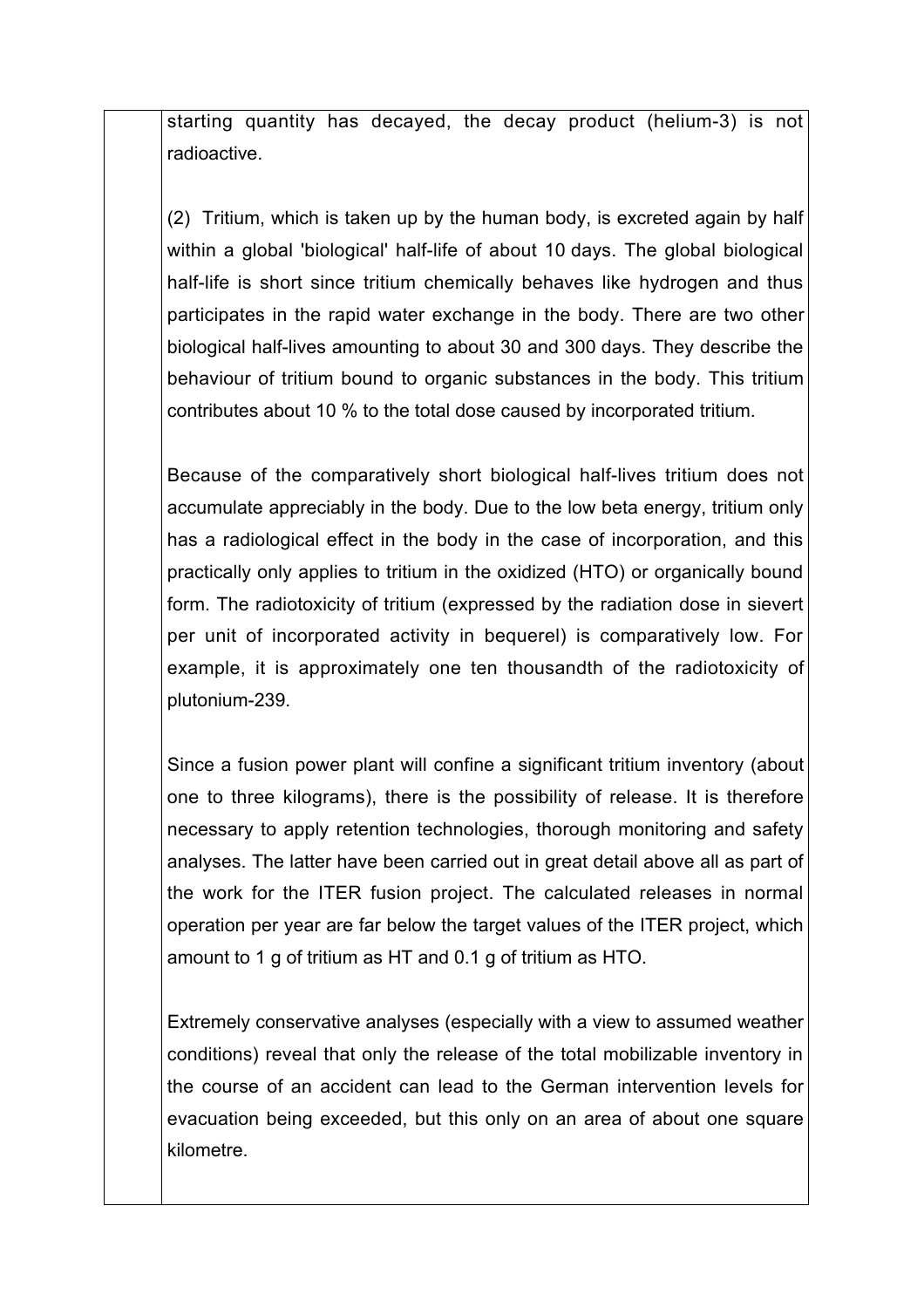| <b>FZK</b> | Tritium is a radioactive isotope of hydrogen. It only occurs naturally in          |
|------------|------------------------------------------------------------------------------------|
|            | extremely small quantities and is technically produced by neutron reactions        |
|            | with lithium in fission reactors.                                                  |
|            |                                                                                    |
|            | The range of the beta radiation produced is short, it can already be shielded      |
|            | by thin foils. A hazard to humans is therefore only given upon incorporation       |
|            | into the body. In the human body, tritium behaves like water and half of it is     |
|            | therefore excreted about 10 days after incorporation (biological half-life of      |
|            | 10 days). A small fraction of the incorporated tritium is bound to organic         |
|            | substances and has a biological half-life of up to one year. But this fraction     |
|            |                                                                                    |
|            | only accounts for about 10 % of the total dose.                                    |
|            |                                                                                    |
|            | Tritium decays with a half-life of 12.3 years. It is therefore not relevant for an |
|            | assessment of the waste problem after long periods of time.                        |
|            | Tritium is contained in a fusion reactor in a closed loop. Tritium consumed        |
|            | during reaction is replaced by neutron reactions with lithium. In a fusion         |
|            | plant, the inventories of the tritium contained in the loop are minimized. The     |
|            | total tritium inventory in ITER will be approx. 2 kg, in a commercial reactor an   |
|            | inventory of approx. 5 kg will be needed. The largest portion of this inventory    |
|            | will be contained in systems outside the actual reactor. Any release to the        |
|            | outside can be effectively prevented by a double confinement and, in the           |
|            |                                                                                    |
|            | event of possible leakages, by additional retention systems.                       |
|            | Experience with large-scale plants, e.g. tritium separation plants in Canada,      |
|            | which recover tritium from the cooling water of CANDU reactors, has shown          |
|            | that an effective confinement of tritium is practicable. Positive experience       |
|            | was also made with the tritium-operated JET and TFTR experimental fusion           |
|            | devices.                                                                           |
|            |                                                                                    |
|            | Demonstration of the safe handling of tritium and the development of suitable      |
|            | techniques for purification, storage, balancing and monitoring are main goals      |

of work in the European tritium laboratory located at Research Centre

Karlsruhe.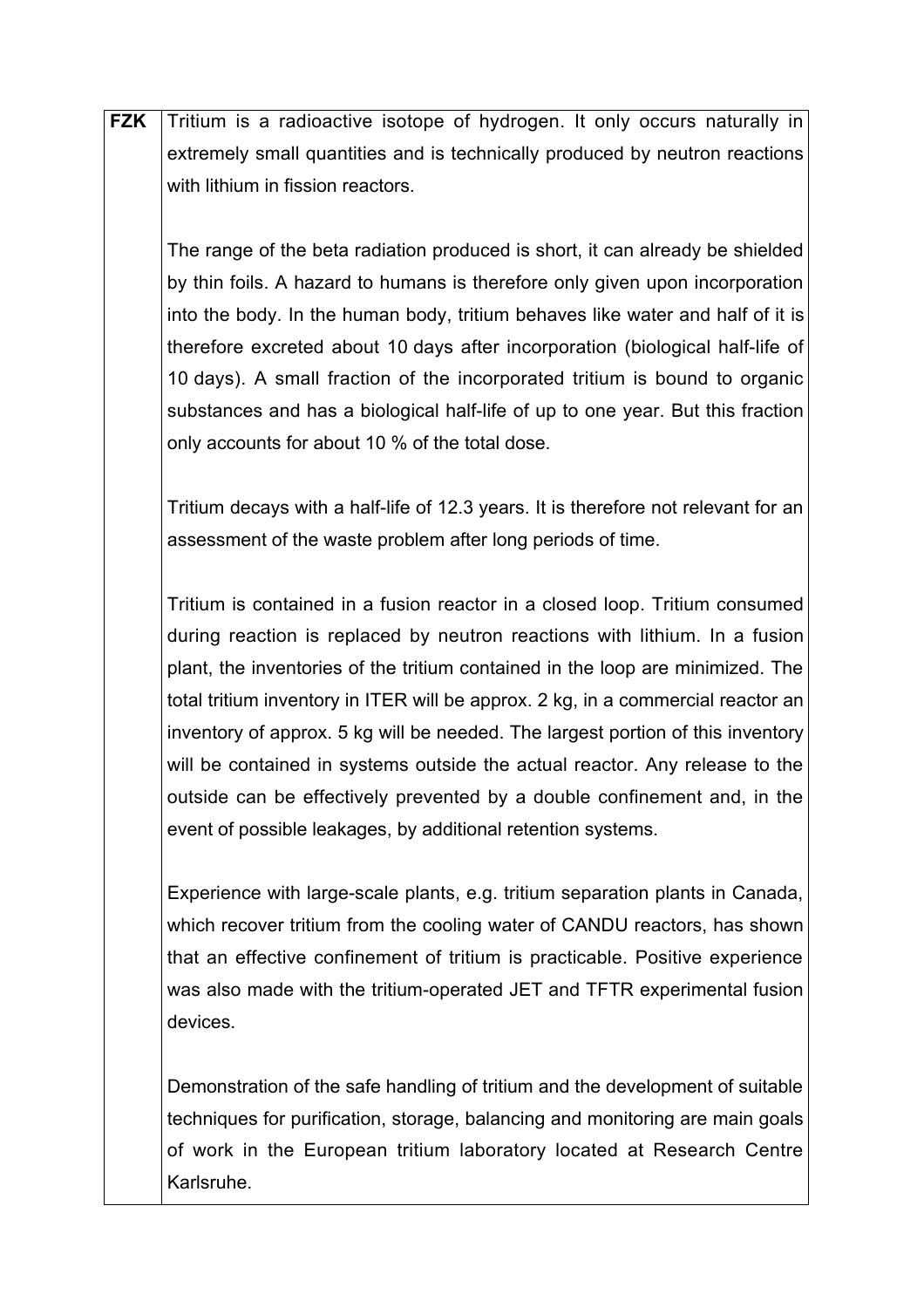### **B.15. What technologies exist to remove tritium passed into the cooling system ?**

**IPP** The ability of detritiating water in a cheap and rapid way (i.e. removing tritium from water) is a prerequisite for experiments with tritium and, in particular, for the operation of a fusion power plant. For this purpose, isotope separation methods have been developed at Research Centre Jülich and Research Centre Karlsruhe. Thus, for example, the complete removal of tritium from water has been experimentally demonstrated for small amounts of water at Research Centre Karlsruhe. This is achieved by a combination of cryogenic distillation and catalytic isotope exchange in the liquid phase. On a large scale, the detritiation of water is carried out in the CANDU reactor industry in Canada. The Institut Laue Langevin (ILL), the European neutron source in Grenoble, also uses large facilities to remove tritium from the heavy water used in the cooling loop. A detritiation system of a quality producing drinking water was used at the Savannah River research institute in the USA. There are thus no difficulties perceivable at present which would prohibit the complete detritiation of water at moderate costs – and inside the power plant. **FZK** The depletion of tritium from the cooling water of CANDU reactors has been an industrial process operated for years. For ITER, in which a large water recooling system is to be provided, the depletion of partial flows in which an elevated tritium concentration is found takes place in a special facility working according to the CECE (**c**ombined **e**lectrolysis and **c**atalytic **e**xchange) process. An optimization of the techniques for fusion plants – especially for ITER – is part of the R&D programme of the European tritium laboratory at Research Centre Karlsruhe.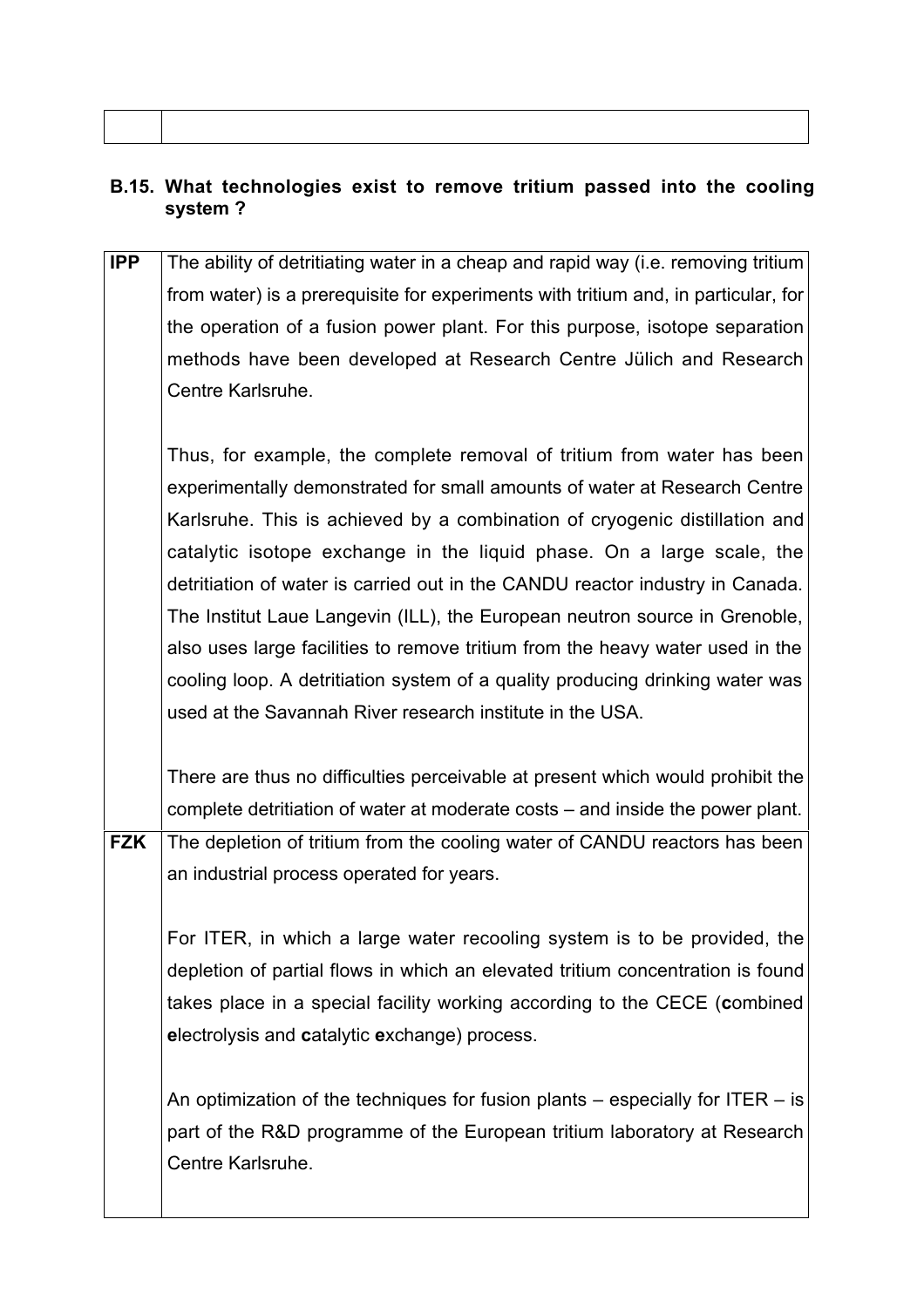## *Incidents / Accidents*

- **B.16. What accident scenarios have so far been explored ? E.g. cumulative failures in several subareas ? The consequences of so-called "human error" ? The hazards during startup and shutdown ? Accidents due to third party actions ?**
- **IPP** In various safety studies [1, 9, Volumes 7 and 8] dealing with ITER, the systematic identification and investigation of possible accidents is an integral part. The problem of the completeness of the accident spectrum is tackled in different ways: For each system, the possible abnormal behaviour and its impact on the entire plant is investigated. A complementary method postulates the release of hazardous substances and investigates the failure necessary for such release in the plant. Another possibility is to systematically examine all energy sources in a fusion plant and analyse the greatest possible damage that can be caused by these energy sources. All these investigation methods are constantly refined and, independently of each other, provide similar lists of possible accidents which can then be analysed in detail.

The following list gives a survey of the most important accidents in a fusion plant:

- increased fusion power due to elevated plasma temperatures or plasma densities,
- loss of coolant inside and outside the plasma vessel,
- failure of coolant flow (pipes blocked by foreign bodies or failure of pumps),
- ingress of air into the plasma chamber or into the cryostat for the magnets.
- dropping of heavy components or stuck components during transport or repair activities,
- leakages and hydrogen explosions in the tritium systems,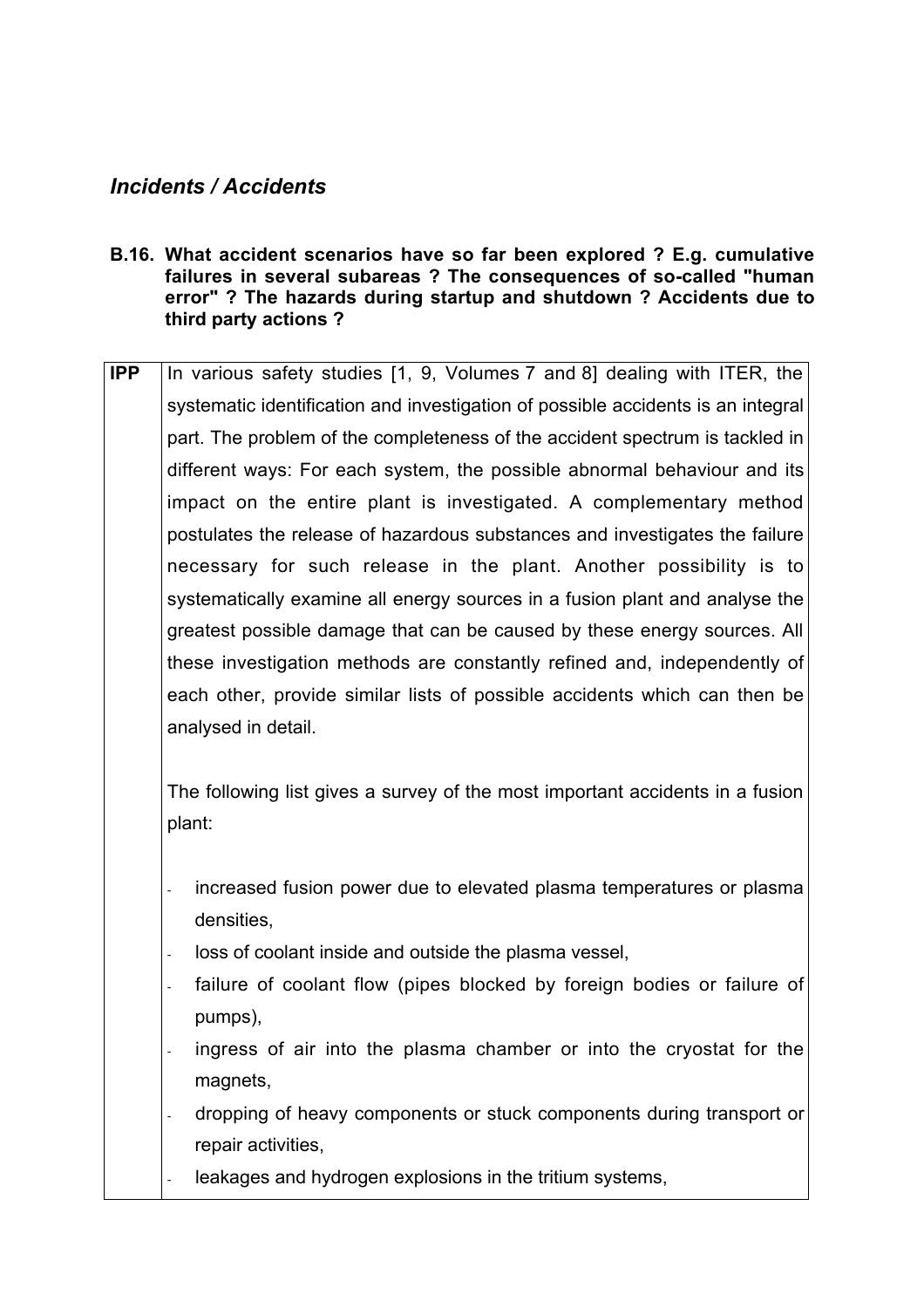electric arcs and unforeseen electromagnetic forces in the magnets, failure of penetrations inside the safety barriers (e.g. valves), electric supply failure.

In addition to the postulated accident, the following is assumed in each detailed accident analysis: All systems to which no safety relevance has been ascribed are not available. Furthermore, failure is assumed in an arbitrary further safety system. It is additionally assumed that electric power supply fails at the time of the accident. These investigation methods cover cumulative failures. In addition, it is ensured that further failure of another arbitrary safety system will not lead to a dramatic deterioration of the accident sequence. Result: even under such extreme conditions an evacuation of the surrounding population is not necessary for all accidents for technical reasons.

The impact of human error is minimized by the automatic actuation of active safety systems whenever deviations from normal operation are measured. Detailed statements on possible errors of the operating personnel are not yet possible at present since this requires more detailed knowledge about the operation of a fusion plant. Reliable findings can only be obtained in operating a demonstration plant. On the basis of the studies currently available it is expected, however, that the impacts of human error are covered by the spectrum of accident sequences since in safety studies it is assumed for each system anyway that it could fail. Similar statements can be made concerning accidents due to third party actions.

Accidents are considered in all operating states. The startup and shutdown of a fusion power plant does not represent any particular safety risks to the public or staff. During startup and shutdown only the probability of a disruption is to be assessed as higher. However, such a disruption is automatically included in any accident analysis. Abnormal behaviour of plasma heating during startup has also been investigated and does not represent a particular safety hazard. All the other energy and hazard potentials are lower during startup and shutdown.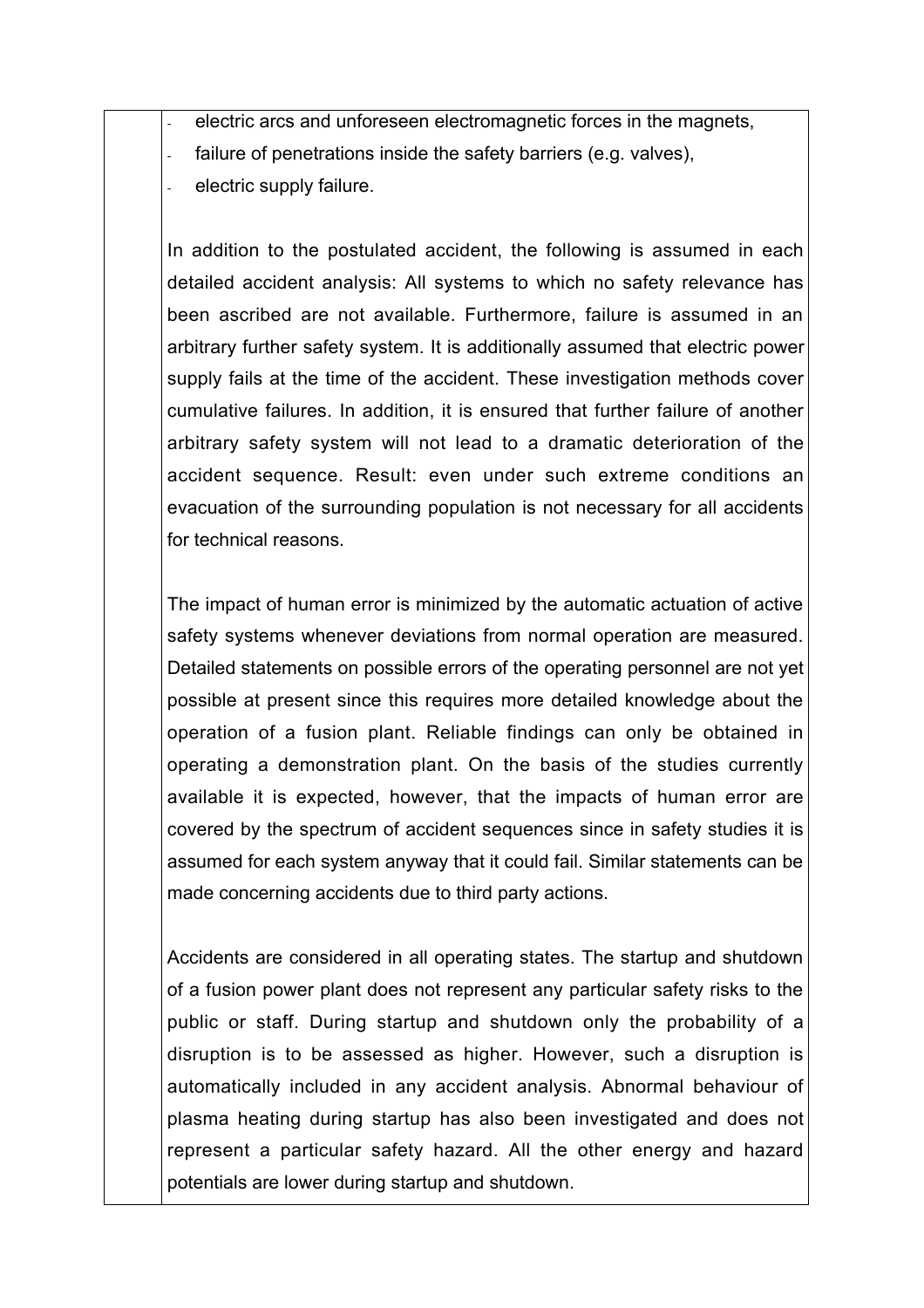### **B.17. How high is the accident risk in a tokamak reactor ?**

**IPP** Unlike nuclear fission, no chain reaction can occur in fusion. In a fusion plasma the fuel is continuously fed in. The inventory is about 1 gram. Energy production can be stopped within about 10 seconds by switching off fuel supply. On the whole, it is very difficult to reach the state in which fusion is possible in a fusion plasma. Any disturbance of the system – for example, an increase in temperature or density – will therefore cause a departure from this narrow parameter range and the fusion reactions will be quenched. The power plant is thus automatically shut down.

A fusion power plant is therefore also automatically shut down upon loss of electricity. All heat sources still available will dissipate their heat to the environment by passive cooling without pumps.

Even a complete loss of coolant cannot lead to the release of considerable amounts of radioactive material. The temperature in the fusion plant would remain well below the melting temperature of the structural materials even during this accident. However, this positive feature of fusion power plants is only achieved by carefully selecting the structural materials and choosing a suitable construction. This feature has been demonstrated for ITER.

In normal operation, the two innermost regions of a fusion power plant are under vacuum for technical reasons. On the one hand, this is the plasma vessel and, on the other, the so-called cryostat containing the superconducting magnets. In the event of minor leakages, it is thus impossible to lose radioactivity from the interior of a fusion plant to the outside since the direction of such a leakage is naturally from outside to inside.

A hazard to the public can occur if the safety enclosures are damaged. According to present knowledge, it appears impossible to destroy the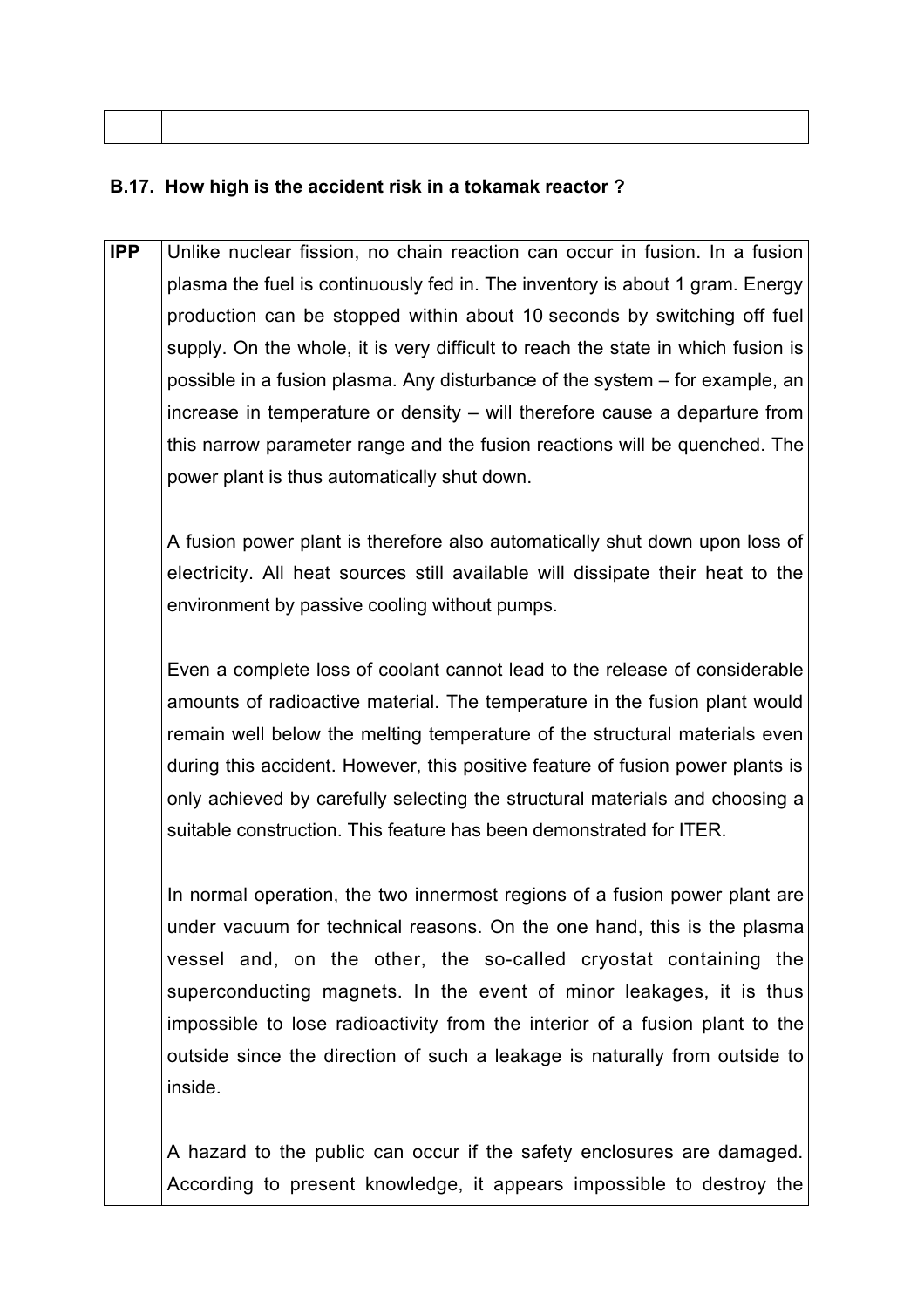multiple layers of the safety enclosures from inside, since the energy inventories of a fusion plant are too low.

If, however, an accident due to an unforeseen external event (e.g. an earthquake which considerably exceeds the intensity of historical earthquakes) is postulated, the safety enclosures of a fusion plant could be destroyed to a large extent. Nevertheless, the impacts on the environment would be limited. (Only those impacts are considered here which would be caused by the fusion plant.) If German guidelines for the evacuation of the population are taken as a basis, a few square kilometres could be affected under unfavourable weather conditions. The long-term impacts on the affected environment would also be limited. Released tritium has a biological half-life of about 10 days. After that time it almost completely disappears from the organisms of humans, animals and plants. Long-term measurements of tritium in soil have shown that the tritium content decreases by a factor of 1000 within one year. Greater dilution has not been demonstrated due to experimental limitations.

#### **B.18. What happens in a tokamak reactor if the plasma current is suddenly quenched ?**

**IPP** Quenching of the plasma current in a tokamak plasma leads to a sudden loss of the thermal plasma energy which flows towards the inner wall of the plasma vessel within about 10 milliseconds. The high plasma energy involved (about 10 $^{\circ}$  joule in a power plant plasma) will lead to an incipient melting of surfaces. This can limit the total lifetime of the components of the First Wall, if it takes place too often. In addition, the rapid drop in plasma current – on a time scale from 10 to 100 milliseconds – will induce currents in the plasma vessel which cause high forces acting on the vessel. Analyses of the ITER design have shown, however, that these forces are below the load limits for the vessel; it will be possible to design a fusion *reactor* in the same way.

Since the occurrence of current quenches (so-called disruptions) is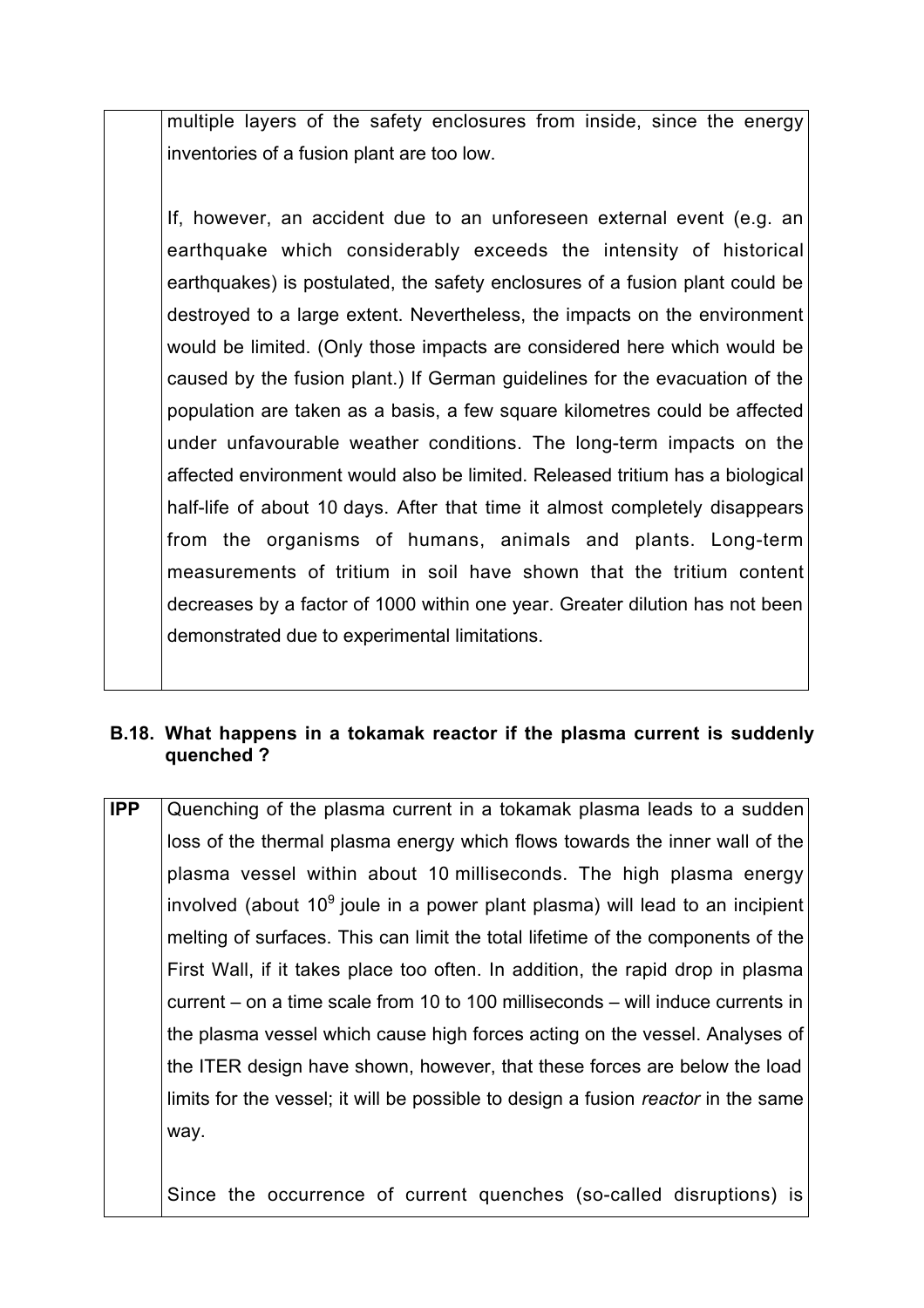inconsistent with continuous power generation in a power plant, it is being investigated intensively worldwide – and with considerable success – how the plasma can be controlled so that current quenches are not very frequent. In addition, techniques have been developed to "smoothly" run the plasma down in time if the control system recognizes an impending current quench. The aim is to ensure that current quenches involving the above problems occur at most once a year. In this way, the lifetime of technical components is not shortened; only the availability slightly deteriorates.

**FZJ** Plasma current disruptions should be avoided as far as possible because due to the additional thermomechanical load the lifetime of some structural components will suffer. The fusion process is immediately quenched upon the occurrence of a disruption. Disruptions are therefore rather a hazard to the availability of the machine than a direct hazard to humans and the environment.

Techniques to avoid such disruptions or to attenuate their effects are currently being developed in a promising way. A stellarator has the advantage over a tokamak that no plasma current is necessary and therefore no disruptions can occur.

#### **B.19. Are there any risk studies by independent experts on fusion reactors in general and tokamak reactors in particular ? How is the accident risk assessed there ?**

| <b>IPP</b> | In the German-speaking area there is material on this question if the terms of |
|------------|--------------------------------------------------------------------------------|
|            | 'risk study' and 'expert' are not interpreted too narrowly:                    |
|            | Reports [10] and [11] as well as reports [12] and [13] are each correlated     |
|            | with one another. On the whole, the reports provide assessments on the         |
|            | German, Swiss and Austrian part, which can certainly be referred to as         |
|            | independent and which bear a sceptical basic attitude. Many individual         |
|            | assessments in [13] of physical, technical and radiological facts are          |
|            | substantiated so insufficiently or are even incorrect that they have been      |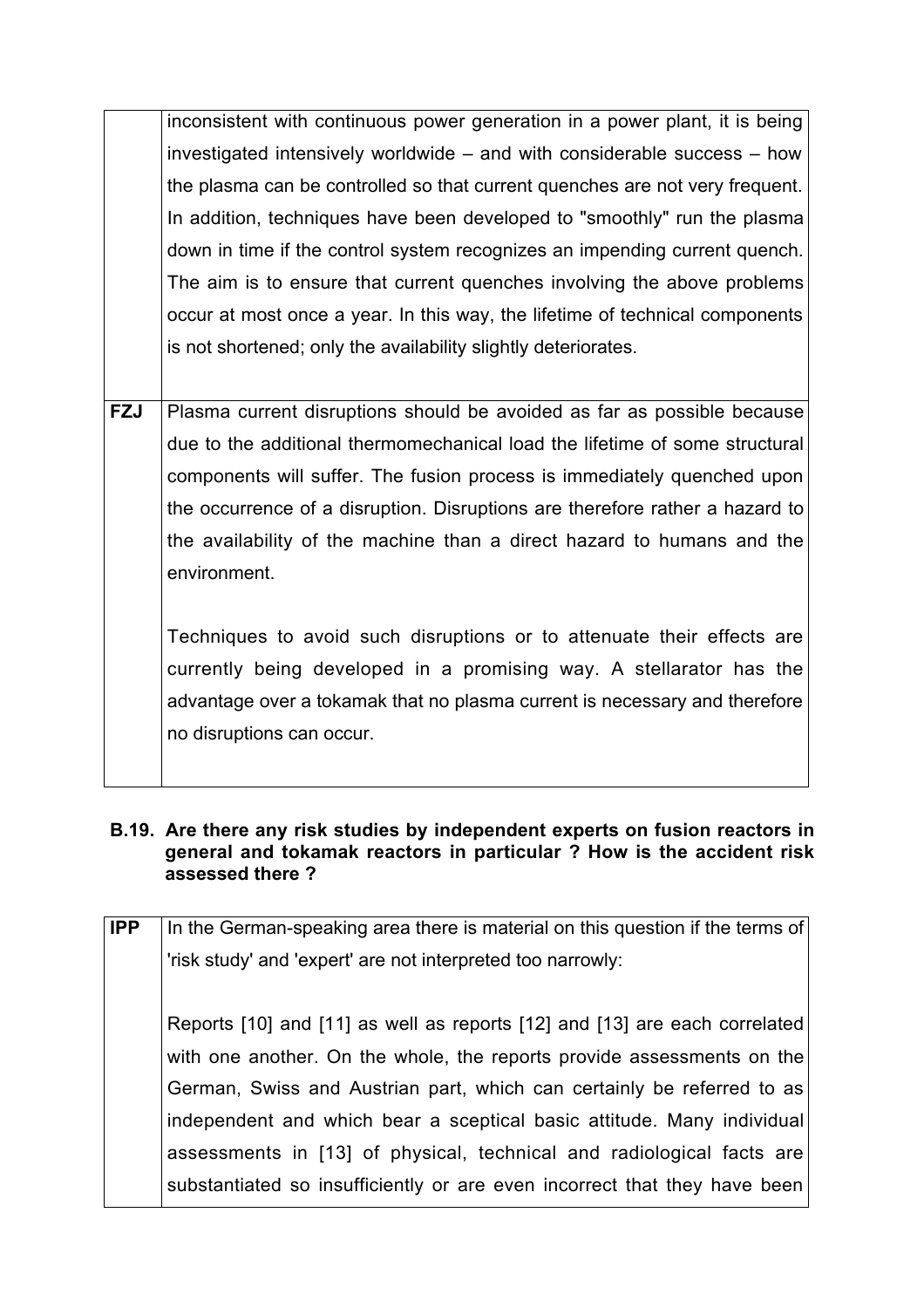commented in detail in writing on the part of SEAFP [14] and were subsequently discussed in detail several times and corrected by staff members of the Institute for Applied Ecology and of IANUS.

The reports confirm and acknowledge that it is impossible to quantify all properties of future fusion power plants in detail today and that this also applies to the accident risk. For a basic assessment of the accident risk, in most cases a comparison with fission power plants is used. This comparison turns out to be positive up to very positive and generally uses the toroidal magnetic confinement (exemplified by the tokamak) as the basis. In detail, especially with respect to the safety analyses on the part of fusion on future power plants, the sceptical basic attitude of the reports naturally leads to criticism, which is justified above all by details of the assumptions made and lack of completeness of analyses.

- **B.20. Are there any findings concerning the safety and environmental properties of a fusion reactor aimed at going beyond the information contained in the SEAFP study from the year 1995 ? How far are these results documented ? How far are they available to the public ? Have the results of the SEAFP study been verified independently or is this envisaged ?**
- **IPP** There are studies available on the safety and environmental properties of nuclear fusion, which have been published after the SEAFP study and go beyond this study. All these studies are available to the public. As far as this is meaningful, the material is published in the scientific literature, where this does not seem meaningful, it has been or will soon be published in laboratory reports or reports by the International Atomic Energy Agency (IAEA).

The by far most comprehensive analyses have been and will be carried out within the framework of the ITER project. ITER is a facility of power plant dimensions, but not yet a power plant from all aspects. Since ITER in terms of engineering is designed in detail, the associated analyses on safety have an extensive basis and are prototypical in many respects. The ITER studies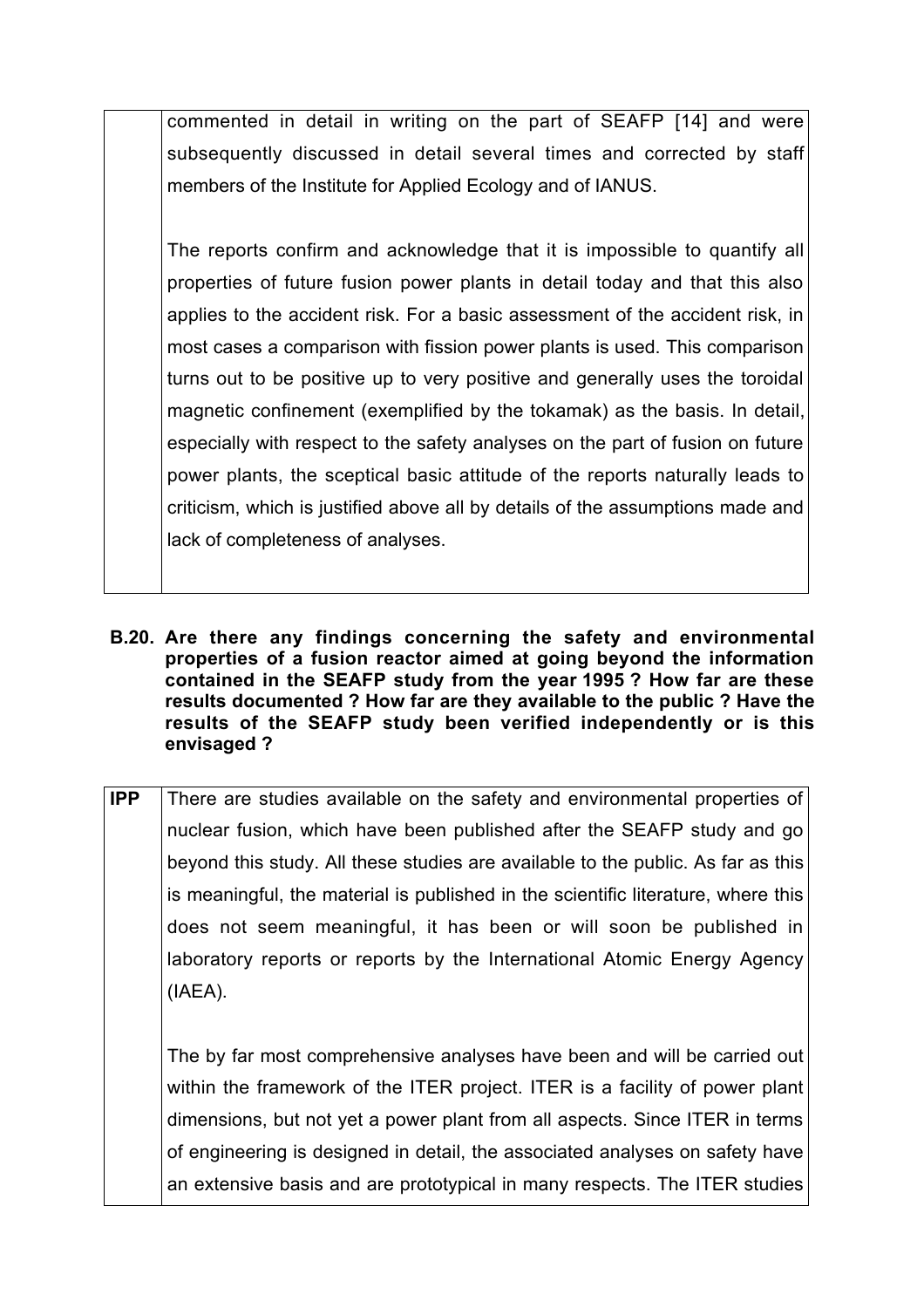|            | are very likely to be conservative with respect to the safety of power plants,               |
|------------|----------------------------------------------------------------------------------------------|
|            | since the consequences are very carefully assessed and because the ITER                      |
|            | materials (especially conventional steels) and water as the coolant will be                  |
|            | replaced by more advanced materials in future power plants. Further details                  |
|            | are given in the answer to question B.10.                                                    |
|            |                                                                                              |
|            | In December 1997 the NSSR-2 report [9] was completed which documents                         |
|            | the safety analyses for the 1998 ITER Design. This report comprises                          |
|            | 11 volumes and covers all relevant aspects. A summary of NSSR-2 has                          |
|            | been published by the IAEA in [1]. Safety is dealt with in chapter IV "FDR                   |
|            | Safety Assessment".                                                                          |
|            |                                                                                              |
|            | For the most recent ITER design the GSSR report (Generic Site Safety                         |
|            | Report) is currently being prepared and not yet published. It also comprises                 |
|            | 11 volumes dealing with all relevant safety aspects.                                         |
|            |                                                                                              |
|            | In the EU Fusion Programme, the study of power plants was continued within                   |
|            | the framework of SEAFP. The interim report "Safety and Environmental                         |
|            | Assessment of Fusion Power - Long Term Programme (SEAL)" was                                 |
|            | published in December 1999 by the EU Commission in Brussels [15]. The                        |
|            | final report of the SEAFP-2 project, "The Safety and Environmental Impact of                 |
|            | Commercial Fusion Power Stations", is in its final phase and should                          |
|            | therefore be published soon [16].                                                            |
|            |                                                                                              |
| <b>FZK</b> | The SEAFP study of 1995 was complemented by follow-on work. A summary                        |
|            | of the activities in the past few years will be published in the near future $\frac{1}{1}$ . |
|            |                                                                                              |
|            | The results of work obtained within the EU Fusion Programme are published                    |
|            | on principle. The results of the SEAFP study have been presented in various                  |
|            | publications, at conferences etc. <sup>2,3)</sup> and have therefore also been               |
|            | available for independent verifications.                                                     |
|            |                                                                                              |
|            | 1)<br>I. Cook, G. Marbach, L. di Pace, C. Girard, N.P. Taylor: The Safety and                |
|            | Environmental Impact of Commercial Fusion Power Stations, report, t.b.p. [16]                |
|            | 2)<br>W. Gulden, E. Kajlert: Safety and Environmental Assessment of Fusion Power -           |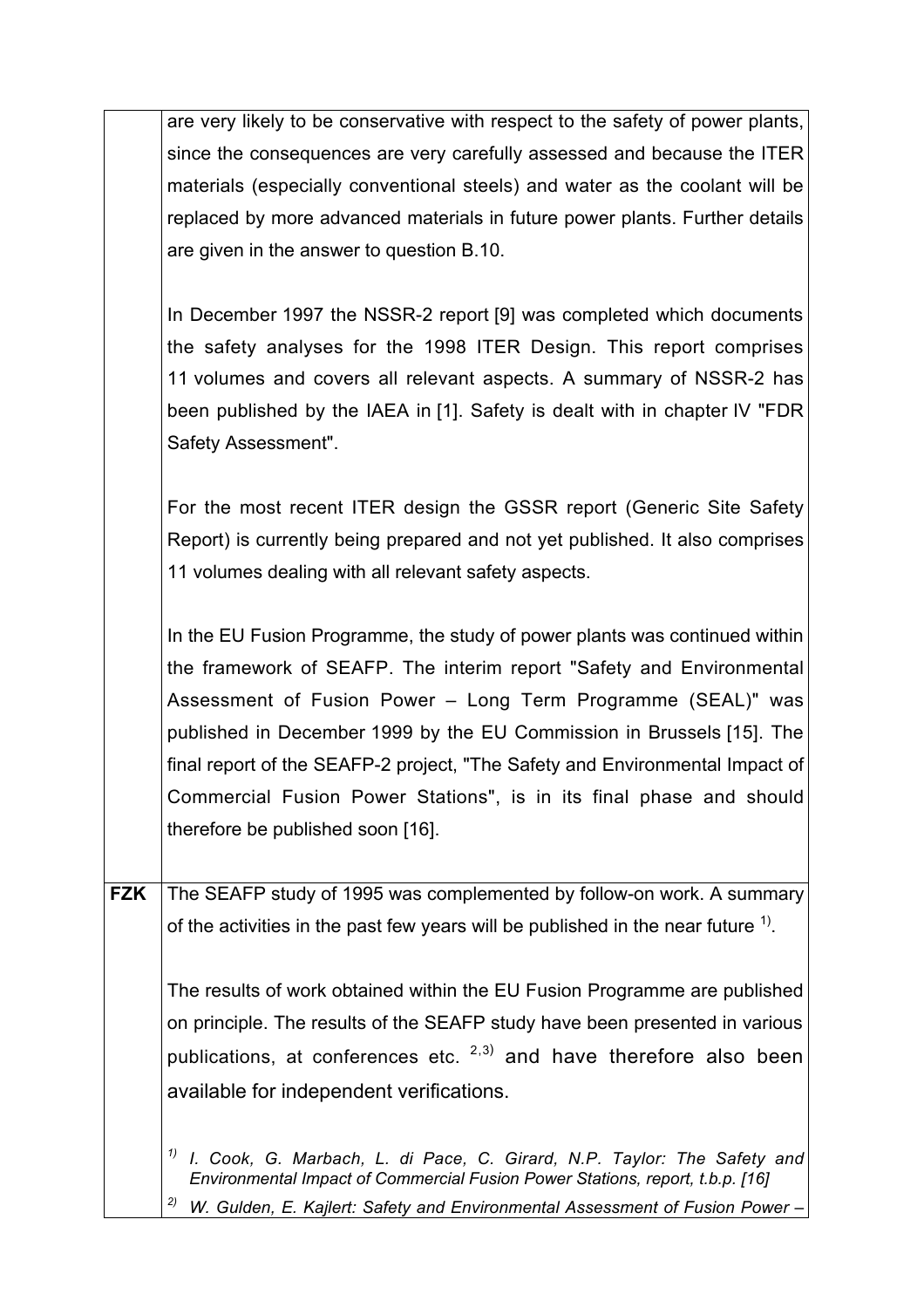*Long Term Programme (SEAL), Summary Report of the SEAL Project, EUR 19071*

*3) I. Cook, G. Marbach, L. di Pace, C. Girard, P. Rocco, N.P. Taylor: Results, Conclusions, and Implications of the SEAFP-2 Programme, Fusion Eng. and Design 51-52 (2000), 409-417*

## *Proliferation Risks*

**B.21. Tritium is an important weapons material for advanced nuclear weapon designs. It is so far not subject to IAEA safeguards. On the other hand, there are international efforts at excluding weapons-grade nuclear materials (fission materials such as highly enriched uranium or plutonium) from civil uses to achieve a more proliferation-resistant use of nuclear technology. This leads to the question of how the proliferation risk of fusion reactors breeding tritium is to be assessed ?**

| <b>IPP</b> | Concerning the possibilities of diverting tritium from a fusion plant, it is of |
|------------|---------------------------------------------------------------------------------|
|            | fundamental importance that tightness is an inherent property of such plants.   |
|            | The plasma vessel, its extensions and the primary cooling system must be        |
|            | extremely tight to fulfil the extreme demands on the vacuum absolutely          |
|            | required for plasma operation. In the section of the tritium cycle outside the  |
|            | plasma vessel, in which the tritium is extracted from the exhaust air and       |
|            | blanket and purified, the tightness of all components is also extremely         |
|            | important to avoid tritium releases. Any withdrawal of tritium would require    |
|            | the opening of all barriers confining the tritium-bearing systems.              |
|            |                                                                                 |
|            | Incidentally, tritium and also enriched lithium (which is needed for tritium    |
|            | production) can be supplied much more simply and cheaply by already             |
|            | existing technologies (including heavy-water reactors).                         |
|            |                                                                                 |
| <b>FZK</b> | Within the meaning of the Nuclear Non-Proliferation Treaty, NPT,                |
|            | proliferation is understood to be the passing on of materials, equipment and    |

proliferation is understood to be the passing on of materials, equipment and know-how enabling third parties to gain possession of nuclear weapons. Potential proliferation risks of fusion technology are breeding and the use of

tritium as the fuel, the physical possibility of breeding fission material suitable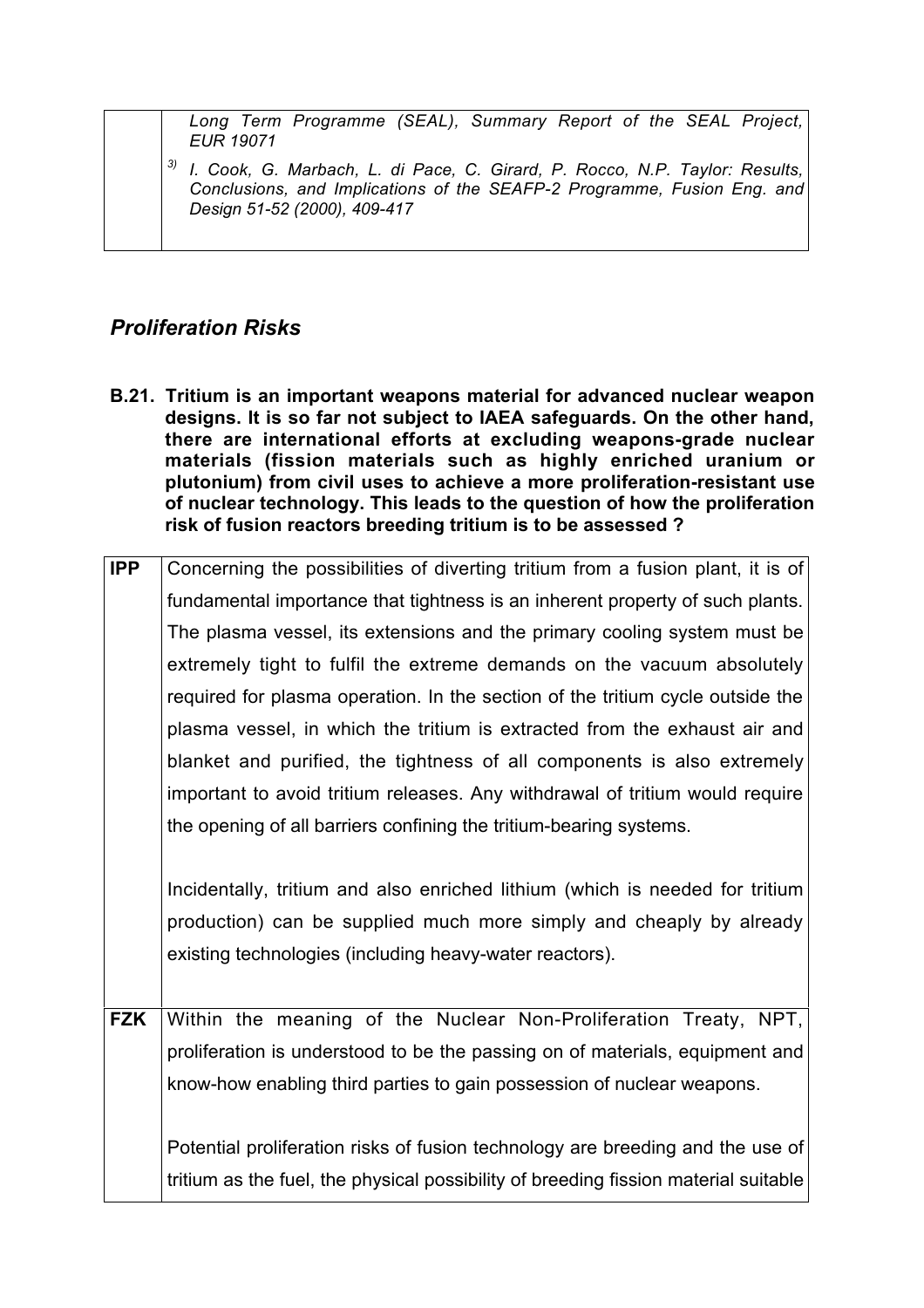for the production of nuclear weapons as well as the disclosure of know-how that could serve non-peaceful purposes.

Tritium alone is not a nuclear weapons material, but it only gains strategic significance in conjunction with fissionable material (e.g. plutonium-239, uranium-235, uranium-233). The safeguards measures of the International Atomic Energy Agency (IAEA) therefore concentrate on safeguarding fissionable material and so far do not stipulate any comparable safeguards for tritium. International efforts at excluding weapons-grade material from civil uses simultaneously reduce the proliferation risk of tritium. The proliferation of tritium and tritium facilities is subject to the export restrictions on dual-use materials of the Nuclear Suppliers Group. Furthermore, there are relevant IAEA guidelines (INFCIRC/254) which, however, are not binding.

In the European Union, tritium is covered by the dual-use regulation, which stipulates an obligatory notification of exports to specific sensitive countries. In Germany, this regulation is implemented in the Foreign Trade and Payments Regulation and, moreover, the Nuclear Weapons Control Act is applicable, which penalizes any kind of support for the development of war weapons. In the member states, tritium is safeguarded by EURATOM on the basis of special arrangements in bilateral supply contracts. For the worldwide situation see  $1$ .

The increasing use of tritium as the fuel in future fusion power plants could lead to a different assessment of the proliferation risk than is the case today. This could require further safeguards approximately comparable with the present IAEA safeguards regime. On the basis of the existing safeguards infrastructure and experience in the practical implementation of safeguards, it may be assumed that the proliferation risk of tritium can then also be effectively limited.

The scenarios "clandestine breeding of fission material" and "disclosure of know-how" will be dealt with under questions B.22. and B.23.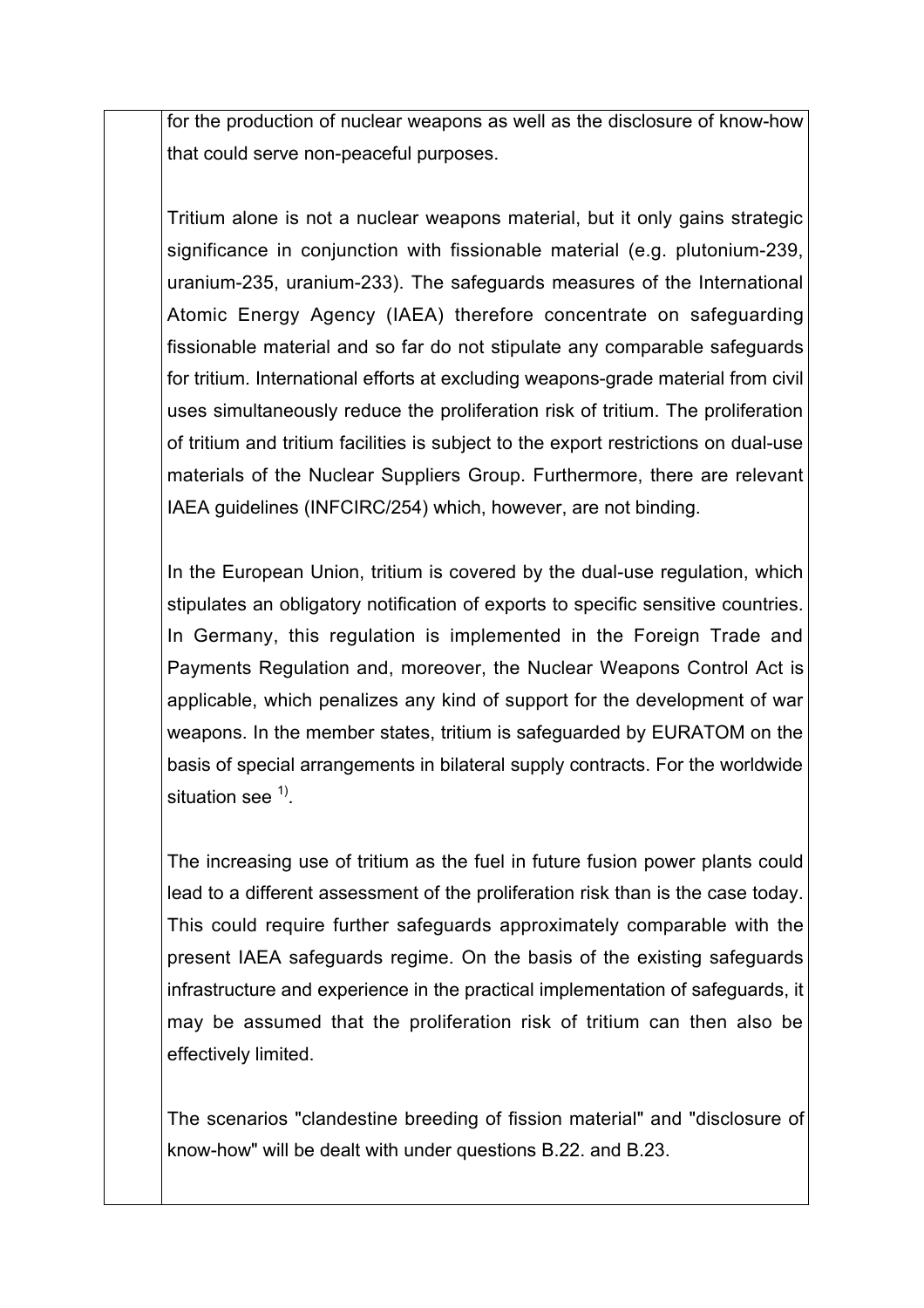*1) Lars Colschen, Martin Kalinowski, Jan Vydra: "National Regulations of Accounting for and Control of Tritium", JANUS, TH Darmstadt, April 1991*

#### **B.22. Fusion neutrons can also be used for breeding fissile materials (such as plutonium). Can such breeding be excluded ?**

**IPP** Although the use of fusion power plants for breeding fissile materials of weapons-grade isotopic composition is technically possible in principle, it should make demands on power plant operation that are contrary to its actually intended application. For example, it would imply an opening of the barriers including the plasma vessel, since the breeding material would have to be brought very close to the plasma. As already mentioned in question B.22., this would endanger the tightness of the plant and thus plasma operation.

A possible misuse of neutrons for breeding fissionable material is already covered by the international safeguards since they comprise comprehensive controls of the uranium and thorium breeding materials both by the IAEA and by Euratom in the EU. Possible undeclared activities are also detected by the new extended IAEA safeguards system.

**FZK** In a fission reactor plutonium is produced during normal operation. In principle, weapons-grade plutonium can also be produced in a fission reactor without requiring significant modifications of the plant or mode of operation.

In a fusion reactor, in contrast, no nuclear fuels are used. Breeding weaponsgrade fissile material would require significant changes in the design of the plant and the use of special components.

Clandestine breeding in a fusion power plant faces the following additional barriers, provided that there exists a safeguards regime:

- a) The starting material, e.g. natural uranium, must be diverted from peaceful uses or clandestinely imported, in both cases infringing the NPT.
- b) The bred uranium/plutonium mixture must be clandestinely transferred to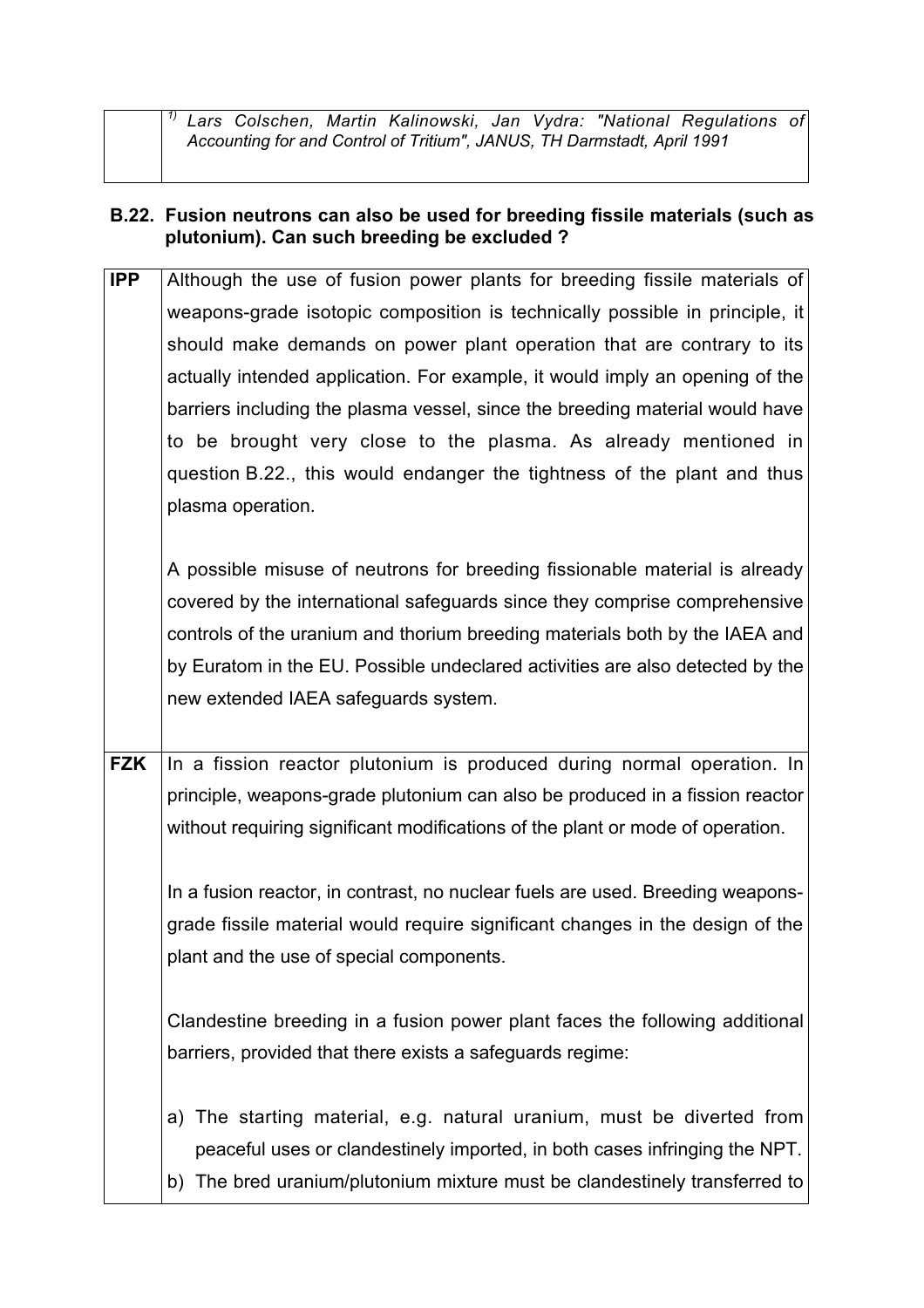a reprocessing plant.

c) In the reprocessing plant, the plutonium must be separated and diverted again infringing the NPT.

This scenario thus presupposes that the safeguards under the NPT are dodged several times without being discovered. In view of the short detection time for plutonium and the associated near-real-time accountancy in reprocessing plants, there is a high probability of being detected.

## **B.23. How are other proliferation risks of fusion reactors to be assessed (tritium production, know-how transfer, militarily relevant research ?**

| IPP        | It can be generally stated that in a fusion power plant with magnetic          |
|------------|--------------------------------------------------------------------------------|
|            | confinement, apart from the above-mentioned possibilities (tritium and fissile |
|            | material production), no new physical findings and technical details play a    |
|            | role which could directly contribute to the development of nuclear weapons.    |
|            | The processes of plasma generation, confinement and heating take place in      |
|            | a time interval without relevance to nuclear weapons. Computer codes           |
|            | allowing the calculation of these processes cannot be used for the             |
|            | development of nuclear weapons either from the present perspective.            |
|            |                                                                                |
| <b>FZK</b> | Fusion research in Europe aims at providing the scientific and technical       |
|            | fundamentals for fusion power plants according to the principle of magnetic    |
|            | plasma confinement. Apart from the already mentioned potential risks of        |
|            | breeding fissile materials and using tritium as the fuel, no physical and      |
|            | technical developments are to be expected which could contribute to the        |
|            | production of nuclear weapons.                                                 |
|            |                                                                                |

## **B.24. Are there already concepts for safeguards and are these sufficient ? Will there also be preventive measures in addition to safeguards ?**

**IPP** An increasing use of tritium in connection with progressing fusion research can lead to safeguards for tritium (probably within the framework of the IAEA). Such a safeguards regime does not exist at present under the Nuclear Non-Proliferation Treaty. Tritium, some tritium-related technologies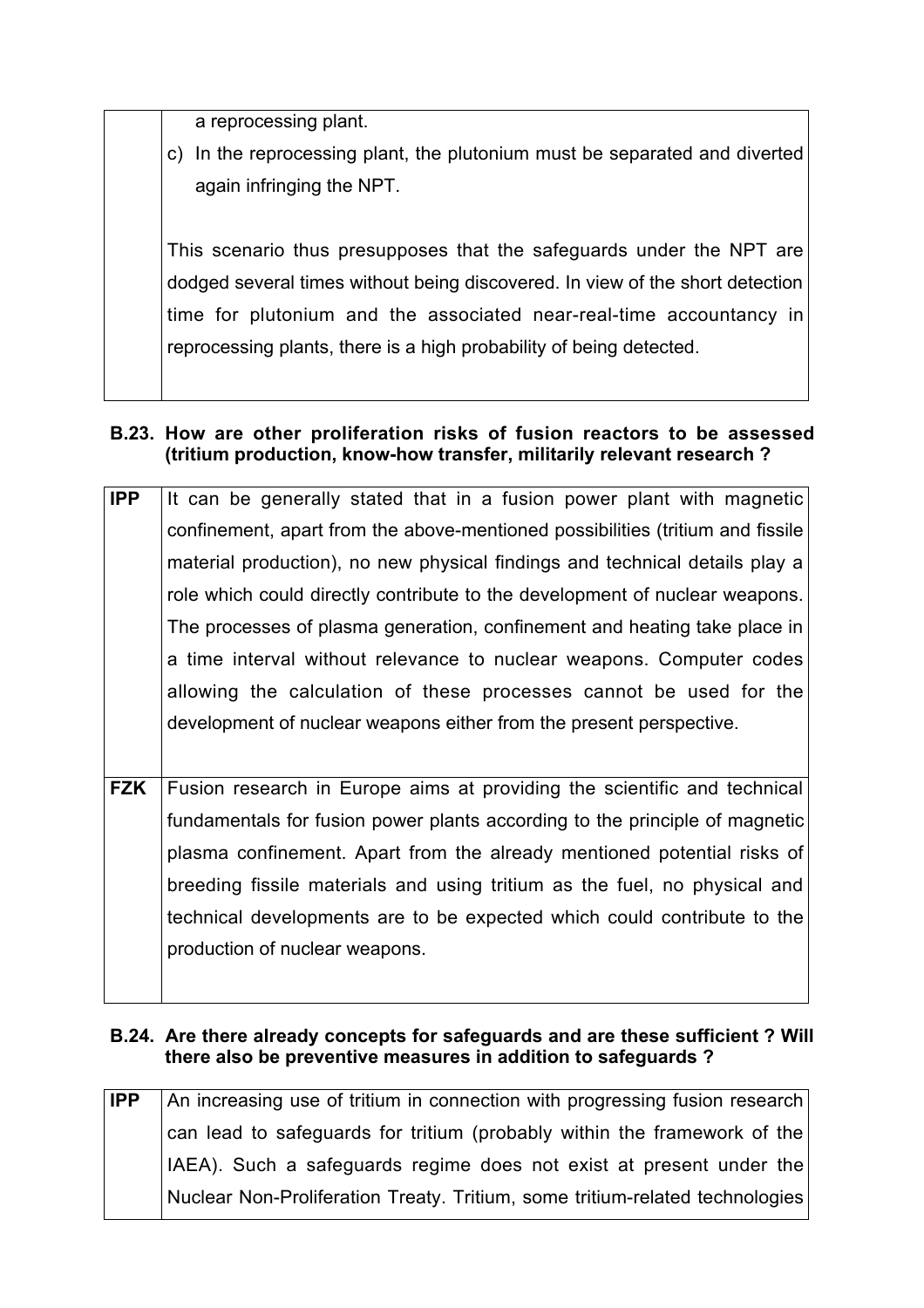|            | and lithium-6 are currently only subject to less formal requirements by the     |
|------------|---------------------------------------------------------------------------------|
|            | IAEA specified in the Annex to IAEA INFCIRC/254/Rev. 1 "Guidelines for          |
|            | transfers of nuclear-related dual-use equipment, material and related           |
|            | technology".                                                                    |
|            |                                                                                 |
| <b>FZK</b> | In member states of the NP Treaty all fissionable material within the territory |
|            | of a state – unless explicitly exempted from the application of safeguards      |
|            | measures – is safeguarded by the IAEA under the INFCIRC/153 Model               |
|            | Agreement. Added to this since 1997 has been the INFCIRC/540 Additional         |
|            | Protocol, which aims at verifying the correctness and completeness of the       |
|            | specifications of states concerning all their nuclear activities.               |
|            |                                                                                 |
|            | The concrete safeguards measures in a nuclear facility are determined in        |
|            | detail on the basis of the design information in the so-called facility         |
|            | attachments.                                                                    |
|            |                                                                                 |
|            | The fuel for fusion power plants is a mixture of deuterium and tritium, both    |
|            | materials do not belong to the category of fissionable materials. A fusion      |
|            | power plant is therefore not to be regarded as a nuclear facility as defined    |
|            | today. Whereas deuterium as a possible moderator for nuclear fission            |
|            | reactors is subject to certain IAEA safeguards, there is at present neither a   |
|            | mandate nor a legal basis for the application of safeguards to tritium by the   |
|            | IAEA. For the development of a safeguards concept by national authorities it    |
|            | must first be clarified how fusion power plants should be classified within the |
|            | meaning of the NP Treaty and what safeguards criteria and goals should be       |
|            | fulfilled.                                                                      |
|            |                                                                                 |
|            | Moreover, the design of a fusion power plant is not available at present in the |
|            | depth of detail required to develop a safeguards concept.                       |
|            |                                                                                 |
|            | Therefore, there is no safeguards concept for a fusion reactor at present.      |
|            | The question of preventive measures can only be appropriately discussed in      |
|            | connection with a safeguards concept and, moreover, it must be defined          |
|            | what is to be understood by preventive measures.                                |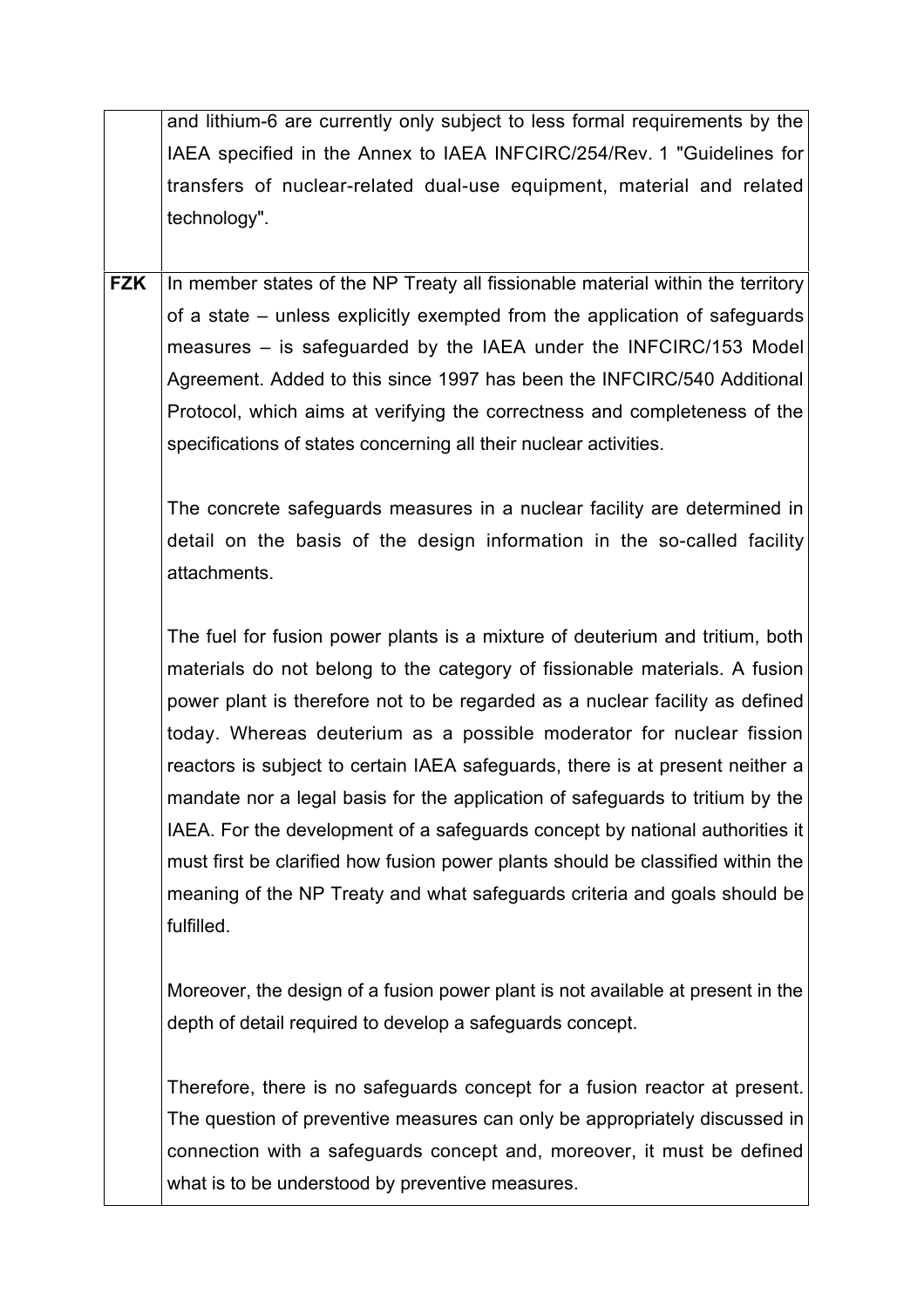- *1) Lars Colschen, Martin Kalinowski, Jan Vydra: "National Regulations of Accounting for and Control of Tritium", IANUS, TH Darmstadt, April 1991*
- 2) *"Non-Proliferationsaspekte der Kernfusion", Abschlussbericht der Arbeitsgruppe des Forschungsverbundes Kernfusion der Hermann von Helmholtz-Gemeinschaft Deutscher Forschungszentren, September 2000 (to be published)*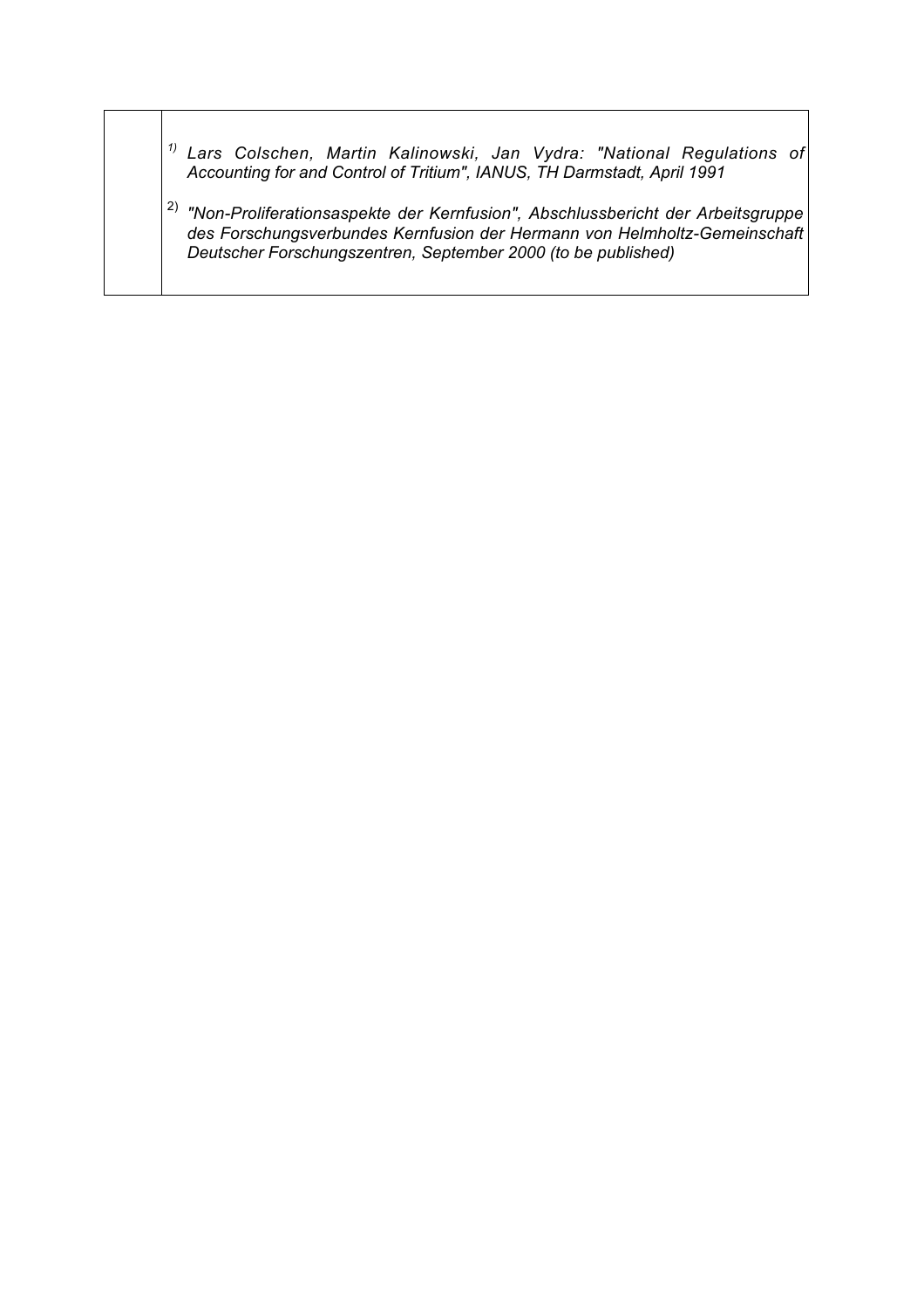# **C. Competitive Position of Germany and Europe, Costs of Fusion Research and Need for Political Action**

# *Leading questions:*

## **C.1. What steps with what estimated costs in what period must be taken until an economically usable fusion reactor will be available ?**

| <b>IPP</b> | ITER-FEAT would be followed by a demonstration power plant (DEMO),                        |
|------------|-------------------------------------------------------------------------------------------|
|            | which would produce electricity for the first time and would display a closed             |
|            | fuel cycle breeding the tritium needed for operation within the plant.                    |
|            | Necessary prerequisites at defined times during planning and licensing are                |
|            | the experience with the construction and operation of ITER as well as                     |
|            | developments and tests of materials in a dedicated neutron source (called                 |
|            | IFMIF). DEMO would then be followed by the construction of a prototype                    |
|            | power plant, the first commercial plant, which could go into operation at the             |
|            | beginning of the second half of this century. The costs of these steps are                |
|            | described in answer C.6.                                                                  |
| <b>FZJ</b> | Three steps are planned:                                                                  |
|            | <b>ITER-FEAT</b> as the first experimental reactor with 10-fold energy gain in<br>$1_{-}$ |
|            | short-time operation. Research on ITER-FEAT allows the variation of                       |
|            | important parameters in physics (e.g. magnetic field configuration,                       |
|            | plasma current drive) and technology (e.g. wall materials), whose                         |
|            | optimization will then lead to the design of                                              |
|            |                                                                                           |
|            | 2. DEMO, a first reactor in continuous operation (producing electricity), in              |
|            | which the technological concepts of a fusion reactor are to be verified.                  |
|            | These will then form the basis for the construction of the                                |
|            |                                                                                           |
|            | 3. first commercial reactor towards the middle of the century.                            |
|            |                                                                                           |
|            | For this period, the total costs of fusion research in Europe will have to be             |
|            | adjusted to a level of approx. $\epsilon$ 500 million. These costs will be borne on a     |
|            | pro rata basis by the European Framework Programme and by direct                          |
|            | national funding (at present in a ratio of about 2:3). These costs comprise the           |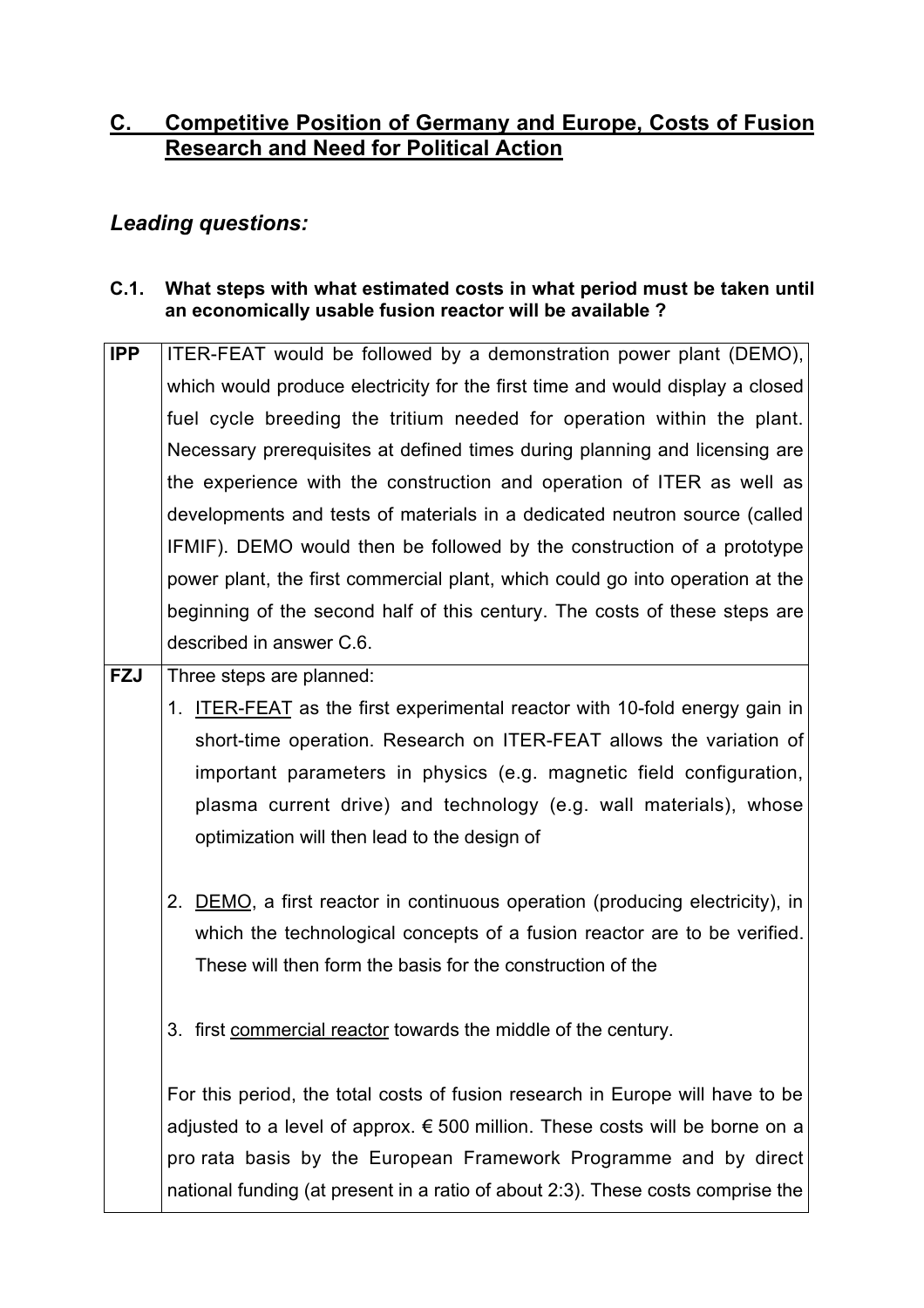construction and use of ITER and DEMO as well as complementary research on concept improvements (stellarator, tokamak), materials research and other special issues.

# *Further questions*

# *Costs / Economic Efficiency*

**C.2. How is the economic efficiency (cost) of fusion reactors to be rated ? What costs will be included in the cost efficiency calculations (research, operation, safety systems, waste, dismantling) ? What are the uncertainties in the cost estimates ? What is to be borne by the public sector ?**

**IPP** There is a variety of cost estimates for fusion, e.g. in [17,18]. The calculation of the electricity generating costs includes construction, operation, dismantling and storage. The costs should range between 12 and 20 pf/kWh for the tenth plant of its kind according to the above-mentioned studies. These estimates are based on various studies on the construction of future fusion power plants and the considerable experience gathered in developing the ITER experiment in close cooperation with industry. For the critical components of the ITER experiment, prototypes were built in industry, which provide a relatively reliable basis for cost estimates.

Some US studies [19,20] estimate the cost of fusion-generated electricity even more favourable than cited above. These studies are also based on the physically feasible, but presuppose great progress in plasma physics and plasma technology. In comparison, the European studies proceed rather more conservatively.

However, the economic attractiveness of an energy source is not only determined by the price of the electricity produced, but also by other factors such as acceptance, resources and environmental aspects. From this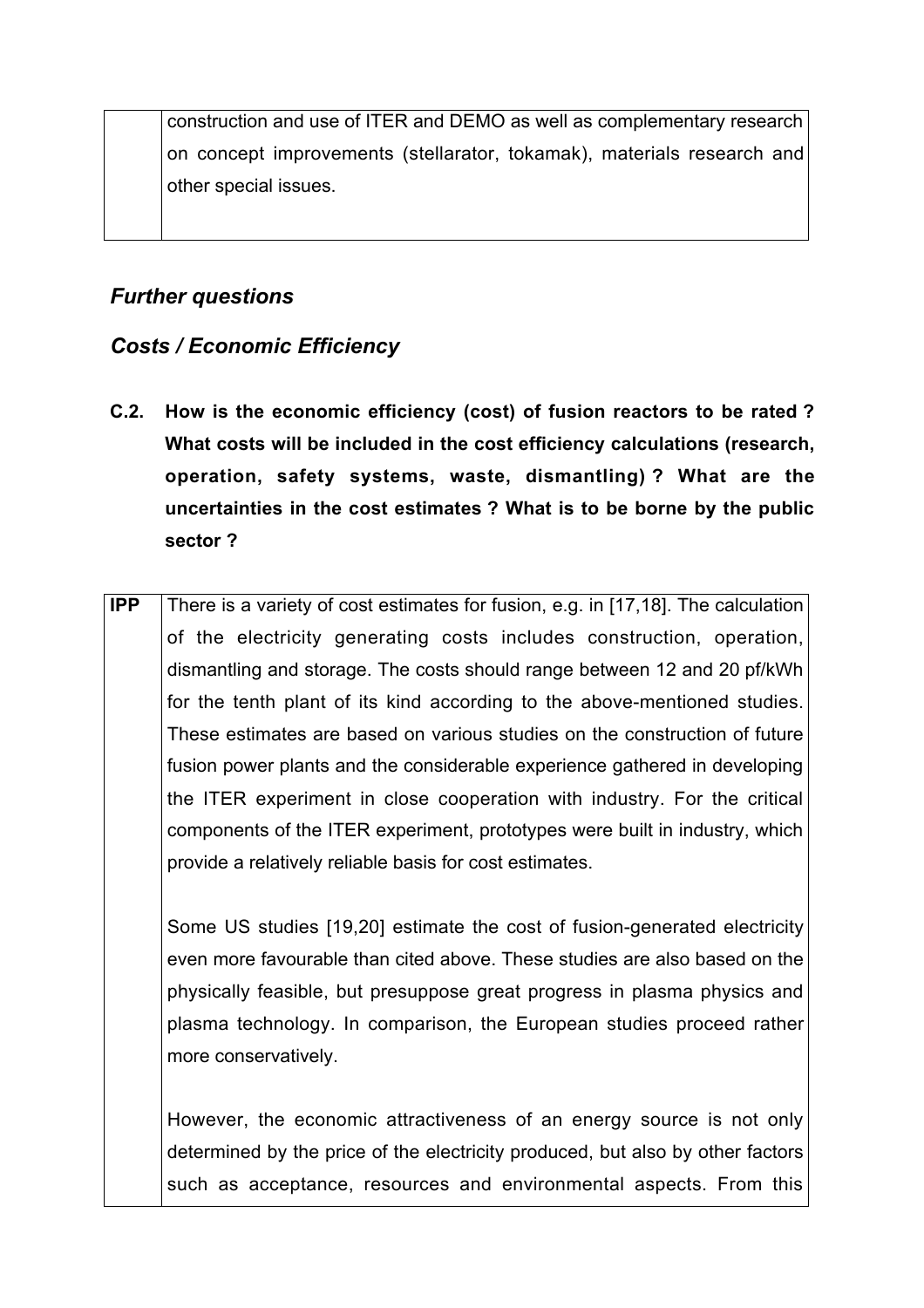|            | perspective, fusion represents a nearly inexhaustible - and thus quasi-          |
|------------|----------------------------------------------------------------------------------|
|            | renewable – energy source with favourable environmental properties: the          |
|            | toxicity of fusion waste decays in fifty to a hundred years by orders of         |
|            | magnitude (B.1.-B.3., B.9.)                                                      |
|            |                                                                                  |
|            | A public financing of fusion power plants is not envisaged. Only the             |
|            | preceding fusion research and technology development is paid from state          |
|            | resources as precaution research.                                                |
|            |                                                                                  |
| <b>FZJ</b> | Economic efficiency will essentially depend on the ratio of the electric power   |
|            | produced to the construction investments and operating costs. Fuel costs do      |
|            | not play a role.                                                                 |
|            |                                                                                  |
|            | a) The construction investments are essentially given by the absolute size of    |
|            | the plant, for which there are reliable data according to the present state      |
|            | of knowledge.                                                                    |
|            |                                                                                  |
|            | b) The operating costs will be determined by the availability of the plant, i.e. |
|            | by the service life of wall components, of the breeding blanket and of           |
|            | other highly stressed components. The development of these                       |
|            | components for steady-state operation is the subject matter of current           |
|            | research.                                                                        |
|            |                                                                                  |
|            | Estimates of the total cost of a fusion reactor assume an availability           |
|            | comparable to present-day conventional power plants (at least 75 %). The         |
|            |                                                                                  |
|            | electricity generation costs are in the range of competitive 15 pf/kWh.          |
|            |                                                                                  |
|            | Industry would financially play a role only at the stage of a commercial         |
|            | reactor.                                                                         |
|            |                                                                                  |

## **C.3. Is it true that the plant costs for a fusion reactor will be about two to three times higher than for a fission reactor and significantly higher than for a breeder reactor ?**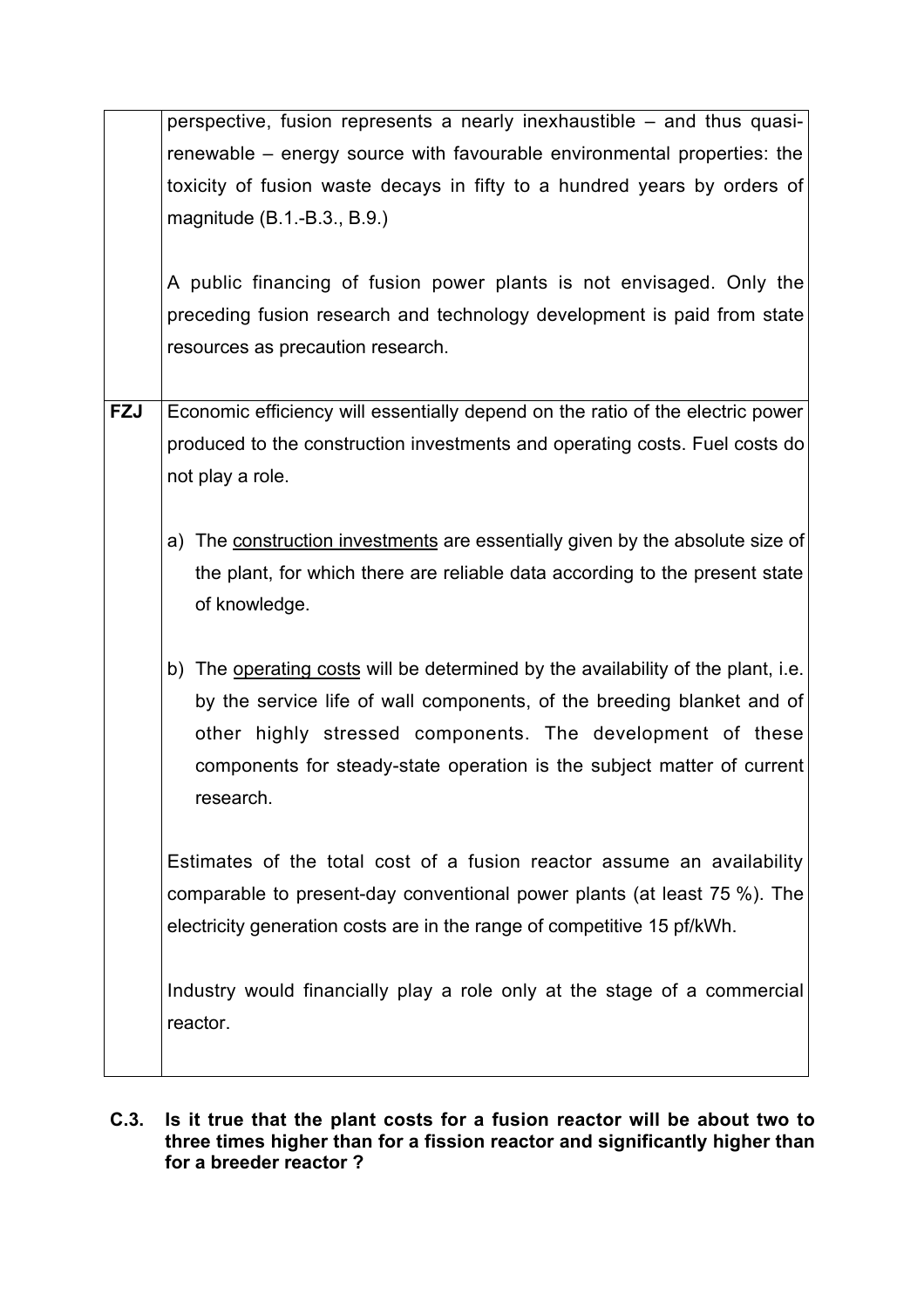| <b>IPP</b> | Instead of the pure plant costs, normally the electricity generating costs – in  |
|------------|----------------------------------------------------------------------------------|
|            | pf/kWh – are discussed, and the plant costs and the costs for operation,         |
|            | dismantling and waste management are allocated to the total energy               |
|            | produced by the power plant.                                                     |
|            |                                                                                  |
|            | The costs for electricity from a fusion power plant are then above the values    |
|            | for a conventional nuclear power plant by a factor of about two according to     |
|            | present studies [17,18], see also C.2.                                           |
|            |                                                                                  |
|            | As also mentioned under C.2., however, the attractiveness of an energy           |
|            | source is also governed by factors other than the price.                         |
|            |                                                                                  |
| <b>FZJ</b> | The investment costs of a fusion reactor will be higher than for a fission       |
|            | reactor (today approx. 3000 DM/kW (electric) for the EPR pressurized water       |
|            | reactor 4 GW thermal) because of the mass being about twice as large             |
|            | alone. However, the differences in electricity production costs amounting        |
|            | today to approx. 6 pf/kWh (fission) versus estimated 15 pf/kWh (fusion) could    |
|            | be adjusted by a sharply rising price of the fuels in the future. The share of   |
|            | the costs for fuel is negligible in fusion (below 0.1 pf/kWh), whereas the fuel  |
|            | share in a fission reactor is already approx. 13 % of the electricity cost today |
|            | and shows a rising trend.                                                        |
|            |                                                                                  |

# **C.4. What have been the costs of total fusion research up to the present ?**

| $\blacksquare$ | <b>The total expenditure of all OECD countries in the period from 1974 to 1998</b> |
|----------------|------------------------------------------------------------------------------------|
|                | amounted to US\$ 28.3 billion (in 1999 US\$) according to the IEA, i.e. roughly    |
|                | US\$ 1.1 billion per year on average.                                              |
|                |                                                                                    |
|                |                                                                                    |

# **C.5. What have been the costs of preparing for the ITER project since 1985 ? How much is publicly financed and how much comes from industry ?**

| <b>IPP</b> | During the ITER-EDA from July 1992 to July 1998 the Home Teams spent |
|------------|----------------------------------------------------------------------|
|            | US\$ 550 million on research and development (R&D tasks), another    |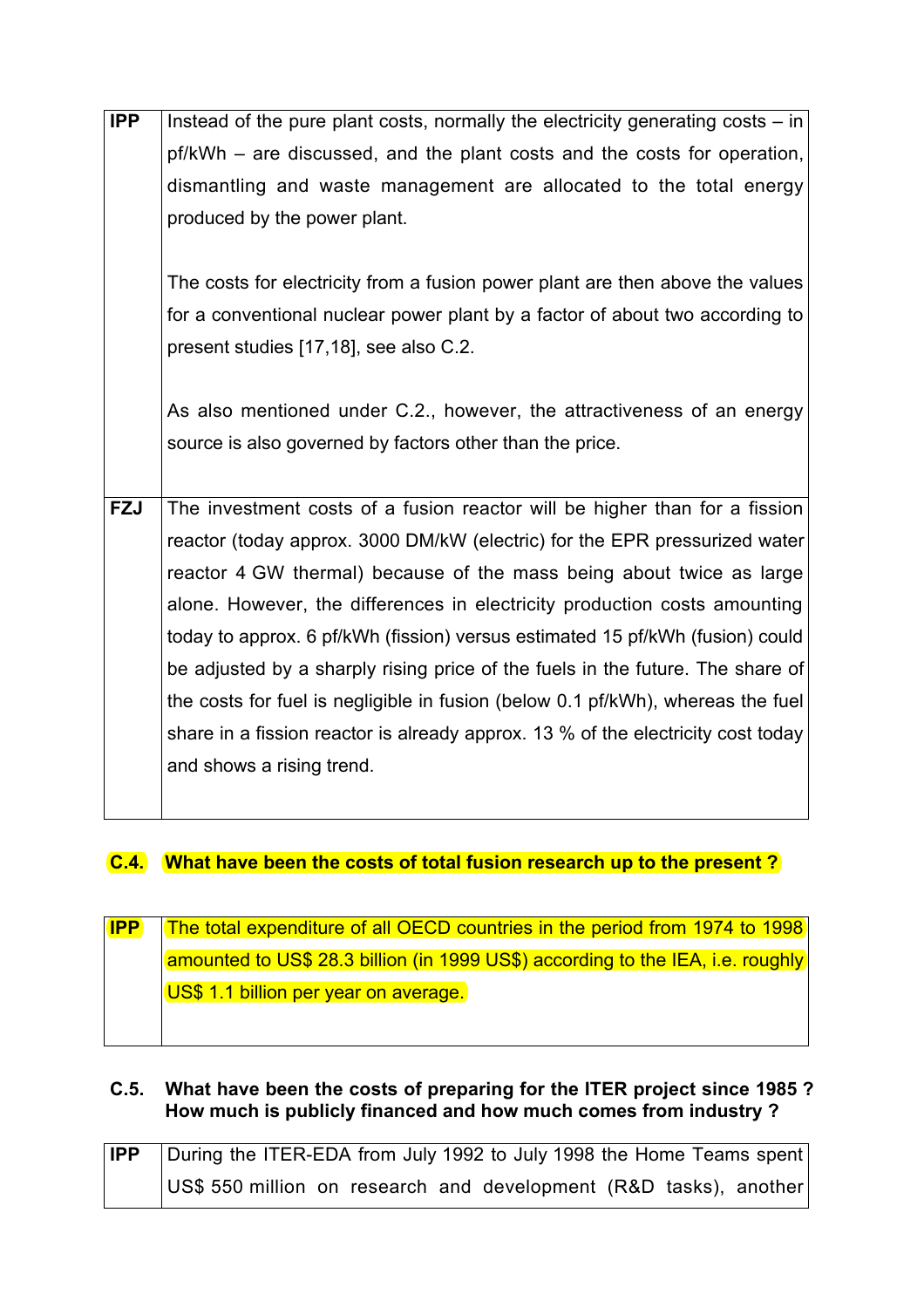US\$ 110 million for the three-year extension until July 2001 (source: TAC-16 Progress Report). Part of the contracts were executed by industry, but financing was purely public. In addition, a total of 950 person-years were calculated for construction work during the design phase.

#### **C.6. How high are the costs estimated for a first test reactor, a later planned second test reactor and the further development steps up to first commercial electricity production ?**

**IPP** The construction costs of ITER-FEAT (which is to be regarded as the first test reactor) are expected to be below 4 billion euro. (A more precise estimate by EFDA and the European industry is currently under way.) The international ITER Design Team has merely made an estimate of the relative expenditure, which confirms that the goal has been reached – 50 percent reduction of the costs compared to the original "large" ITER design. For DEMO, the next development step, no design activities have so far been carried out that would permit a similarly precise cost estimate. Concerning its dimensions and the stored magnetic field energy (significantly pushing up costs) DEMO is likely to be in the range of the "large" ITER, but would exhibit a higher fusion power. Since additional installations (needed for electricity generation) will be added, its investment costs (at 1000 MW electric power) should be in the range of approx. 8 billion euro. DEMO will already be able to supply electricity to the grid, so that part of these costs – or, for example, the operating costs – could be covered by electricity supplies.

The costs for the IFMIF neutron source simultaneously required are estimated at approx. 600 million euro. In addition to these investments, operating costs for personnel, consumables, services and extensions will arise for ITER, IFMIF and DEMO, which are estimated for ITER-FEAT at approx. 240 million euro including extensions to be carried out during operation.

In parallel with these central expenditures, a research programme also remains necessary in the individual fusion institutes in order to evaluate the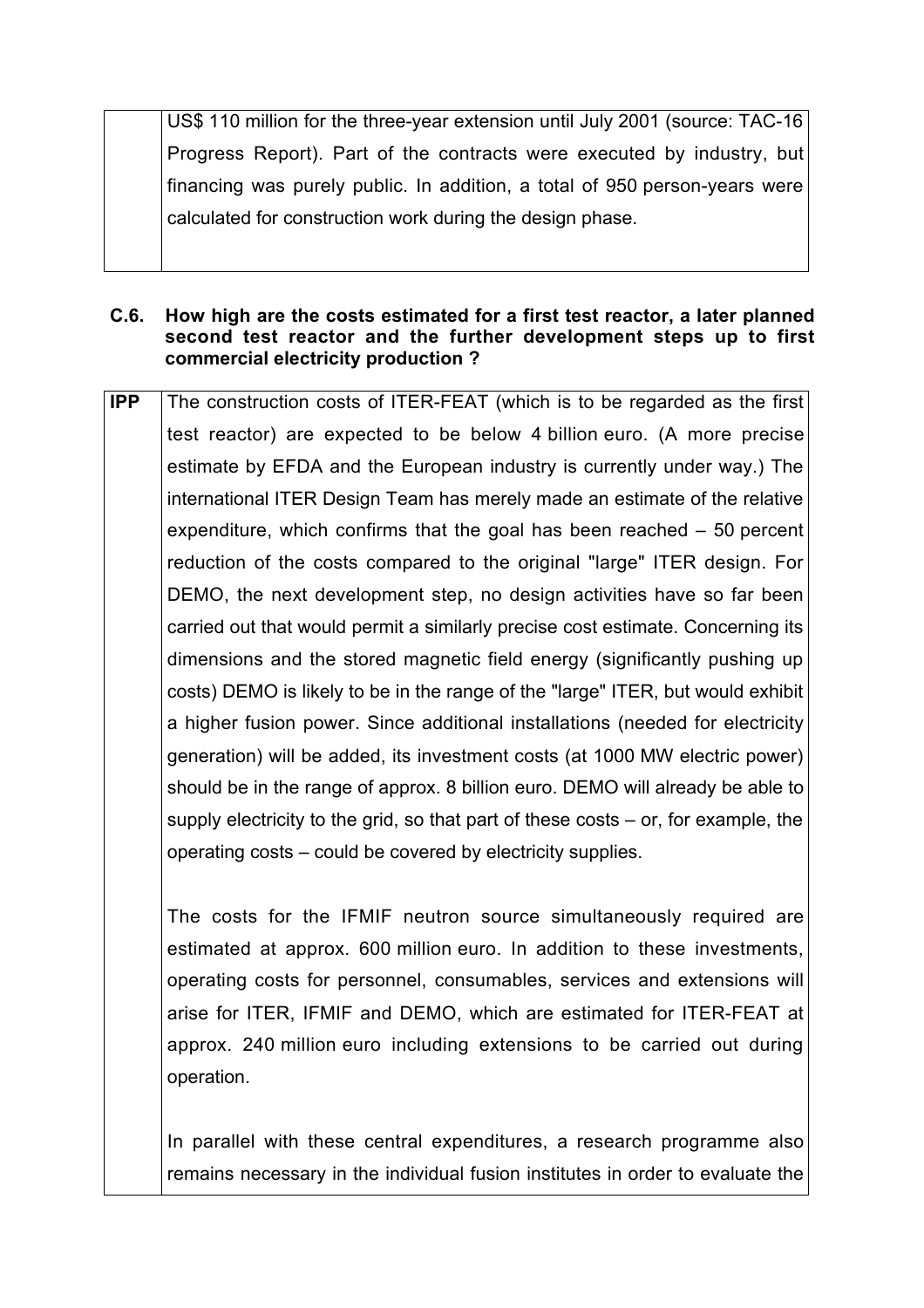results arising in the central facilities, develop proposals for improvements and test them in advance in smaller units. However, these activities will be greatly reduced – above all concerning the operating expenses – in comparison to the previous expenditure in the research institutes.

- **C.7. Can the costs of approx. DM 150 billion including over DM 50 billion estimated to arise in the EU – specified in the recent TA study "Advanced Nuclear Systems" by the Swiss Science Council for the ITER path be confirmed ?**
- **IPP** At present, in Europe, Japan and the USA approx. 1.1 billion euro are spent on fusion research – mainly with magnetic confinement. (The expenditures on inertial fusion, above all in the USA, are covered essentially from the military budget.) In the case of an effective international cooperation which avoids unnecessary duplication of efforts, the construction and operation of ITER should also be possible within this frame. (The construction costs of the large-scale ITER-FEAT experiment currently under planning were calculated to be 3.5 billion euro to be distributed over 10 years; accompanying costs for project management and ITER-specific research and development tasks should total approx. 0.7 billion euro. The operating costs of ITER are later expected to be 0.22 billion euro per year.) The difference between the annual costs calculated therefrom and the (inflation-adjusted) assumed constant budget would serve for a follow-on technology programme (development of materials) and simultaneous physical investigations, which should also comprise the research and development of the stellarator line. The planning and construction of the next step (a DEMO demonstration power plant) would take place simultaneously with the operation of ITER, the start of construction being conceivable in approx. 2025. A power plant which regularly supplies electricity to the grid could thus be put into operation in 2050. The further extrapolation of the expenditures greatly depends on whether further steps (such as DEMO) are also internationally coordinated or will take place in competition. In the former case, the entire research and development costs up to commissioning the first series power plant could remain below those specified in the Swiss study by approx. 30 percent.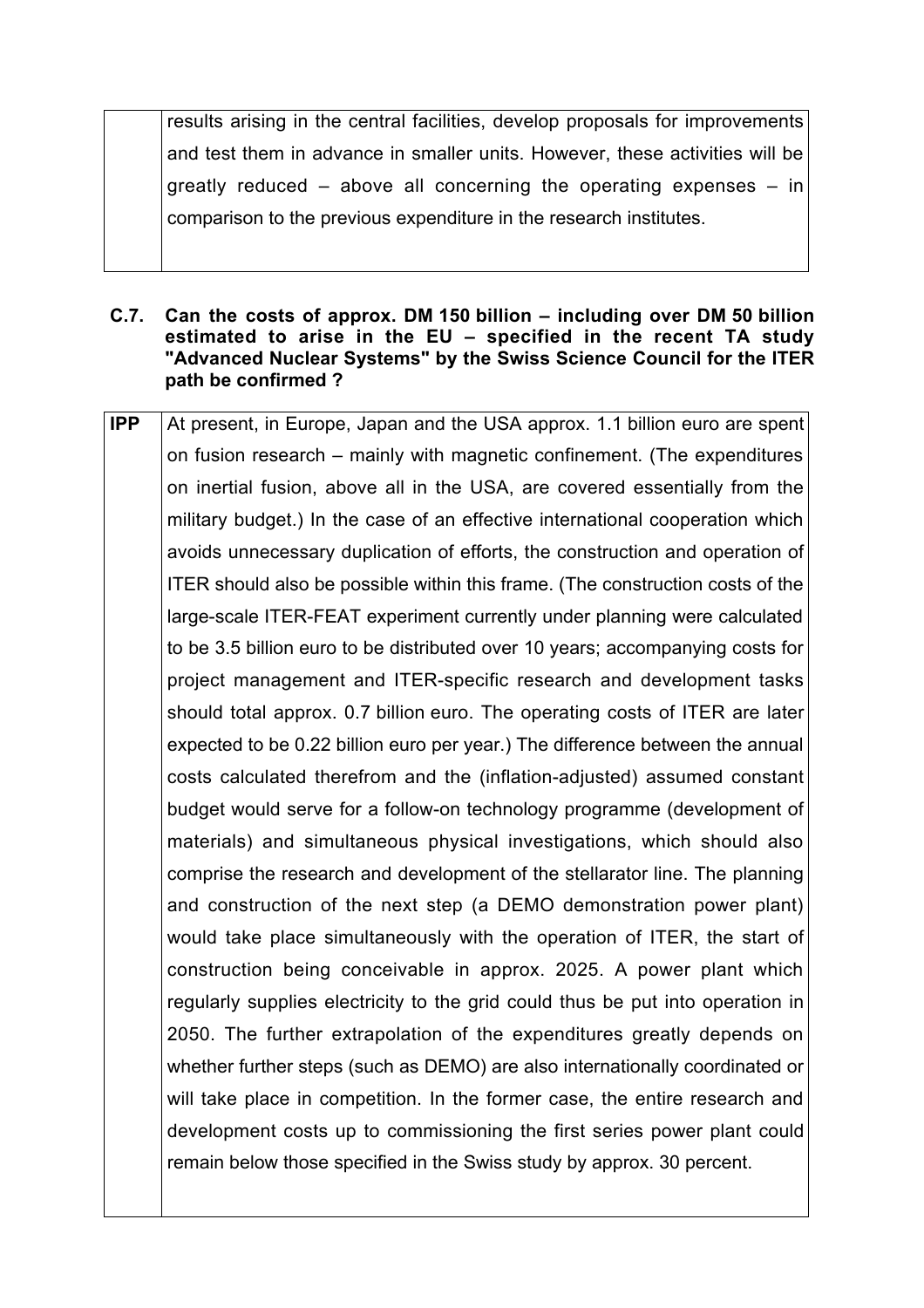| <b>FZJ</b> | This sum is also obtained by a simple calculation: Assuming that the        |
|------------|-----------------------------------------------------------------------------|
|            | expenditure on fusion by the countries involved in ITER-FEAT would be       |
|            | DM 3 billion per year and would be extrapolated for the next 50 years up to |
|            | the construction of the first commercial fusion reactor, the sum of         |
|            | DM 150 billion is obtained.                                                 |
|            |                                                                             |
|            | The same calculation for Germany alone with at present approx.              |

The same calculation for Germany alone with at present approx. DM 300 million per year incl. EU funds provides a sum of DM 15 billion in half a century.

- **C.8. How will the costs for the ITER project be allocated to the international partners ? Has the allocation key changed or will it change ? What does the ITER construction mean for the national and European fusion research budgets in the medium term ? What consequences for an increase of the expenditure from the federal budget (national and European financing) are foreseeable ?**
- **IPP** The contributions by the individual partners to the ITER development activities were made in kind, and their relative value was specified in socalled ITER units of account. The contributions by EU : Japan : Russian Federation : USA were approx. 33 : 33 : 16 : 16 with a total value of approx. 970 million euro.

The construction of ITER is also largely planned through contributions by the partners in kind, and the allocation key should be the subject of negotiations and will also depend on the site. A differentiation is made between contributions that can be made by each partner (the common-area part of the expenditures) and contributions firmly bound to the site (non-common area). The Russian Federation has announced that it would participate in the construction expenditure on a scale comparable to the preparation activities. In case ITER will be constructed in Europe or Japan, therefore, an allocation among the host partner (50 %), the second partner (35 %) and the Russian Federation (15 %) would be conceivable. As mentioned above, however, this remains to be negotiated.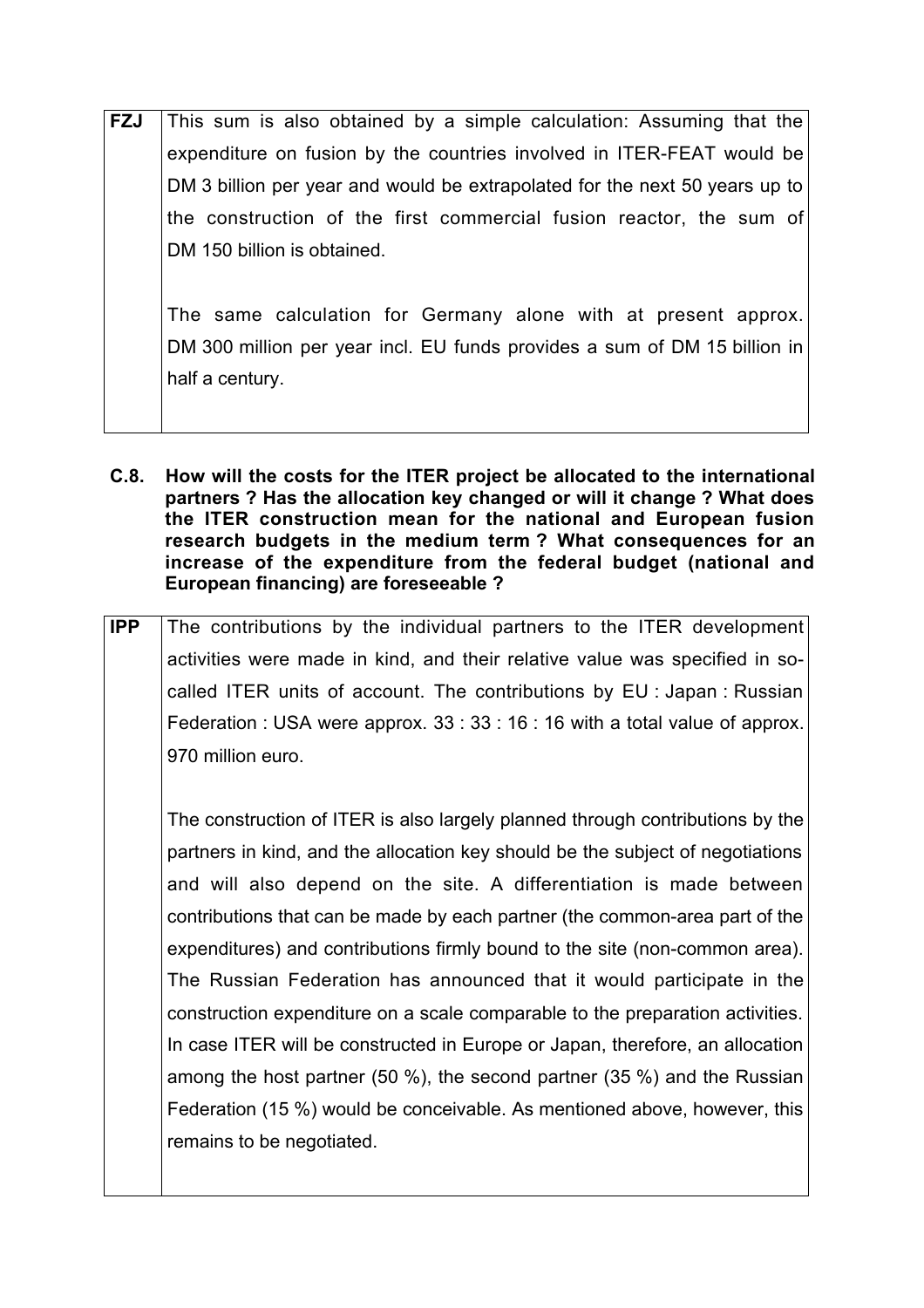It is expected that Canada will present itself as a candidate site in the next few months in the form of an offer. Apart from the developed terrain, this offer is expected to contain also a contribution of approx. 20 % of the construction costs, so that a splitting into Japan : Europe : RF : Canada = 32.5 : 32.5 : 15 : 20 would appear possible.

If ITER is constructed outside Europe, the participation in ITER could be borne from a European fusion budget constant in money value. A construction in Europe would require considerable savings in other parts of the European Fusion Programme but possibly also a slight increase of the total budget.

- **C.9. Has the fusion research community or the EU proposals as to where the funds for the ITER path should be raised ? In more concrete terms: Are there any proposals concerning research priorities in which funds to the corresponding amount should be saved (the question encompasses both cuts and the omission of increases) ?**
- **IPP** The answer under C.8. suggests various possible scenarios. Some figures can delimit the approximate total frame: for planned construction costs of about 3.5 billion euro distributed over 10 years of construction, annual investment costs of about 250 million euro are obtained, whose allocation to the partners still has to be determined. The European fusion budget in the 5th Framework Programme amounts to roughly 197 million euro, of which about 70 million are currently used for the operation of JET.

As mentioned under C.8., in the case of constructing ITER outside Europe, the participation in ITER could well be borne from a fusion budget constant in money value. A construction in Europe would require a reorganisation of the European Fusion Programme and possibly a slight increase of the annual European budget. At all events, the construction and operation of ITER will lead to a modification of the European research landscape which, however, must be retained, in principle, in order to maintain the European expertise and the training of young people.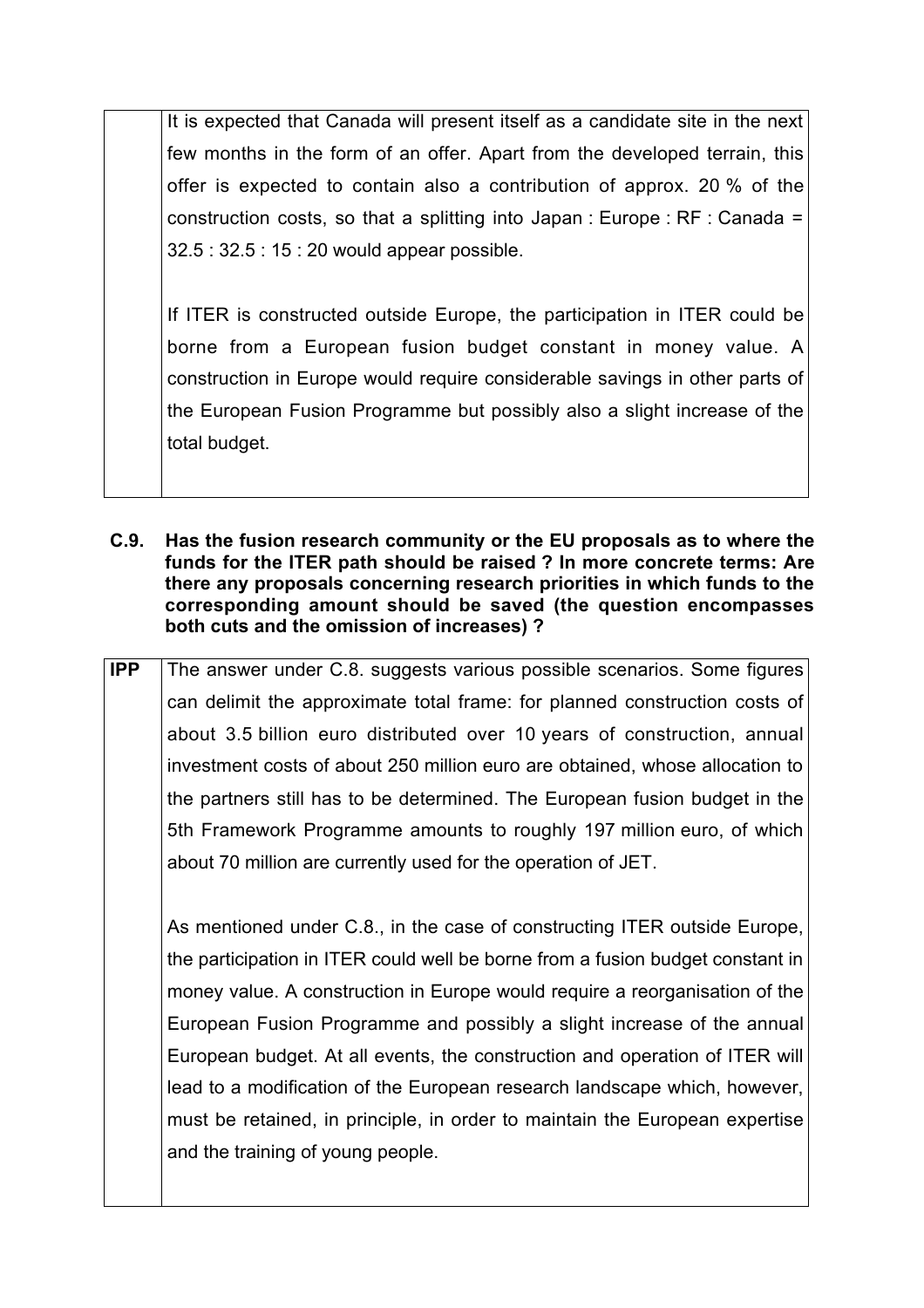Although the boundary conditions for this restructuring of the European fusion associations are thus by far not clear, a working group composed of the heads of various European fusion research institutions was set up in February to work out initial concepts.

- **C.10. How high is the share from Euratom funds financed indirectly through federal funds ? How high would be Germany's share in Euratom funds that would be expended on ITER-FEAT ? What would be Germany's total costs (related to construction and operating costs) for ITER-FEAT, composed of national research funds and share in Euratom funds ?**
- **IPP** The German contributions to the European institutions and thus also to Euratom – are proportionate to the annually redetermined share in the gross national product. At present, this share is approx. 26 %. This figure should be compared to Germany's 42 % share in the money allocated by Euratom to the associations.

The German share in the financing of ITER cannot yet be calculated at present since it depends on the share to be paid by Europe to ITER and, moreover, on how much of the preparatory work is awarded to German associations requiring national research funds (see also C.8., C.9. and C.34.)

- **C.11. Is it being considered to involve European energy utilities in financing in the case of a European siting of ITER-FEAT ? If yes, how far have these considerations progressed ? If no, why not ?**
- **IPP** Up to the present, there have been no such considerations because the utilities are not willing to finance such long-term research, which is generally regarded as precaution research under state responsibility. With the deregulation of the electricity market, the willingness of the utilities for medium- or long-term investments has decreased even further so that their participation in ITER financing must appear to be beyond all hope (one should only think of the present situation in California).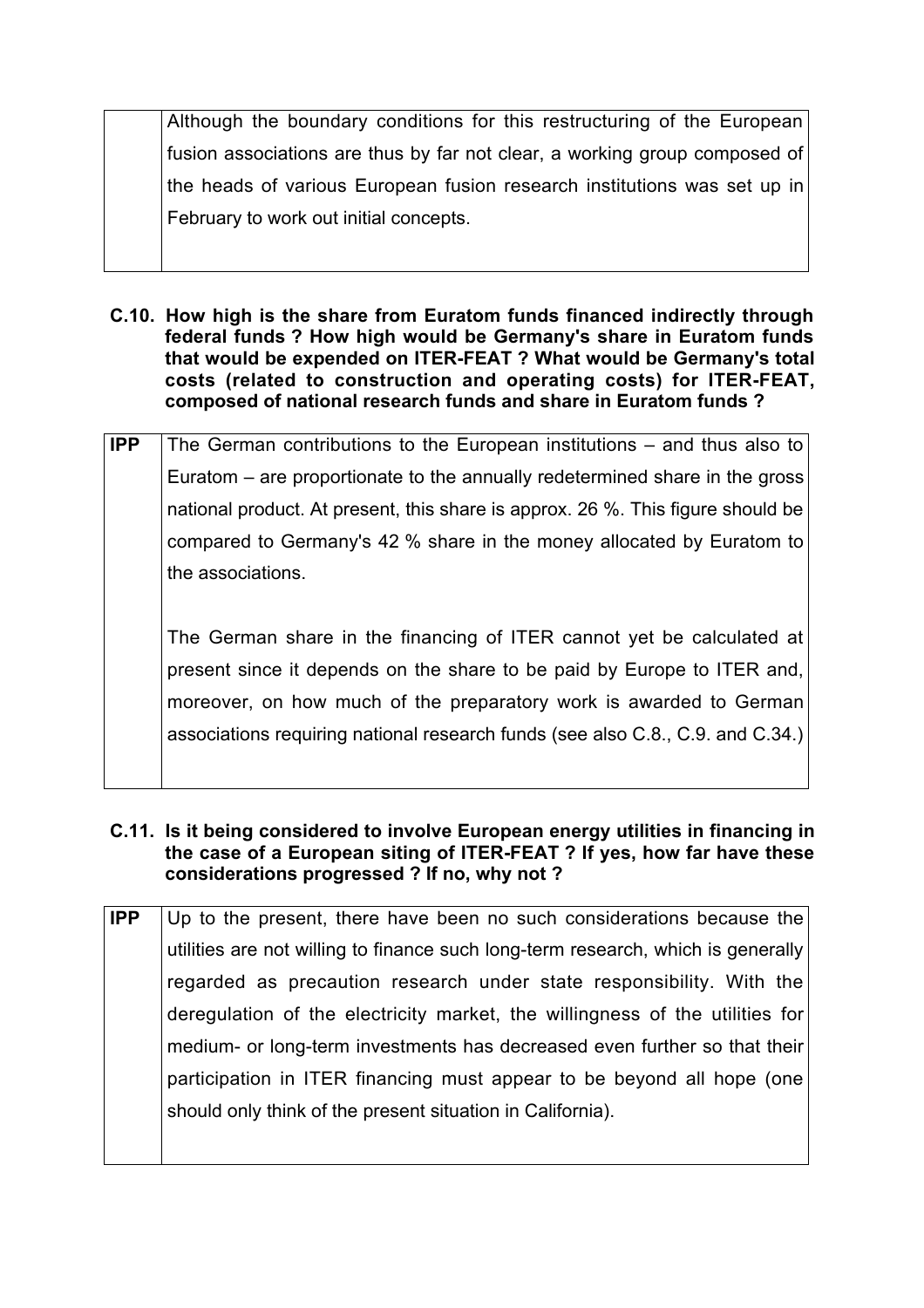**C.12. Do the US utilities through their EPRI association (Electric Power Research Institute) support the nuclear fusion activities of the Department of Energy from the aspect of the competitiveness of this new method of energy production ?**

*No answer by the HGF institutes.*

- **C.13. The stellarator in Greifswald may provide information within about the next 15 years of whether this path promises a higher probability of success than the tokamak path. Would it not be more meaningful from the aspect of cost efficiency to wait with the construction of the tokamak until it is clearly perceivable whether the stellarator or the tokamak path is more promising ? How high would be the misguided investments if it were found after the construction of the ITER tokamak that the stellarator path would be more promising ?**
- **IPP** As stated above (see answers to A.1. and A.3.), ITER will investigate for the first time plasmas with  $Q \gg 1$ , especially the new effects occurring due to the alpha particles, such as self-heating, the possibility of collective effects and helium removal, and at the same time provide the technological information necessary for the development of a demonstration power plant. These investigations are only possible with a tokamak today. The physical findings and technological developments obtained, however, are independent of the confinement concept used. They can thus be directly transferred to the stellarator. There is therefore no reason to stop the construction and operation of the "next step" today. This would also set the stellarator line back by decades.

The European strategy for the development of fusion research, in contrast, provides for a development of the stellarator line simultaneously with the physical investigations and technological developments with ITER to a level where the question of "tokamak or stellarator" can then be discussed on a well-founded basis.

**FZJ** The simultaneous development of ITER-FEAT and Wendelstein 7-X is meaningful.

The competition between tokamak and stellarator is greatly determined by physics, i.e. the better energy confinement, where the tokamak has so far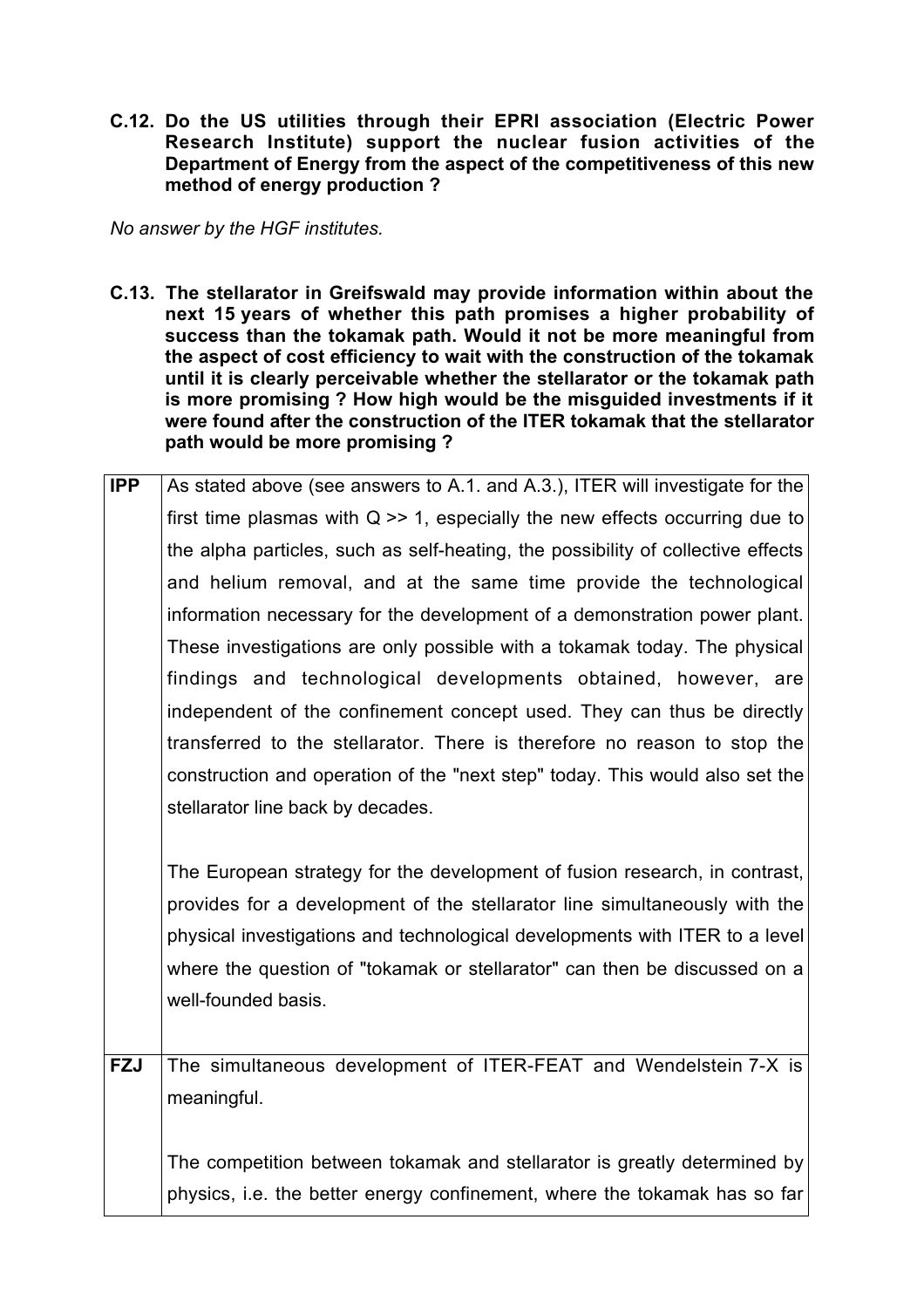been more successful, but the stellarator is catching up.

On the other hand, most technological issues such as plasma-wall interaction, heating method, breeding blanket, wall materials, superconducting coils, tritium cycle, control of steady-state operation or diagnostics are the same for tokamak and stellarator.

DEMO would in any case benefit from the technological progress achieved with ITER-FEAT, irrespective of whether DEMO will be a tokamak or a stellarator. Abandoning ITER-FEAT, on the other hand, and waiting for the results of Wendelstein 7-X would lead to considerable time losses in fusion technology and thus also have an effect on the timing of DEMO. Moreover, it will also be possible in ITER-FEAT to thoroughly investigate the physics of alpha-particle heating, which would be important for corroborating the physics-based design parameters for DEMO.

- **C.14. Can computer simulations perform part of the research tasks until a decision is made between tokamak and stellarator and, if applicable, the American path of laser fusion ? What findings can or cannot be obtained through computer simulations ?**
- **IPP** Fusion research has been and still is one of the pioneers of computer simulation. The total planning of fusion research is based on lasting, dramatic progress in computer simulation which, in fact, will make many experimental investigations superfluous. However, computer simulations cannot replace experiments if qualitatively new effects such as the selfheating of the plasma by thermonuclear burning are to be studied. Simulation results will continue to require a case-by-case confirmation by experiments, since the models underlying the calculations are always only approximations. With the continuous refinement of the models, however, we expect, for example, that computer simulations – calibrated on the results of the stellarators Wendelstein 7-X and LHD (pure deuterium plasmas in which selfheating does not play a role) and on the ITER results (self-heating of a deuterium-tritium plasma in a tokamak – would allow a reliable extrapolation to a DEMO stellarator.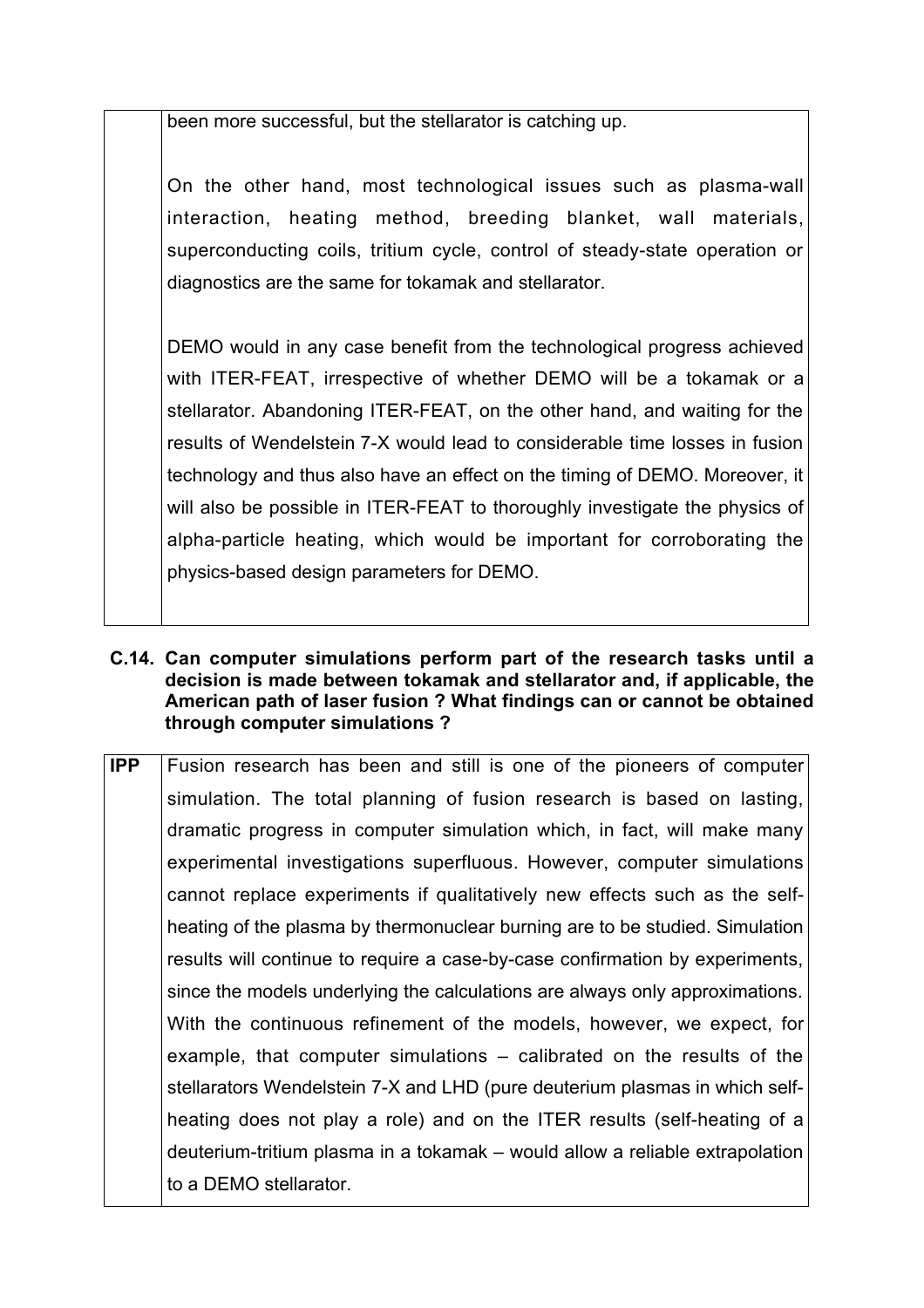| <b>FZJ</b> | A reliable theory of the transport in magnetized plasmas is not yet available |
|------------|-------------------------------------------------------------------------------|
|            | and not in sight in the near term. The design of ITER-FEAT is therefore       |
|            | based almost exclusively on empirical data obtained in the past 20 years in   |
|            | fusion experiments of different dimensions and not on computer models of      |
|            | plasma confinement.                                                           |
|            |                                                                               |
|            | The further development of theory requires close cooperation with             |
|            | experiments. Computer simulations are meaningful in subareas where they       |
|            | can sometimes even replace experiments. In view of the complexity of the      |
|            | total tokamak or stellarator system, however, the computer codes for          |
|            | comprehensive modelling have so far been completely insufficient.             |
|            |                                                                               |
|            |                                                                               |

## **C.15. How often and in what form is the German and the European fusion programme evaluated by independent bodies ?**

**IPP** The European Fusion Programme is evaluated every five years by a panel of independent experts from science and industry. The last evaluation was performed in 2000 by the Airaghi Panel (named after its chairman, Dr Airaghi) [21], the last but one in 1996 by the Barabaschi Panel [22]. The German fusion programme, for example, was evaluated last year by the Science Council within the framework of its evaluation of German energy research [23] and showed a very positive result.

# *Research Policy*

# **C.16. What is the status of German fusion research in comparison to that in Europe and other countries ?**

| <b>IPP</b> | European fusion research occupies a leading position worldwide, not only    |
|------------|-----------------------------------------------------------------------------|
|            | with the JET joint European experiment, which plays a special role as the   |
|            | currently largest tokamak and due to its deuterium-tritium experiments, but |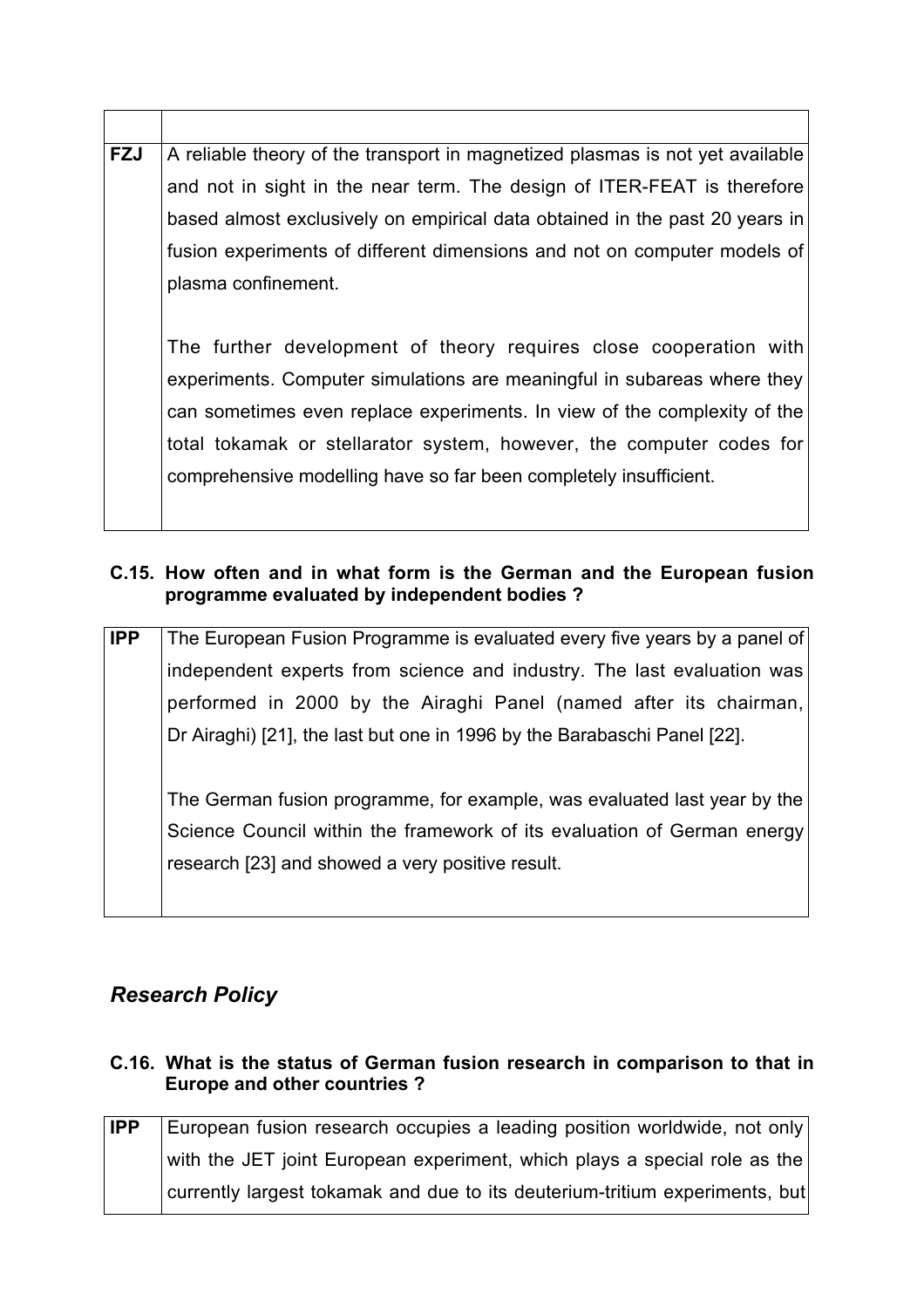also on account of the many – in special fields of work very successful – fusion experiments in the associations.

Within European fusion research, German fusion research holds a top position. This will be demonstrated here by the special case of the Max Planck Institute of Plasma Physics (IPP):

In the field of fusion-oriented plasma physics, the IPP is a leading institute worldwide both due to the wide range of research (as the only institute, the IPP conducts research in the field of tokamaks and stellarators) and due to outstanding results which have strongly shaped global fusion research. To mention a few results from the past years:

- At the ASDEX tokamak it was possible for the first time to successfully demonstrate divertor operation (in which the plasma is limited by additional magnetic fields), which has meanwhile gained acceptance worldwide for the extraction of energy and particles. Practically all large fusion experiments have since used a divertor. The JET joint European project, which originally had only been built with a material plasma limitation, a limiter, was subsequently equipped with a divertor on account of the ASDEX results and achieved great scientific successes.
- ASDEX also served in 1982 to find a plasma state with improved energy confinement, the so-called H-mode, which has very rapidly gained acceptance worldwide as a standard working mode. The H-mode makes the development of an economic fusion power plant possible and is indispensable for achieving an energy-supplying plasma in ITER.
- The IPP's expertise in the field of divertor physics as well as the extensive and very successful investigations at ASDEX Upgrade also led to an intensive participation of the IPP in the design of the ITER divertor. ASDEX Upgrade has anticipated the ITER divertor by the investigations into an improved divertor. This is supported by internationally coordinated numerical modellings of the divertor.

In 1998 ASDEX Upgrade demonstrated for the first time quasi-steady-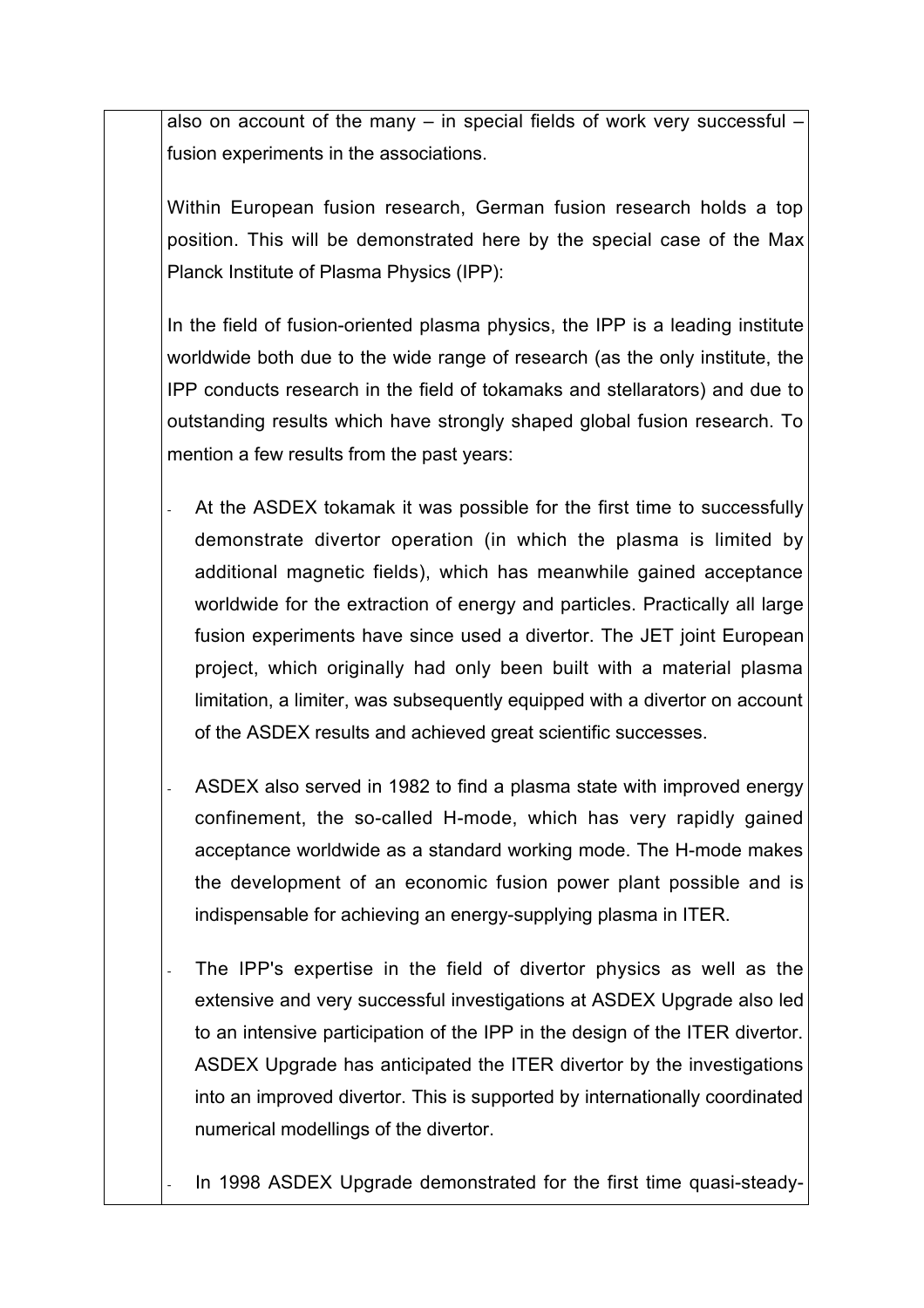| state plasmas with good energy confinement and high energy content in                             |
|---------------------------------------------------------------------------------------------------|
| discharges with a so-called "internal transport barrier" intended to allow                        |
| more economic power plant operation.                                                              |
| With the first "pure stellarator operation" at Wendelstein 7-A in 1980 and                        |
| the successful work by the Garching stellerator theoreticians the IPP has                         |
| gained an exceptional position worldwide in the field of stellarator<br>research.                 |
| The concept of modular coils developed at IPP up to the application                               |
| stage, realized for the first time successfully with Wendelstein 7-AS, is a                       |
| precondition for the technical realization of stellarator power plants. The                       |
| positive results of stellarator research at IPP in theory and experiments                         |
| also led to a renaissance of stellarator research in the USA in recent<br>years.                  |
| The basis of stellarator optimization, so-called quasi-symmetry, was<br>developed at IPP.         |
| The interaction of materials with plasmas is being studied at IPP at a<br>leading edge worldwide. |
| On the whole, the IPP is internationally recognized as one of the leading                         |
| institutes of fusion research.                                                                    |
|                                                                                                   |
| Europe is leading worldwide in fusion research (see JET and others).                              |
| German fusion research occupies a top position as an integral part of                             |
| European fusion research. This is also demonstrated<br>by<br>an                                   |
| overproportionate return of European research funds.                                              |
|                                                                                                   |
|                                                                                                   |

## **C.17. What is the experience with fusion research and how does it develop in the USA, Japan, Russia and other countries ?**

| <b>IPP</b> | Japan and Russia are running a power-plant-oriented fusion research    |
|------------|------------------------------------------------------------------------|
|            | programme similar to Europe. Both countries are therefore also greatly |
|            | interested in the construction and operation of ITER.                  |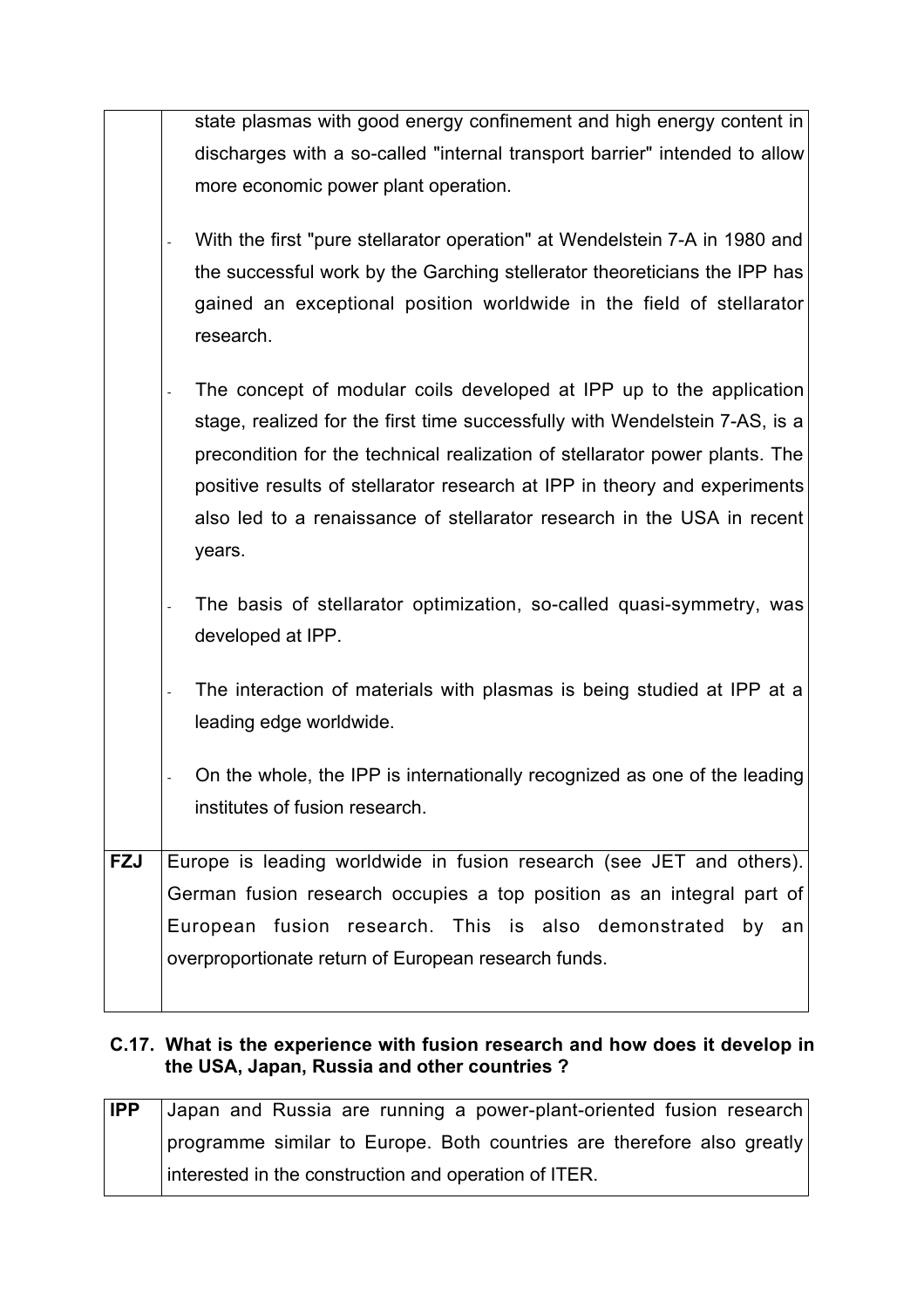|            | In the USA the goal direction has slightly changed in the last few years. The<br>focus of the American fusion programme $-$ with magnetic confinement $-$ is<br>now rather on basic research. Fusion research with inertial confinement<br>essentially serves military research and "stockpile stewardship" (i.e.<br>maintenance of the atomic arsenal), although in recent years the aspect of<br>energy production has also been increasingly emphasized.            |
|------------|------------------------------------------------------------------------------------------------------------------------------------------------------------------------------------------------------------------------------------------------------------------------------------------------------------------------------------------------------------------------------------------------------------------------------------------------------------------------|
|            | Korea and India have started intensive fusion research programmes in the<br>last few years, in both cases with the long-term goal of developing a new<br>energy source.                                                                                                                                                                                                                                                                                                |
| <b>FZJ</b> | Europe, Japan and Russia pursue a joint research strategy.<br>The USA have embarked on a dual strategy pursuing, on the one hand,<br>alternative concepts of magnetic fusion (e.g. spherical tokamak) and, on the<br>other hand, inertial confinement fusion coupled closely to military research in<br>connection with the "Science Based Stockpile Stewardship and Management<br>Program" (US\$ 4.5 billion) to compensate for the Comprehensive Test Ban<br>Treaty. |
|            | India, Korea and China with their hunger for energy have launched ambitious<br>research programmes on magnetic fusion.                                                                                                                                                                                                                                                                                                                                                 |

**C.18. Can you confirm that the USA conduct scientifically oriented fusion research and spend 252 million dollars on this in 2001 alone ? Does the US Department of Energy spend 199 million dollars per year on laser fusion and has the construction of a reactor of the NIF type been started, which is to be completed at the Lawrence Livermore National Laboratory in 2008 ?**

| <b>IPP</b> | It should be left to Dr Decker, DOE, to confirm and complement or correct  |
|------------|----------------------------------------------------------------------------|
|            | these statements.                                                          |
|            |                                                                            |
|            | Our state of knowledge, which is essentially based on information from the |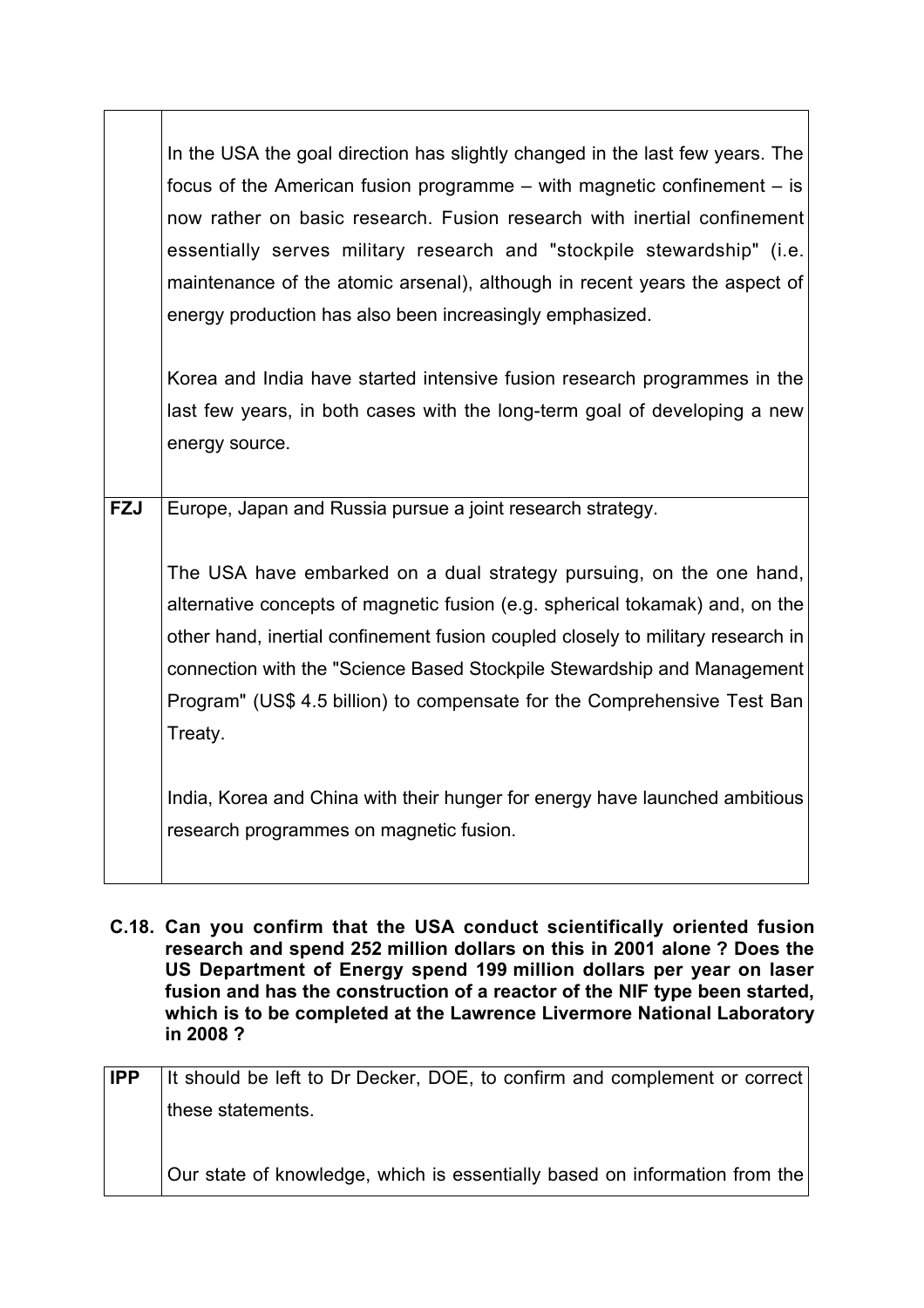Internet, is as follows: For the year 2001, the Department of Energy (DOE) has applied for US\$ 248.5 million for scientific research into nuclear fusion. This includes about US\$ 240 million for fusion with magnetic confinement and approx. US\$ 9 million for inertial confinement fusion. It should be borne in mind, however, that about another US\$ 500 million was made available, for example, from the DOE's Defense Program in 1999.

For the construction of a National Ignition Facility (NIF) – according to the principle of inertial confinement fusion – at the Lawrence Livermore National Laboratory, construction costs totalling US\$ 2.05 billion are estimated by the DOE. Assuming a project term of 10 years this would mean an annual expenditure of US\$ 220 million (without adjustment for inflation). The National Ignition Facility has originally been started as part of the Stockpile Stewardship Program, but is meanwhile classified as a reactor-oriented project.

It is interesting to compare the NIF total cost of about US\$ 2 billion with those of ITER. It should be borne in mind here that NIF is a national programme without international partners. Moreover, from the IPP's point of view, inertial confinement fusion is much further away from the realization of a commercial power plant than magnetic fusion.

#### **C.19. Why did the USA in 1997 adopt a fusion programme without deciding on a new fusion experiment and why did they withdraw from the ITER project ?**

| $\overline{IPP}$ | This question can certainly be answered in detail by Dr Decker. It should be     |
|------------------|----------------------------------------------------------------------------------|
|                  | pointed out, however, that the USA's decision to abandon a power-plant-          |
|                  | oriented programme in magnetic fusion for the time being corresponds to the      |
|                  | view prevailing in the USA that there will be neither a global energy crisis nor |
|                  | a global climate problem coming up. Thus, for example, Congressman               |
|                  | James Sensenbrenner, former chairman of the House Science Committee,             |
|                  | commented on the Kyoto climate protection convention: "The Kyoto                 |
|                  | Convention is based on incomplete scientific findings, costs too much, leaves    |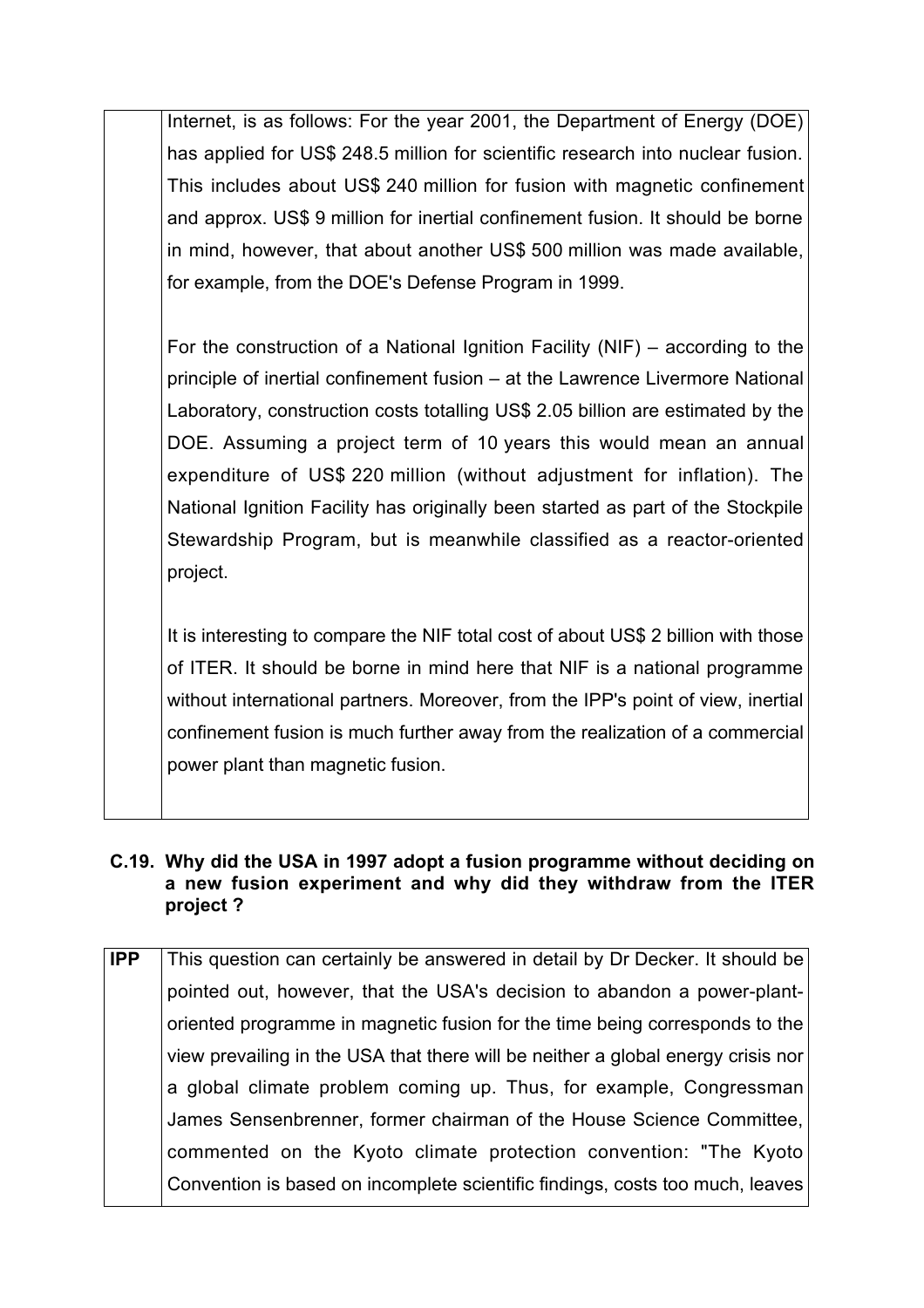too many procedural questions open, is grossly unfair since the developing countries do not have to participate, and will not solve the alleged problem of climate change."

## **C.20. How realistic is a participation of the USA, Japan and Russia in ITER-FEAT and in the whole ITER path including financing ?**

**IPP** We expect a participation of Japan in the construction and operation of ITER-FEAT. Discussions in the Japanese science public concerned above all the question of whether Japan will invite the partners to construct ITER in Japan. In Russia, ITER has a high ranking both in science and in research policy. Thus, for example, the Russian Federation provided services to the equivalent of approx. 150 M  $\epsilon$  during the design and development phase. For the construction phase, too, the Russian Federation promised a similar percentage contribution. Since it intends to provide these contributions above all in those subareas in which it has already demonstrated its capability during the development phase (e.g. provision of superconducting material), the technical quality and equivalent of these contributions is guaranteed.

A participation by the USA is not envisaged at the current stage of planning. However, high US government officials repeatedly indicated that the withdrawal of the USA was above all caused by the slow progress in project implementation and that a definite construction decision by the ITER partners could induce the USA to join again.

After the conclusion of an ITER contract, a partnership participation by the other countries is also to be expected in simultaneous programmes (materials development). It has not yet been discussed, however, whether these partners would also join in the further steps (DEMO). However, a successful cooperation during the construction and operation of ITER would certainly provide a strong stimulus for a continuation of this joint development with DEMO. It cannot be excluded, however, that the partner countries will go separate ways after DEMO to provide their national industries with greater starting advantages.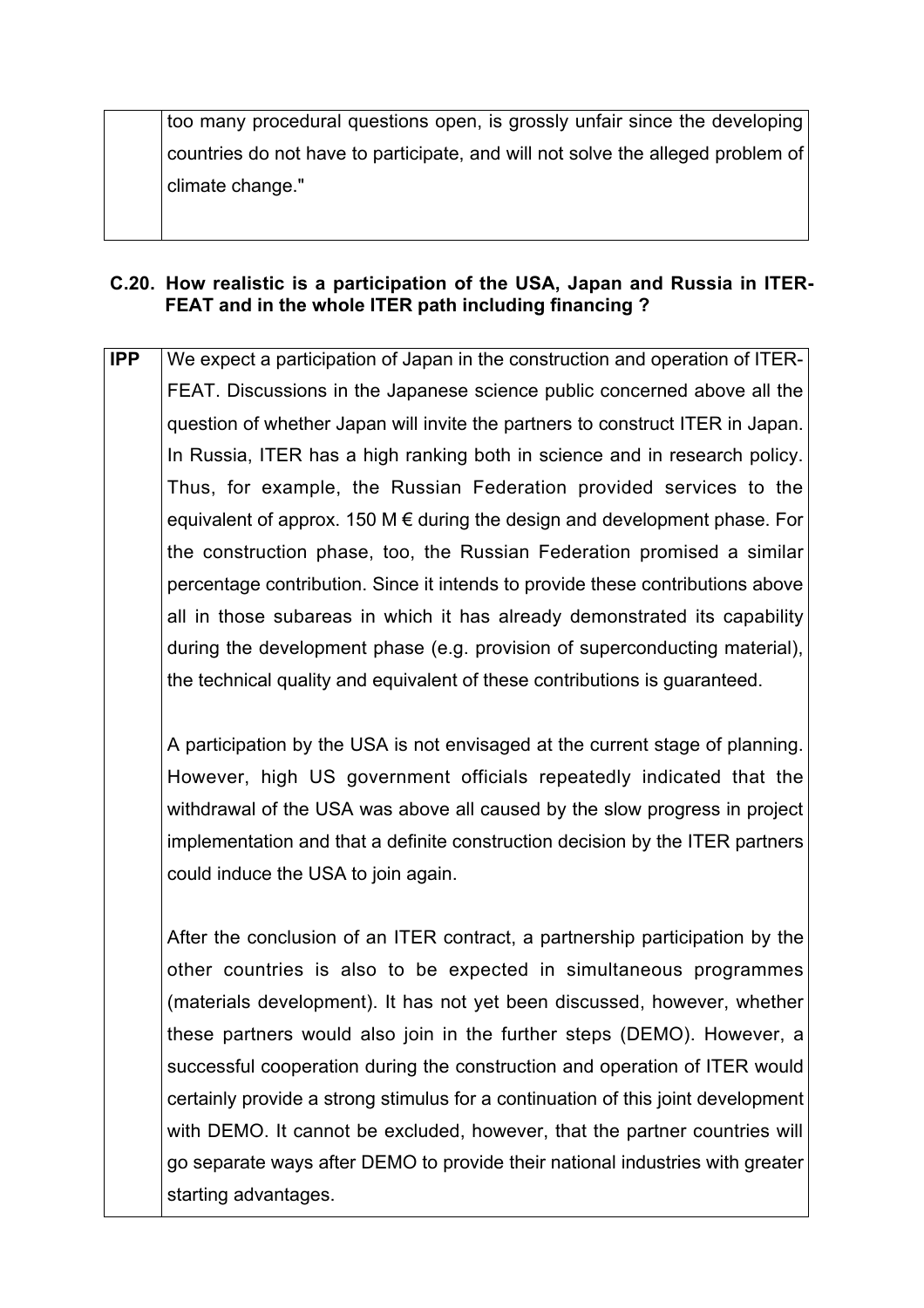#### **C.21. What significance should be given to the support of fusion research in the overall concept of a European energy research policy within the 6th Framework Programme for Research and Development ?**

**IPP** Since the catalogue of questions for the hearing was established, the first draft of the 6th EU Framework Programme has been published and presented to the ITER Committee of the European Parliament. In the Euratom part, a continuation of the European Fusion Programme is aimed at because "controlled nuclear fusion represents one of the options for longterm sustainable energy supply, especially for the centralized supply of baseload electricity." Furthermore, it is stated: "Since the activities for establishing a detailed design for the Next Step within the framework of the international ITER project are completed, a decision on the project start and construction of the device can now be taken. The exact modalities for the implementation of the project will depend on the result of the negotiations conducted at present within the framework of international cooperation and on its further developments." The prominent position of ITER in the draft of the 6th Framework Programme is due to a majority of positive opinions expressed by the EU research ministers at an informal meeting this January (see interview with EU Commissioner Busquin in "Die Welt" 22.02.2001). In parallel to the realization of ITER it is intended to continue the JET experiment while simultaneously preparing for waste management after its decommissioning. Research into magnetic confinement will also be continued from physical and technological aspects, however, generally above all at Wendelstein 7-X in Greifswald. For the fusion part of the Euratom budget a sum of 700 million euro including 200 million euro for ITER is earmarked. In the 5th Framework Programme 788 million euro were budgeted for fusion. Unfortunately, the sum of 800 million euro initially envisaged by DG Research was cut by 100 million euro on the initiative of EU Commissioner Schreyer (Agence Europe 21.02.2001). Other items in the Euratom budget mainly concern the topics of nuclear safety and waste management in the field of nuclear fission.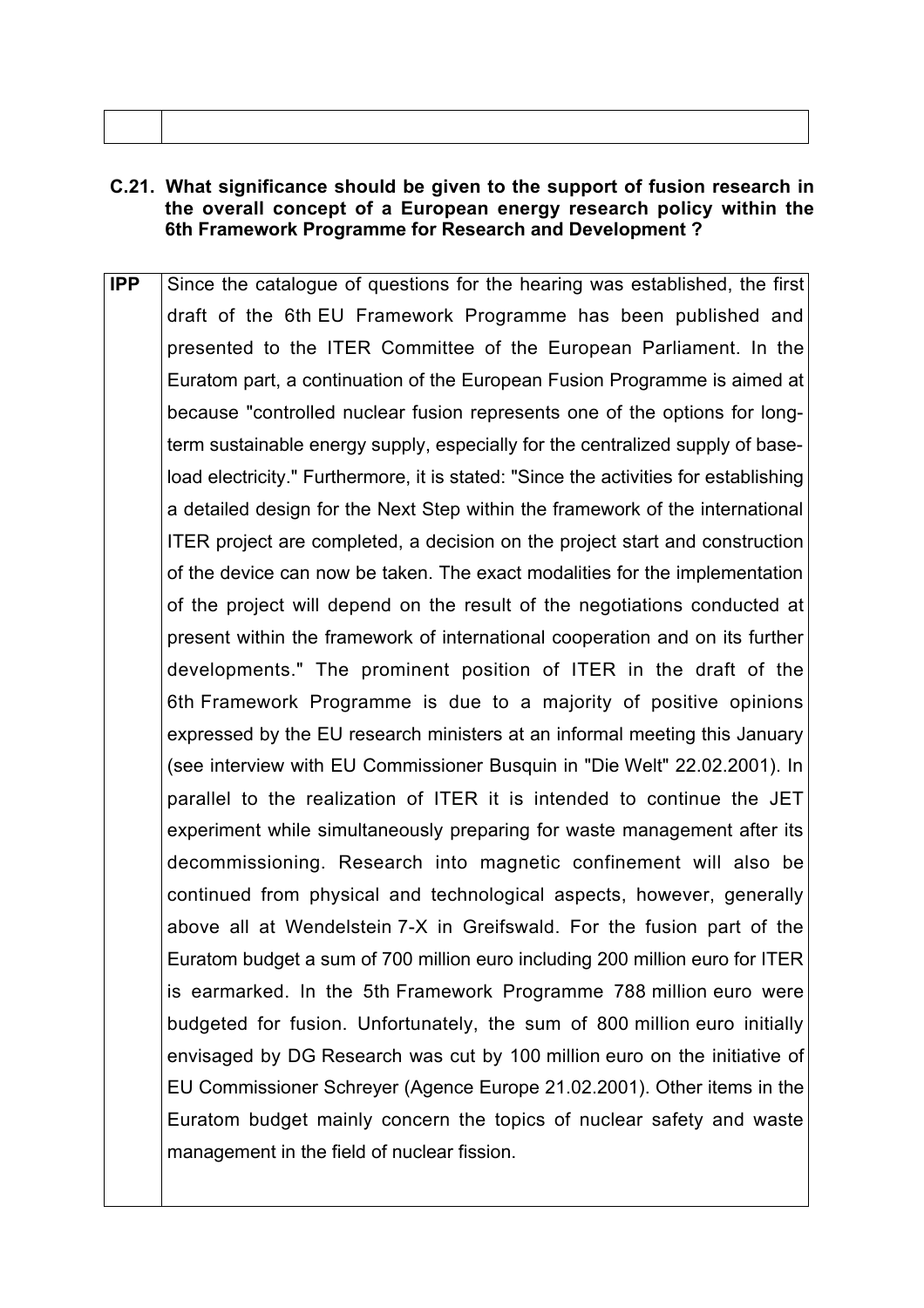In the thematic area "Sustainable development and global changes" of the 6th Framework Programme priority will be given, among others, to the fields of renewable energies, intelligent transport and traffic, fuel cells, hydrogen technology, photovoltaics, biomass and climate changes induced by environmental factors. As far as we are informed, 1.8 billion euro will be available. Added to this would probably be further expenditure by DG Energy and Transport on energy research programmes with short-term achievable goals to the amount of approx. 600 million euro in the same period.

As a longer-term option for the future, thus, fusion will be adequately supported within the framework of the European energy research policy, although the reduced budget estimate (as of February 2001) may involve great difficulties for the non-ITER share of the fusion programme, above all for the activities at the national level, for example, in Garching and Greifswald. Such national fusion programmes will continue to be necessary, however, in order to carry out supporting experiments and integrate young scientists. The fusion research programme in Germany is by far the most successful in Europe.

#### **C.22. Is it possible to incorporate ITER-FEAT into the 6th Framework Programme firming up the international organization structure, financial participation by the EU and the individual partners as well as the final siting of ITER-FEAT ?**

**IPP** This question was in part answered under C.21. A final firming up of the international organization structure, financial participation by the EU and the individual partners as well as the final siting of ITER-FEAT in the 6th Framework Programme will probably not be possible for reasons of time, although – as mentioned above – 200 million euro are already earmarked for ITER as the European contribution in the years 2003 to 2006. The negotiations with the ITER partners on a possible legal entity have not yet started and there is no concrete site offer as yet. However, the French CEA offered its Cadarache research centre in the South of France as the ITER site in July 2000. It is expected that France will propose to the EU countries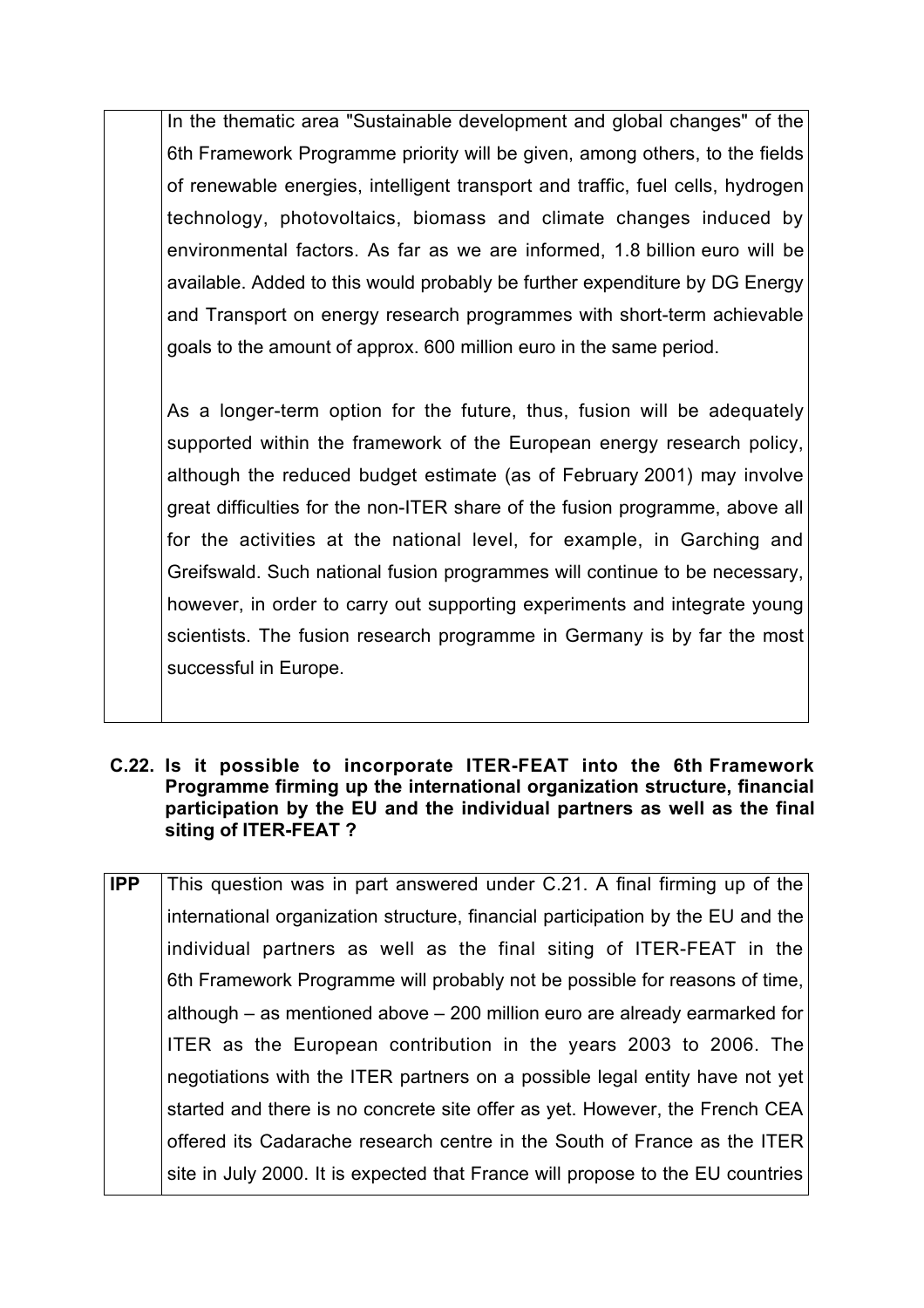in the course of the next months that Cadarache should be chosen as the European site. Japanese and Canadian site offers are also likely in the next 12 months.

#### **C.23. What consequences would an abandonment of the new ITER large-scale experiment have for basic and applied research in the field of nuclear fusion ?**

**IPP** If the longer-term goal of an overall research programme – in this case ITER – does no longer exist, the field of activity will lose its dynamics, scientific work will stagnate and there will soon be no young scientists any more. Within a few years the experience, know-how and human potential in the field of nuclear fusion would disappear.

An abandonment of ITER would have catastrophic consequences for the development of a fusion power plant. The later resumption of a power-plantoriented programme as a response to a further growing global energy crisis would – if at all – only be possible with immense money and time losses.

But also basic research would suffer from an abandonment of ITER, especially in Germany which may be regarded as a stronghold of hightemperature plasma physics. Although the fundamentals of plasma physics were evolved by classical physics in the 19th century, as in other scientific disciplines such as fluid dynamics or chemical reaction kinetics, there is currently great interest in the nonlinearity of the systems with which bifurcation, turbulence and chaotic behaviour can be studied. Due to the significance and complexity of these nonlinear systems, their study actually ranks among the most challenging physical research topics. (Richard Feynman, for example, called it the "most important unsolved problem of classical physics".) Within the framework of work on fusion research, hightemperature plasma physics has decisively contributed towards the understanding of such nonlinear phenomena and thus also stimulated work in other fields such as astrophysics or hydrodynamics. Apart from contributions to chaos theory, many examples of nonlinear instabilities were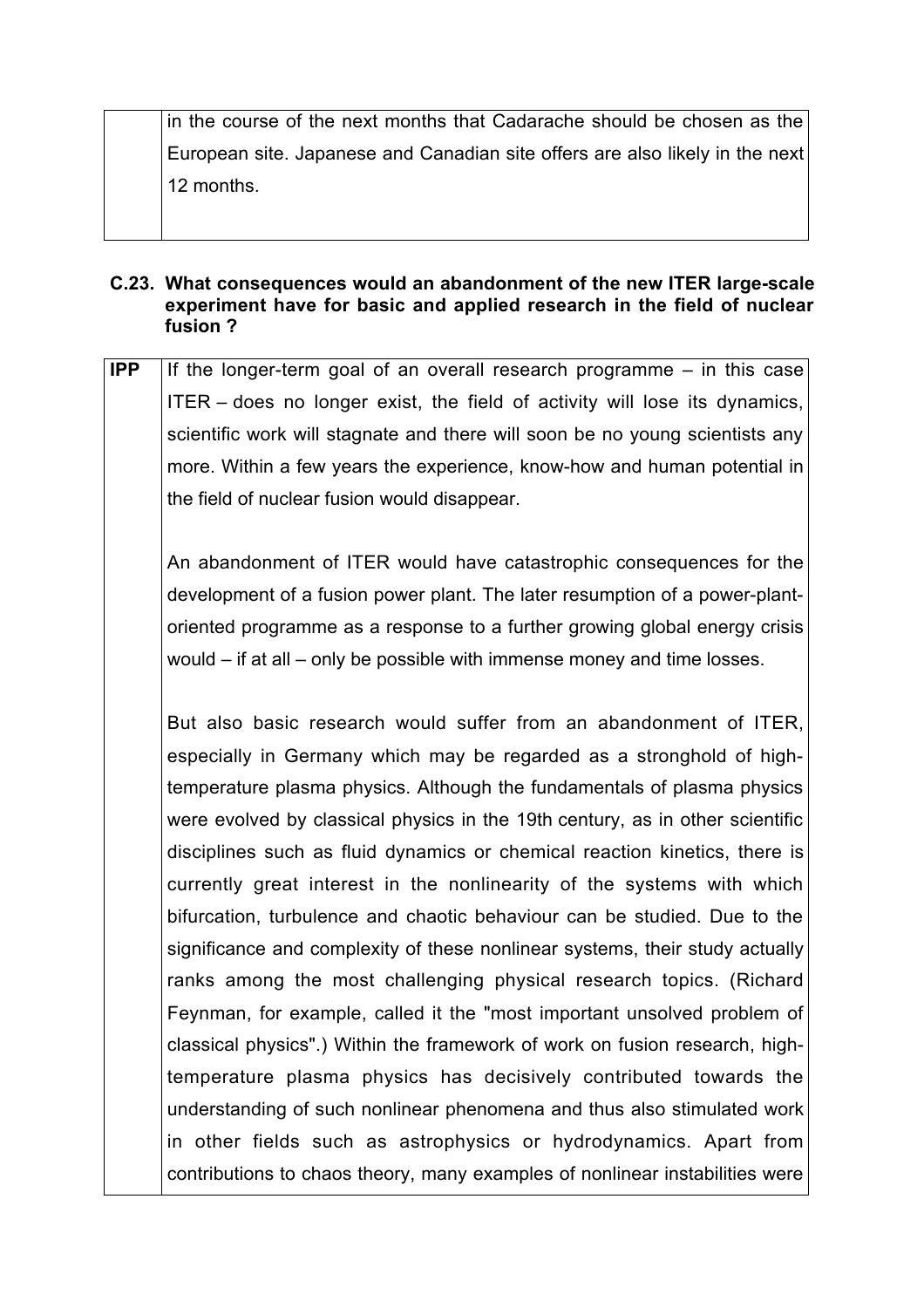|            | studied, which are of general interest due to their complexity (interaction of      |
|------------|-------------------------------------------------------------------------------------|
|            | electromagnetic waves with electrostatic turbulence), self-consistency              |
|            | (nonlinear feedback of various parts of the system) and bifurcation                 |
|            | phenomena.                                                                          |
|            |                                                                                     |
|            | In order to quantitatively understand turbulent processes, extremely powerful       |
|            | computers are required, as have only been available for a few years. Fusion         |
|            | research has performed leading-edge work for the development of new                 |
|            | numerical methods for the solution of nonlinear differential equation systems       |
|            | and the efficient utilization of supercomputers (massive parallelization). This     |
|            | impetus would be stopped by a desolation of fusion research.                        |
|            |                                                                                     |
|            | The same also applies to the development of mathematics and mathematical            |
|            | physics, to which plasma physics has also furnished decisive contributions          |
|            | such as the development of the Lagrange field theory (gyrokinetics), the            |
|            | theory of complex functions (Landau damping) or differential geometry (for          |
|            | the description of the complicated geometry of magnetically confined                |
|            | plasmas).                                                                           |
|            |                                                                                     |
| <b>FZJ</b> | The time at which nuclear fusion can contribute to energy supply would<br>$\bullet$ |
|            | inevitably be shifted significantly.                                                |
|            | Demotivation of a generation of researchers and associated loss of know-            |
|            | how.                                                                                |
|            | Fusion research would lose its technological impetus; withdrawal to basic           |
|            |                                                                                     |
|            | research would be the consequence.                                                  |
|            | Leaving technical progress to Korea, China and India and an associated<br>$\bullet$ |
|            | credibility loss of the industrialized countries with respect to their sense of     |
|            | responsibility and will to solve the world's energy problem.                        |
|            |                                                                                     |

# **C.24. What is the ratio of research funds used to the success expected in comparison with other research priorities ?**

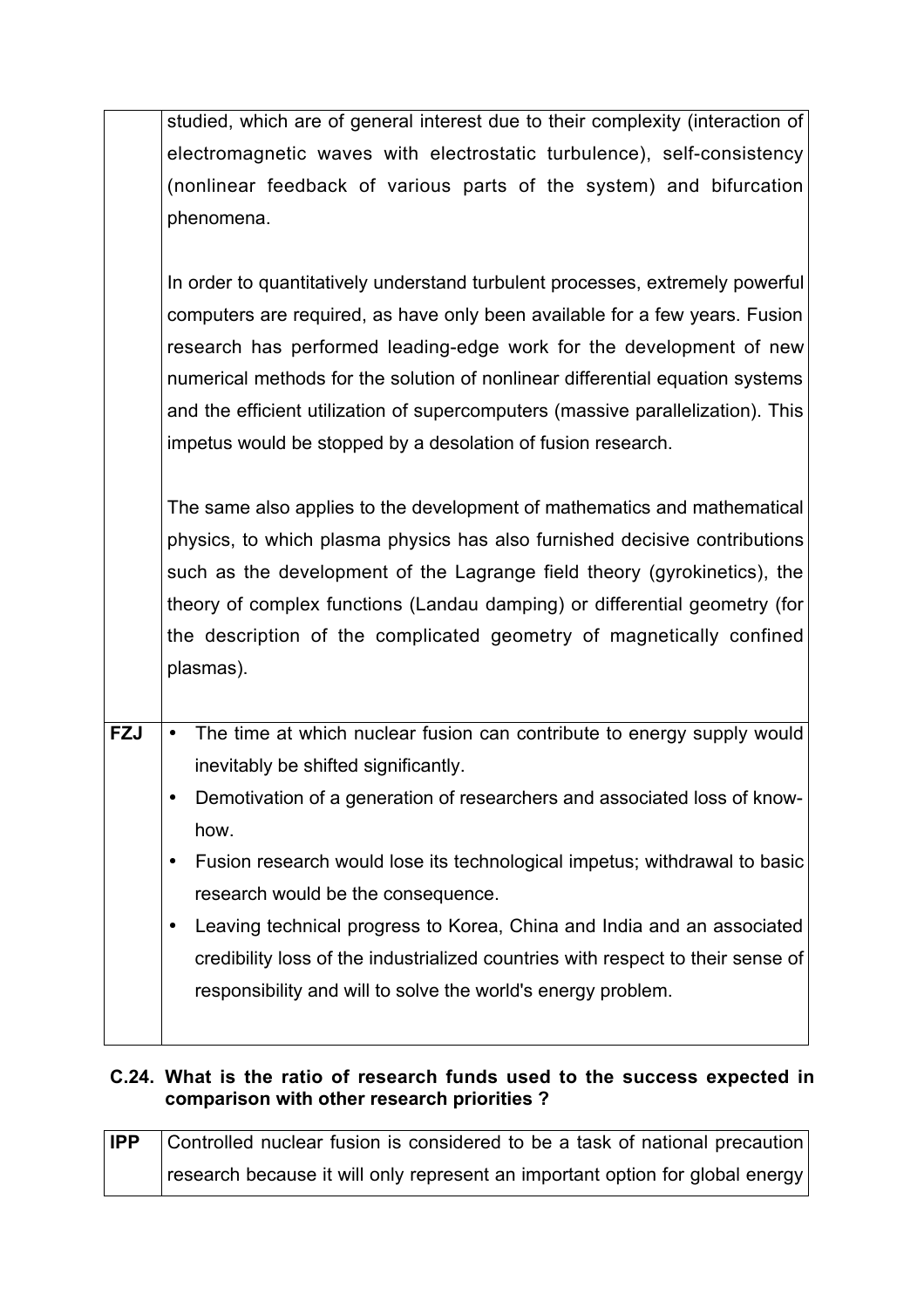supply in the base-load range in the second half of our century. Before it is clear whether this option is needed, it is not appropriate to contemplate on price/performance ratios in an issue vital for the future of mankind and in view of unreliable forecasts. Added to this, it is nearly impossible to obtain reliable figures on the financing of other priorities in energy research or the market introduction of new energy forms in other countries (for fusion, in contrast, the figures are relatively well known worldwide, see answer to question C.4.).

It should be noted that at present the expenditure on fusion research in Germany accounts for approx. 7 % of national energy expenditures (research plus subsidies) and even less than 2 % if the subsidies for the domestic hard coal industry are included.

**FZJ** What type of success is to be compared here? If it is a matter of developing a completely new primary energy source, the realization of nuclear fusion would be an unrivalled success since all competing primary energy sources (e.g. Renewables) have long been developed and many more or less far developed conversion technologies are available for them.

The exploitation of deuterium (water) and lithium (rock) – the actual fuels of nuclear fusion – as a new long-lasting, clean primary energy source available to everybody would represent a quantum leap in the energy supply of mankind, only comparable to the discovery of coal, oil, gas or uranium as energy sources.

# **C.25. What does a decision in favour of ITER mean for the priorities and scope of German energy research ?**

| <b>IPP</b> | <b>ITER</b> creates a clearly power-plant-oriented priority and strengthens    |
|------------|--------------------------------------------------------------------------------|
|            | European – and thus also German – energy research.                             |
|            |                                                                                |
|            | The scope of a future ITER-related fusion programme $-$ if the question refers |
|            |                                                                                |
|            | to the financial consequences for Germany - will not change significantly so   |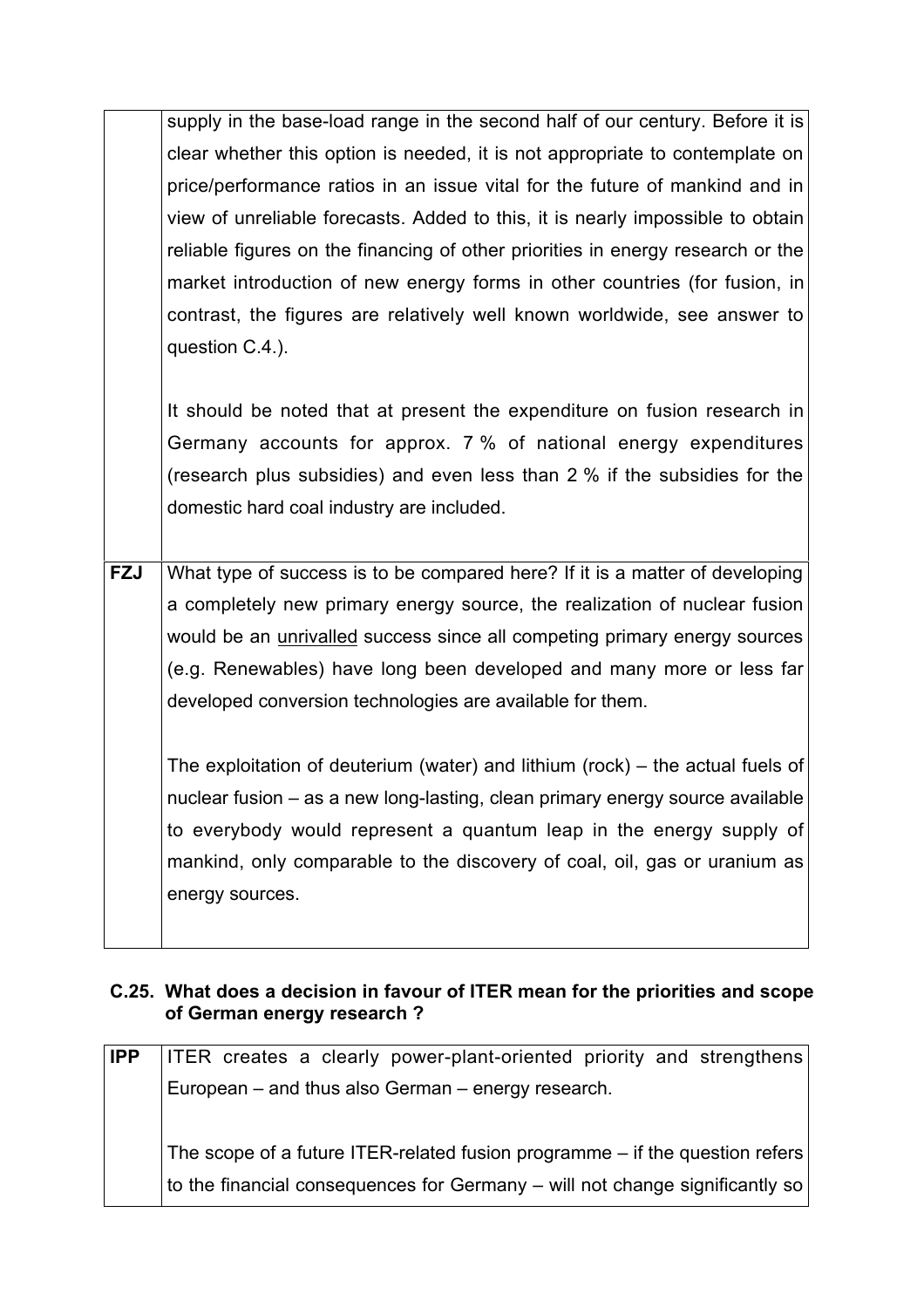that the consequences for the scope of German energy research will also be moderate.

Direct German financial participation in ITER is not expected. However, consequences for all national research centres in Europe must be expected. Their extent will depend on whether ITER is realized in France, Canada or Japan. With the exception of the stellarator programme concentrated in Greifswald, the IPP will increasingly engage in preparatory work for ITER. This also applies to the medium-sized ASDEX Upgrade tokamak whose configuration is reflected in the ITER design and which will gain increased significance as the largest European experiment after closing down the joint European JET experiment in Culham, Great Britain.

**FZJ** If the budget for fusion research remains more or less the same, as is hoped, and with an otherwise constant total budget for energy research, there would be no consequences for research areas outside fusion.

A more precise analysis must be carried out to determine the influence of the siting of ITER-FEAT on the total budget.

#### **C.26. What would be the influence on the development of the Renewable Energies and climate protection if the funds earmarked for the ITER path were additionally available ?**

| <b>IPP</b> | This question should be answered in two parts.                                   |
|------------|----------------------------------------------------------------------------------|
|            | First of all, it should be assessed what impact the funds of fusion research     |
|            | could have on shaping the energy supply. In studies by the World Energy          |
|            | Council (WEC) and the International Institute for Applied Systems Analysis       |
|            | (IIASA) it has been estimated that about US\$ 34,700 billion (1990 US\$) are     |
|            | invested in energy supply in the period between 1990 and 2050 [24]. If           |
|            | instead of the investments flowing primarily into fossil energy carriers in this |
|            | scenario, renewable energy carriers are supported, much more money would         |
|            | have to be raised if the same energy demand should be covered. The funds         |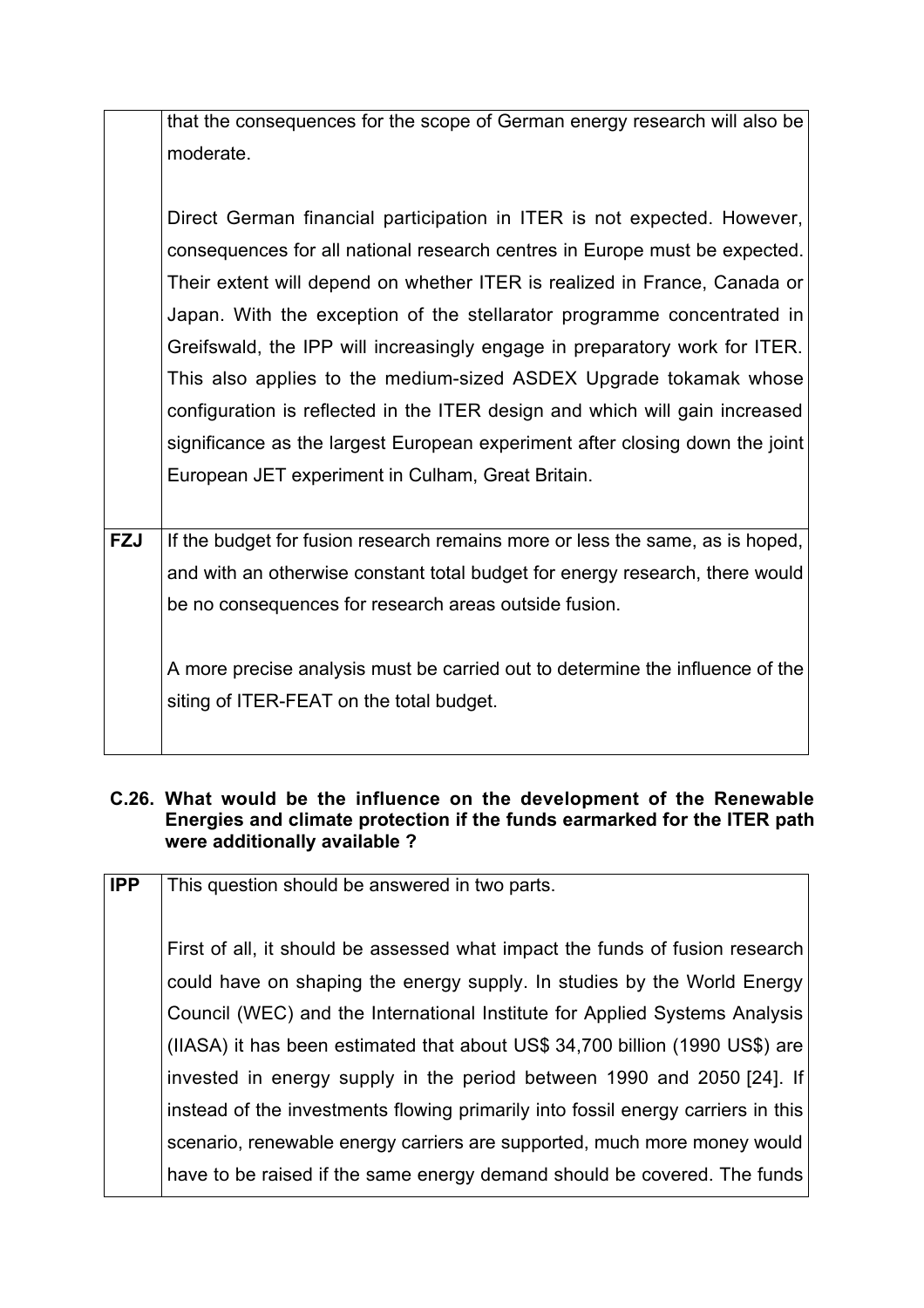for fusion in this period amount to about US\$ 50 billion – much too little for a marked modification of the energy system.

Concerning the second aspect of the question: What would be the consequences for humans in the future if one option of electricity supply had not been developed? Probably higher energy costs and less flexibility. Fusion also differs clearly from most renewable energy technologies in that fusion power plants can fit without problem into the existing energy supply structures.

Quite generally it should be stated that German economy is in a position to develop a variety of future energy technologies simultaneously, which is demonstrated by the great support of energy research in the early eighties. The competition between different technologies in the future will reduce the costs more significantly and relieve our economy more than it is burdened by funding. On the international financial markets, the fact has long been known that options can also have a high value, and this should also gain entry into research policy. The considerable cost reductions in telecommunications should be an example of how competition is to the benefit of all people.

- **FZJ** The concentration of the financial resources on specific options and the exclusion of others (e.g. fusion) involves a risk with respect to solving the global energy problem and is therefore imprudent.
	- Every option must be adequately pursued.
	- The global energy problem, which will dramatically expand in the future, requires responsible and adequate research. The expenditure on energy research and subsidization allocated to the price of electricity in Germany today provides about the following picture:

fusion 0.06 pf/kWh (with EU) / EEG 0.2 pf/kWh / coal subsidy 1.5 pf/kWh.

*see also D.6. and D.9.*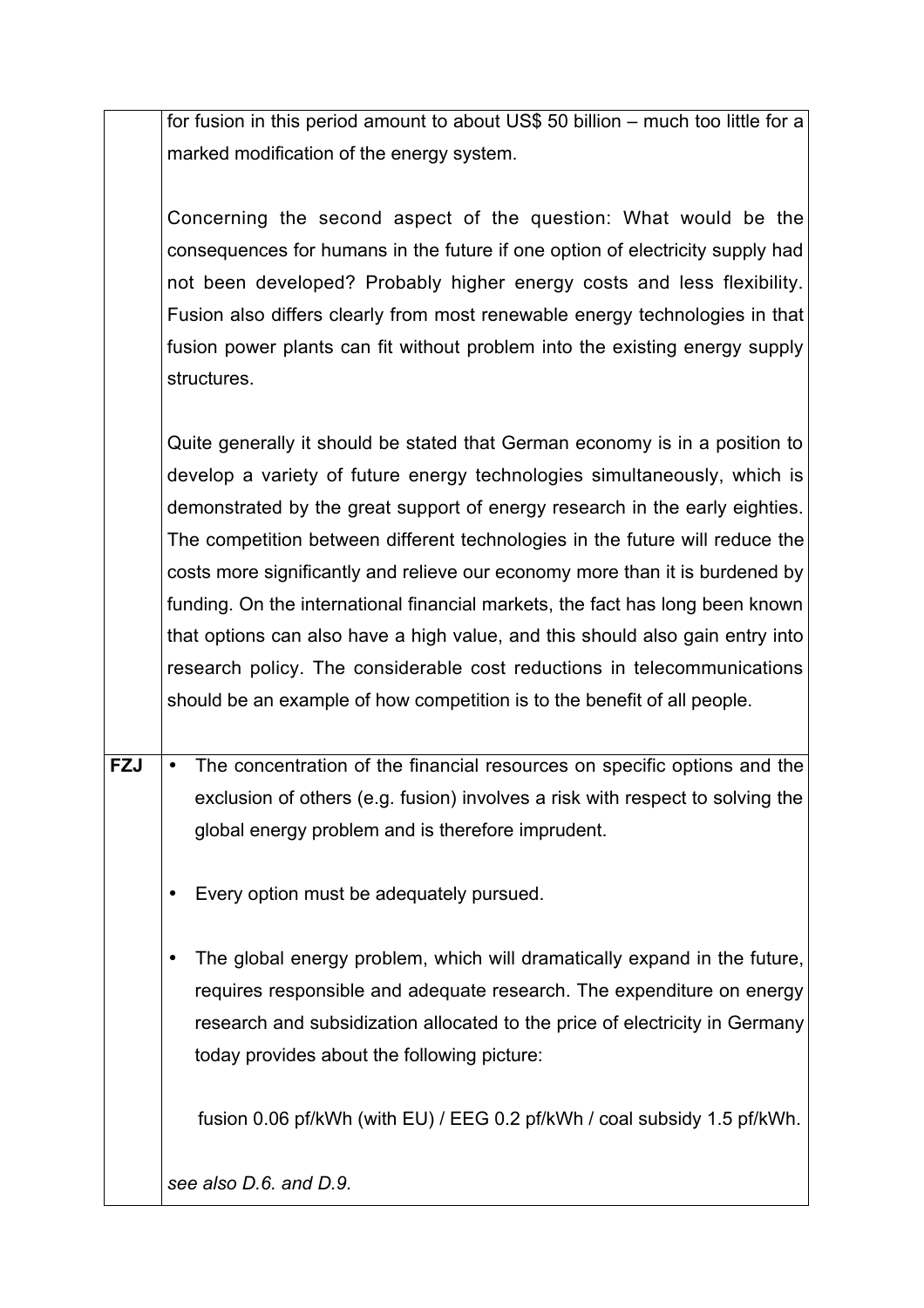# *Industrial Policy / Utilization / Spin-Offs*

#### **C.27. What expectations do you have concerning the development of key technologies by fusion research ?**

**IPP** Many key technologies have already profited from developments in European fusion research. This progress is due to the pressure on fusion research to develop the technologies in many areas up to their limits. Examples are: - the production of steels with very high specifications, which practically do not have any imperfections the production of novel carbon-fibre-reinforced carbons of high homogeneity and thermal conductivity, but at economical prices the near-net-shape processing of high-purity beryllium components to achieve savings in material and in costs the development of the most powerful cryopump ever built with a pumping capacity twice as high as that of earlier pumps and the highest trapping coefficient ever achieved (47 % of the theoretical value of a black hole) the development of flexible cryopipes for the transport of liquid helium with lower losses than hitherto achievable for radiofrequency heating systems new high-performance tetrodes and new coaxial transmission lines for high operating voltages were produced in cooperation with industry. One of the essential goals of the industry involved in the construction and operation of JET was to gain experience with respect to planning, quality and quality control. The expectations for ITER would be similar. The very stringent specifications and the strict control of product and time schedule

have forced many companies to introduce completely new forms of organization and new procedures to fulfil the requirements imposed.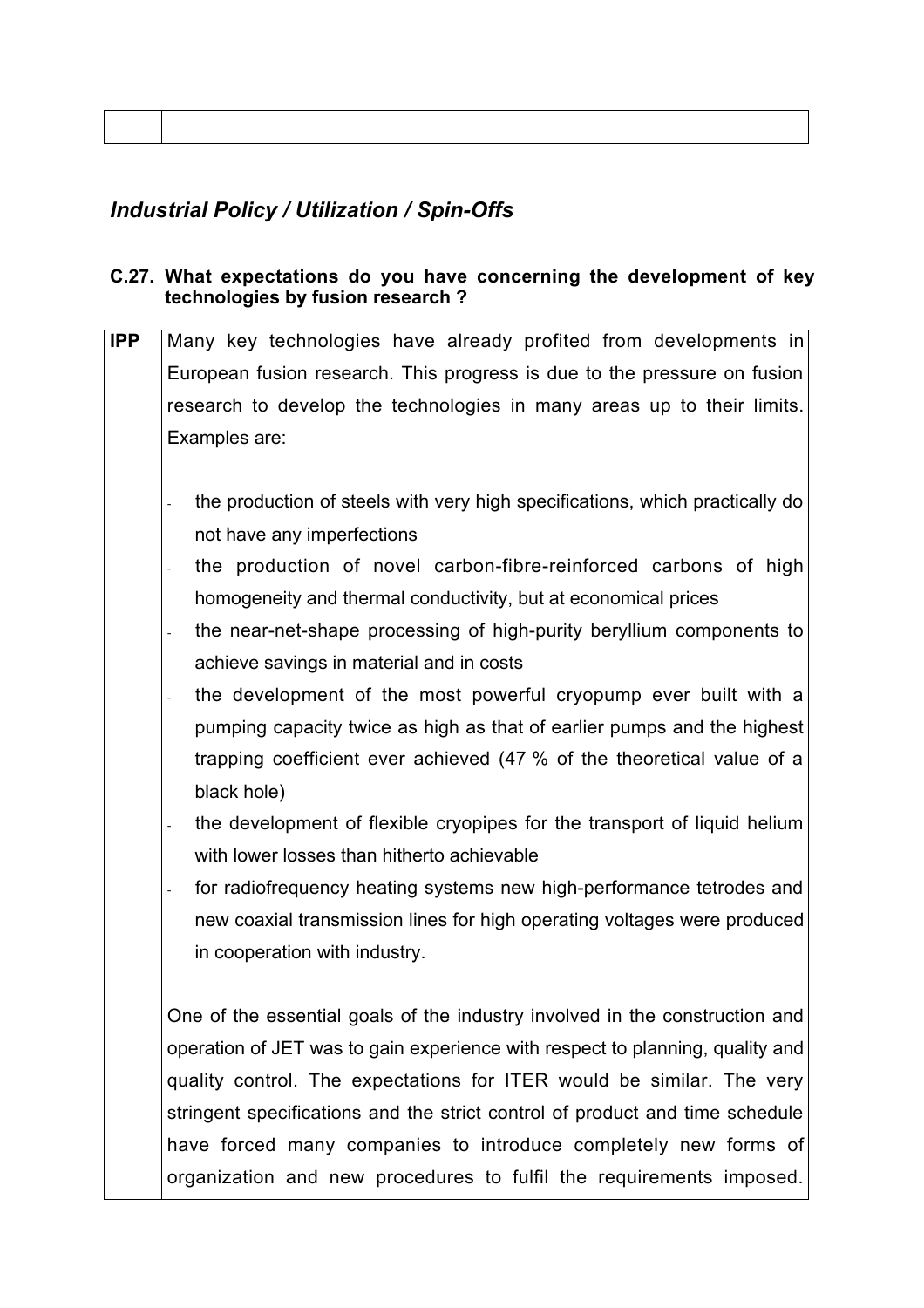However, these changes have led to improvements in production and production control allowing those companies to enter the world market in fields in which they were not competitive before. The branches of industry benefiting from this situation are very widespread and comprise many hightechnology enterprises at the leading edge of the European technology industry.

#### **C.28. What importance do you attach to the utilization of findings from fusion research by the German and European industry ?**

| <b>IPP</b> | This was described under C.27. |
|------------|--------------------------------|
|            |                                |

#### **C.29. What spin-offs do you expect from the ITER experiment ? Should such possible synergies be selectively supported ?**

| <b>IPP</b> | In detailed studies, four classes were identified for the benefit resulting from |
|------------|----------------------------------------------------------------------------------|
|            | basic research, as is also represented by the ITER experiment [24]:              |
|            |                                                                                  |
|            | the possibility of discoveries of great economic and practical significance,     |
|            | equipment and techniques also useful in other fields and stimulating the         |
|            | industry,                                                                        |
|            | education                                                                        |
|            | contributions of cultural significance.<br>$\bullet$                             |
|            |                                                                                  |
|            | All four classes increase the prosperity of society and can therefore be         |
|            | classified as spin-offs. Many studies show how expenditure on basic              |
|            | research leads to discoveries of high economic and practical significance,       |
|            | which are very profitable and rapidly pay for themselves [25–27]. Most of        |
|            | these spin-offs are unexpected; there is often a prolonged delay between         |
|            | fundamental discovery and use. It is therefore not possible to specifically      |
|            | plan spin-offs and/or encourage their "production".                              |
|            |                                                                                  |
|            | However, the early identification of possible spin-offs and their selective      |
|            | support is also a strong recommendation by the CFI (a committee advising         |
|            | the European Commission on industrial matters of fusion research), which is      |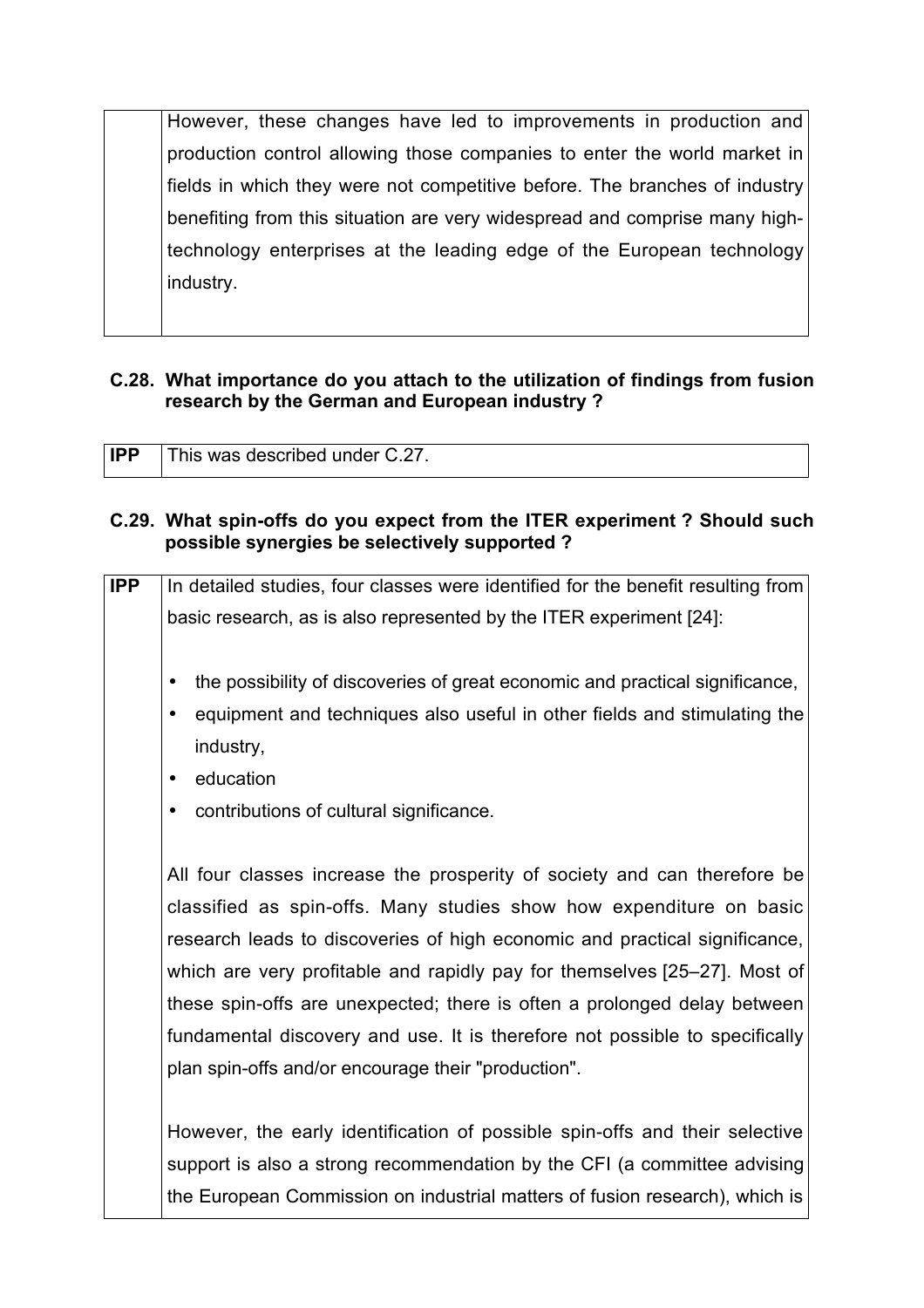accounted for by the introduction of suitable structures.

Moreover, it is to be doubted that the presentation of long spin-off lists can be regarded as a justification for high future expenditures. Such lists have been drawn up in many areas of research, among others, in elementary particle physics (CERN), in space research (ESA, NASA) and also in the field of fusion research (JET, DOE Office for Fusion Research). A justification on the basis of expected spin-offs, however, is not possible since it is difficult to quantify the coming economic benefit. It would also have to be analysed what benefit would have been achieved if this money had been spent otherwise. On the other hand, it may be assumed, however, that the expenditure of similar sums in different high-technology areas produces similar levels of spin-offs. The fact that fusion research requires very complex, specifically developed instruments in various technological areas makes it so to speak destined for the generation of spin-off products.

Due to the demand for products whose properties are at the limit or beyond the respective state of the art, large-scale research in general plays an important role in stimulating the industry. Various studies have attempted to quantify this effect [28–30]. For this purpose, the authors use the quantity of "economic utility" = "sales increase + cost savings (for high-technology contracts)".

With the data provided by industry (and not by CERN or ESA) an "economic utility" of 3.0 was obtained for the contracts awarded by CERN, i.e. for every euro CERN pays to industry the latter generates 3 euro [28–30]. Normalized to the total CERN budget this gives a value of 1.2. In another study (again normalized to the total budget) a value of 1.6 was obtained for ESA [31,32].

Research for the next generation of fusion experiments provides excellent training and working opportunities for scientists and engineers in applied research, technology development and industrial management. The constant urge to extend the technological capabilities together with the highest quality and precision requirements and with the pressure of an industrial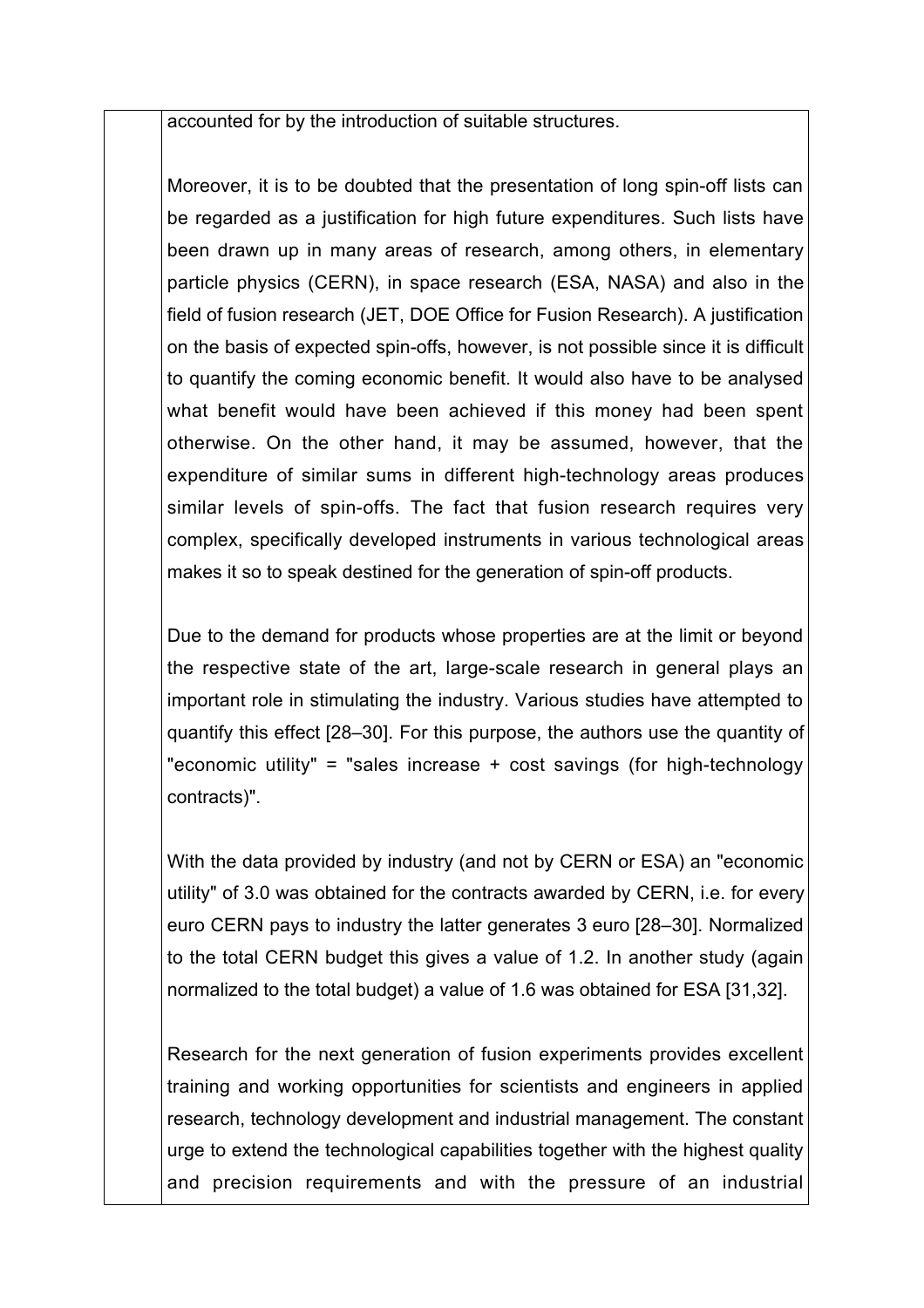environment creates an exceptional environment for scientists and engineers. This experience is ultimately also to the benefit of industry.

# **C.30. What branches profit in particular from the ITER experiment ?**

| <b>IPP</b> | Among others, the following branches of industry will above all profit from    |
|------------|--------------------------------------------------------------------------------|
|            | <b>ITER:</b>                                                                   |
|            |                                                                                |
|            | mechanical engineering                                                         |
|            | cryotechnology                                                                 |
|            | vacuum technology                                                              |
|            | electrical engineering (high-performance technology, control technology)<br>L, |
|            | materials technology                                                           |
|            | superconduction                                                                |
|            | robotics and remote-handling technology                                        |
|            | geodetics                                                                      |
|            | semiconductor and detector technology                                          |
|            | software development                                                           |
|            | "virtual reality"                                                              |
|            | information technology<br>$\overline{a}$                                       |
|            | safety technology                                                              |
|            | safeguards technology                                                          |
|            |                                                                                |

## **C.31. What advantages would ITER in Europe have for the European industry ? What significance has a European ITER site for Germany's future competitiveness in research and industry ?**

| <b>IPP</b> | Irrespective of the site selection it may be safely assumed that the European |
|------------|-------------------------------------------------------------------------------|
|            | industry would succeed in obtaining a considerable portion of the contracts   |
|            | for ITER high-technology components. A European site would additionally       |
|            | strengthen the competitive position of the European industry and also         |
|            | provide it with the special know-how on the construction and operation of a   |
|            | fusion experiment.                                                            |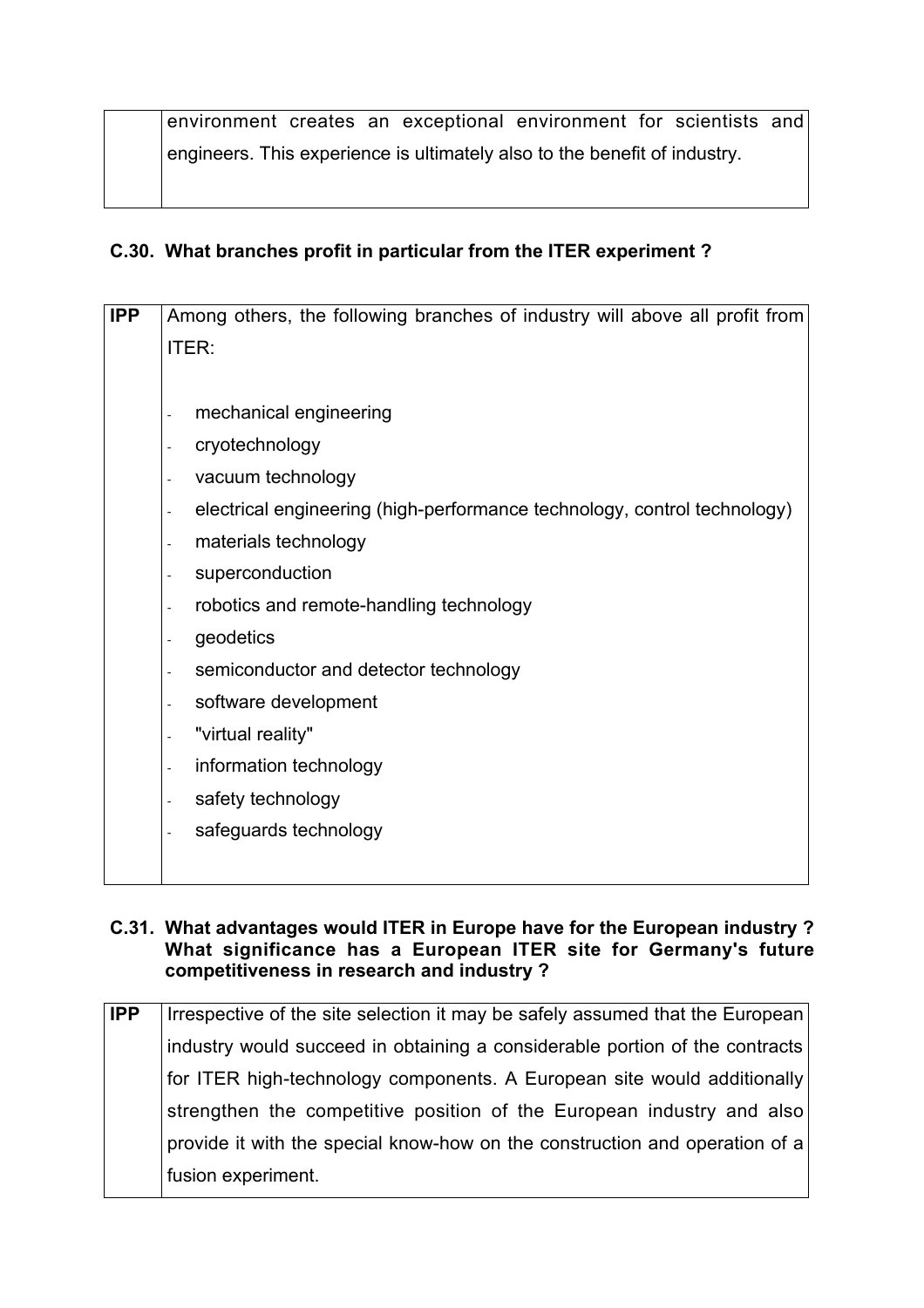A particular strength of the European industry is the integration of different technologies. This is also the greatest challenge for a fusion power plant, and ITER will be new and different from previous hightechnology projects concerning its requirements. In this field, the host has a great advantage since he can best pursue the simultaneous development of different subsystems. Moreover, there is a strong connection between systems integration and the licensing procedure which must be handled in close and effective interaction with the local authorities. The resulting competitive advantage of "local" consortia is evident.

- Although the fabrication of individual components can take place far from the ITER site, the industry also gains a great deal in connection with such new systems from the combination of manufacturing experience and observation and analysis of the operating performance. This provides a great advantage for the industry of the host partner. Especially in Japan there exists already a strong interaction between the government authorities and large industrial firms, which would make it very difficult for the European industry to obtain similarly good access to all necessary details of operating experience.
- Within the framework of licensing, all ITER components will have to be qualified according to the standards and codes of the host partner. Whereas these criteria will be largely the same everywhere concerning their technical aspects, in the case of siting ITER in Japan, the formal aspects would mean additional effort for the European subcontractors. This experience would, moreover, not be directly transferable to Europe later. In the event of a European site, the interaction with the licensing authorities would be of great significance for the future development.

The total infrastructure (buildings, power supply, cooling etc.) will be provided by the host partner integrating the "local" industry. This provides these enterprises with the competence necessary to later construct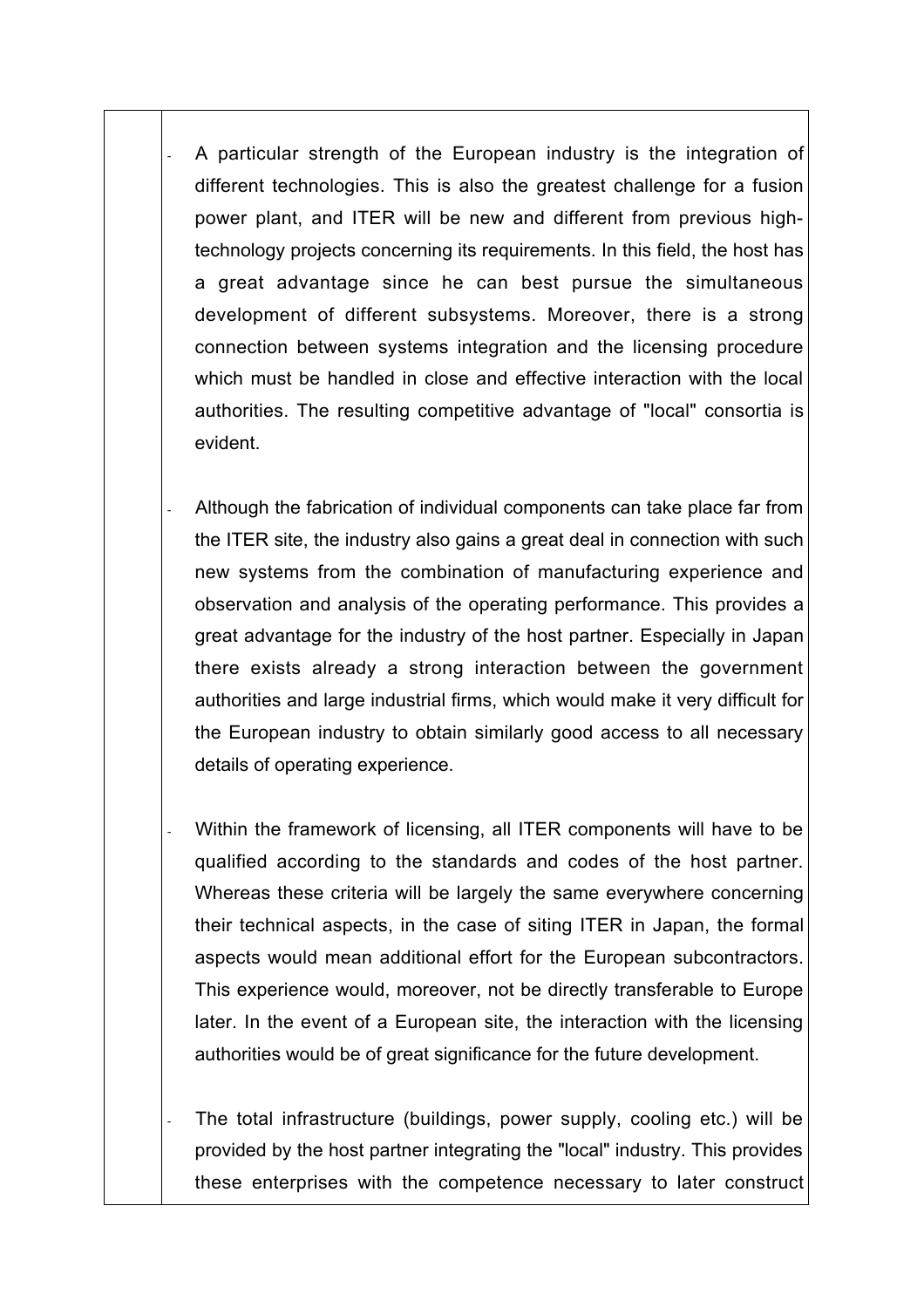complete power plants within a reasonable time.

## **C.32. What consequences would the realization of ITER in Cadarache (France) have for the other European fusion research institutions ?**

**IPP** The financial constraints will require an extensive reorganization and reduction of the remaining fusion activities. However, this would also be necessary for a construction of ITER in Japan or Canada.

We expect that a continued operation at least of one medium-sized tokamak device in Europe is necessary during the ITER construction phase in order to keep the operational know-how for the tokamak alive, train young people and be able to test conceptual improvements as well as new theoretical models. ASDEX Upgrade is very suitable for this purpose, since the device has been constructed relatively recently and – on a smaller scale – equals ITER. During the ITER construction phase, the associations will, moreover, be concerned with setting up the diagnostics and heating systems of ITER.

After the commissioning of ITER we expect that the associations will play a role similar to that of the European research institutes at CERN. Teams will be delegated to the ITER site for limited experimental campaigns; after their return, they will work on the evaluation of the results and the comparison with computer simulations. This form of operation is currently already practised at JET and has proved very successful for the scientific utilization of the machine. Future progress in data transmission will, moreover, also enable an effective participation in ITER experiments from the sites of the individual associations.

**C.33. What can fusion research contribute in the next decades towards promoting the competitiveness of Germany and of the EU ? Is it possible to assess the extent to which the competitiveness of Germany and the EU would decrease if these funds were saved in other energy research, nanotechnology or biotechnology ?**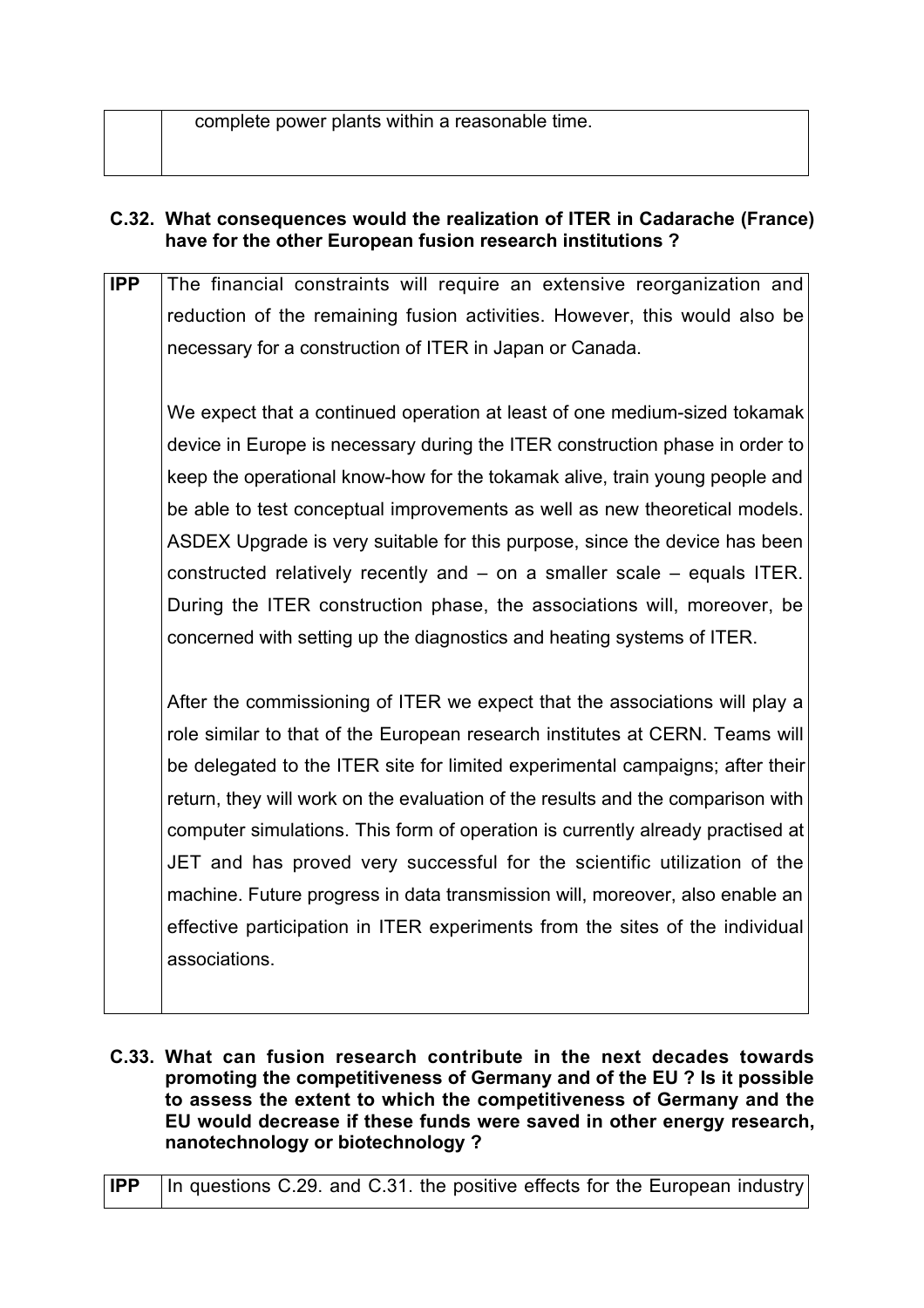|            | and the strengthening of its competitiveness were described in detail.                                                                                                                                       |
|------------|--------------------------------------------------------------------------------------------------------------------------------------------------------------------------------------------------------------|
|            | Especially a European ITER site would mean great advantages for the whole                                                                                                                                    |
|            | European high-technology industry.                                                                                                                                                                           |
|            | Quite generally, the long-term development of fusion as one of the few<br>options of $CO2$ -free and sustainable energy supply should decisively<br>contribute to the competitiveness of Germany and the EU. |
|            |                                                                                                                                                                                                              |
| <b>FZJ</b> | The primary aim is to solve the global energy problem which will become                                                                                                                                      |
|            | dramatic in the course of the century. In the second place, competitiveness                                                                                                                                  |
|            | according to the then valid boundary conditions must also be given.                                                                                                                                          |
|            | See also C.24, and C.26.                                                                                                                                                                                     |

- **C.34. In Germany there are about 30,000 jobs in the field of Renewable Energies as well as, on estimate, a few hundred fusion researchers. Is it possible to approximately estimate how these two figures would change if the funds which Germany had to raise for the ITER path were to flow into either of these areas ?**
- **IPP** Strictly speaking, roughly 1,500 staff members are concerned with fusion at the IPP, FZ Jülich and FZ Karlsruhe research centres as well as at several universities. Added to this are on estimate the same number of jobs in subcontractor and service functions. These jobs are especially important in the eastern part of Western Pomerania where unemployment is currently over 20 %. The fact that there are ten times more jobs in the field of the Renewable Energies reflects the fact that the state spends ten times more money on research and subsidies for other forms of energy. Mention should also be made of the subsidy of DM 8 billion paid to the German hard coal industry, which creates even more jobs, but this is a somewhat unproductive discussion!

On the whole, question is misleading because it implies that there would be a direct financial participation of Germany in ITER. There is only an indirect participation through the 26 % payment by Germany into the EU budget (see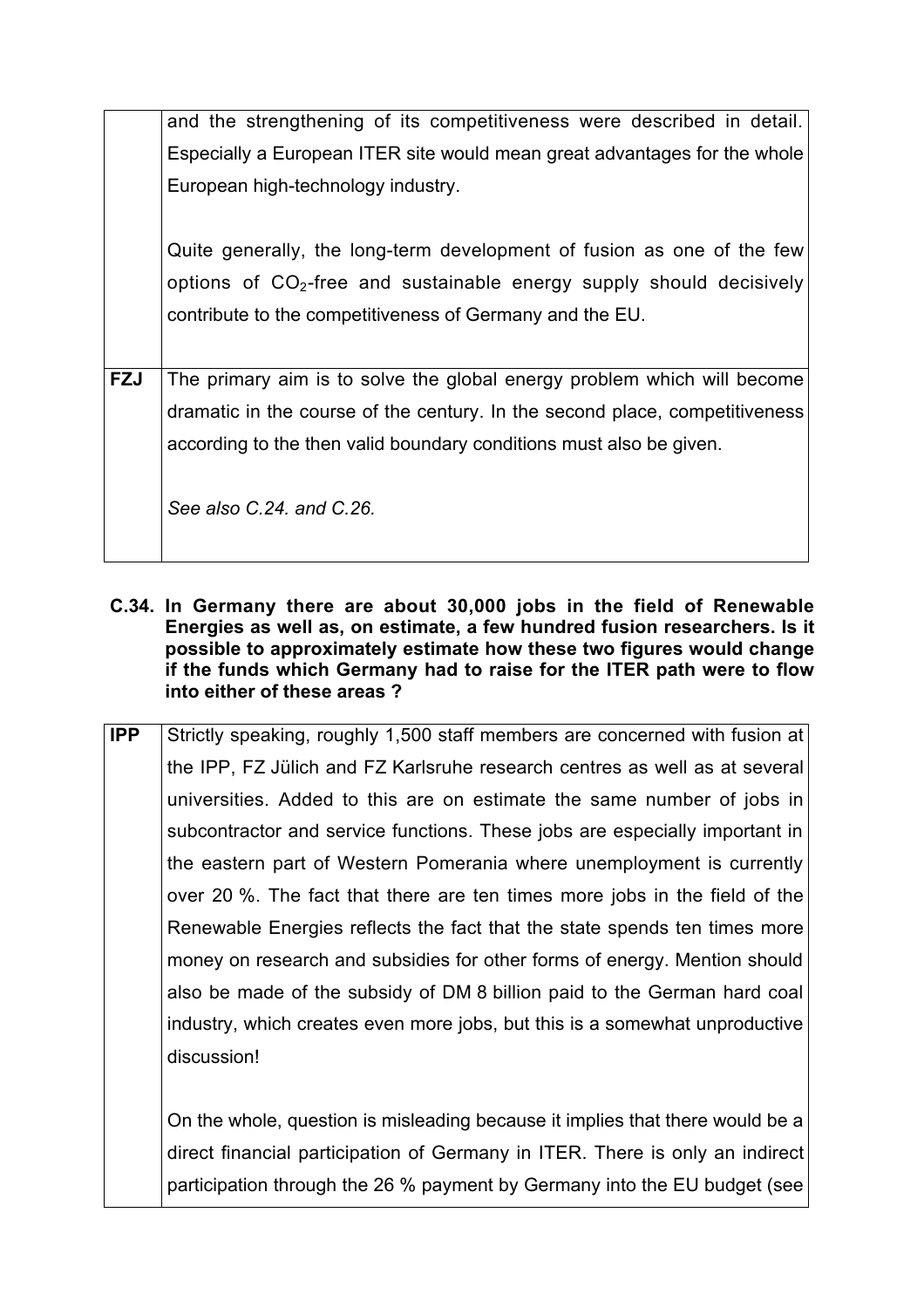|            | C.10.) The question of whether funds earmarked for ITER could flow into the      |
|------------|----------------------------------------------------------------------------------|
|            | Renewable Energies, if ITER were not approved can be answered by the             |
|            | example of the fusion budget in the first draft of the 6th Framework             |
|            | Programme: The cut of 100 M euro initiated by EU Commissioner Schreyer           |
|            | flows back into the total EU budget; it is of no benefit to the research budget. |
|            |                                                                                  |
| <b>FZJ</b> | The primary goal of fusion research is to provide a completely new energy        |
|            | source as a further option for the solution of the world's energy problem.       |
|            | Economic competition and jobs are initially secondary, all the more since        |
|            | only future generations will decide on the integration of fusion in the energy   |
|            | mix under the then valid economic, ecological and global policy boundary         |
|            | conditions.                                                                      |
|            |                                                                                  |
|            | The jobs created in Germany in the field of the Renewables are primarily due     |
|            | to subsidies and hardly to research in this field.                               |
|            |                                                                                  |
|            | The construction of ITER-FEAT in Europe with a total investment of approx.       |
|            | € 3.5 billion, which will be raised by the EU, Japan and Russia, would also      |
|            | create many new jobs. The construction of ITER-FEAT would be borne by            |
|            | the industry. A European industrial consortium, EFET, composed of                |
|            | Ansaldo (I), Belgatom (B), Framatome (F), Ibertef (Sp), Fortum (Fin),            |
|            | NNC (GB) and Siemens (D) is closely integrated into the design of the next       |
|            | large machine even today.                                                        |
|            |                                                                                  |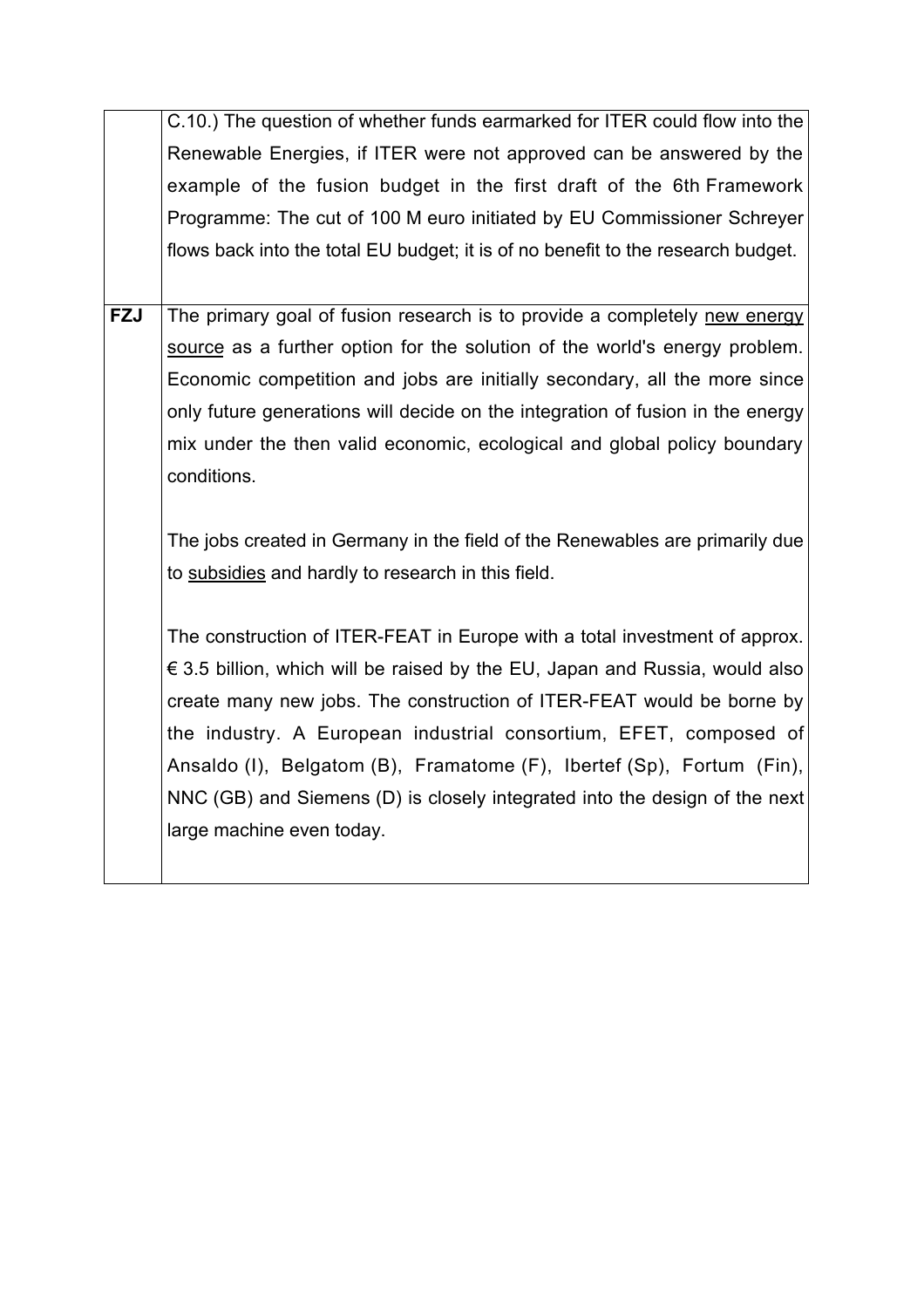# **D. Future Role of Nuclear Fusion in Energy Supply**

# *Leading question:*

# **D.1. How does nuclear fusion fit into future supply and consumption structures ?**

**IPP** Nobody can say today with certainty how the supply and demand structures will develop in future. The most diversified developments are conceivable. It is therefore reasonable to prepare for the potential diversity of challenges with many different options.

Nevertheless, a clear increase in global energy demand can be predicted for several reasons. First of all, the world's population will considerably grow to nine, ten, or even twelve billion people. Secondly, most people are living today under very modest or completely unacceptable social and economic conditions. If all these people – and this should be everyone's desire – wish to participate in prosperity, a significant increase in energy demand must be expected. India alone is likely to increase its energy consumption sixfold during this century and a similar statement can be made for China, to say nothing of many countries in Africa.

At present, about 90 % of the energy demand is covered from fossil energy carriers. There is every reason to believe that this high share of fossil energy carriers in energy supply will still be maintained for several decades because there are fixed energy supply structures in the industrialized countries which only change slowly; in the threshold and developing countries the shortage of capital makes it necessary to implement the cheapest solution. This means – at least for India and China – the intensive use of domestic coal.

However, for the well-known reasons of climate change, scarce resources and avoidance of geopolitical conflicts, the energy supply must be converted in the long run away from fossil energy carriers. Fusion is an important option here, especially because it excellently fits into the existing supply structures: wherever there is a large coal, gas or nuclear fission power plant today, a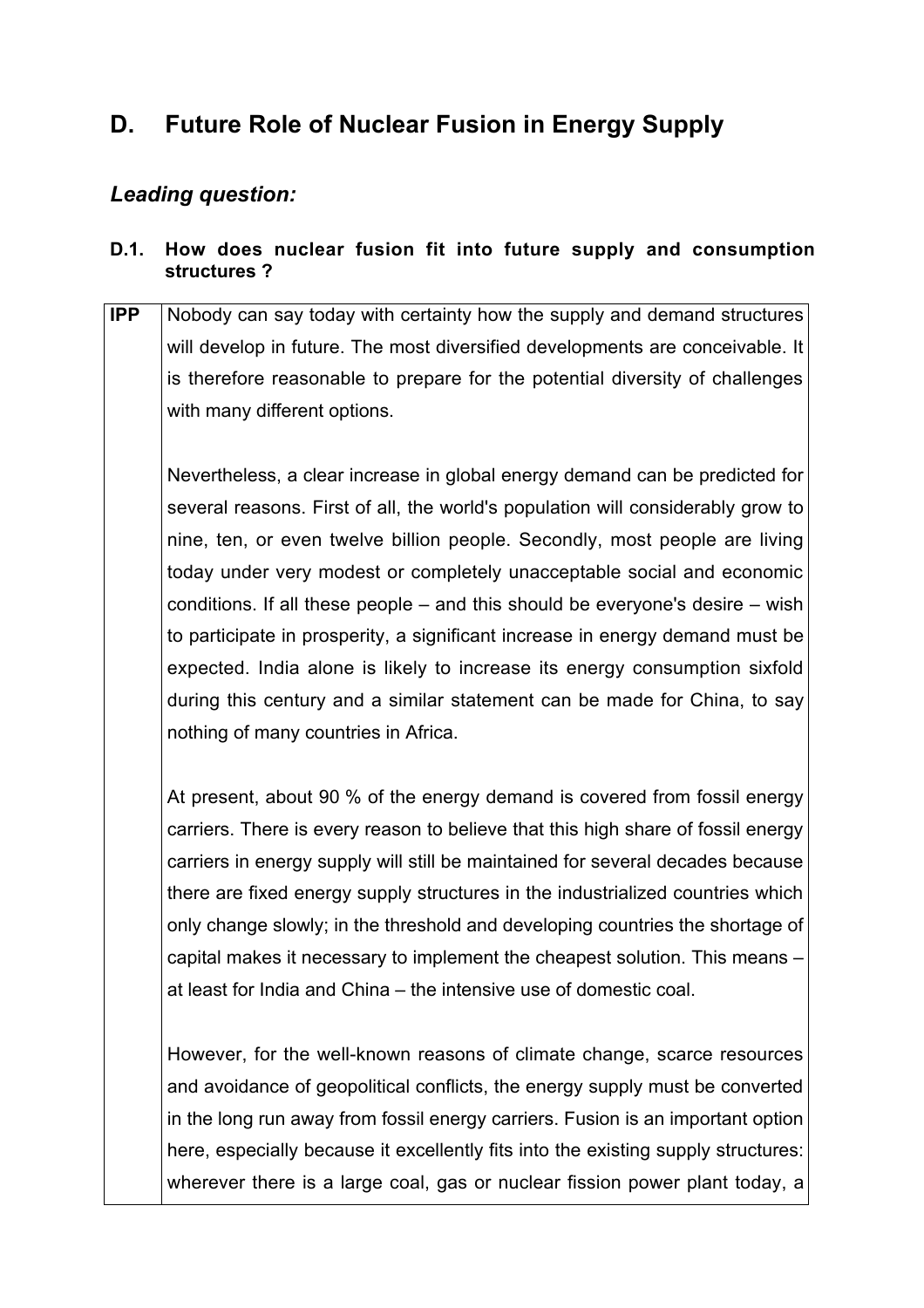|            | fusion power plant can be constructed in the future. Lithium and deuterium                 |
|------------|--------------------------------------------------------------------------------------------|
|            | will only be consumed in such small quantities that fuel supply will not pose              |
|            | any problem.                                                                               |
|            |                                                                                            |
|            | Apart from these general remarks, reference should be made here to a very                  |
|            | detailed study by the Dutch energy institute ECN [17]. In this study, the                  |
|            | question was raised as to the conditions under which fusion – provided that it             |
|            | exists in the year 2050 – may find entry into the European energy market.                  |
|            | The answer was that fusion is needed if the emission of greenhouse gases is                |
|            | to be markedly reduced and nuclear fission will not be further expanded.                   |
|            |                                                                                            |
| <b>FZK</b> | Statements on future supply and consumption structures are highly                          |
|            | speculative.                                                                               |
|            |                                                                                            |
|            | On account of its particular properties, nuclear fusion is particularly suited for         |
|            | the production of electricity in base-load operation. Nuclear fusion plants                |
|            | therefore fit into major interconnected grids which are being continuously                 |
|            | expanded.                                                                                  |
|            |                                                                                            |
|            | A particular demand will arise in future for the supply of regions of high                 |
|            | population density. Global population growth is expected to lead to a strong               |
|            | increase of urban regions with population figures of over 10 million                       |
|            | inhabitants. In total, a 2- to 3-fold higher electricity demand is expected                |
|            | worldwide by the end of the century in comparison to the present situation <sup>1)</sup> . |
|            |                                                                                            |
|            | On a global scale, fusion energy can complement solar energy and other                     |
|            | sustainable energy supply structures which, on their part, present                         |
|            | advantages in the supply of regions of low population density.                             |
|            |                                                                                            |
|            | However, fusion power plants can also be used for the generation of process                |
|            | heat, for seawater desalination, for the exploitation of raw materials and in              |
|            | combined-cycle plants (cogeneration).                                                      |
|            |                                                                                            |
|            | 1)<br>Source: Global Energy Perspectives, IIASA/WEC, 1998                                  |
|            |                                                                                            |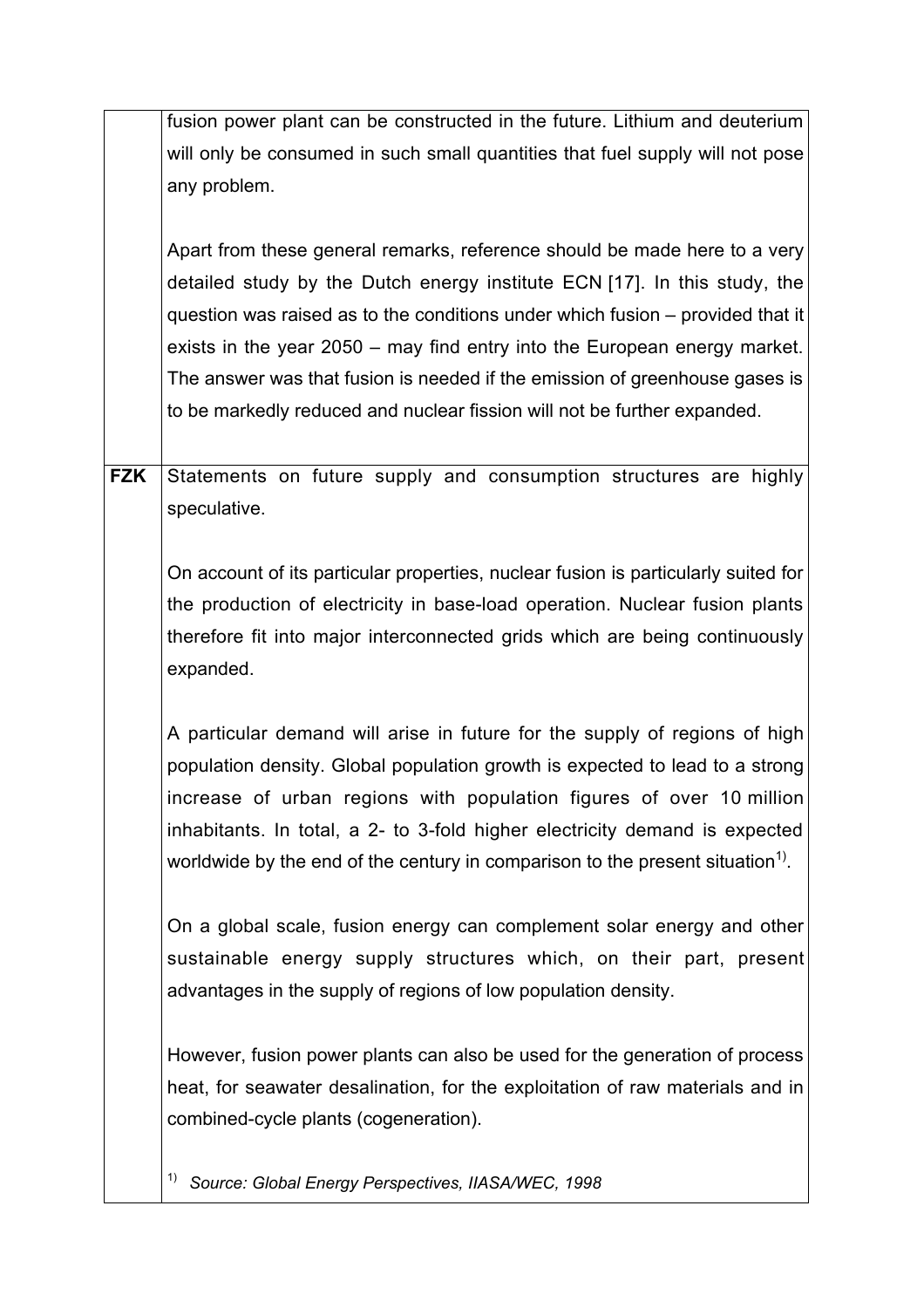*(see also D.3.)*

**FZJ** For physical reasons, fusion power plants only have a positive energy balance above a certain minimum size, i.e. there will be no small fusion power plants. The typical power class will be in the range from 1 GW to 1.5 GW electric and thus be comparable to present-day conventional large power plants which essentially contribute to the base load in a largely interconnected electricity supply system. It is to be assumed that interconnected electricity supply will also play an important role in the future, especially for the Renewables whose local unsteadiness can only be compensated by the balancing effect of the grid.

In fusion research there are approaches to smaller compact fusion plants. The prospects for the success of these development lines which, at best, could lead to halving the plant size are still very uncertain (e.g. tokamak scenarios with internal transport barriers, which can also be tested in ITER-FEAT, or the spherical tokamak). It appears impossible to ever use fusion reactors also for decentralized supply.

# *Further questions:*

## *Electricity Market*

- **D.2. Can a fusion reactor economically produce electricity under the boundary conditions to be expected (supply, demand, deregulated markets, costs of environmental protection) ?**
- **IPP** Economic efficiency can always only be defined within a specific regulatory framework. We assume for the future that the external costs will increasingly be incorporated in the direct costs, whether through taxes or other regulatory tools such as environmental standards. This will make conventional energy technologies more expensive. In addition, on a medium- and long-term basis, only those technologies will be applied which do not emit greenhouse gases.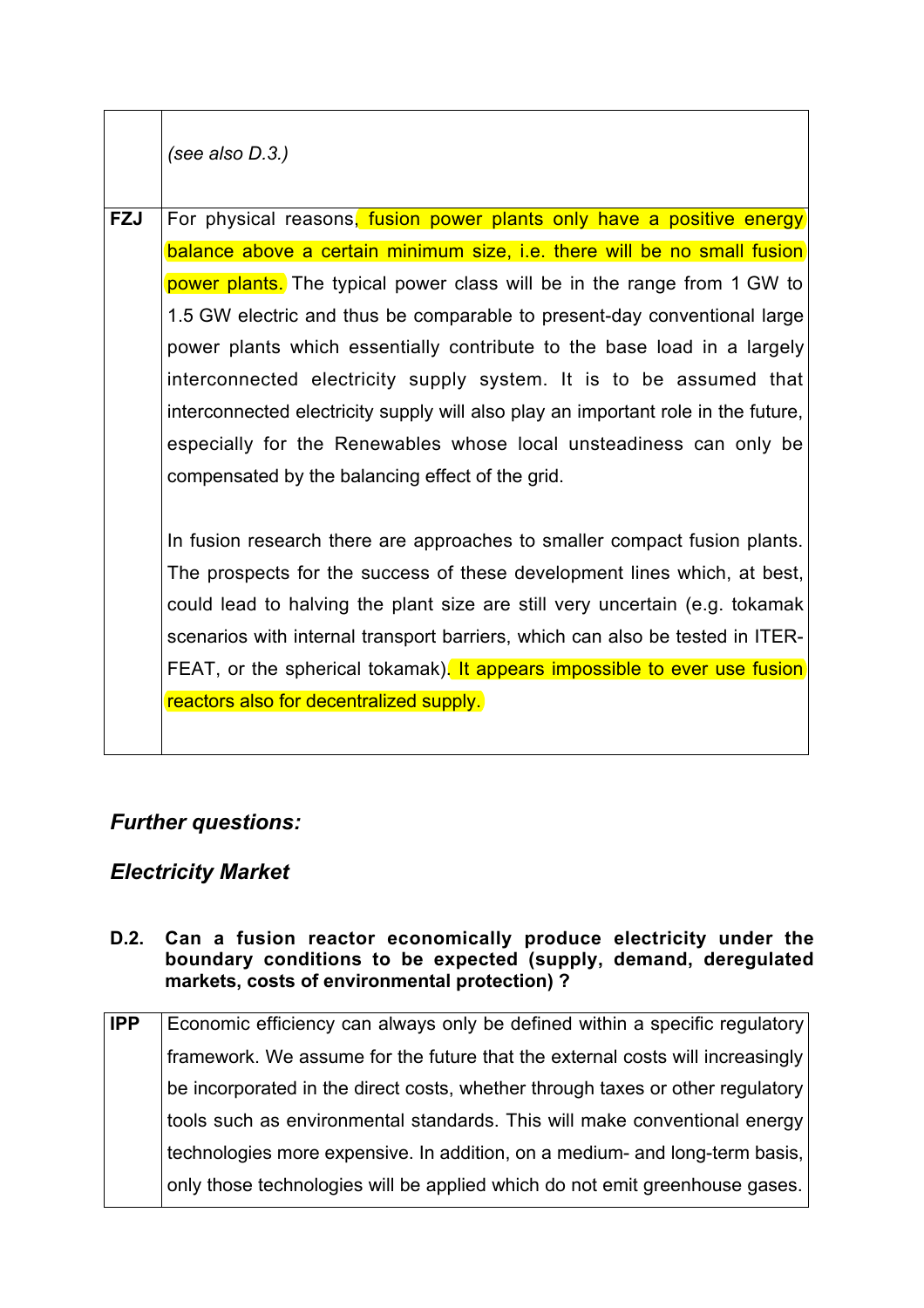|            | In such a regulatory framework, fusion will certainly find its economic place,                                                     |
|------------|------------------------------------------------------------------------------------------------------------------------------------|
|            | as was demonstrated in a study [17] by the Dutch energy institute ECN.                                                             |
|            | Other studies in Japan [34] and the USA arrive at similar conclusions.                                                             |
|            |                                                                                                                                    |
| <b>FZK</b> | This question can only be answered today as a trend. Added to the                                                                  |
|            | considerable difficulties in predicting future boundary conditions are                                                             |
|            | problems in determining, assessing and allocating the external costs, which                                                        |
|            | also include the expenditure for infrastructure measures and environmental                                                         |
|            | protection. Initial studies show that the cost of electricity production in fusion                                                 |
|            | plants compares well with that of other future energy carriers if direct and                                                       |
|            | external costs are taken into account.                                                                                             |
|            |                                                                                                                                    |
|            | References: T.C. Hender, P.J. Knight, I. Cook, Fusion Eng. and Design, Dec. 1996                                                   |
|            |                                                                                                                                    |
|            | STOA report on "Operational Requirements of a Commercial Fusion Reactor"<br>PE 166.793/Final, EU Parliament, Luxembourg, Dec. 1997 |
|            |                                                                                                                                    |
| <b>FZJ</b> | Reactor studies predict electricity costs of approx. 15 pf/kWh, which is                                                           |
|            | naturally affected by uncertainties in view of the lack of a detailed reactor                                                      |
|            | design as yet. If this target value is reached, fusion would range at a level                                                      |
|            | about twice as high as present-day conventional electricity producers (coal,                                                       |
|            | gas, nuclear fission) and approximately equal to wind power. It must be                                                            |
|            | assumed, however, that fuel prices will significantly rise in the course of the                                                    |
|            | century. Depending on price increase and cost share of the fuels in electricity                                                    |
|            | costs (at present, gas approx. 40 %, coal approx. 20 %, nuclear approx.                                                            |
|            | 13 %, fusion approx. 0.7 %), electricity costs from fusion will then be able to                                                    |
|            | adjust to those from the other energy carriers.                                                                                    |
|            |                                                                                                                                    |
|            | Additional changes in boundary conditions difficult to predict at present, such                                                    |
|            | as                                                                                                                                 |
|            |                                                                                                                                    |
|            | strict global restriction of $CO2$ emissions,                                                                                      |
|            | drastic increase in the prices of coal, gas, oil, uranium due to geologically                                                      |
|            | or politically induced scarcity                                                                                                    |
|            | restricted access to certain raw materials (political crises),                                                                     |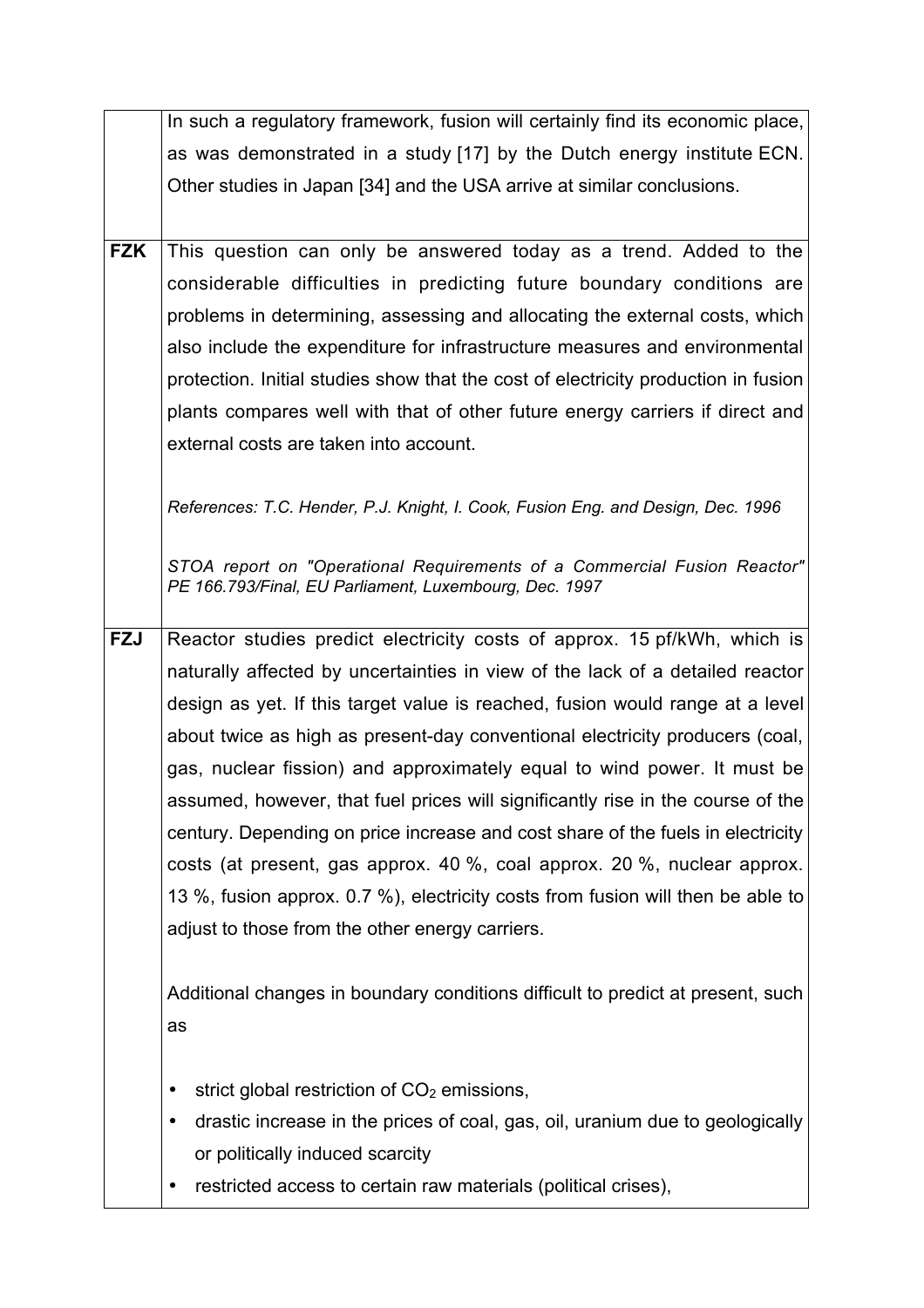## **D.3. What power will a fusion reactor have and how does this potential fit into a future structure of energy supply ?**

| <b>IPP</b> | ITER should $-$ in a first design $-$ reach a thermal power of 1500 MW. A        |
|------------|----------------------------------------------------------------------------------|
|            | power plant based on this design would produce an electrical power of about      |
|            | 500 MW. In most power plant studies, electric power levels from 1000 to          |
|            | 1500 MW are assumed. Conventional coal, gas and nuclear power plants             |
|            | are of similar unit size. Fusion would thus fit well into the existing system of |
|            | electricity supply.                                                              |
|            |                                                                                  |
| <b>FZK</b> | Fusion power plants according to present-day concepts are larger units in        |
|            | the range from 500 to 2000 MWe. Such units fit well into existing and            |

constantly expanding grids. A large proportion of future plants will have to supply conurbations whose number and size continue to increase worldwide. This will be an adequate and necessary supplementation of a decentralized energy supply for which some of the renewable energy carriers are suited.

(*see also D.1.)*

**FZJ** *see D.1.*

## **D.4. What share in the electricity market is expected for fusion reactors in 2050 and 2100 ?**

| <b>IPP</b> | As already mentioned under question A.2., there will be no fusion power          |
|------------|----------------------------------------------------------------------------------|
|            | plants before 2050. According to a study by the Dutch research centre            |
|            | ECN [17] it is expected that fusion will cover about 20 to 30 % of the           |
|            | European electricity demand in the year 2100. Similar values are specified in    |
|            | Japanese studies.                                                                |
|            |                                                                                  |
| <b>FZK</b> | Nuclear fusion is an investment for the more distant future. The availability of |
|            | nuclear fusion is an essential back-up of future long-term planning. In 2100     |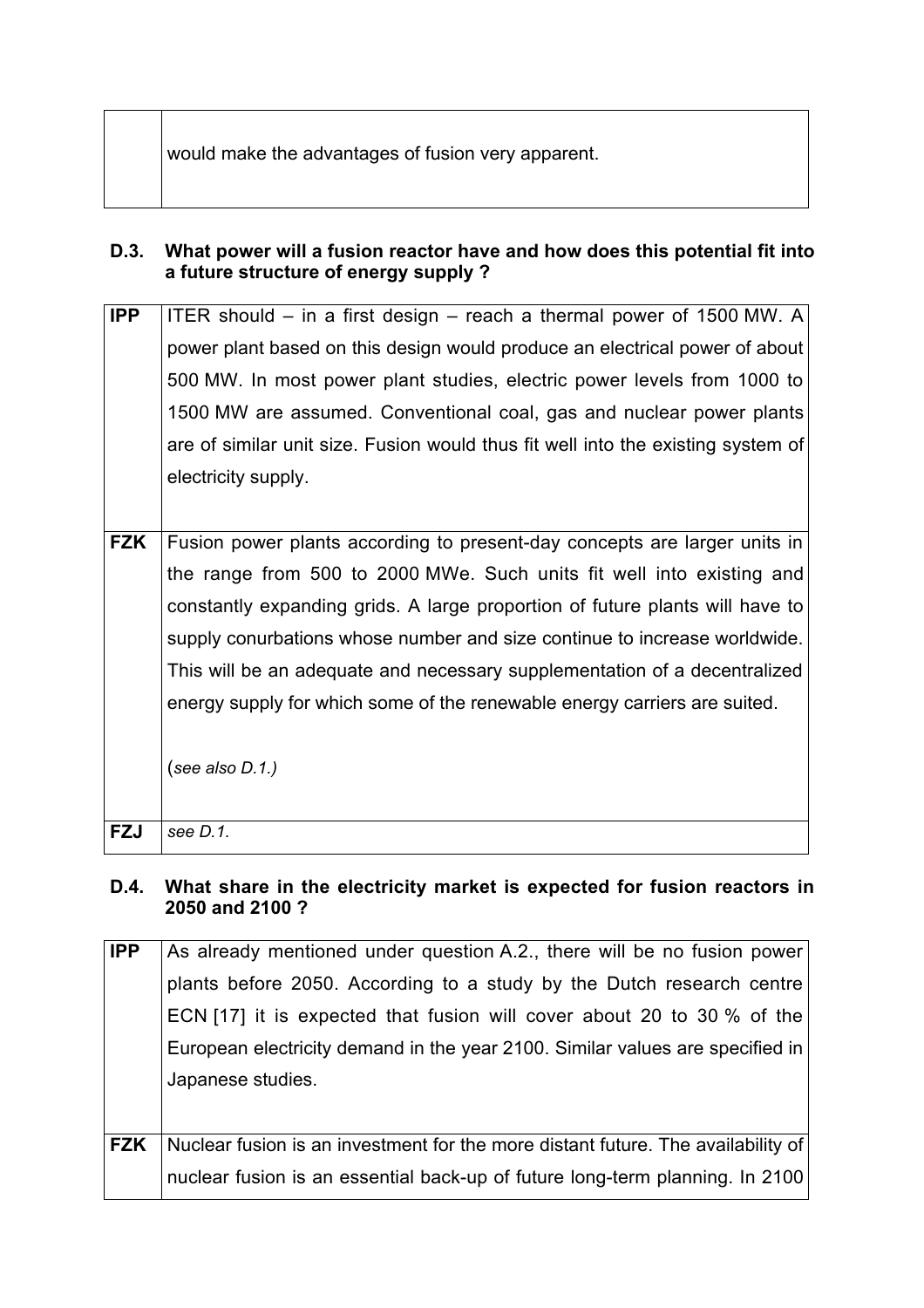|            | nuclear fusion can already contribute significantly to base-load electricity   |
|------------|--------------------------------------------------------------------------------|
|            | supply, in particular, where corresponding grids for feeding in are available. |
|            |                                                                                |
|            |                                                                                |
| <b>FZJ</b> | See <i>D.2.</i>                                                                |
|            |                                                                                |

## **D.5. With what energy carriers would nuclear fusion mainly compete in the decades 2050 ff ?**

| <b>IPP</b> | The main competitors of fusion are coal and nuclear fission. This is also a     |
|------------|---------------------------------------------------------------------------------|
|            | result of the work [17] by the Dutch energy research centre ECN. Whereas a      |
|            | strong growth of coal or nuclear power plants would prevent the expansion of    |
|            | fusion, fusion and Renewables develop in parallel, which is explained by the    |
|            | considerably different characteristics of these technologies. Fusion will       |
|            | primarily contribute to the base load, for which wind and solar power plants    |
|            | are not suitable due to their intermittent power output as long as there are no |
|            | storage systems of high capacity available.                                     |
|            |                                                                                 |
| <b>FZK</b> | In view of the emergence of global deficiency and the greatly differing         |
|            | conditions in the individual regions, it will be hardly possible to speak of    |
|            | competition. Nuclear fusion would rather be an important supplementation of     |
|            | other energy carriers (e.g. solar power).                                       |
|            |                                                                                 |
| <b>FZJ</b> | The primary goal of fusion research is to provide a completely new energy       |
|            | source as a further option for the solution of the world's energy problem.      |
|            |                                                                                 |
|            | Its application within the energy mix will be decided by future generations     |
|            | under the then valid economic, ecological and global policy boundary            |
|            | conditions.                                                                     |
|            |                                                                                 |
|            | See also D.2.                                                                   |

**D.6. Is nuclear fusion necessary at all in view of the fact that recent studies (e.g. LTI Research Group: Long-Term Integration of Renewable Energy Sources into the European Energy System, Heidelberg 1998) consider a 100 percent coverage of the energy demand in Europe to be possible from Renewable Energies by the year 2050 and that on the other**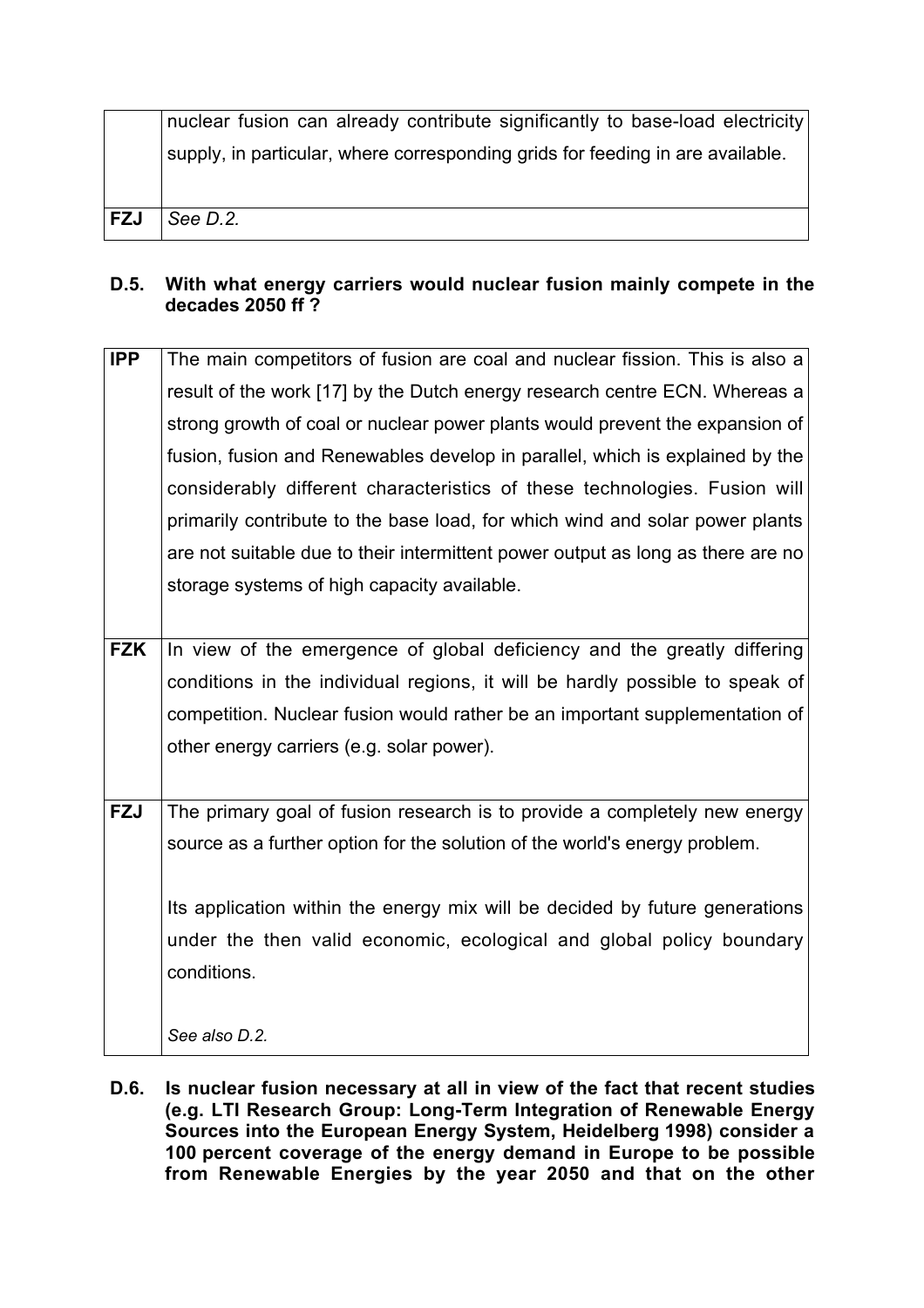#### **continents the potential of the Renewable Energies is even greater in most cases ?**

**IPP** The results of the LTI study presuppose that humans will considerably change their lifestyle. Phrases such as: *"The world of the Sustainable Scenario is, thus, not characterised by having more but by feeling better off"* sound good, but are not likely to be approved by a majority of people in practice.

In particular, many young people are very consumption-oriented today. In a study [5] prepared by the IPP together with the Academy for Technology Assessment in Baden-Württemberg, especially young people did not consider energy saving to be an acceptable option. If, therefore, the LTI study claims that there should be no inner-European air traffic in 2050 any more and the maximum speed for trains should be restricted to 200 km/h and for cars to 100 km/h, this is theoretically conceivable but practically not very likely. The study, moreover, does not assume that new appliances could be installed in households. The list of items (page 66 Table 2.7) consuming energy in households does not even comprise a computer as an electricity consumer. But especially the development of new appliances has led to a continuous increase in electricity consumption in the past.

Only on the basis of these and similar assumptions that are more than questionable does the LTI study then succeed in reducing the energy demand by 63 % up to the year 2050. The benchmark is thus not set high for the Renewables all the more since the anticipated cost reductions for photovoltaics and solar heating are very optimistic.

But the assumptions made in describing the energy supply are also rather questionable. In spite of BSE it is not very likely that people in the long run will really reduce their meat consumption and thus create more space in agriculture for the cultivation of biomass.

Since the occurrence of most prerequisites of the LTI study is highly improbable, it would be presumptuous to base future planning on this study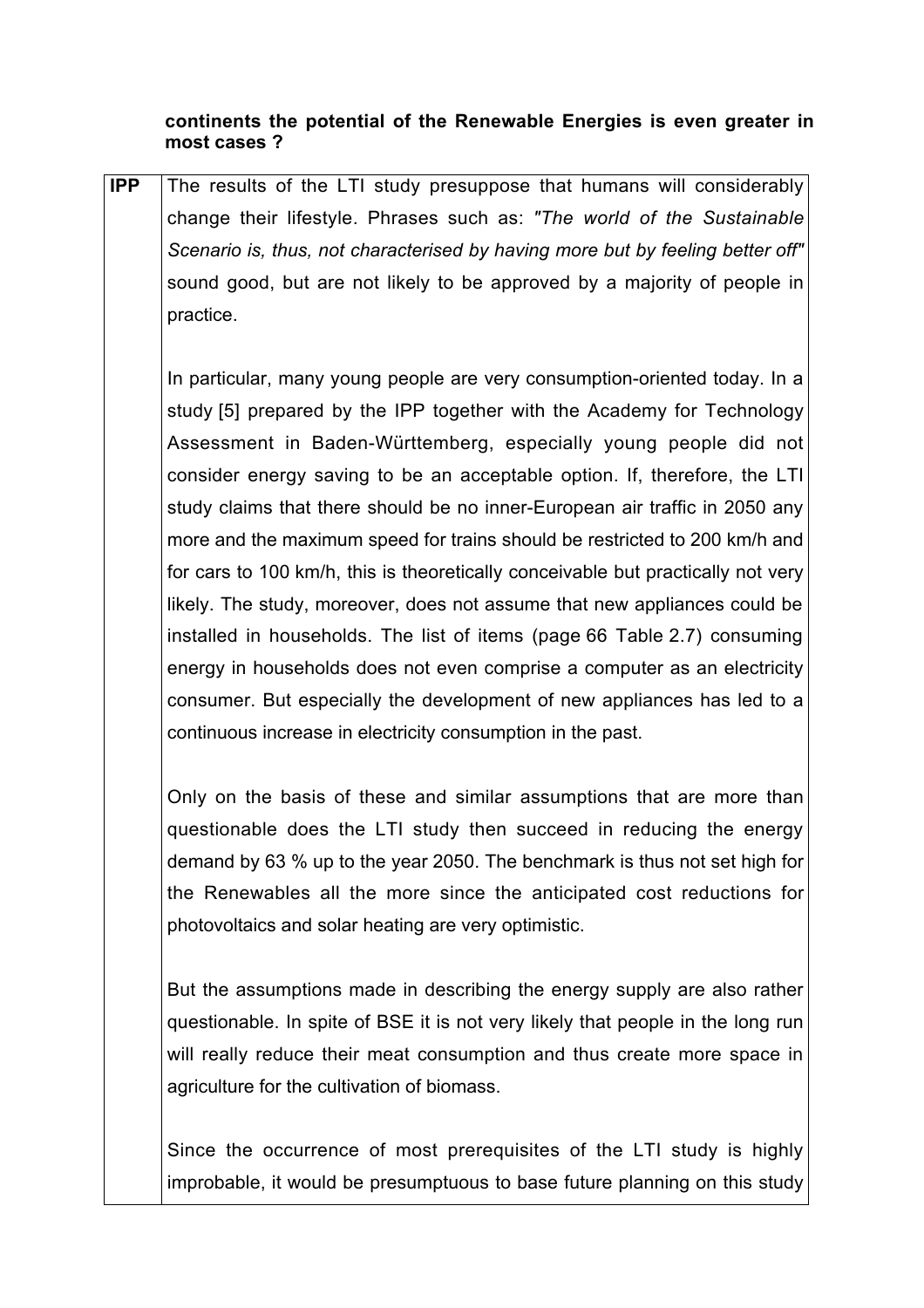|            | alone. The mendicant friars' sermons in the Middle Ages about the pursuit of    |
|------------|---------------------------------------------------------------------------------|
|            | happiness in a simple and poor life were only obeyed by a few people even       |
|            | then.                                                                           |
|            |                                                                                 |
| <b>FZK</b> | Nuclear fusion has prospects within the framework of global energy supply.      |
|            | The forthcoming climate change, a progressive scarcity of affordable raw        |
|            | materials in conjunction with a considerable further rise in global energy      |
|            | demand require an availability of processes that can be adjusted to the         |
|            | respective situation. A creation of island solutions increases the differences  |
|            | between the world regions with the consequence of political and social          |
|            | tensions.                                                                       |
|            |                                                                                 |
|            | A conversion of Europe's total energy economy to Renewable Energies up to       |
|            | 2050 without considerable repercussions on the standard of life $-$ if          |
|            | technically feasible – is not very realistic.                                   |
|            |                                                                                 |
| <b>FZJ</b> | The answer is oriented towards the assessment criteria for the development      |
|            | and (later) use of energy technologies. In addition to the "official" target    |
|            | triangle (economic efficiency, security of supply, environmental compatibility; |
|            | Energiedialog 2000) there will be further criteria such as the conservation of  |
|            | resources, quality and reliability from the consumer's perspective, resilience  |
|            | to political supply disturbances, social and international compatibility        |
|            | (Forum 1997), all under the overall concept of "sustainability". Furthermore,   |
|            | there are also current political boundary conditions to be observed such as     |
|            | competition and globalization as well as the medium-term goal of an energy      |
|            | supply without subsidies (Energiedialog 2000).                                  |
|            |                                                                                 |
|            | The Renewable Energies have problems in Europe (and not only here) with         |
|            | satisfying all these aspects although a contribution increase from 6 % today    |
|            | to 12 % primary energy until 2010 in the EU is the political goal (EC 2000).    |
|            | Those studies which advocate sole regenerative energy supply within a few       |
|            | decades for Europe do not observe some of the above criteria, especially        |
|            | (international) competitiveness as well as the limited (private) willingness to |
|            | pay for energy.                                                                 |
|            |                                                                                 |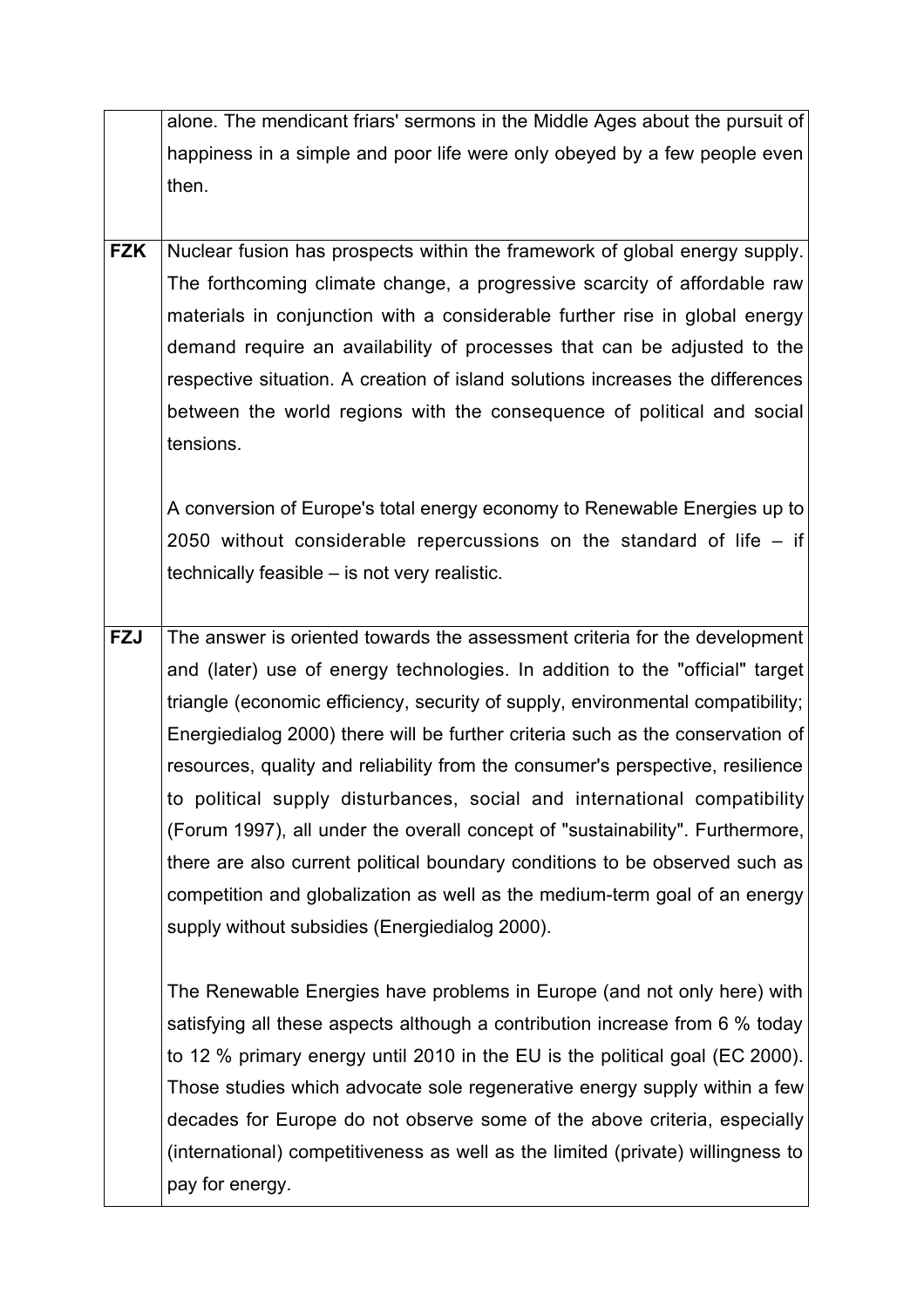The following should be borne in mind to justify fusion research:

From the present perspective, precautions should be taken for a new "workhorse" that will be needed after about 2050 for electricity supply because

- large amounts of base-load current will probably be needed (industry, conurbations),
- fossil contributions will probably be greatly reduced due to the climate endangerment (and possibly also due to other environmental or resource reasons),
- nuclear (fission) energy may no longer be sufficiently accepted,
- domestic (German, possibly also EU-wide) supply by the Renewables is not thought to be sufficiently capable (insufficient exploitable potential perhaps also including efficient energy utilization in the long term),
- predominant electricity supply from non-EU regions ("electricity import") may be politically mistrusted so that any strong dependence on such supply is not acceptable).

## **Sources:**

*EC 2000: European Commission: Brochure "Energising Europe", European Communities, 2000*

*Energiedialog 2000: Energiepolitik für die Zukunft. Leitlinien zur Energiepolitik, Schlussdokument – Energiedialog 2000, Friedrich-Ebert-Stiftung, Berlin, 5 June 2000, ISBN 3-86077-918-4*

*Forum: Forum für Zukunftsenergien: Langfristige Aspekte der Energieversorgung, Folgerungen und Kriterien für die Energiepolitik heute, Bonn, February 1997, ISSN 0944-6753, ISBN 3-930157-30-6*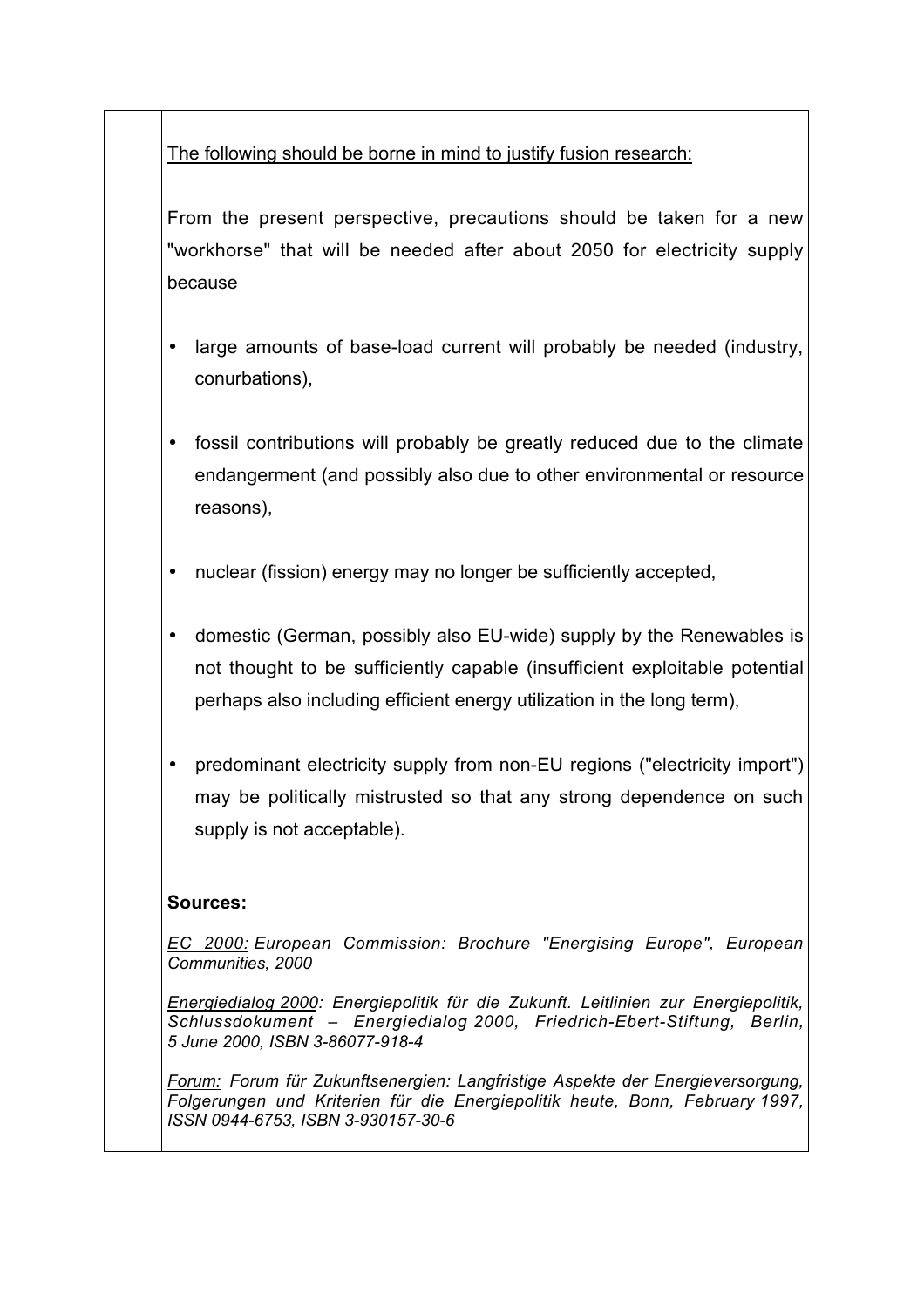- **D.7. Can nuclear fusion compete with renewable energies which, even today or in a few years, involve the electricity production cost of less than 15 pfennigs/kWh expected for fusion in the year 2050 ? In case Renewable Energies should not cover total energy demand in the future** either, would modern coal power plant technology with CO<sub>2</sub> emission (cf. **the USA's clean coal strategy) e.g. not be a less expensive alternative to nuclear fusion ?**
- **IPP** Yes, because the comparison of different energy carriers cannot be done via the energy costs alone. In fact, the consumer demands power from the electricity grid in the form of a defined amount of energy at a defined time interval. In the case of wind and solar power, however, there may be considerable differences between power demand and power supply, which have to be covered by extensive storage or back-up capacities. This involves considerable costs. But irrespective of this aspect, especially in the case of photovoltaics it is still completely unclear whether it will ever supply electricity at costs of 15 pf/kWh; in any case, present costs are higher by a factor of 10.

The comparison must be made on the assumption of a defined load demand. This was precisely done in the study [17] by the Dutch energy research institute ECN. And although a considerable cost reduction was assumed here, for example, for photovoltaics, fusion was able to win considerable market shares.

Advanced coal-fired power plants with  $CO<sub>2</sub>$  separation and storage represent a competition for fusion. However, these technologies will substantially increase the cost of electricity from coal so that competitiveness will be reduced. Moreover, this technology cannot be applied without scruple because safe storage must be ensured for  $CO<sub>2</sub>$ . Many experts doubt whether storage in the ocean is possible.

Although this technology is taken into account in the study [17] by the Dutch energy research institute ECN, fusion (whose electricity generating costs will amount to approx. 12-20 pf/kWh according to present studies, as described in C.2.) achieves a high market share.

Moreover, a factor speaking against the further use of fossil fuels, as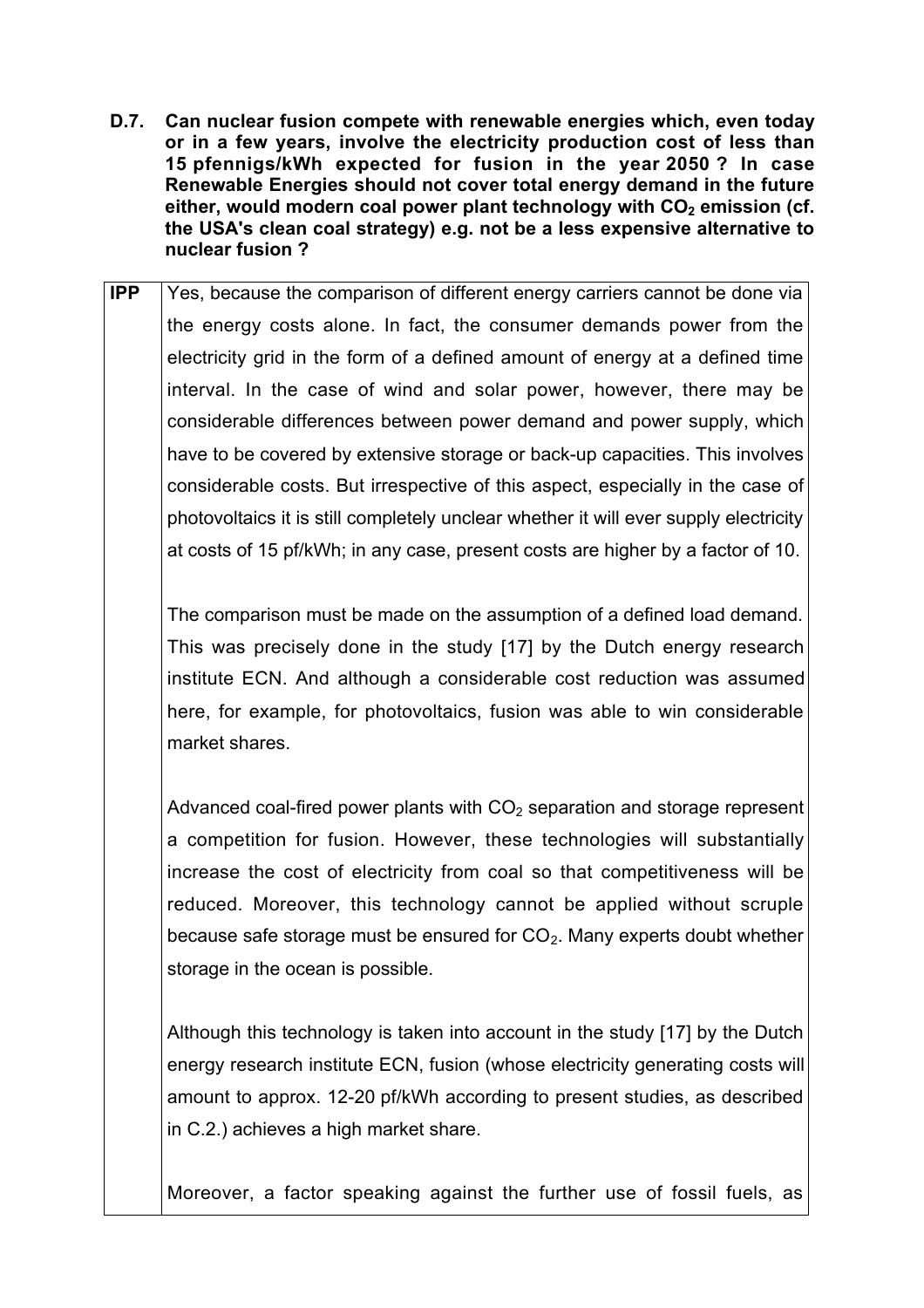| proposed in the question, is also their limited availability and high raw |
|---------------------------------------------------------------------------|
| material value.                                                           |
|                                                                           |
| • Coal has limited resources in comparison to fusion.                     |
| Sustainable CO <sub>2</sub> storage at acceptable cost has not yet been   |
| demonstrated.                                                             |
| concerning competitiveness see also D.5., D.6. and D.2.                   |
|                                                                           |

## **D.8. What other significant novel alternatives to nuclear fusion are under discussion for future energy supply ?**

| <b>IPP</b> | A detailed answer to this question would exceed the scope of this comment. |
|------------|----------------------------------------------------------------------------|
|            | We therefore refer to the relevant literature. An extensive reply to this  |
|            | question can be found e.g. in the study "Energy technologies for the 21st  |
|            | century" of the International Energy Agency (IEA) in Paris [35].           |
|            |                                                                            |

## **D.9. Will other essential potentials for future energy supply be neglected by investments into nuclear fusion ?**

**IPP** First of all, the question arises of whether the budget for energy research is a "natural constant". In fact, the budget for energy research has significantly varied in the last two decades, decreasing from a very high value in the eighties to low values today. The question, therefore, is not whether the energy technologies compete with each other but why the important topic of energy research is equipped with such low national funds. In its recommendation [23] the Science Council arrives at the conclusion with respect to energy research that this field should generally be equipped with significantly more funds; cuts in the field of fusion research, for example, are not recommended. A joint comment [36] by leading energy researchers in Germany also comes to a similar result.

The expenditure on fusion thus does not only compete with other expenditures on energy research but should be regarded in proportion to all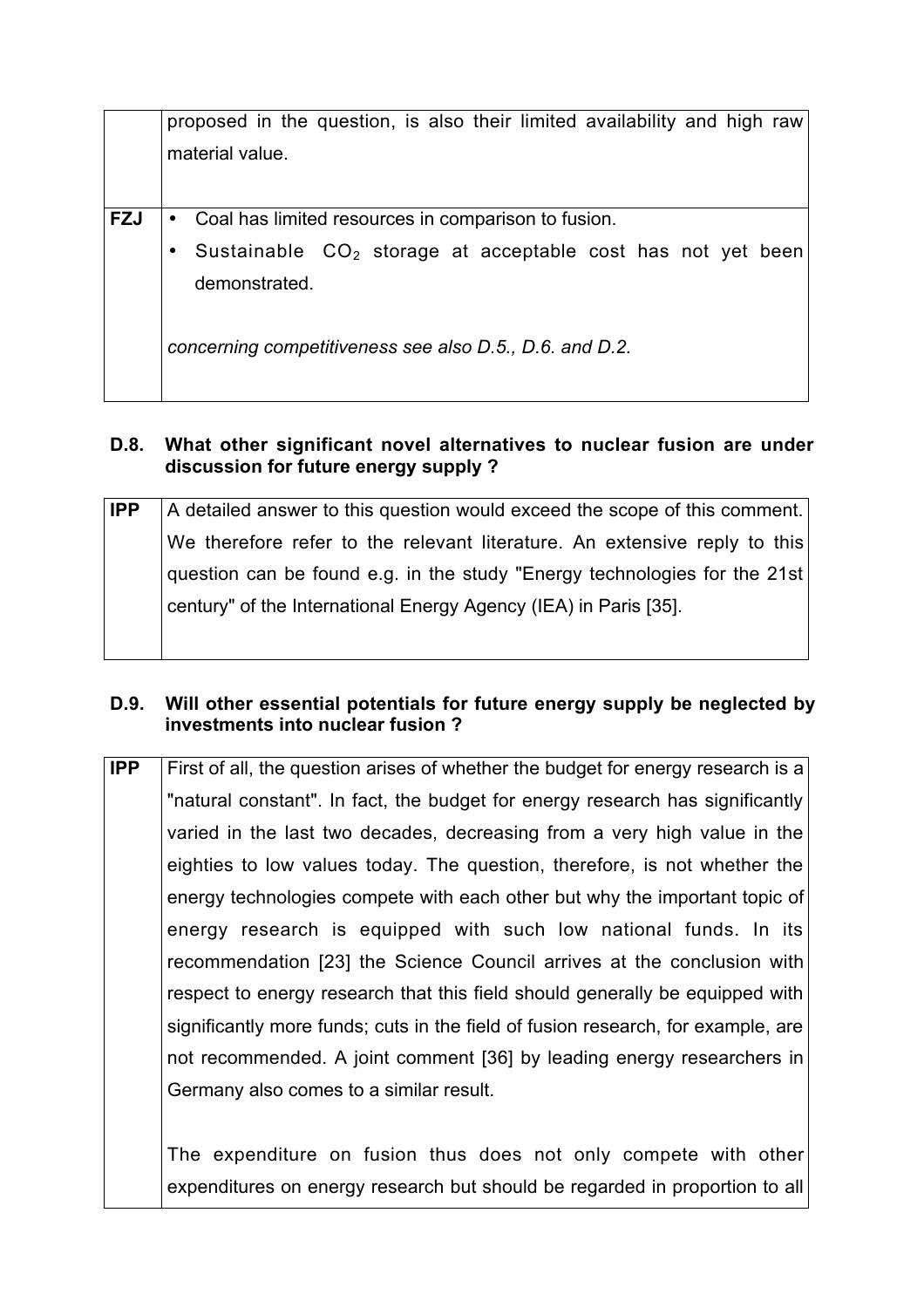|            | government expenditure including, for example, domestic hard coal funding     |
|------------|-------------------------------------------------------------------------------|
|            | with 8 billion DM/a.                                                          |
|            |                                                                               |
|            |                                                                               |
|            | Other potentials for energy supply are only neglected if energy research in   |
|            | general is not adequately funded.                                             |
|            |                                                                               |
|            |                                                                               |
| <b>FZJ</b> | If displacement effects between the different energy research areas were to   |
|            | arise concerning important aspects, the total budget for energy research      |
|            | would be too low. Political responsibility must keep all important options of |
|            | energy supply open for succeeding generations and conduct appropriate         |
|            | research adapted to the existing research potential.                          |
|            |                                                                               |
|            |                                                                               |

**D.10. Enormous energy consumption increases will occur especially in countries of the Third World. What contribution can fusion energy make to cover this increase in the developing countries ? Do you believe that the implementation of fusion power plants in the Third World is an alternative to coal, oil and Renewable Energies which the population in these countries can afford ?**

| <b>IPP</b> | The increase in energy consumption during the last 30 years was caused for      |
|------------|---------------------------------------------------------------------------------|
|            | the major part by the fact that less developed countries became highly          |
|            | developed countries. Japan, South Korea and Malaysia can be named as            |
|            | examples in chronological sequence. Their energy demand increased with          |
|            | rising prosperity. In parallel, a society has developed with the potential for  |
|            | introducing advanced technologies. It may be expected that this trend will      |
|            | continue and that the majority of people with a European standard of living     |
|            | will consume energy on a European scale and will have an expertise in           |
|            | handling advanced technology on a European level [24].                          |
|            |                                                                                 |
|            | There are thus neither financial nor know-how problems in covering the large    |
|            | energy increase expected for the threshold countries at least in part by fusion |
|            | energy.                                                                         |

**FZK** The forecasts assume a demand for electricity that will be twice to three times as high in the 2nd half of the century as present electricity production<sup>1)</sup>.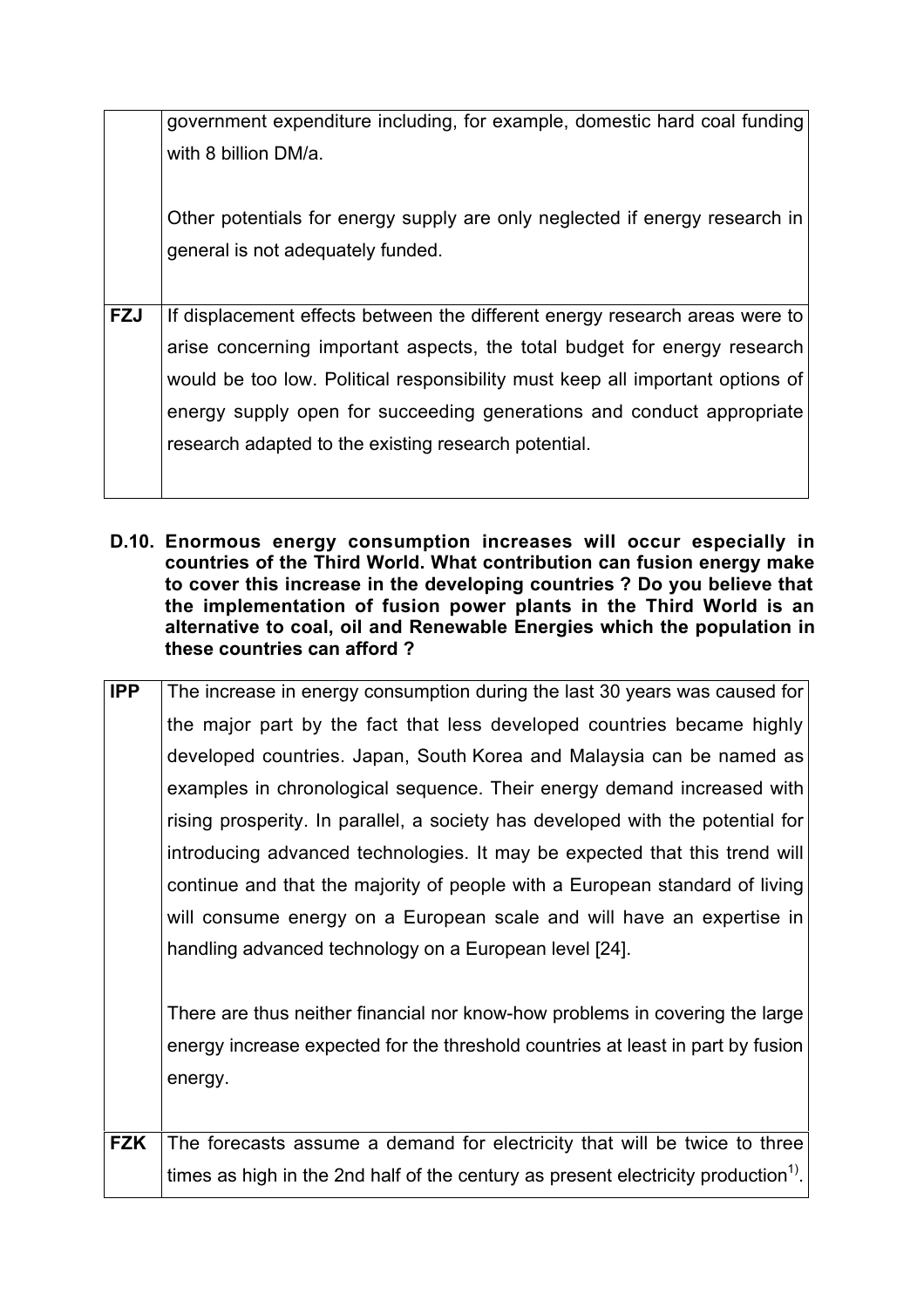|            | The demand will be coupled to an also greatly increasing economic output.             |
|------------|---------------------------------------------------------------------------------------|
|            | Consequently, the term of Third World, as it is understood today, will then           |
|            | only be applicable to a few regions. It is a matter of experience that for an         |
|            | efficient national economy it is first of all necessary to invest a relatively large  |
|            | portion of the GDP into the energy sector $1$ .                                       |
|            |                                                                                       |
|            | Availability, price and $-$ if not already allocated to the price $-$ follow-up costs |
|            | will determine the energy mix that will be available in future economic areas.        |
|            | Taking the restrictions on the individual energy uses into account, nuclear           |
|            | fusion can definitely be an important alternative.                                    |
|            |                                                                                       |
|            | 1)<br>WEC/IIASA study, Global Energy Perspectives, 1998                               |
|            |                                                                                       |
| <b>FZJ</b> | The increasing energy demand in the course of the century is caused by the            |
|            | transition of many Third World countries to a standard of living which adjusts        |
|            | more and more to that of Western industrialized countries. Such an increase           |
|            | in the standard of living will proceed hand in hand with an improvement in            |
|            | education, infrastructure and generally in the use of high technology.                |
|            |                                                                                       |
|            | concerning affordability see D.2.                                                     |
|            |                                                                                       |

# *Climate Protection*

- **D.11. The Study Commission "Protecting the Earth's Atmosphere" has** considered a 50-percent reduction of CO<sub>2</sub> emissions until 2020 and an **80-percent reduction until 2050 as necessary in Germany. What** percentage of CO<sub>2</sub> emissions can be saved by nuclear fusion in this **century ?**
- **IPP** The goals and conclusions of the Study Commission "Protecting the Earth's Atmosphere" are shared by us and should be guidelines for energy and environmental policy. Nevertheless, the goals are ambitious and it is by no means ensured that they will be fulfilled. Research policy should not least open up a further option by promoting fusion, also in the sense of an insurance against imponderables of future developments.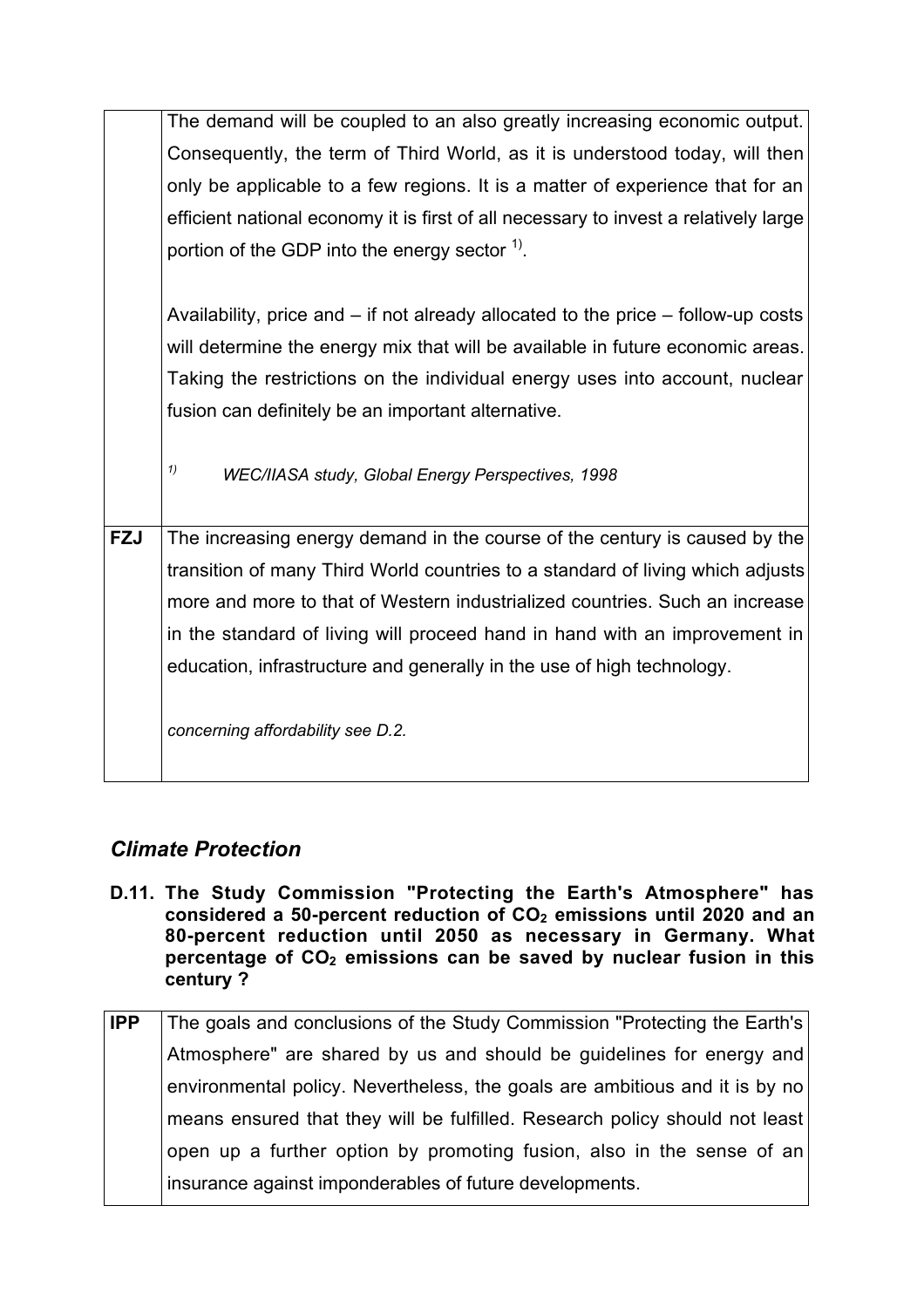Until 2050 fusion as planned today will not contribute towards reducing  $CO<sub>2</sub>$ emissions. Of course, the development of fusion could be accelerated – ideas [37] how to proceed directly from ITER to a power plant are being discussed. Certainly (as discussed in answer A.2.), the political will to rapidly develop fusion is decisive. The earlier and the more determined the construction and support of ITER, the earlier the contribution by fusion to reducing greenhouse gases.

The study by the Dutch energy research institute ECN [17] shows very clearly, however, that fusion wins most market shares where the required reduction of greenhouse gases is the strictest. In this respect, fusion cannot be considered separately but must be seen in connection with other possible savings technologies. In the short and medium term, for example, savings of  $CO<sub>2</sub>$  emissions are possible through replacing coal by gas since the specific emissions of gas are much lower than those of coal. Added to this, gas-fired power plants have higher efficiencies today than coal power plants. In the second half of this century, however, it will be necessary to replace the gasfired power plants, and fusion is a suitable option.

The significance of an option such as fusion becomes even more apparent on a global scale. In countries such as India and China, coal-fired power plants will be built almost exclusively in the next decades and planning can hardly be changed any more. Power plants and infrastructure are designed for lifetimes of 30 to 40 years. DEMO will then just start to supply electricity.

Added to this is another aspect. The significance of electricity as an energy carrier will increase more and more strongly. This development is unbroken in all regions of the world. If, therefore, fusion will successfully cover 30 % of the electricity supply in the year 2100, it will thus secure the base load replacing the most important energy carrier by that time.

**FZJ** Nuclear fusion can only contribute to the reduction of  $CO<sub>2</sub>$  emissions in the second half of this century. How fast nuclear fusion can then contribute